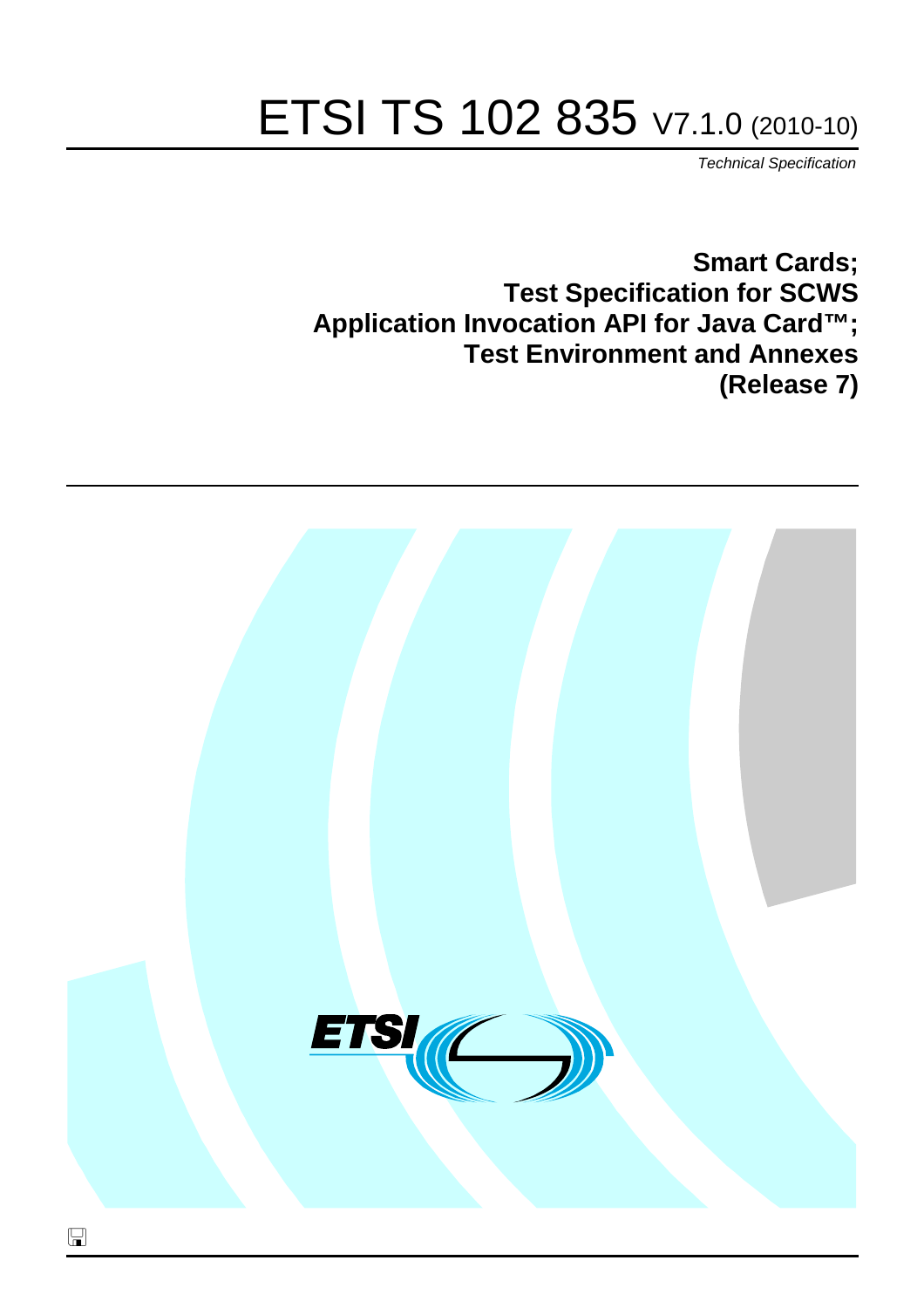Reference RTS/SCP-00SCWSv710

Keywords

API, SCWS, testing

#### *ETSI*

#### 650 Route des Lucioles F-06921 Sophia Antipolis Cedex - FRANCE

Tel.: +33 4 92 94 42 00 Fax: +33 4 93 65 47 16

Siret N° 348 623 562 00017 - NAF 742 C Association à but non lucratif enregistrée à la Sous-Préfecture de Grasse (06) N° 7803/88

#### *Important notice*

Individual copies of the present document can be downloaded from: [http://www.etsi.org](http://www.etsi.org/)

The present document may be made available in more than one electronic version or in print. In any case of existing or perceived difference in contents between such versions, the reference version is the Portable Document Format (PDF). In case of dispute, the reference shall be the printing on ETSI printers of the PDF version kept on a specific network drive within ETSI Secretariat.

Users of the present document should be aware that the document may be subject to revision or change of status. Information on the current status of this and other ETSI documents is available at <http://portal.etsi.org/tb/status/status.asp>

If you find errors in the present document, please send your comment to one of the following services: [http://portal.etsi.org/chaircor/ETSI\\_support.asp](http://portal.etsi.org/chaircor/ETSI_support.asp)

#### *Copyright Notification*

No part may be reproduced except as authorized by written permission. The copyright and the foregoing restriction extend to reproduction in all media.

> © European Telecommunications Standards Institute 2010. All rights reserved.

**DECT**TM, **PLUGTESTS**TM, **UMTS**TM, **TIPHON**TM, the TIPHON logo and the ETSI logo are Trade Marks of ETSI registered for the benefit of its Members.

**3GPP**TM is a Trade Mark of ETSI registered for the benefit of its Members and of the 3GPP Organizational Partners. **LTE**™ is a Trade Mark of ETSI currently being registered

for the benefit of its Members and of the 3GPP Organizational Partners.

**GSM**® and the GSM logo are Trade Marks registered and owned by the GSM Association.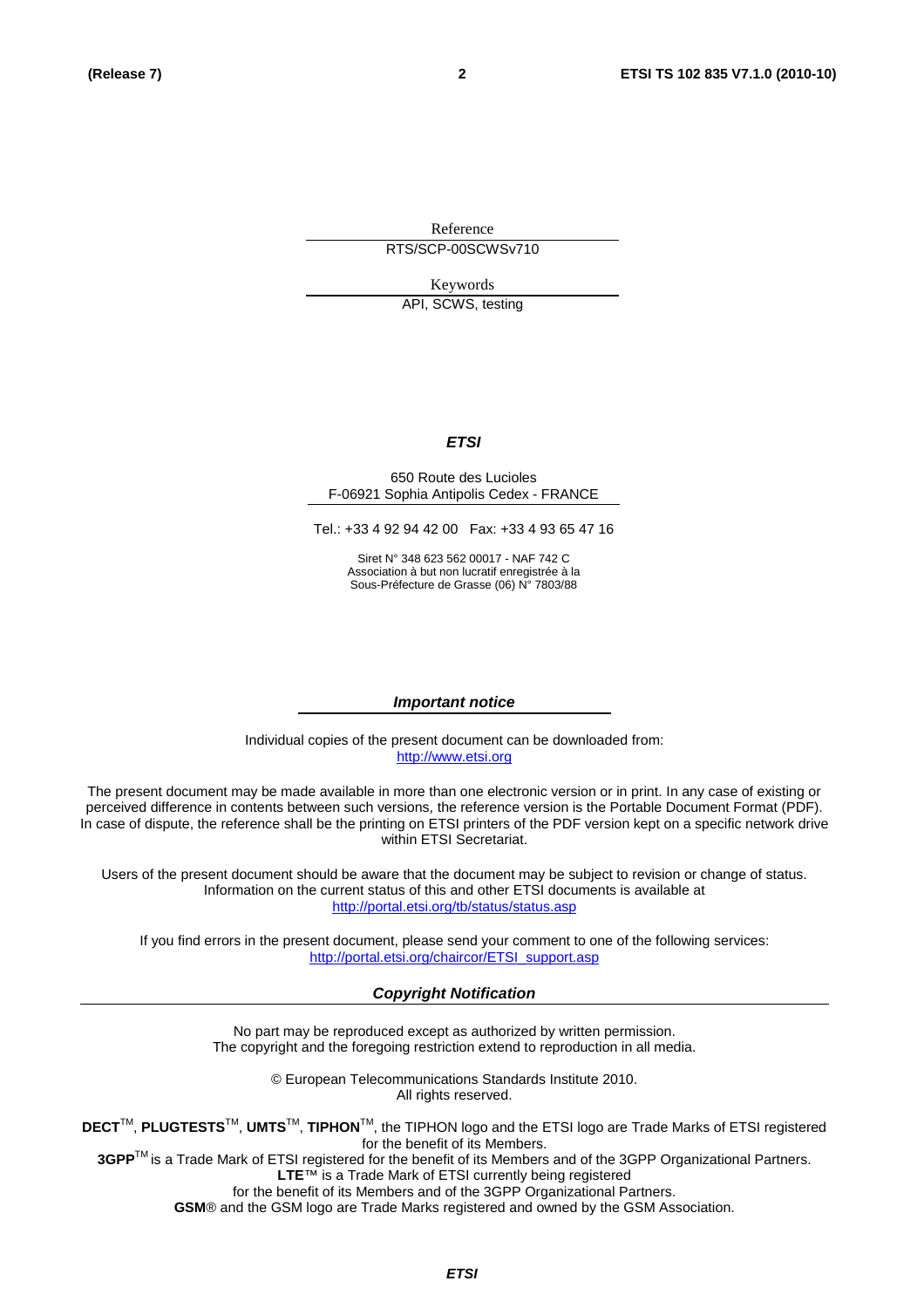# Contents

| 1                      |  |
|------------------------|--|
| 2                      |  |
| 2.1                    |  |
| 2.2                    |  |
| 3                      |  |
| 3.1                    |  |
| 3.2                    |  |
|                        |  |
| 4                      |  |
| 4.1                    |  |
| 4.2                    |  |
| 4.3                    |  |
| 4.4<br>4.4.1           |  |
| 4.4.2                  |  |
| 4.4.3                  |  |
| 4.5                    |  |
| 4.6                    |  |
|                        |  |
| 5                      |  |
| 5.1                    |  |
| 5.2                    |  |
| 5.2.1<br>5.2.1.1       |  |
| 5.2.1.2                |  |
| 5.2.1.3                |  |
| 5.2.1.4                |  |
| 5.3                    |  |
| 5.4                    |  |
| 5.5                    |  |
| 5.6                    |  |
| 5.6.1                  |  |
| 5.6.2                  |  |
| 5.6.3                  |  |
| 5.6.4                  |  |
| 6                      |  |
| 6.1                    |  |
| 6.1.1                  |  |
| 6.1.1.1                |  |
| 6.1.1.1.1              |  |
| 6.1.1.1.2              |  |
| 6.1.1.1.3              |  |
| 6.1.1.1.4              |  |
| 6.1.1.2                |  |
| 6.1.1.2.1              |  |
| 6.1.1.2.2<br>6.1.1.2.3 |  |
| 6.1.1.2.4              |  |
| 6.1.2                  |  |
| 6.1.3                  |  |
| 6.1.3.1                |  |
| 6.1.3.1.1              |  |
| 6.1.3.1.2              |  |
|                        |  |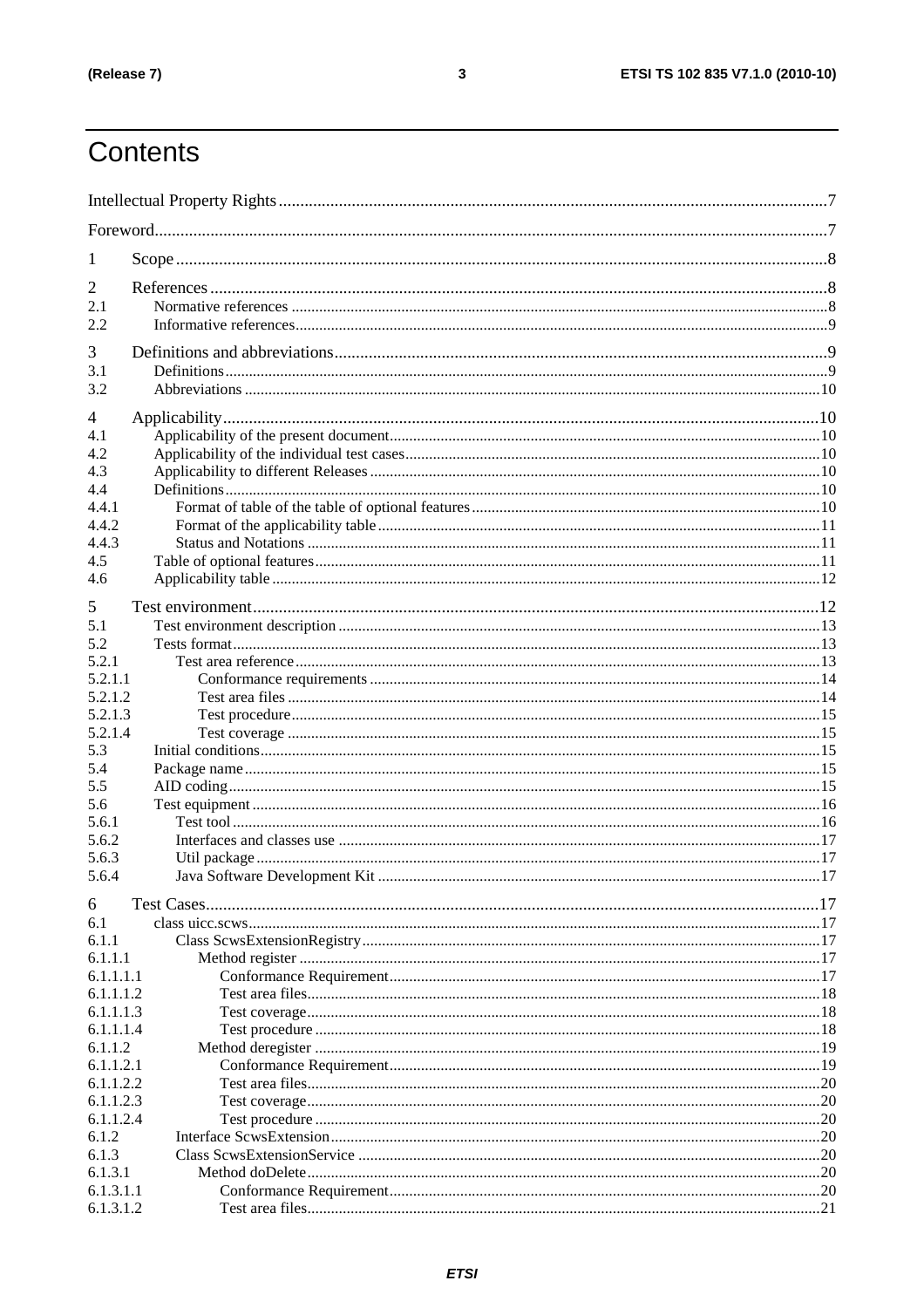| 6.1.3.1.3                |  |
|--------------------------|--|
| 6.1.3.1.4                |  |
| 6.1.3.2                  |  |
| 6.1.3.2.1                |  |
| 6.1.3.2.2                |  |
|                          |  |
| 6.1.3.2.3                |  |
| 6.1.3.2.4                |  |
| 6.1.3.3                  |  |
| 6.1.3.3.1                |  |
| 6.1.3.3.2                |  |
| 6.1.3.3.3                |  |
| 6.1.3.3.4                |  |
| 6.1.3.4                  |  |
| 6.1.3.4.1                |  |
| 6.1.3.4.2                |  |
| 6.1.3.4.3                |  |
| 6.1.3.4.4                |  |
| 6.1.3.5                  |  |
| 6.1.3.5.1                |  |
| 6.1.3.5.2                |  |
| 6.1.3.5.3                |  |
| 6.1.3.5.4                |  |
|                          |  |
| 6.1.3.6                  |  |
| 6.1.3.6.1                |  |
| 6.1.3.6.2                |  |
| 6.1.3.6.3                |  |
| 6.1.3.6.4                |  |
| 6.1.3.7                  |  |
| 6.1.3.7.1                |  |
| 6.1.3.7.2                |  |
| 6.1.3.7.3                |  |
| 6.1.3.7.4                |  |
| 6.1.4                    |  |
| 6.1.4.1                  |  |
|                          |  |
|                          |  |
| 6.1.4.1.1                |  |
| 6.1.4.1.2                |  |
| 6.1.4.1.3                |  |
| 6.1.4.1.4                |  |
| 6.1.4.2                  |  |
| 6.1.4.2.1                |  |
| 6.1.4.2.2                |  |
| 6.1.4.2.3                |  |
| 6.1.4.2.4                |  |
| 6.1.4.3                  |  |
| 6.1.4.3.1                |  |
| 6.1.4.3.2                |  |
| 6.1.4.3.3                |  |
| 6.1.4.3.4                |  |
| 6.1.4.4                  |  |
| 6.1.4.4.1                |  |
| 6.1.4.4.2                |  |
| 6.1.4.4.3                |  |
| 6.1.4.4.4                |  |
|                          |  |
| 6.1.4.5                  |  |
| 6.1.4.5.1                |  |
| 6.1.4.5.2                |  |
| 6.1.4.5.3                |  |
| 6.1.4.5.4                |  |
| 6.1.4.6                  |  |
| 6.1.4.6.1                |  |
| 6.1.4.6.1.1<br>6.1.4.6.3 |  |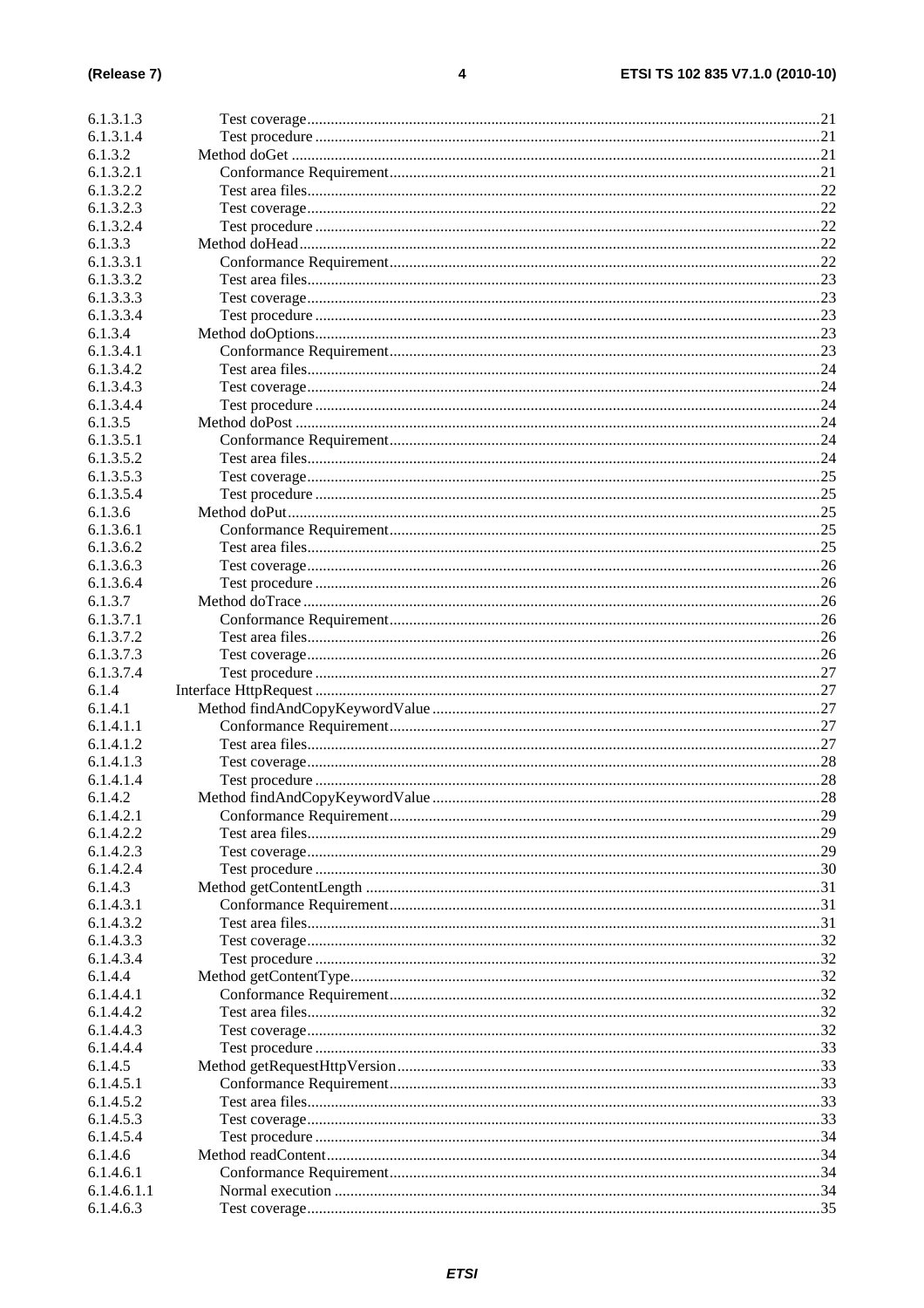| 6.1.4.6.4  |                                                                                             |  |
|------------|---------------------------------------------------------------------------------------------|--|
| 6.1.4.7    |                                                                                             |  |
| 6.1.4.7.1  |                                                                                             |  |
| 6.1.4.7.2  |                                                                                             |  |
| 6.1.4.7.3  |                                                                                             |  |
| 6.1.4.7.4  |                                                                                             |  |
| 6.1.5      |                                                                                             |  |
| 6.1.5.1    |                                                                                             |  |
| 6.1.5.1.1  |                                                                                             |  |
| 6.1.5.1.2  |                                                                                             |  |
| 6.1.5.1.3  |                                                                                             |  |
| 6.1.5.1.4  |                                                                                             |  |
| 6.1.5.2    |                                                                                             |  |
| 6.1.5.2.1  |                                                                                             |  |
| 6.1.5.2.2  |                                                                                             |  |
| 6.1.5.2.3  |                                                                                             |  |
| 6.1.5.2.4  |                                                                                             |  |
| 6.1.5.3    |                                                                                             |  |
|            | Method appendHeaderVariable (byte[] name, short nameOffset, short nameLength, byte[] value, |  |
|            |                                                                                             |  |
| 6.1.5.3.1  |                                                                                             |  |
| 6.1.5.3.2  |                                                                                             |  |
| 6.1.5.3.3  |                                                                                             |  |
| 6.1.5.3.4  |                                                                                             |  |
| 6.1.5.4    | Method appendHeaderVariable (short headerKeywordNameId, byte[] value, short valueOffset,    |  |
|            |                                                                                             |  |
| 6.1.5.4.1  |                                                                                             |  |
| 6.1.5.4.2  |                                                                                             |  |
| 6.1.5.5    |                                                                                             |  |
| 6.1.5.5.1  |                                                                                             |  |
| 6.1.5.5.2  |                                                                                             |  |
| 6.1.5.5.3  |                                                                                             |  |
| 6.1.5.5.4  |                                                                                             |  |
| 6.1.5.6    |                                                                                             |  |
| 6.1.5.6.1  |                                                                                             |  |
| 6.1.5.6.2  |                                                                                             |  |
| 6.1.5.6.3  |                                                                                             |  |
| 6.1.5.6.4  |                                                                                             |  |
| 6.1.5.7    |                                                                                             |  |
| 6.1.5.7.1  |                                                                                             |  |
| 6.1.5.7.2  |                                                                                             |  |
| 6.1.5.7.3  |                                                                                             |  |
| 6.1.5.7.4  |                                                                                             |  |
| 6.1.5.8    |                                                                                             |  |
| 6.1.5.8.1  |                                                                                             |  |
| 6.1.5.8.2  |                                                                                             |  |
| 6.1.5.8.3  |                                                                                             |  |
| 6.1.5.8.4  |                                                                                             |  |
| 6.1.5.9    |                                                                                             |  |
| 6.1.5.9.1  |                                                                                             |  |
| 6.1.5.9.2  |                                                                                             |  |
| 6.1.5.9.3  |                                                                                             |  |
| 6.1.5.9.4  |                                                                                             |  |
| 6.1.5.10   |                                                                                             |  |
| 6.1.5.10.1 |                                                                                             |  |
| 6.1.5.10.2 |                                                                                             |  |
| 6.1.5.10.3 |                                                                                             |  |
| 6.1.5.10.4 |                                                                                             |  |
| 6.1.5.11   |                                                                                             |  |
| 6.1.5.11.1 |                                                                                             |  |
| 6.1.5.11.2 |                                                                                             |  |
| 6.1.5.11.3 |                                                                                             |  |
| 6.1.5.11.4 |                                                                                             |  |
|            |                                                                                             |  |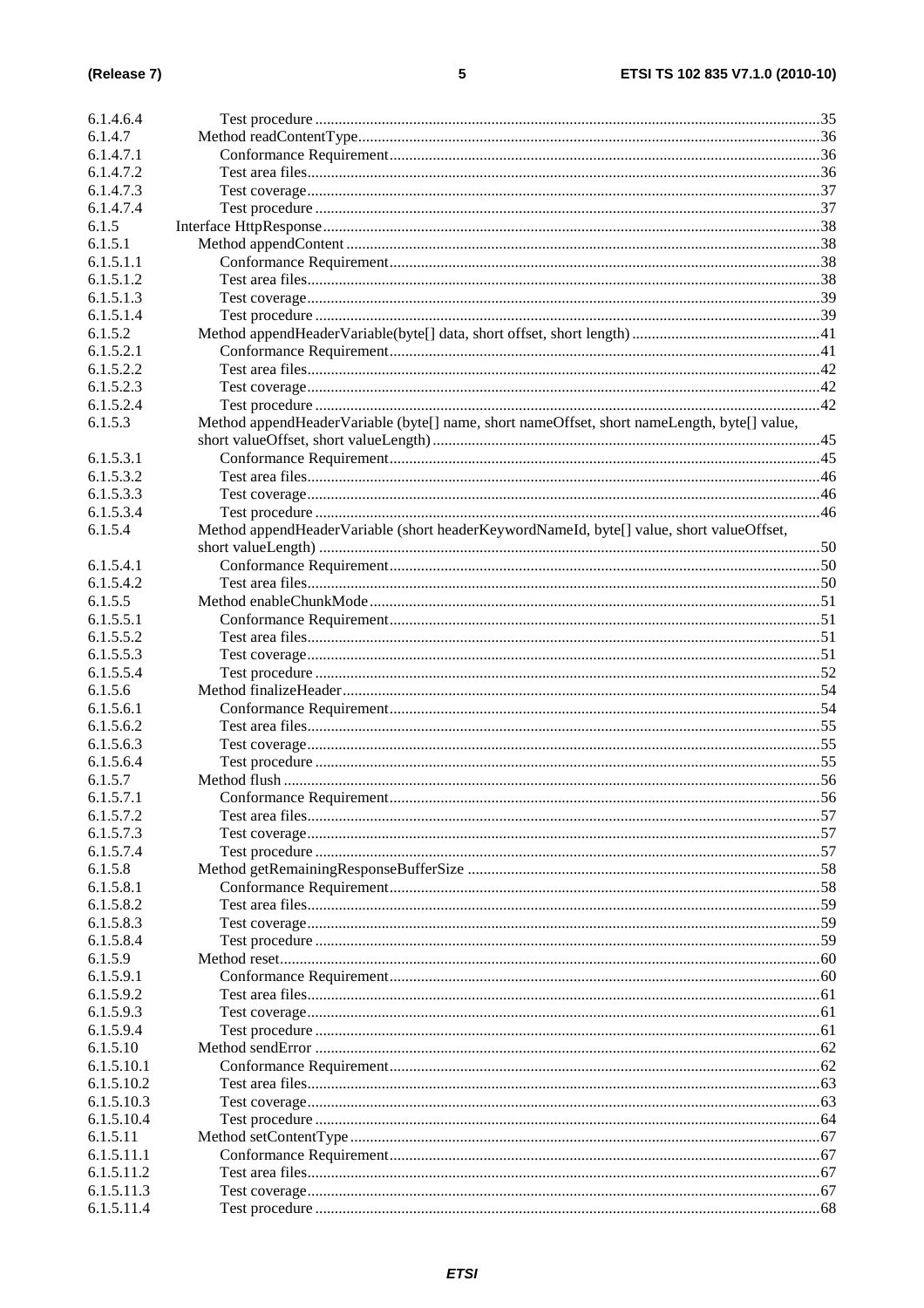| 6.1.5.12.1<br>6.1.5.12.2<br>6.1.5.12.3<br>6.1.5.12.4<br>6.2<br>6.2.1<br>6.2.1.1<br>6.2.1.1.1<br>6.2.1.1.2<br>6.2.1.1.3<br>6.2.1.1.4<br>6.2.1.2<br>6.2.1.2.1<br>6.2.1.2.2<br>6.2.1.2.3<br>6.2.1.2.4<br>6.2.2<br>6.2.3<br>6.2.3.1<br>6.2.3.1.1<br>6.2.3.1.2<br>6.2.3.1.3<br>6.2.3.1.4<br><b>Annex A (normative):</b><br>A.1<br>A.1.1<br>A.1.2<br>A.1.3<br>A.1.4<br>A.2<br>A.2.1<br>A.2.3<br><b>Annex B</b> (normative):<br><b>Annex C</b> (normative):<br>.85<br><b>Annex D</b> (normative):<br><b>Annex E</b> (informative):<br><b>Annex F</b> (informative):<br><b>Annex G (informative):</b> | 6.1.5.12 |  |
|-----------------------------------------------------------------------------------------------------------------------------------------------------------------------------------------------------------------------------------------------------------------------------------------------------------------------------------------------------------------------------------------------------------------------------------------------------------------------------------------------------------------------------------------------------------------------------------------------|----------|--|
|                                                                                                                                                                                                                                                                                                                                                                                                                                                                                                                                                                                               |          |  |
|                                                                                                                                                                                                                                                                                                                                                                                                                                                                                                                                                                                               |          |  |
|                                                                                                                                                                                                                                                                                                                                                                                                                                                                                                                                                                                               |          |  |
|                                                                                                                                                                                                                                                                                                                                                                                                                                                                                                                                                                                               |          |  |
|                                                                                                                                                                                                                                                                                                                                                                                                                                                                                                                                                                                               |          |  |
|                                                                                                                                                                                                                                                                                                                                                                                                                                                                                                                                                                                               |          |  |
|                                                                                                                                                                                                                                                                                                                                                                                                                                                                                                                                                                                               |          |  |
|                                                                                                                                                                                                                                                                                                                                                                                                                                                                                                                                                                                               |          |  |
|                                                                                                                                                                                                                                                                                                                                                                                                                                                                                                                                                                                               |          |  |
|                                                                                                                                                                                                                                                                                                                                                                                                                                                                                                                                                                                               |          |  |
|                                                                                                                                                                                                                                                                                                                                                                                                                                                                                                                                                                                               |          |  |
|                                                                                                                                                                                                                                                                                                                                                                                                                                                                                                                                                                                               |          |  |
|                                                                                                                                                                                                                                                                                                                                                                                                                                                                                                                                                                                               |          |  |
|                                                                                                                                                                                                                                                                                                                                                                                                                                                                                                                                                                                               |          |  |
|                                                                                                                                                                                                                                                                                                                                                                                                                                                                                                                                                                                               |          |  |
|                                                                                                                                                                                                                                                                                                                                                                                                                                                                                                                                                                                               |          |  |
|                                                                                                                                                                                                                                                                                                                                                                                                                                                                                                                                                                                               |          |  |
|                                                                                                                                                                                                                                                                                                                                                                                                                                                                                                                                                                                               |          |  |
|                                                                                                                                                                                                                                                                                                                                                                                                                                                                                                                                                                                               |          |  |
|                                                                                                                                                                                                                                                                                                                                                                                                                                                                                                                                                                                               |          |  |
|                                                                                                                                                                                                                                                                                                                                                                                                                                                                                                                                                                                               |          |  |
|                                                                                                                                                                                                                                                                                                                                                                                                                                                                                                                                                                                               |          |  |
|                                                                                                                                                                                                                                                                                                                                                                                                                                                                                                                                                                                               |          |  |
|                                                                                                                                                                                                                                                                                                                                                                                                                                                                                                                                                                                               |          |  |
|                                                                                                                                                                                                                                                                                                                                                                                                                                                                                                                                                                                               |          |  |
|                                                                                                                                                                                                                                                                                                                                                                                                                                                                                                                                                                                               |          |  |
|                                                                                                                                                                                                                                                                                                                                                                                                                                                                                                                                                                                               |          |  |
|                                                                                                                                                                                                                                                                                                                                                                                                                                                                                                                                                                                               |          |  |
|                                                                                                                                                                                                                                                                                                                                                                                                                                                                                                                                                                                               |          |  |
|                                                                                                                                                                                                                                                                                                                                                                                                                                                                                                                                                                                               |          |  |
|                                                                                                                                                                                                                                                                                                                                                                                                                                                                                                                                                                                               |          |  |
|                                                                                                                                                                                                                                                                                                                                                                                                                                                                                                                                                                                               |          |  |
|                                                                                                                                                                                                                                                                                                                                                                                                                                                                                                                                                                                               |          |  |
|                                                                                                                                                                                                                                                                                                                                                                                                                                                                                                                                                                                               |          |  |
|                                                                                                                                                                                                                                                                                                                                                                                                                                                                                                                                                                                               |          |  |
|                                                                                                                                                                                                                                                                                                                                                                                                                                                                                                                                                                                               |          |  |
|                                                                                                                                                                                                                                                                                                                                                                                                                                                                                                                                                                                               |          |  |
|                                                                                                                                                                                                                                                                                                                                                                                                                                                                                                                                                                                               |          |  |
|                                                                                                                                                                                                                                                                                                                                                                                                                                                                                                                                                                                               |          |  |
|                                                                                                                                                                                                                                                                                                                                                                                                                                                                                                                                                                                               |          |  |
|                                                                                                                                                                                                                                                                                                                                                                                                                                                                                                                                                                                               |          |  |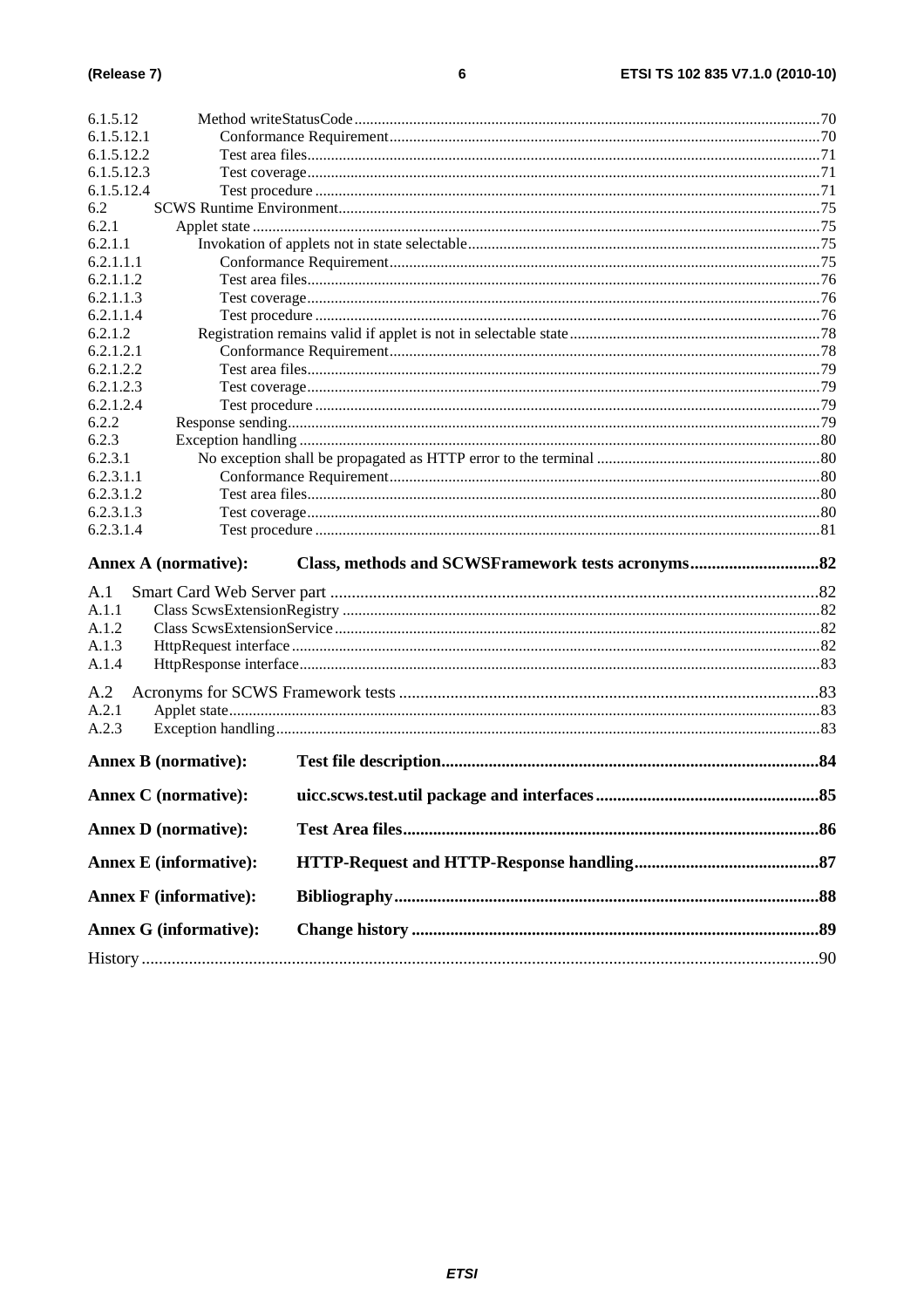# Intellectual Property Rights

IPRs essential or potentially essential to the present document may have been declared to ETSI. The information pertaining to these essential IPRs, if any, is publicly available for **ETSI members and non-members**, and can be found in ETSI SR 000 314: *"Intellectual Property Rights (IPRs); Essential, or potentially Essential, IPRs notified to ETSI in respect of ETSI standards"*, which is available from the ETSI Secretariat. Latest updates are available on the ETSI Web server [\(http://webapp.etsi.org/IPR/home.asp](http://webapp.etsi.org/IPR/home.asp)).

Pursuant to the ETSI IPR Policy, no investigation, including IPR searches, has been carried out by ETSI. No guarantee can be given as to the existence of other IPRs not referenced in ETSI SR 000 314 (or the updates on the ETSI Web server) which are, or may be, or may become, essential to the present document.

# Foreword

This Technical Specification (TS) has been produced by ETSI Technical Committee Smart Card Platform (SCP).

The contents of the present document are subject to continuing work within TC SCP and may change following formal TC SCP approval. If TC SCP decides to modify the contents of the present document, it will be re-released by EP SPC with an identifying change of release date and an increase in version number as follows:

Version x.y.z

where:

- x the first digit:
	- 1 presented to TSG for information;
	- 2 presented to TSG for approval;
	- 3 or greater indicates TSG approved document under change control.
- y the second digit is incremented for all changes of substance, i.e. technical enhancements, corrections, updates, etc.
- z the third digit is incremented when editorial only changes have been incorporated in the document.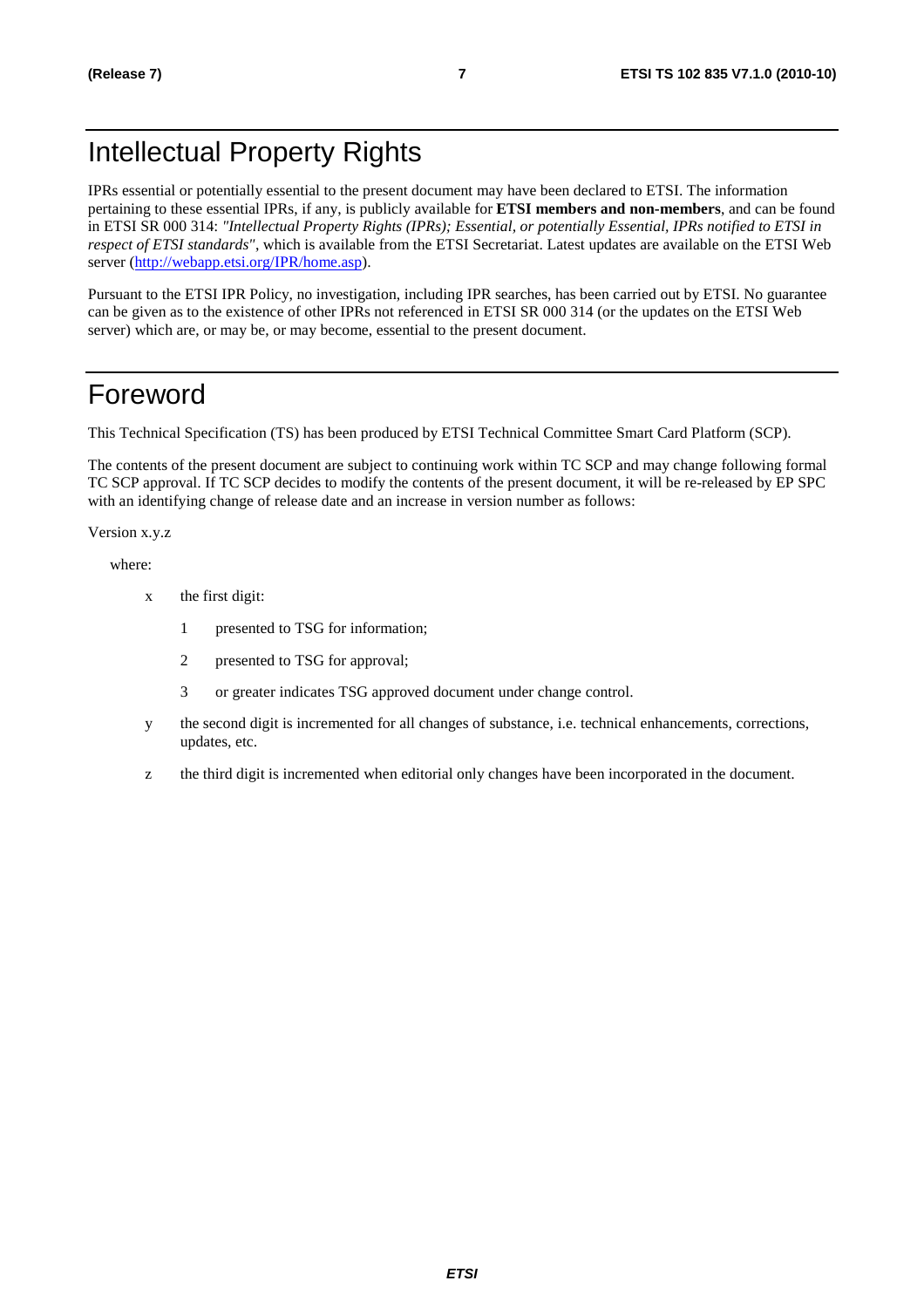# 1 Scope

The present document covers the minimum characteristics considered necessary in order to provide compliance to TS 102 588 [2].

It describes the technical characteristics and methods for testing the SCWS API for Java Card<sup>TM</sup> (TS 102 588 [2]) implemented in a UICC platform. It specifies the following parts:

- test applicability;
- test environment description;
- tests format;
- test area reference:
- conformance requirements;
- test suite files;
- test procedure:
- test coverage; and
- a description of the associated testing tools that shall be used.

# 2 References

References are either specific (identified by date of publication and/or edition number or version number) or non-specific. For specific references, only the cited version applies. For non-specific references, the latest version of the reference document (including any amendments) applies.

• In the case of a reference to a TC SCP document, a non specific reference implicitly refers to the latest version of that document in the same Release as the present document.

Referenced documents which are not found to be publicly available in the expected location might be found at <http://docbox.etsi.org/Reference>.

NOTE: While any hyperlinks included in this clause were valid at the time of publication ETSI cannot guarantee their long term validity.

### 2.1 Normative references

The following referenced documents are necessary for the application of the present document.

- [1] ISO/IEC 9646-7 (1995): "Information technology Open Systems Interconnection Conformance testing methodology and framework - Part 7: Implementation Conformance Statements".
- [2] ETSI TS 102 588: "Smart Cards; Application invocation Application Programming Interface (API) by a UICC webserver for Java Card™ platform".
- [3] ETSI TS 102 483: "Smart cards; UICC-Terminal interface; Internet Protocol connectivity between UICC and terminal".
- [4] OMA: "Smartcard -Web Server Enable Architecture", OMA-AD-Smartcard-Web-Server-V1-0- 20080421-A.
- NOTE: Available at [http://www.openmobilealliance.org/technical/release\\_program/SCWS\\_v1\\_0.aspx](http://www.openmobilealliance.org/technical/release_program/SCWS_v1_0.aspx).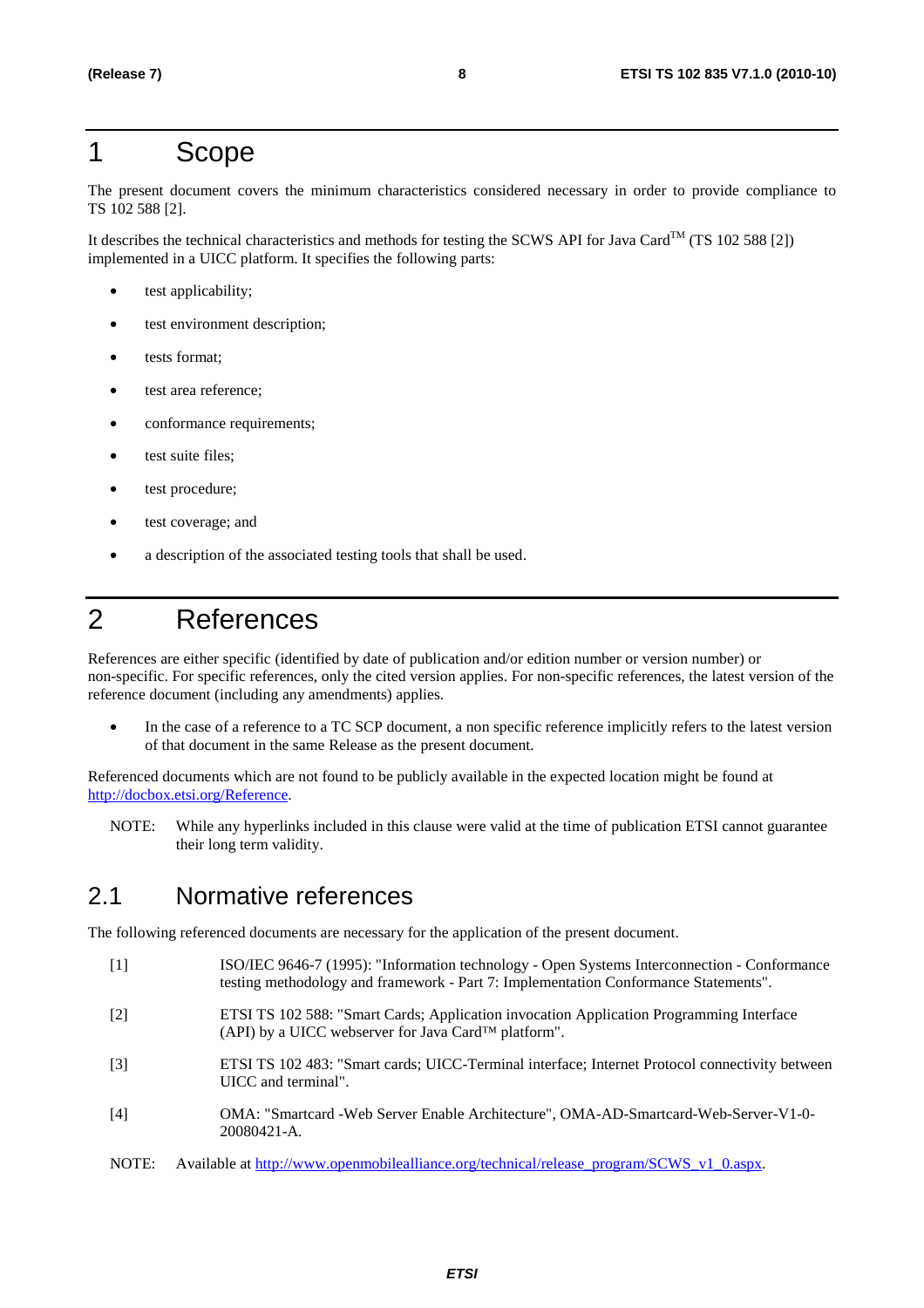| $[5]$  | OMA: "Smartcard-Web-Server", OMA-TS-Smartcard-Web-Server-V1-0-20080421-A.                                                                |
|--------|------------------------------------------------------------------------------------------------------------------------------------------|
| NOTE:  | Available at http://www.openmobilealliance.org/technical/release program/SCWS v1 0.aspx.                                                 |
| [6]    | Sun Microsystems Java Card™ Specification: "Java Card™ 2.2.2 Application Programming<br>Interface".                                      |
| $[7]$  | Sun Microsystems Java Card™ Specification: "Java Card™ 2.2.2 Runtime Environment<br>Specification".                                      |
| [8]    | Sun Microsystems Java Card™ Specification: "Java Card™ 2.2.2 Virtual Machine Specification".                                             |
| NOTE:  | SUN Java Card Specifications can be downloaded at http://java.sun.com/products/javacard.                                                 |
| $[9]$  | ETSI TS 102 268: "Smart Cards; Test specification for the UICC Application Programming<br>Interface (AP)I for Java Card <sup>TM"</sup> . |
| $[10]$ | ETSI TS 101 220: "Smart Cards; ETSI numbering system for telecommunication application<br>providers".                                    |
| $[11]$ | ETSI TS 102 223: "Smart Cards; Card Application Toolkit (CAT)".                                                                          |
| $[12]$ | ETSI TS 102 241: "Smart Cards; UICC Application Programming Interface (UICC API) for Java<br>Card (TM)".                                 |
| $[13]$ | ETSI TS 102 221: "Smart Cards; UICC-Terminal interface; Physical and logical characteristics".                                           |

# 2.2 Informative references

The following referenced documents are not necessary for the application of the present document but they assist the user with regard to a particular subject area.

[i.1] ETSI TS 102 600: "Smart Cards; UICC-Terminal interface; Characteristics of the USB interface".

[i.2] HttpClient project.

NOTE: Available at<http://hc.apache.org/httpcomponents-client/index.html>.

# 3 Definitions and abbreviations

# 3.1 Definitions

For the purposes of the present document, the following terms and definitions apply:

**applet installation parameters:** values for applet installation parameters

**Conformance Requirement Reference (CRR):** description of the expected SCWS behaviour according to TS 102 588 [2]

**expected state:** state in which the UICC is supposed to be after the execution of the test procedure applied on the relevant initial conditions

**security parameters:** minimum security requirements defined for the applet installation process

**test area:** set of Test Cases applicable to a specific part (class method, SCWS RE behaviour, etc.) of TS 102 588 [2]

**test case:** elementary test that checks for compliance with one or more Conformance Requirement References

**test procedure:** sequence of actions/commands to perform all the test cases defined in a test area

**test source file:** java file containing methods that will load and install test applet in the card, execute and verify the test results, and restore the Default Initial Conditions on the UICC (when possible)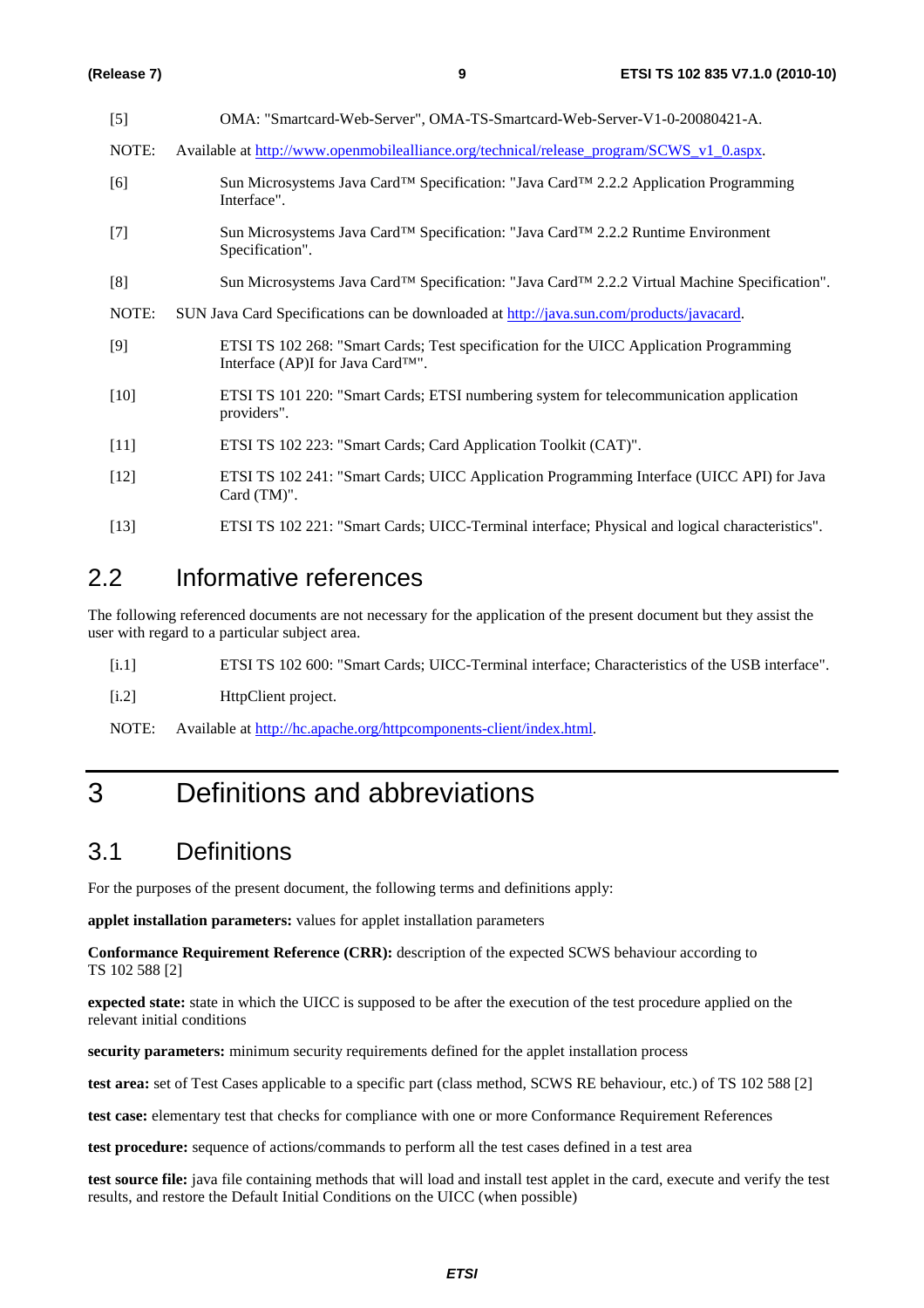**test toolkit applet:** applet designed to test a specific functionality of the SCWS API (TS 102 588 [2])

# 3.2 Abbreviations

For the purposes of the present document, the following abbreviations apply:

| <b>Application IDentifier</b>                                           |
|-------------------------------------------------------------------------|
| <b>Application Programming Interface</b>                                |
| Bearer Independent Protocol according to TS 102 223 [11]                |
| <b>Card Application Toolkit</b>                                         |
| Conformance Requirements Reference                                      |
| Conformance Requirement Reference Context Error                         |
| Conformance Requirement Reference Normal                                |
| Conformance Requirement Reference Parameter Error                       |
| Internet Protocol                                                       |
| Java Card <sup>TM</sup> Run-time Environment                            |
| <b>HyperText Transfer Protocol</b>                                      |
| <b>Runtime Environment</b>                                              |
| Smart Card based Web Server according to OMA specifications [4] and [5] |
| Universal Serial Bus interface according to TS 102 600 [i.1]            |
|                                                                         |

# 4 Applicability

# 4.1 Applicability of the present document

This present test specification applies to UICCs containing a SCWS invocation API according to TS 102 588 [2].

# 4.2 Applicability of the individual test cases

Table A.1 lists the optional features for which the supplier of the implementation states the support.

# 4.3 Applicability to different Releases

The applicability to different releases specified in table B.1 of the present document shall apply, unless otherwise specified.

# 4.4 Definitions

### 4.4.1 Format of table of the table of optional features

The columns in table A.1 have the following meaning.

| Column    | Meaning                                                                                                                                                                                                                                                                                                                                                                                                                               |  |  |
|-----------|---------------------------------------------------------------------------------------------------------------------------------------------------------------------------------------------------------------------------------------------------------------------------------------------------------------------------------------------------------------------------------------------------------------------------------------|--|--|
| Option:   | The optional feature supported or not by the implementation.                                                                                                                                                                                                                                                                                                                                                                          |  |  |
| Status:   | See clause 4.4.3 'Status and Notations'                                                                                                                                                                                                                                                                                                                                                                                               |  |  |
| Support:  | The support columns shall be filled in by the supplier of the implementation. The following common<br>Inotations, defined in ISO/IEC 9646-7 [1], are used for the support column in table A.1.<br>supported by the implementation<br>Y or y<br>not supported by the implementation<br>$N$ or n<br>$N/A$ , n/a or -<br>no answer required (allowed only if the status is N/A, directly or after evaluation of a<br>conditional status) |  |  |
| Mnemonic: | The mnemonic column contains mnemonic identifiers for each item.                                                                                                                                                                                                                                                                                                                                                                      |  |  |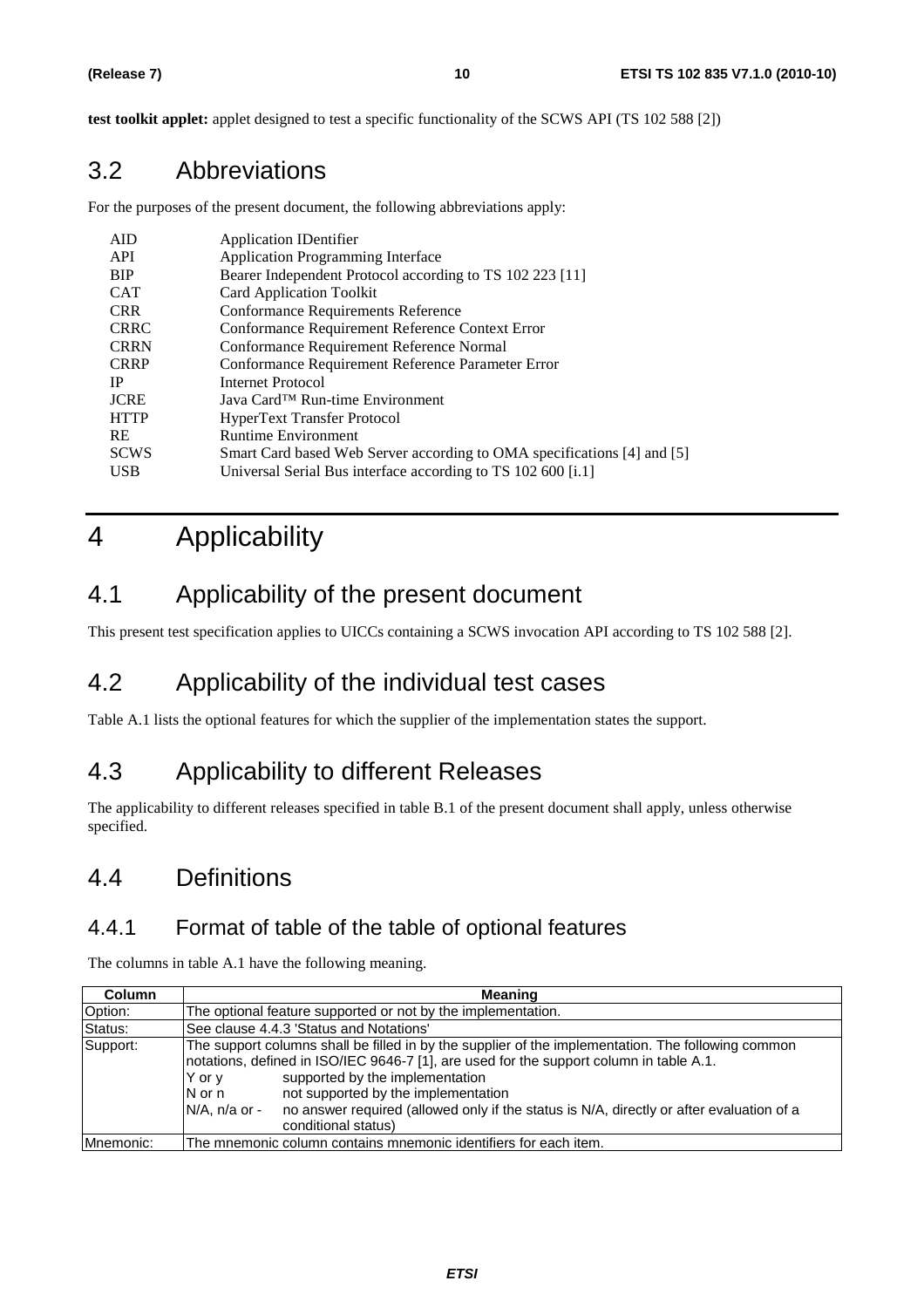# 4.4.2 Format of the applicability table

The applicability of every test in table B.1 is formally expressed by the use of Boolean expression defined in the following clause.

The columns in table B.1 have the following meaning.

| <b>Column</b> | Meaning                                                                                                                                                                                                     |  |
|---------------|-------------------------------------------------------------------------------------------------------------------------------------------------------------------------------------------------------------|--|
| Test case:    | The "Test case" column gives a reference to the test case number(s) detailed in the present document<br>and required to validate the implementation of the corresponding item in the "Description" column   |  |
|               |                                                                                                                                                                                                             |  |
| Release:      | The "Release" column gives the Release applicable and onwards, for the item in the "Test case" column                                                                                                       |  |
|               |                                                                                                                                                                                                             |  |
| Support:      | The "Support" column is blank in the proforma, and shall be completed by the manufacturer in respect of<br>each particular requirement to indicate the choices, which have been made in the implementation. |  |

### 4.4.3 Status and Notations

The following notations, defined in ISO/IEC 9646-7 [1], are used for the status column:

| M        | mandatory - the capability is required to be supported.                                                                                                                                                                                                                                                                                                                                       |
|----------|-----------------------------------------------------------------------------------------------------------------------------------------------------------------------------------------------------------------------------------------------------------------------------------------------------------------------------------------------------------------------------------------------|
| $\Omega$ | optional - the capability may be supported or not.                                                                                                                                                                                                                                                                                                                                            |
| N/A      | not applicable - in the given context, it is impossible to use the capability.                                                                                                                                                                                                                                                                                                                |
| X        | prohibited (excluded) - there is a requirement not to use this capability in the given context.                                                                                                                                                                                                                                                                                               |
| O.i      | qualified optional - for mutually exclusive or selectable options from a set. "i" is an integer which<br>identifies an unique group of related optional items and the logic of their selection which is<br>defined immediately following the table.                                                                                                                                           |
| Ci       | conditional - the requirement on the capability ("M", "O", "X" or "N/A") depends on the support<br>of other optional or conditional items. "i" is an integer identifying an unique conditional status<br>expression which is defined immediately following the table. For nested conditional expressions,<br>the syntax "IF  THEN (IF  THEN  ELSE) ELSE " shall be used to avoid ambiguities. |

# 4.5 Table of optional features

#### **Table A.1: Options**

| <b>Item</b> | <b>Option</b>             | <b>Status</b> | <b>Support</b> | <b>Mnemonic</b> |
|-------------|---------------------------|---------------|----------------|-----------------|
|             | ScwsExtension.doGet()     | М             |                | doGet           |
| 2           | ScwsExtension.doPost()    | М             |                | doPost          |
| 3           | ScwsExtension.doHead()    | М             |                | doHead          |
|             | ScwsExtension.doPut()     | м             |                | doPut           |
| 5           | ScwsExtension.doDelete()  | М             |                | doDelete        |
| 6           | ScwsExtension.doOptions() |               |                | doOptions       |
|             | ScwsExtension.doTrace()   |               |                | doTrace         |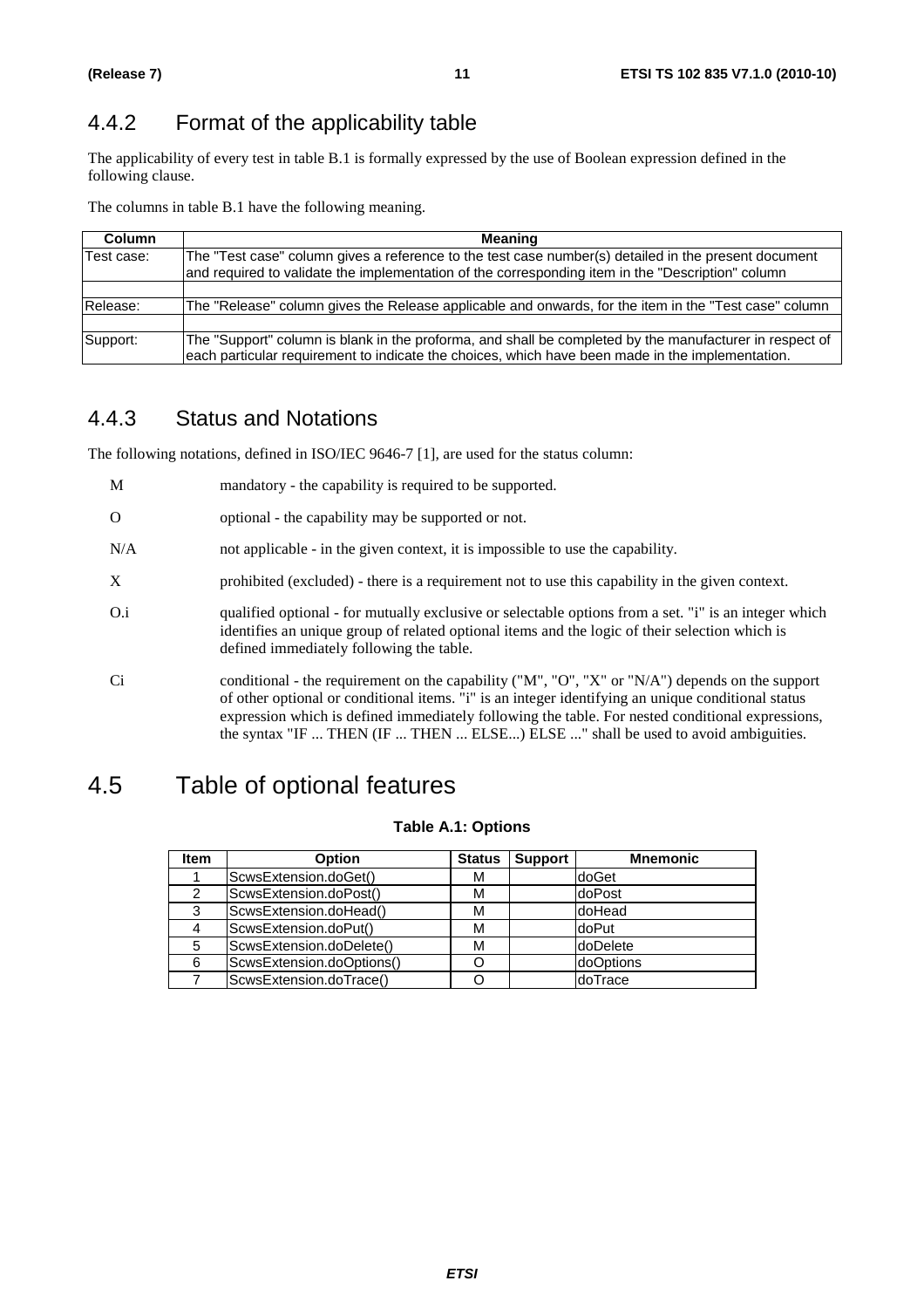# 4.6 Applicability table

#### **Table B.1: Applicability of tests**

| <b>Test</b> | <b>Description</b>                                                    | Release             | Rel-7                   | <b>Support</b> |
|-------------|-----------------------------------------------------------------------|---------------------|-------------------------|----------------|
| case        |                                                                       |                     |                         |                |
|             | <b>Class ScwsExtensionRegistry</b>                                    |                     |                         |                |
| 6.1.1.1     | Method register                                                       | Rel-7               | м                       |                |
| 6.1.1.2     | Method deregister                                                     | Rel-7               | M                       |                |
|             | <b>Class ScwsExtensionService</b>                                     |                     |                         |                |
| 6.1.3.1     | Method doDelete                                                       | Rel-7               | М                       |                |
| 6.1.3.2     | Method doGet                                                          | Rel-7               | М                       |                |
| 6.1.3.3     | Method doHead                                                         | Rel-7               | $\overline{\mathsf{M}}$ |                |
| 6.1.3.4     | Method doOptions                                                      | Rel-7               | C001                    |                |
| 6.1.3.5     | Method doPost                                                         | $\overline{Rel}$ -7 | М                       |                |
| 6.1.3.6     | Method doPut                                                          | Rel-7               | $\overline{\mathsf{M}}$ |                |
| 6.1.3.7     | Method doTrace                                                        | Rel-7               | C002                    |                |
|             | <b>Interface HttpRequest</b>                                          |                     |                         |                |
| 6.1.4.1     | Method findAndCopyKeywordValue                                        | Rel-7               | M                       |                |
| 6.1.4.2     | Method findAndCopyKeywordValue                                        | Rel-7               | M                       |                |
| 6.1.4.3     | Method getContentLength                                               | Rel-7               | M                       |                |
| 6.1.4.4     | Method getContentType                                                 | Rel-7               | M                       |                |
| 6.1.4.5     | Method getRequestHttpVersion                                          | Rel-7               | M                       |                |
| 6.1.4.6     | Method readContent                                                    | Rel-7               | M                       |                |
| 6.1.4.7     | Method readContentType                                                | Rel-7               | M                       |                |
|             | <b>Interface HttpResponse</b>                                         |                     |                         |                |
| 6.1.5.1     | Method appendContent                                                  | Rel-7               | М                       |                |
| 6.1.5.2     | Method appendHeaderVariable(byte[] data, short offset, short length)  | Rel-7               | М                       |                |
| 6.1.5.3     | Method appendHeaderVariable (byte[] name, short nameOffset, short     | Rel-7               | М                       |                |
|             | nameLength, byte[] value, short valueOffset, short valueLength)       |                     |                         |                |
| 6.1.5.4     | Method appendHeaderVariable (short headerKeywordNameld, byte[] value, | Rel-7               | M                       |                |
|             | short valueOffset, short valueLength)                                 |                     |                         |                |
| 6.1.5.5     | Method enableChunkMode                                                | Rel-7               | М                       |                |
| 6.1.5.6     | Method finalizeHeader                                                 | Rel-7               | M                       |                |
| 6.1.5.7     | Method flush                                                          | Rel-7               | M                       |                |
| 6.1.5.8     | Method getRemainingResponseBufferSize                                 | Rel-7               | M                       |                |
| 6.1.5.9     | Method reset                                                          | Rel-7               | M                       |                |
| 6.1.5.10    | Method sendError                                                      | $\overline{R}$ el-7 | M                       |                |
| 6.1.5.11    | Method setContentType                                                 | Rel-7               | M                       |                |
| 6.1.5.12    | Method writeStatusCode                                                | Rel-7               | M                       |                |
|             | <b>SCWS Runtime Environment: Applet state</b>                         |                     |                         |                |
| 6.2.1.1     | Invokation of applets not in state selectable                         | Rel-7               | M                       |                |
| 6.2.1.2     | Registration remains valid if applet is not in selectable state       | Rel-7               | М                       |                |
|             | <b>SCWS Runtime Environment: Exception handling</b>                   |                     |                         |                |
| 6.2.3.1     | No exception shall be propagated as HTTP error to the terminal        | Rel-7               | M                       |                |
| C001:       | IF (doOptions) THEN M ELSE N/A.                                       |                     |                         |                |
| C002:       | IF (doTrace) THEN M ELSE N/A.                                         |                     |                         |                |

# 5 Test environment

This clause specifies requirements that shall be met and the testing rules that shall be followed during the test procedure.

The test cases described in the present document shall be performed independently of the interface used between the UICC and the terminal. In particular, any test case shall have the same result regardless of using BIP in Server Mode as defined in TS 102 223 [11] or an IP connection according to TS 102 483 [3] and TS 102 600 [i.1].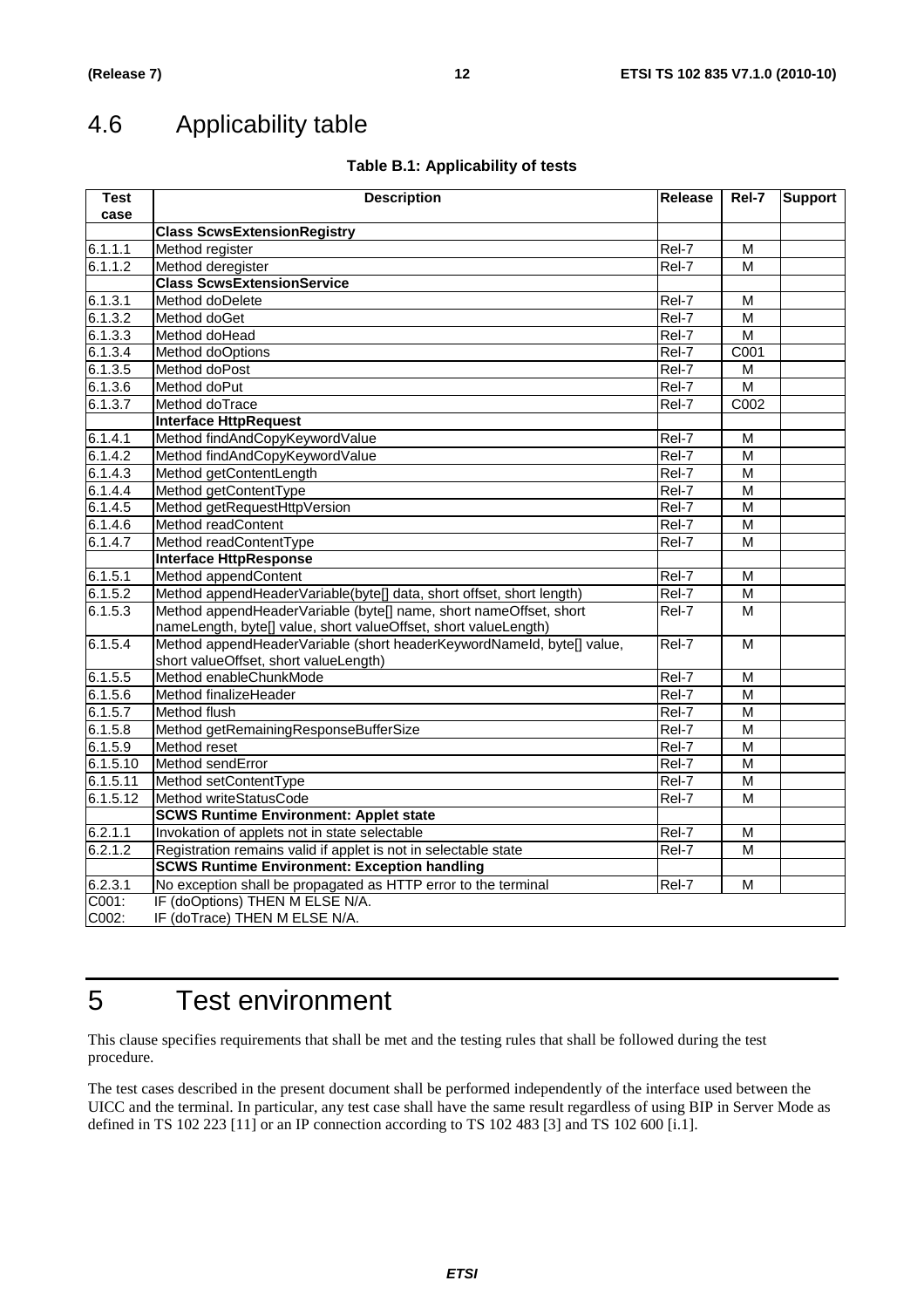# 5.1 Test environment description

The general architecture for the test environment is:



**Figure 5.1** 

# 5.2 Tests format

### 5.2.1 Test area reference

Each test area is referenced as follows:

For API Testing: 'API\_[package name]\_[class name]\_[method name]' where

• package name:

uicc.scws: '1'.

class name:

yyy: 3 letters for each class.

See annex A for full classes acronyms list.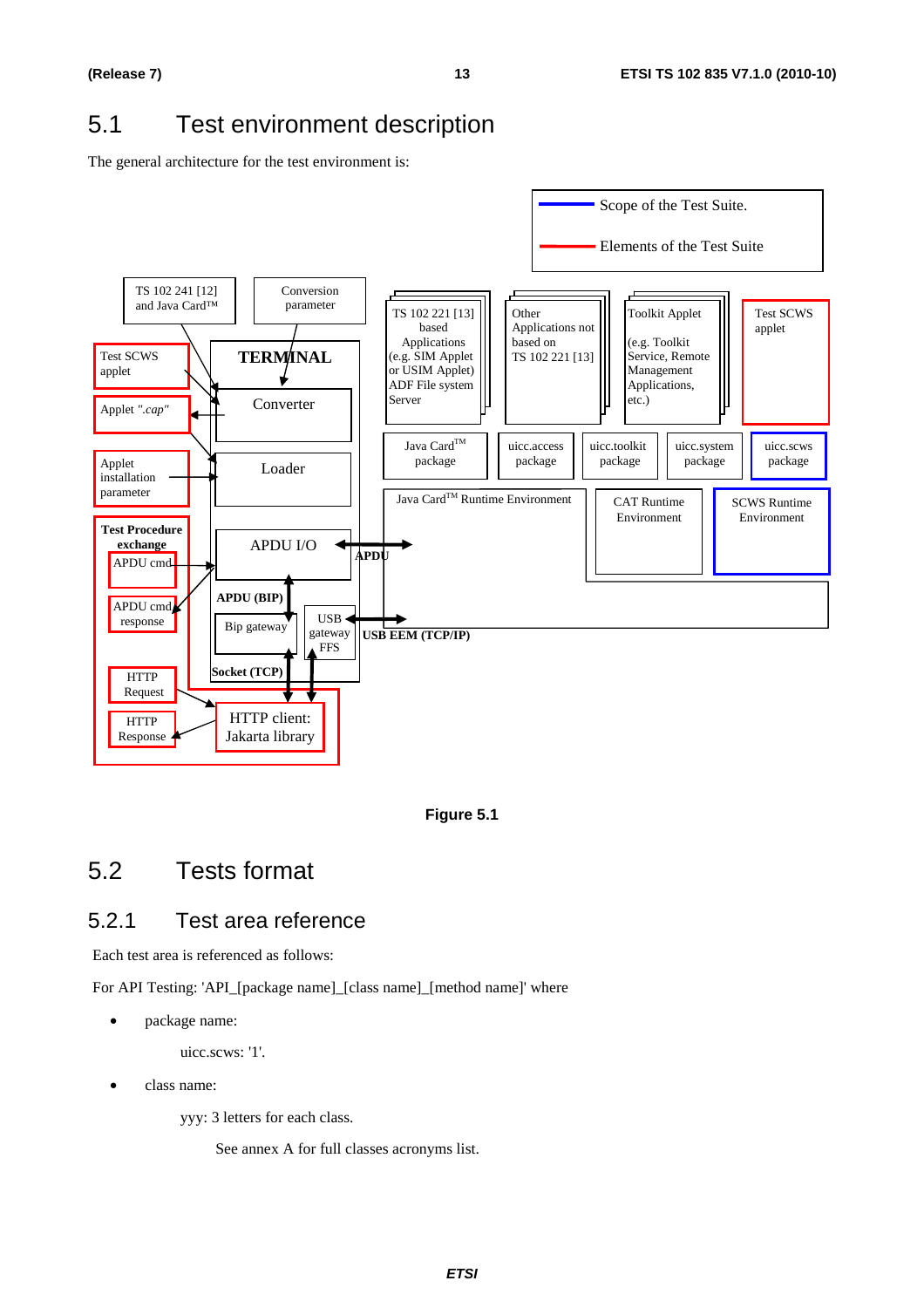• method name:

zzzz[input parameters]:

See annex A for full methods name acronyms list.

For SCWS Framework testing: 'API\_2\_[clause name]\_[subclause name]' where

• Clause name:

xxx: 3 letters for each clause.

See annex A for full clause acronyms list.

Subclause name:

yyyy: 4 letters for each subclause.

See annex A for full subclause acronyms list.

#### 5.2.1.1 Conformance requirements

The conformance requirements are expressed in the following way:

- Method prototype as listed in TS 102 588 [2].
- Normal execution:
	- Contains normal execution and correct parameters limit values, each referenced as a Conformance Requirement Reference Normal (CRRN).
- Parameters error:
	- Contains parameter errors and incorrect parameter limit values, each referenced as a Conformance Requirement Reference Parameter Error (CRRP).
- Context error:
	- Contains errors due to the context the method is used in, each referenced as a Conformance Requirement Reference Context Error (CRRC).

#### 5.2.1.2 Test area files

The files included in the Test Area use the following naming convention:

- Test Source: Test [Test Area Reference].java
- Test Applet: [Test Area Reference] [Test applet number].java
- Cap File: [Test Area Reference].cap

The applet numbers start from '1'.

The test source shall use the common interfaces defined in annex C.

The Cap File format is described in Java Card™ Virtual Machine Specification [8].

Test files can be run in any order.

All files from the same test area are located in the same subfolder.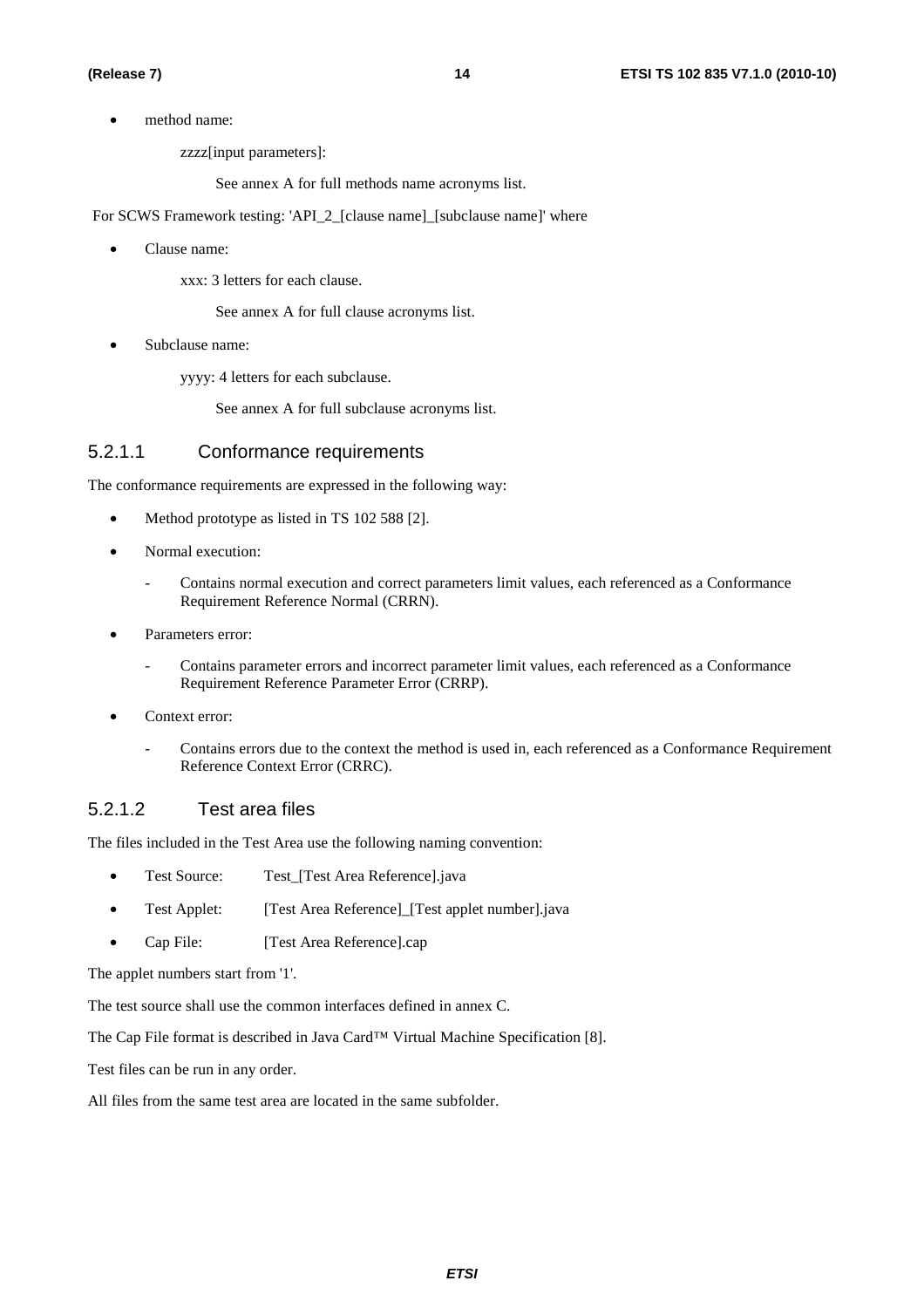#### 5.2.1.3 Test procedure

Each test procedure contains a table to indicate the expected responses form the API and/or the HTTP level as follows.

|                                                                    | <b>Test Case</b> |                                                                                                               |                              |  |  |
|--------------------------------------------------------------------|------------------|---------------------------------------------------------------------------------------------------------------|------------------------------|--|--|
| lld<br><b>API/SCWS Framework Expectation</b><br><b>Description</b> |                  |                                                                                                               | <b>APDU/HTTP Expectation</b> |  |  |
|                                                                    |                  | Test Case detailed description API and/or SCWS Framework expected behaviour. Expected response at HTTP level. |                              |  |  |

#### 5.2.1.4 Test coverage

The table above each test procedure indicates the correspondence between the Conformance Requirements Reference (CRR) and the different test cases.

# 5.3 Initial conditions

The Initial Conditions are a set of general prerequisites for the (U)SIM prior to the execution of testing. For each test procedure described in the present document, the following rules apply to the Initial Conditions:

• unless otherwise stated, before installing the applet(s) relevant to the current test procedure, all packages specific to other test procedures shall not be present.

Prior to any test the test environment shall have the (U)SIM powered on and performed the PROFILE DOWNLOAD procedure.

# 5.4 Package name

Java packages integrating this Test Suite shall follow this naming convention:

**uicc.scws.test.[Test Area Reference]:** Java Card packages containing Test Area References for the TS 102 588 [2] uicc.scws package.

**uicc.scws.test.scwsframework.[Test Area Reference]:** Java Card packages containing Test Area References for the TS 102 588 [2] SCWS Framework.

**uicc.scws.test.util:** for the Test util package defined in this Test Suite. Requires package uicc.test.util from TS 102 268 [9].

where the Test Area Reference is written in lower case.

EXAMPLE: The package *../uicc.scws.test.[Test Area Reference]* creates the following directory structure *../uicc/scws/test/[Test Area Reference]/Api\_1\_...\_[1..n].\*,* where '*Api\_1\_...\_[1..n].\**' are the different test applets Java source files used in *[Test Area Reference]*.

# 5.5 AID coding

The AID coding for the Test Packages, Applet classes and Applets shall be as specified in TS 101 220 [10]. In addition, the following TAR and Application Provider specific data values are defined for use within the present document:

AID coding

| Byte 1 | Byte 12 | Byte 13 | Byte 14 | Byte 15 | Byte 16 |                                    |
|--------|---------|---------|---------|---------|---------|------------------------------------|
|        |         |         |         |         |         | Application Provider specific data |
|        |         |         |         |         |         | TAR                                |
|        |         |         |         |         |         | Specified in TS 101 220 [10]       |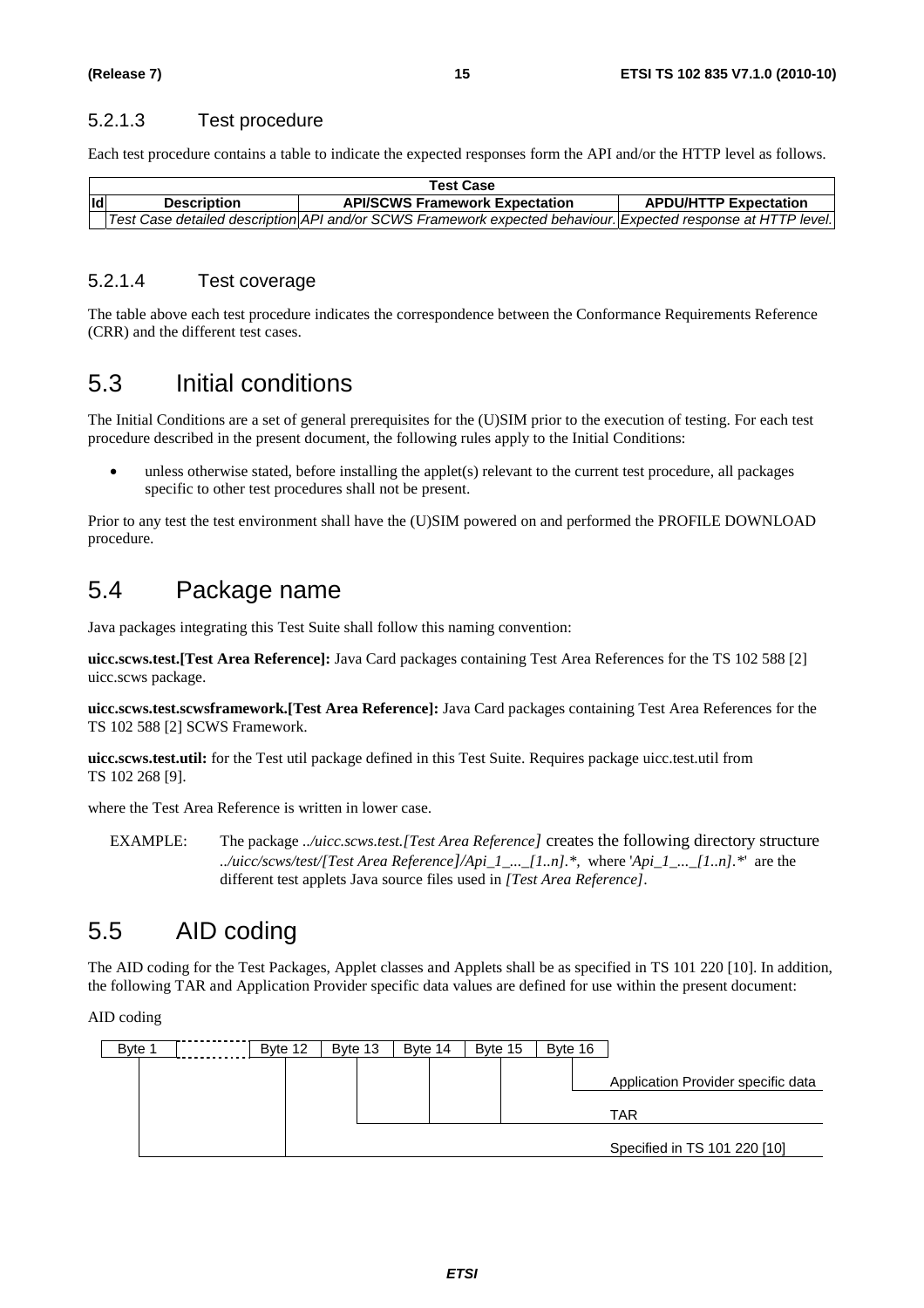| b1 | b <sub>5</sub><br>b4 | b8 | b9 | b12 b13 | b16 b17 | b24 |                             |
|----|----------------------|----|----|---------|---------|-----|-----------------------------|
|    |                      |    |    |         |         |     | Applet instance number      |
|    |                      |    |    |         |         |     | Applet class number         |
|    |                      |    |    |         |         |     | Package number              |
|    |                      |    |    |         |         |     | RFL                         |
|    |                      |    |    |         |         |     | <b>Test Part Identifier</b> |

Applet instance number, Applet Class number, Package number:

- For package AID, package number shall start from 0 and class and instance numbers shall be 0.
- For class AID, package number is the number of the class package, class number shall start from 1 and instance shall be 0.
- For instance AID, package and class number are the number of class and package of which instance belongs, and instance number shall start from 1.

Test part Identifier (bits b1-b4):

- 0000 reserved (as TAR= '00.00.00' is reserved for Issuer Security Domain).
- 0010 API uicc.scws.
- 0101 SCWS Framework.
- other values are RFU.

Application Provider specific data (1 byte):

- '00' for Package.
- '01' for Applet class.
- '02' for Applet Instance.

EXAMPLE: The AID of Package uicc.scws is 'A0 00 00 00 87 10 05 FF FF FF FF 89 20 00 00 00'.

# 5.6 Test equipment

These clauses recommend a minimum specification for each of the items of test equipment referenced in the tests.

### 5.6.1 Test tool

This test tool shall meet the following requirements:

- be able to send and receive HTTP messages to the SCWS in the UICC;
- the result of I/O commands must be presented at the application layer;
- be able to provide results of the tests;
- shall send and/or compare all HTTP messages specified in the test files.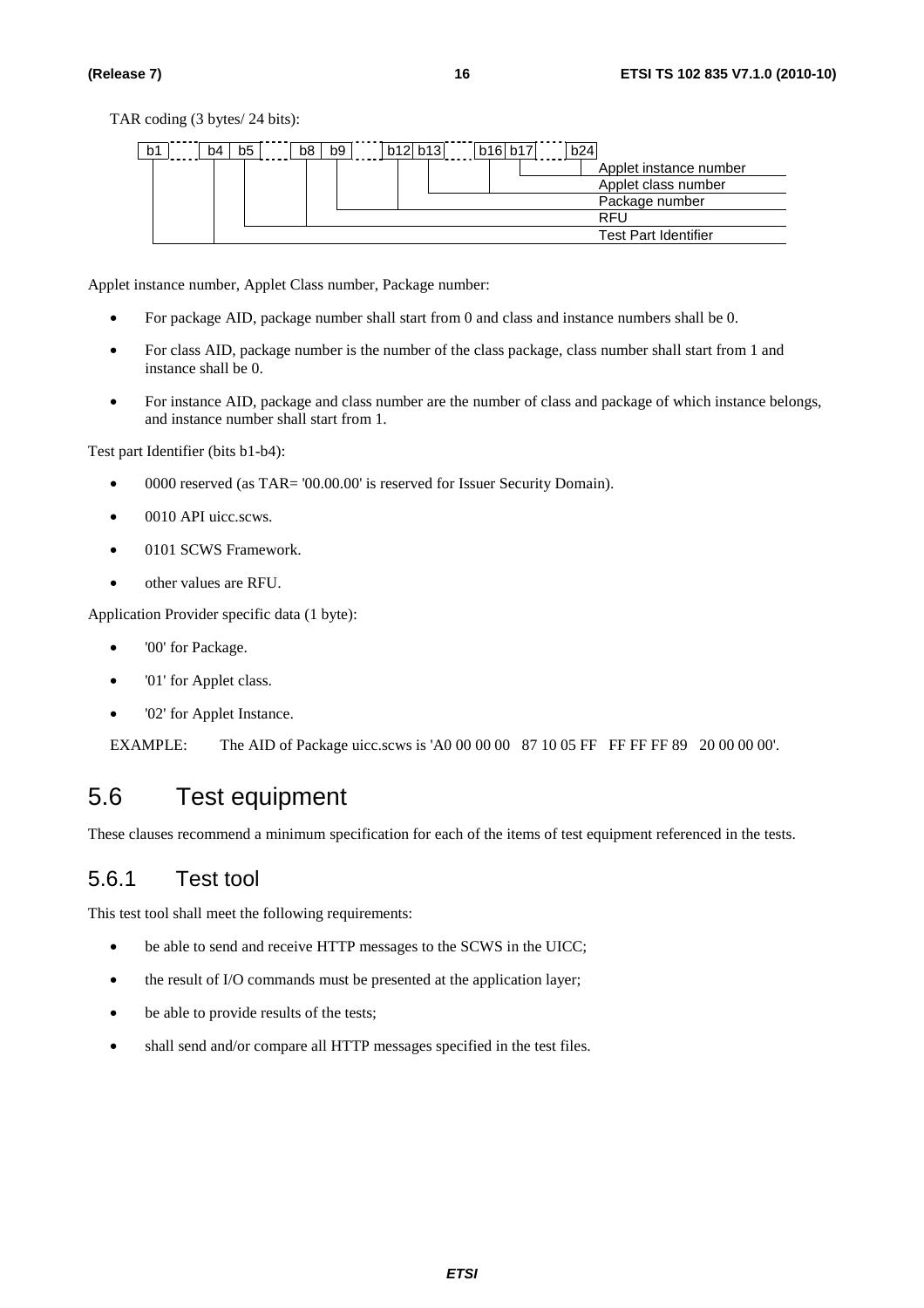### 5.6.2 Interfaces and classes use

The SCWS test tool extends the UICC test tool defined in TS 102 268 [9]. Therefore the SCWS test tool cannot be run without having implemented the UICC test tool.

The SCWS test tool shall use the interfaces and classes as defined in Annex C. They define the only allowed methods to write the test sources.

Interfaces and classes are defined as follow:

- ScwsApplicationManagementService defines methods to manage applications;
- ScwsCardManagementService defines methods to manage the UICC;
- ScwsToolkitService defines methods to manage toolkit commands;
- ScwsHttpManagement defines methods to send and receive HTTP messages;
- ScwsAPITestCardService defines the static method to get a reference of the class implementing all interfaces.

### 5.6.3 Util package

Annex C includes java source code of TestScwsApplet abstract class of the uicc.scws package. Each test applet shall extend this abstract class in order to retrieve test results when selecting it.

### 5.6.4 Java Software Development Kit

Java Card™ software development kit (SDK) version supported by Java Card 2.2.2 specifications ([6], [7], [8]) is 1.4.1.

# 6 Test Cases

### 6.1 class uicc.scws

### 6.1.1 Class ScwsExtensionRegistry

#### 6.1.1.1 Method register

Test Area Reference: API\_1\_Ser\_Regi.

#### 6.1.1.1.1 Conformance Requirement

The method with following header shall be compliant to its definition in the API.

```
static void register(ScwsExtension scwsExtension, 
            byte[] appId, 
            short offset, 
           short length)
     throws java.lang.NullPointerException, 
            java.lang.ArrayIndexOutOfBoundsException, 
           ScwsException
```
#### 6.1.1.1.1.1 Normal execution

• CRRN1: registers the scwsExtension object to the SCWS.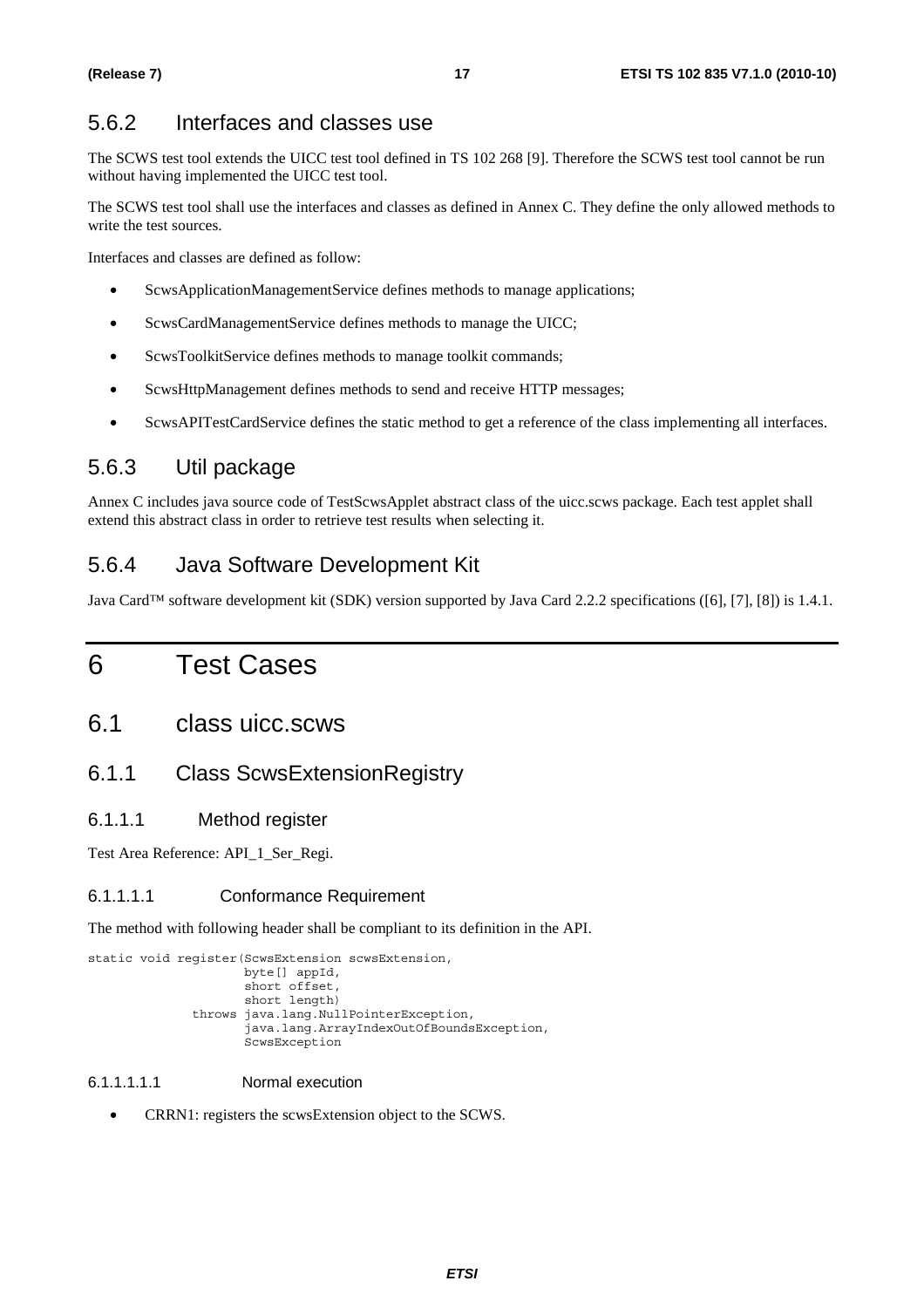#### 6.1.1.1.1.2 Parameter Errors

- CRRP1: if scwsExtension is null, a NullPointerException is thrown.
- CRRP2: if appId is null, a NullPointerException is thrown.
- CRRP3: if offset or length or both would cause access outside of the array bounds, or if length is negative an ArrayIndexOutOfBoundsException is thrown.

#### 6.1.1.1.1.3 Context errors

• CRRC1: if the appId is already registered, an ScwsException with reason code SCWSEXTENSION\_REGISTRY\_ERROR is thrown.

#### 6.1.1.1.2 Test area files

Specific triggering: Unrecognized envelope:

| Test Source: | Test_Api_1_Ser_Regi.java. |
|--------------|---------------------------|
|--------------|---------------------------|

Test Applet: Api\_1\_Ser\_Regi\_1.java.

Cap File: Api\_1\_Ser\_Regi.cap.

#### 6.1.1.1.3 Test coverage

| <b>CRR</b> number | Test case number |
|-------------------|------------------|
| N1                |                  |
|                   |                  |
| P2                |                  |
|                   | 3, 4, 5, 6, 7    |
|                   | 10               |

#### 6.1.1.1.4 Test procedure

|                |                                    | <b>Test Case</b>                         |                    |
|----------------|------------------------------------|------------------------------------------|--------------------|
| Id             | <b>Description</b>                 | <b>API/SCWS Framework Expectation</b>    | <b>APDU/HTTP</b>   |
|                |                                    |                                          | <b>Expectation</b> |
| $\Omega$       | Instanciate an object implementing |                                          |                    |
|                | the scwsExtension interface        |                                          |                    |
| 1              | <b>Null scwsExtension</b>          | NullPointerException is thrown           |                    |
|                | register()                         |                                          |                    |
| $\overline{2}$ | <b>Null appld</b>                  | NullPointerException is thrown           |                    |
|                | register()                         |                                          |                    |
| 3              | offset > appld.length              | ArrayIndexOutOfBoundsException is thrown |                    |
|                | register()                         |                                          |                    |
|                | $appId.length = 5$                 |                                          |                    |
|                | $offset = 6$                       |                                          |                    |
|                | $length = 0$                       |                                          |                    |
| 4              | offset $< 0$                       | ArrayIndexOutOfBoundsException is thrown |                    |
|                | register()                         |                                          |                    |
|                | $appId.length = 5$                 |                                          |                    |
|                | $offset = -1$                      |                                          |                    |
| 5              | $length = 1$                       |                                          |                    |
|                | length > appld.length              | ArrayIndexOutOfBoundsException is thrown |                    |
|                | register()<br>$appId.length = 5$   |                                          |                    |
|                | $offset = 0$                       |                                          |                    |
|                | $length = 6$                       |                                          |                    |
| 6              | offset + $length > applied.length$ | ArrayIndexOutOfBoundsException is thrown |                    |
|                | register()                         |                                          |                    |
|                | $appId.length = 5$                 |                                          |                    |
|                | $offset = 3$                       |                                          |                    |
|                | $length = 3$                       |                                          |                    |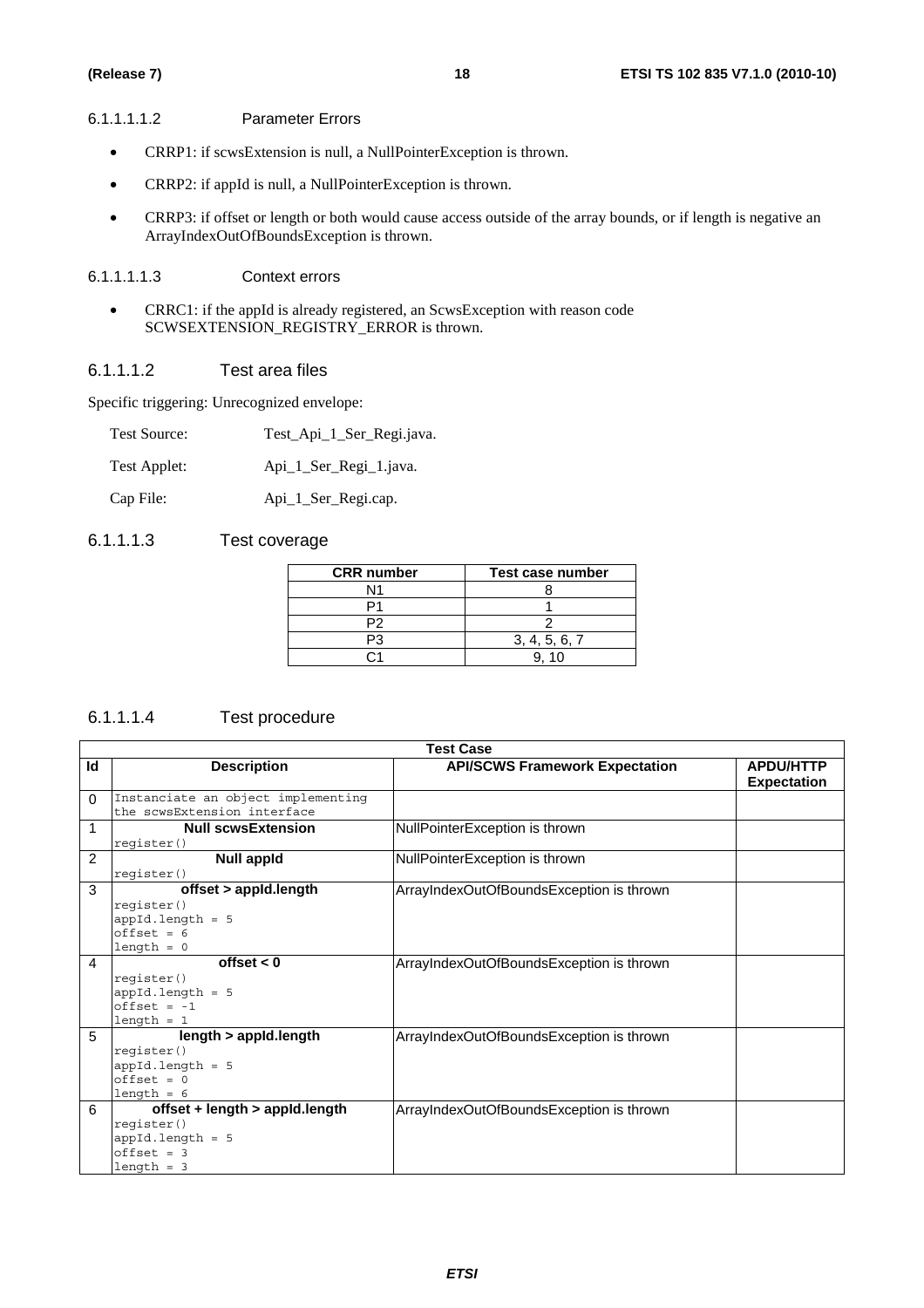|                |                                                    | <b>Test Case</b>                         |                                        |
|----------------|----------------------------------------------------|------------------------------------------|----------------------------------------|
| Id             | <b>Description</b>                                 | <b>API/SCWS Framework Expectation</b>    | <b>APDU/HTTP</b><br><b>Expectation</b> |
| $\overline{7}$ | length $< 0$                                       | ArrayIndexOutOfBoundsException is thrown |                                        |
|                | register()                                         |                                          |                                        |
|                | $appId.length = 5$                                 |                                          |                                        |
|                | $offset = 0$                                       |                                          |                                        |
|                | $length = -1$                                      |                                          |                                        |
|                | register the object implementing the               |                                          |                                        |
|                | scwsExtension interface with the                   |                                          |                                        |
|                | name "Name1" to the SCWS.                          |                                          |                                        |
| 8              | successful registration                            |                                          |                                        |
|                | reqister()                                         |                                          |                                        |
|                | $appId = (byte) 'N', (byte) 'a',$                  |                                          |                                        |
|                | (byte) 'm', (byte) 'e', (byte) '1'<br>$offset = 0$ |                                          |                                        |
|                | $length = 5$                                       |                                          |                                        |
|                | reqister the same object a second                  |                                          |                                        |
|                | time with the same name                            |                                          |                                        |
| 9              | unsuccessful registration                          | ScwsException with reason code           |                                        |
|                | register()                                         | SCWSEXTENSION_REGISTRY_ERROR is thrown   |                                        |
|                | $appId = (byte) 'N', (byte) 'a',$                  |                                          |                                        |
|                | (byte) 'm', (byte) 'e', (byte) '1'                 |                                          |                                        |
|                | $offset = 0$                                       |                                          |                                        |
|                | $length = 5$                                       |                                          |                                        |
|                | retrieve a second object                           |                                          |                                        |
|                | implementing the scwsExtension                     |                                          |                                        |
|                | interface                                          |                                          |                                        |
| 10             | register different object with the same            | ScwsException with reason code           |                                        |
|                | appid                                              | SCWSEXTENSION_REGISTRY_ERROR is thrown   |                                        |
|                | reqister()                                         |                                          |                                        |
|                | $appId = (byte) 'N', (byte) 'a',$                  |                                          |                                        |
|                | (byte) 'm', (byte) 'e', (byte) '1'                 |                                          |                                        |
|                | $offset = 0$                                       |                                          |                                        |
|                | $length = 5$                                       |                                          |                                        |

#### 6.1.1.2 Method deregister

Test Area Reference: API\_1\_Ser\_Dreg, Api\_1\_Ser\_Dreg\_Helper

#### 6.1.1.2.1 Conformance Requirement

The method with following header shall be compliant to its definition in the API.

```
static void deregister(ScwsExtension scwsExtension) 
       throws java.lang.NullPointerException, 
              ScwsException, 
              java.lang.SecurityException
```
#### 6.1.1.2.1.1 Normal execution

• CRRN1: deregisters the scwsExtension object from the SCWS.

#### 6.1.1.2.1.2 Parameter Errors

• CRRP1: if scwsExtension is null, a NullPointerException is thrown.

#### 6.1.1.2.1.3 Context errors

- CRRC1: if the scwsExtension was not registered before, an ScwsException with reason code SCWSEXTENSION\_REGISTRY\_ERROR is thrown.
- CRRC2: if the scwsExtension was previously registered by a different JCRE context than it is used for the deregistration, a java.lang.SecurityException shall be thrown.
- CRRC3: if the scwsExtension was already deregistered, an ScwsException with reason code SCWSEXTENSION\_REGISTRY\_ERROR is thrown.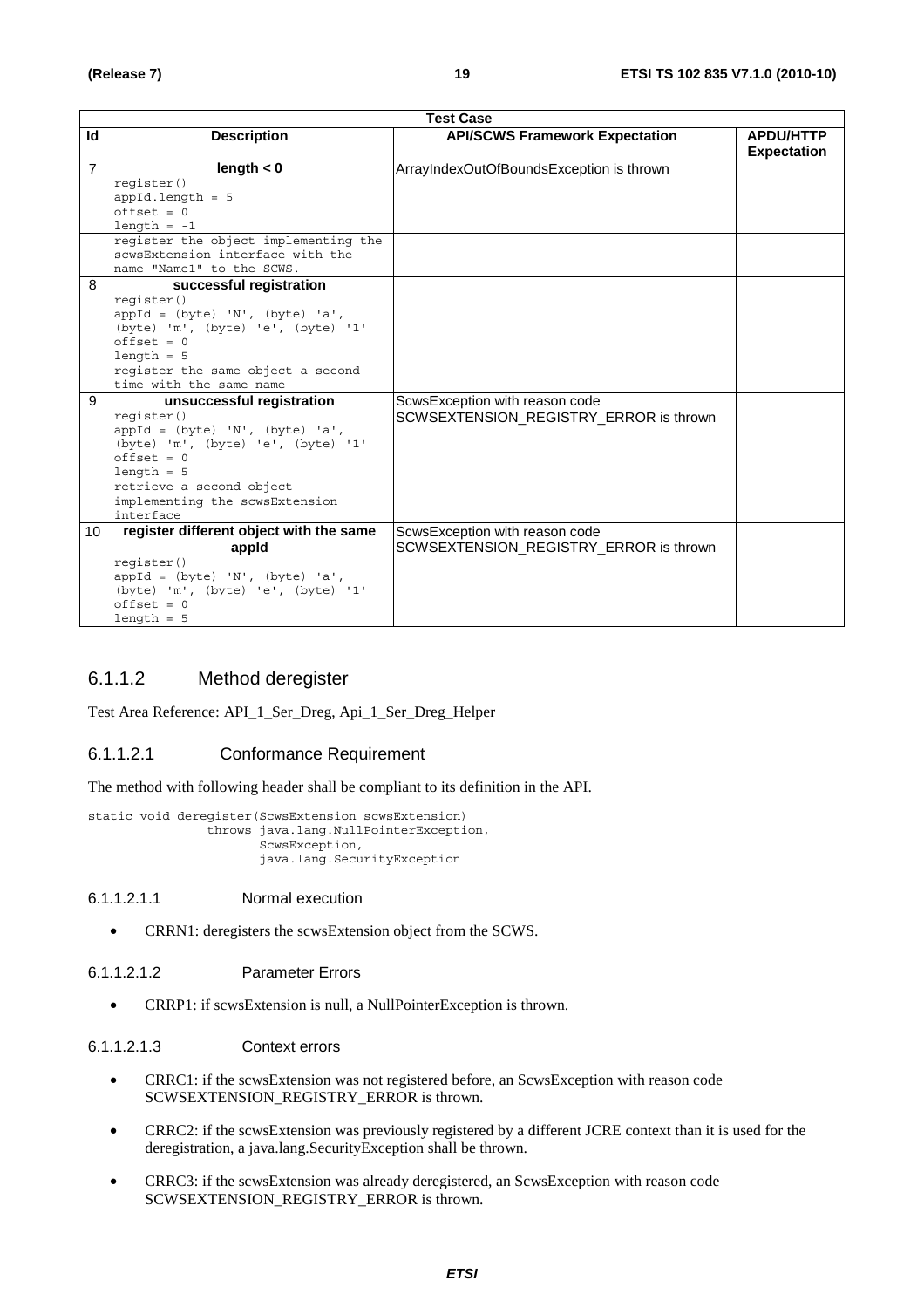#### 6.1.1.2.2 Test area files

Specific triggering: Unrecognized envelope:

| <b>Test Source:</b> | Test_Api_1_Ser_Dreg.java.   |
|---------------------|-----------------------------|
| Test Applet:        | Api_1_Ser_Dreg_1.java.      |
|                     | Api_1_Ser_Dreg_Helper.java. |
| Cap File:           | Api_1_Ser_Dreg.cap.         |
| Cap File:           | Api_1_Ser_Dreg_Helper.cap.  |

#### 6.1.1.2.3 Test coverage

| <b>CRR</b> number | Test case number |
|-------------------|------------------|
| N1                |                  |
|                   |                  |
|                   |                  |
|                   |                  |
|                   |                  |

#### 6.1.1.2.4 Test procedure

|                | <b>Test Case</b>                            |                                        |                    |  |  |
|----------------|---------------------------------------------|----------------------------------------|--------------------|--|--|
| Id             | <b>Description</b>                          | <b>API/SCWS Framework Expectation</b>  | <b>APDU/HTTP</b>   |  |  |
|                |                                             |                                        | <b>Expectation</b> |  |  |
|                | $\Omega$ Instanciate an object implementing |                                        |                    |  |  |
|                | the scwsExtension interface.                |                                        |                    |  |  |
|                | No previous registration                    | ScwsException with reason code         |                    |  |  |
|                | deregister()                                | SCWSEXTENSION_REGISTRY_ERROR is thrown |                    |  |  |
|                | Register the object to the SCWS             |                                        |                    |  |  |
| 2              | <b>Null scwsExtension</b>                   | NullPointerException is thrown         |                    |  |  |
|                | deregister()                                |                                        |                    |  |  |
|                | $scwsExtension = null$                      |                                        |                    |  |  |
| 3 <sup>1</sup> | <b>Succesful deregistration</b>             |                                        |                    |  |  |
|                | deregister()                                |                                        |                    |  |  |
| 4              | Second deregistration                       | ScwsException with reason code         |                    |  |  |
|                | deregister()                                | SCWSEXTENSION_REGISTRY_ERROR is thrown |                    |  |  |
| 5 <sup>1</sup> | <b>Different context</b>                    | java.lang.SecurityException is thrown  |                    |  |  |
|                | Request the SCWSExtension object            |                                        |                    |  |  |
|                | from a different context and                |                                        |                    |  |  |
|                | deregister it.                              |                                        |                    |  |  |

### 6.1.2 Interface ScwsExtension

This interface is implicitely tested by the tests covering the SCWSExtensionService.

# 6.1.3 Class ScwsExtensionService

#### 6.1.3.1 Method doDelete

Test Area Reference: Api\_1\_Ses\_Ddel.

#### 6.1.3.1.1 Conformance Requirement

The method with following header shall be compliant to its definition in the API.

```
public void doDelete(HttpRequest request, 
           HttpResponse response) 
  throws ScwsException
```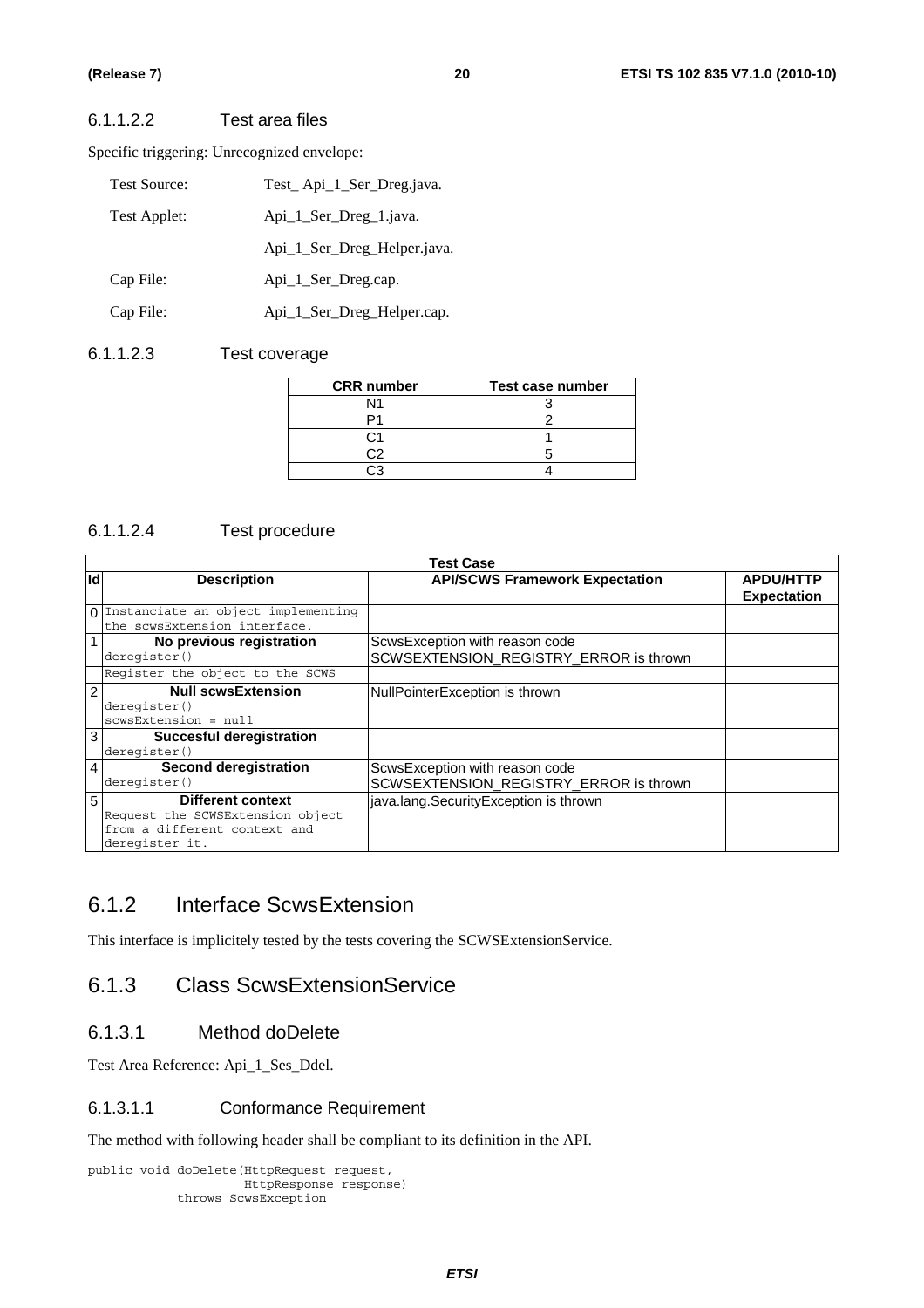| 6.1.3.1.1.1 | Normal execution |
|-------------|------------------|
|             |                  |

 $\bullet$   $n/a$ .

6.1.3.1.1.2 Parameter Errors

 $\bullet$   $n/a$ .

6.1.3.1.1.3 Context errors

• CRRC1: if a ScwsException with reason code METHOD\_NOT\_SUPPORTED was thrown by the application then an appropriate HTML status page is returned by the SCWS (status code 5xx, 4xx).

#### 6.1.3.1.2 Test area files

Specific triggering: Unrecognized envelope:

| <b>Test Source:</b> | Test_Api_1_Ses_Ddel.java. |
|---------------------|---------------------------|
|---------------------|---------------------------|

Test Applet: Api 1 Ses Ddel 1.java.

Cap File: Api\_1\_Ses\_Ddel.cap.

#### 6.1.3.1.3 Test coverage

| <b>CRR</b> number | Test case number |
|-------------------|------------------|
|                   |                  |

#### 6.1.3.1.4 Test procedure

| Test Case |                                                                                                                                                                                                                                    |                                                           |                                                                             |
|-----------|------------------------------------------------------------------------------------------------------------------------------------------------------------------------------------------------------------------------------------|-----------------------------------------------------------|-----------------------------------------------------------------------------|
| lld       | <b>Description</b>                                                                                                                                                                                                                 | <b>API/SCWS</b><br><b>Framework</b><br><b>Expectation</b> | <b>APDU/HTTP</b><br><b>Expectation</b>                                      |
|           | 0 Instantiate an doDeleteScwsExtensionServiceObject object and<br>register to the SCWS. Map the object to the path<br>"/Test Api 1 Ses Ddel" in the SCWS and send a HTTP Delete request<br>to the SCWS triggering the application. |                                                           |                                                                             |
|           | 1 Throw ScwsException with reason code METHOD_NOT_SUPPORTED                                                                                                                                                                        |                                                           | Appropriate status<br>code (4xx, 5xx) is<br>returned by the<br><b>ISCWS</b> |

#### 6.1.3.2 Method doGet

Test Area Reference: Api\_1\_Ses\_Dget.

#### 6.1.3.2.1 Conformance Requirement

The method with following header shall be compliant to its definition in the API.

```
public void doGet(HttpRequest request, 
         HttpResponse response) 
   throws ScwsException
```
#### 6.1.3.2.1.1 Normal execution

 $\bullet$   $n/a$ .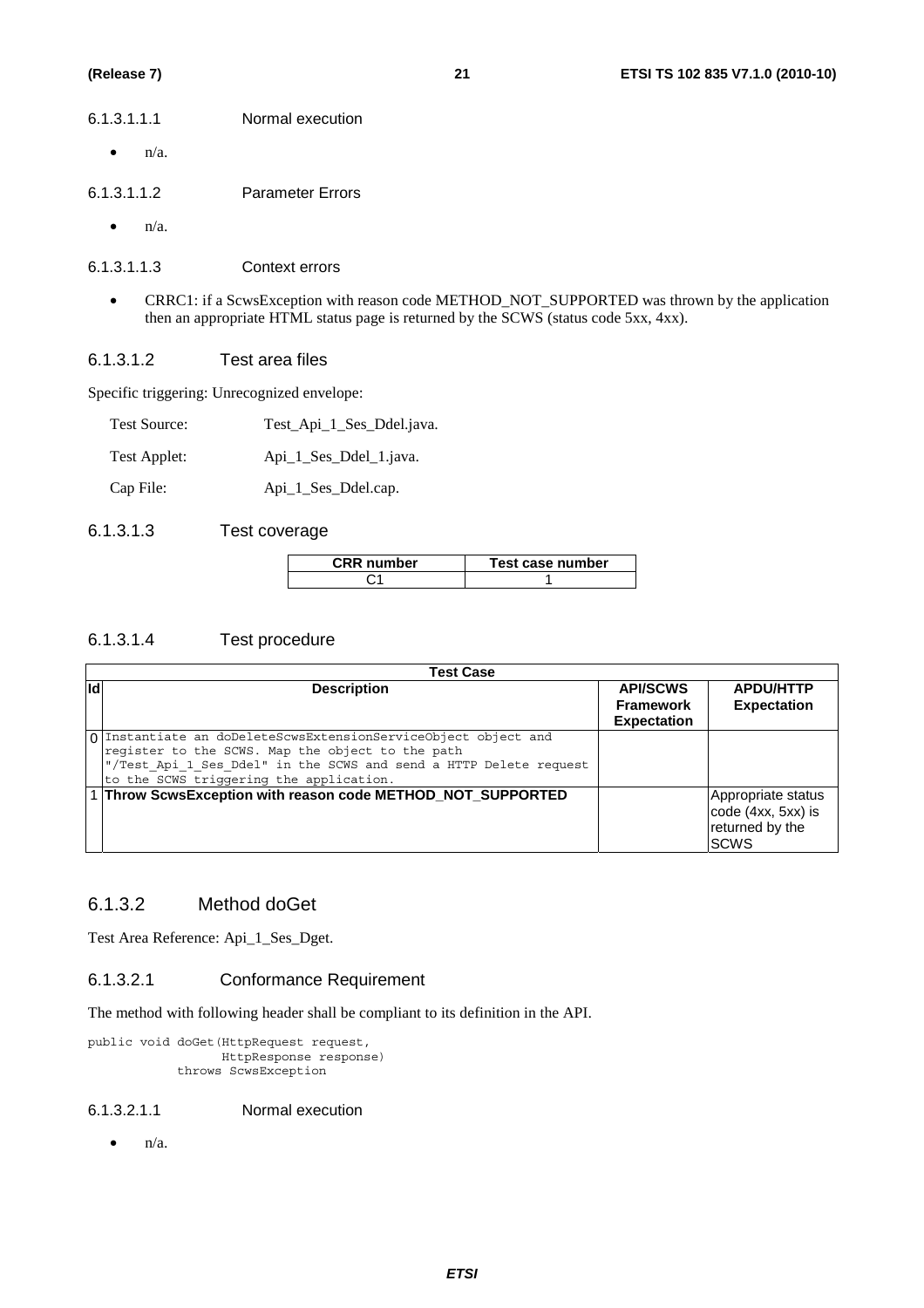#### 6.1.3.2.1.2 Parameter Errors

 $\bullet$   $n/a$ .

6.1.3.2.1.3 Context errors

• CRRC1: if an ScwsException with reason code METHOD\_NOT\_SUPPORTED was thrown by the application then an appropriate HTML status page is returned by the SCWS (status code 4xx, 5xx).

#### 6.1.3.2.2 Test area files

Specific triggering: Unrecognized envelope:

- Test Source: Test Api 1 Ses Dget.java.
- Test Applet: Api\_1\_Ses\_Dget\_1.java.

Cap File: Api\_1\_Ses\_Dget.cap.

6.1.3.2.3 Test coverage

| <b>CRR</b> number | Test case number |
|-------------------|------------------|
|                   |                  |

#### 6.1.3.2.4 Test procedure

|           | <b>Test Case</b>                                                                                                                                                                                                             |                                                    |                                                                            |
|-----------|------------------------------------------------------------------------------------------------------------------------------------------------------------------------------------------------------------------------------|----------------------------------------------------|----------------------------------------------------------------------------|
| <b>Id</b> | <b>Description</b>                                                                                                                                                                                                           | <b>API/SCWS</b><br>Framework<br><b>Expectation</b> | <b>APDU/HTTP</b><br><b>Expectation</b>                                     |
|           | 0 Instantiate an doGetScwsExtensionServiceObject object and<br>register to the SCWS. Map the object to the path<br>"/Test_Api_1_Ses_Dget" in the SCWS and send a HTTP Get request to<br>the SCWS triggering the application. |                                                    |                                                                            |
|           | 1 Throw ScwsException with reason code METHOD_NOT_SUPPORTED                                                                                                                                                                  |                                                    | Appropriate status<br>code (4xx, 5xx) is<br>returned by the<br><b>SCWS</b> |

#### 6.1.3.3 Method doHead

Test Area Reference: Api\_1\_Ses\_Dhea.

#### 6.1.3.3.1 Conformance Requirement

The method with following header shall be compliant to its definition in the API.

```
public void doHead(HttpRequest request, 
          HttpResponse response) 
   throws ScwsException
```
- 6.1.3.3.1.1 Normal execution
	- $n/a$ .
- 6.1.3.3.1.2 Parameter Errors
	- $\bullet$   $n/a$ .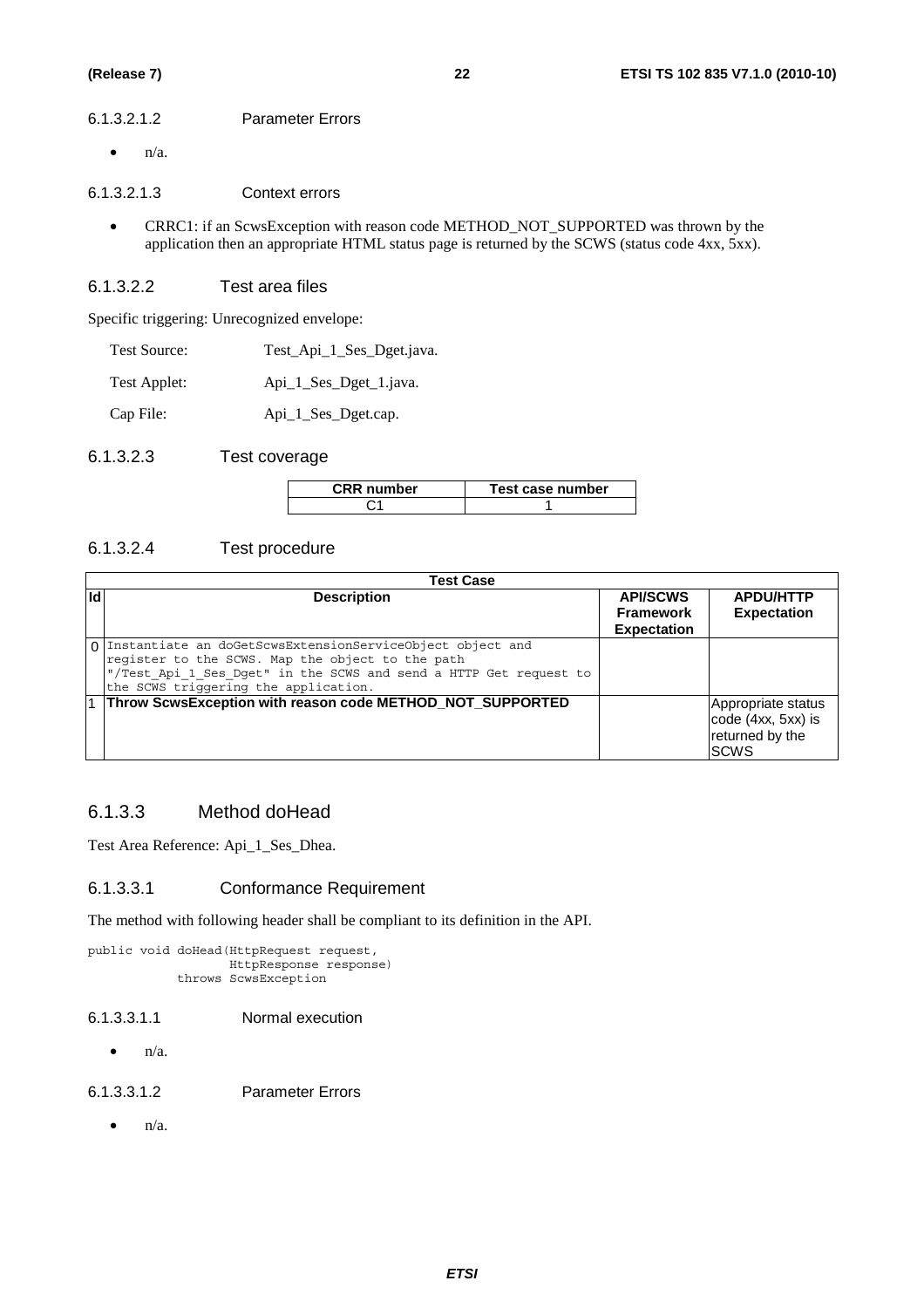#### 6.1.3.3.1.3 Context errors

• CRRC1: if an ScwsException with reason code METHOD\_NOT\_SUPPORTED was thrown by the application then an appropriate HTML status page is returned by the SCWS (status code 4xx, 5xx).

#### 6.1.3.3.2 Test area files

Specific triggering: Unrecognized envelope:

| Test Source: | Test_Api_1_Ses_Dhea.java. |
|--------------|---------------------------|
|--------------|---------------------------|

Test Applet: Api\_1\_Ses\_Dhea\_1.java.

Cap File: Api 1 Ses Dhea.cap.

#### 6.1.3.3.3 Test coverage

| <b>CRR</b> number | Test case number |
|-------------------|------------------|
|                   |                  |

#### 6.1.3.3.4 Test procedure

|    | <b>Test Case</b>                                                                                                                                                                                                               |                                                           |                                                                            |
|----|--------------------------------------------------------------------------------------------------------------------------------------------------------------------------------------------------------------------------------|-----------------------------------------------------------|----------------------------------------------------------------------------|
| Id | <b>Description</b>                                                                                                                                                                                                             | <b>API/SCWS</b><br><b>Framework</b><br><b>Expectation</b> | <b>APDU/HTTP</b><br><b>Expectation</b>                                     |
|    | 0 Instantiate an doHeadScwsExtensionServiceObject object and<br>register to the SCWS. Map the object to the path<br>"/Test Api 1 Ses Dhea" in the SCWS and send a HTTP Head request<br>to the SCWS triggering the application. |                                                           |                                                                            |
|    | Throw ScwsException with reason code METHOD_NOT_SUPPORTED                                                                                                                                                                      |                                                           | Appropriate status<br>code (4xx, 5xx) is<br>returned by the<br><b>SCWS</b> |

#### 6.1.3.4 Method doOptions

Test Area Reference: Api\_1\_Ses\_Dopt.

#### 6.1.3.4.1 Conformance Requirement

The method with following header shall be compliant to its definition in the API.

public void doOptions(HttpRequest request, HttpResponse response) throws ScwsException

#### 6.1.3.4.1.1 Normal execution

- $\bullet$   $n/a$ .
- 6.1.3.4.1.2 Parameter Errors
	- $n/a$ .

#### 6.1.3.4.1.3 Context errors

• CRRC1: if a ScwsException with reason code METHOD\_NOT\_SUPPORTED was thrown by the application (which is Intercept or Non Intercept Application ) then an appropriate HTML status page is returned by the SCWS (status code 4xx, 5xx).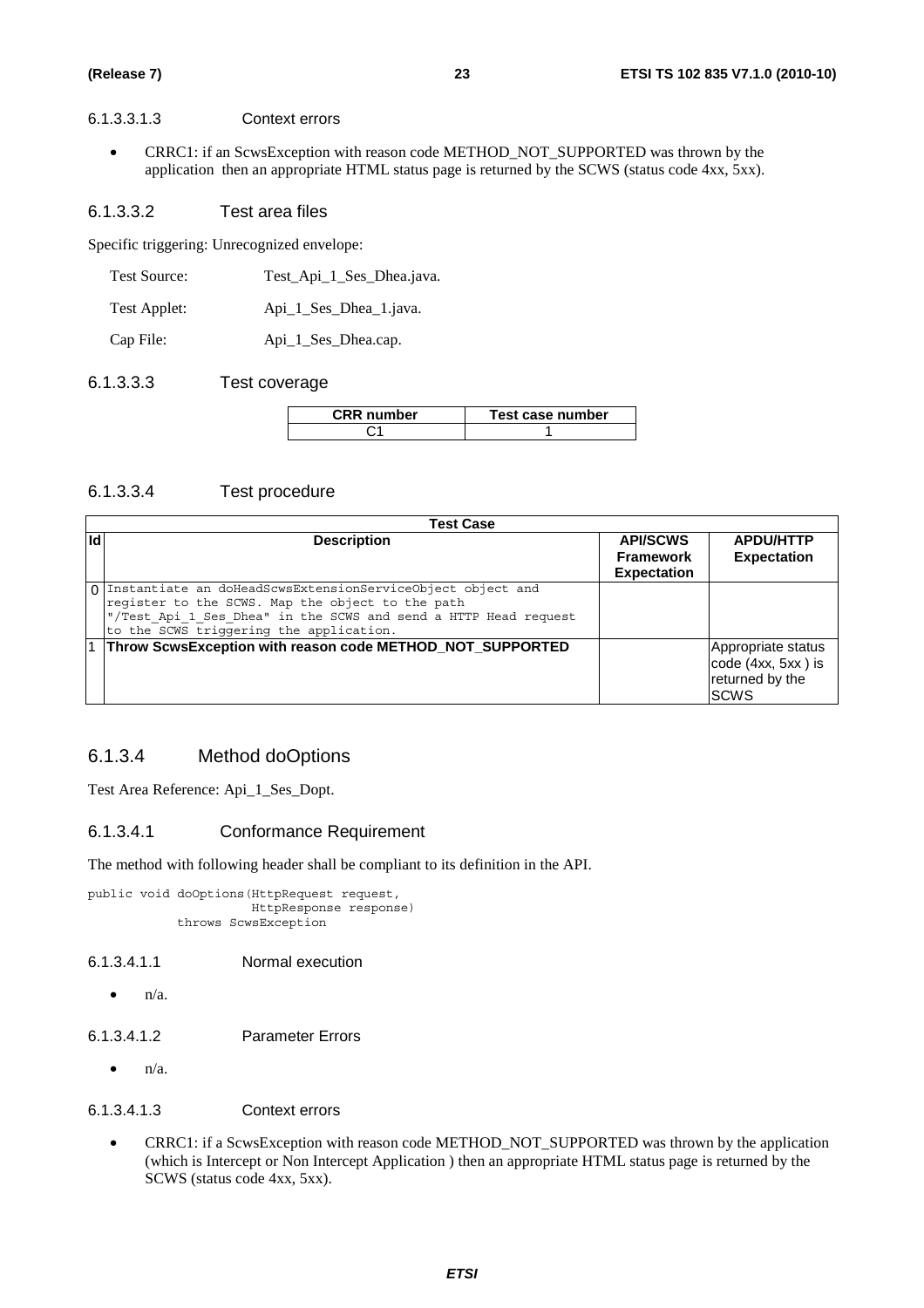#### 6.1.3.4.2 Test area files

Specific triggering: Unrecognized envelope:

| Test Source: | Test_Api_1_Ses_Dopt.java. |
|--------------|---------------------------|
| Test Applet: | Api_1_Ses_Dopt_1.java.    |
| Cap File:    | Api_1_Ses_Dopt.cap.       |

#### 6.1.3.4.3 Test coverage

| CRR number | Test case number |
|------------|------------------|
|            |                  |

#### 6.1.3.4.4 Test procedure

|     | <b>Test Case</b>                                                                                                                                                                                                                     |                                                           |                                                                             |
|-----|--------------------------------------------------------------------------------------------------------------------------------------------------------------------------------------------------------------------------------------|-----------------------------------------------------------|-----------------------------------------------------------------------------|
| lld | <b>Description</b>                                                                                                                                                                                                                   | <b>API/SCWS</b><br><b>Framework</b><br><b>Expectation</b> | <b>APDU/HTTP</b><br><b>Expectation</b>                                      |
|     | 0 Instantiate an doOptionsScwsExtensionServiceObject object and<br>register to the SCWS. Map the object to the path<br>"/Test_Api_1_Ses_Dopt" in the SCWS and send a HTTP Options<br>request to the SCWS triggering the application. |                                                           |                                                                             |
|     | 1 Throw ScwsException with reason code METHOD_NOT_SUPPORTED                                                                                                                                                                          |                                                           | Appropriate status<br>code (4xx, 5xx) is<br>returned by the<br><b>ISCWS</b> |

#### 6.1.3.5 Method doPost

Test Area Reference: Api\_1\_Ses\_Dpos.

#### 6.1.3.5.1 Conformance Requirement

The method with following header shall be compliant to its definition in the API.

```
public void doPost(HttpRequest request, 
          HttpResponse response) 
  throws ScwsException
```
6.1.3.5.1.1 Normal execution

 $\bullet$  n/a.

6.1.3.5.1.2 Parameter Errors

 $n/a$ .

#### 6.1.3.5.1.3 Context errors

• CRRC1: if an ScwsException with reason code METHOD\_NOT\_SUPPORTED was thrown by the application then an appropriate HTML status page is returned by the SCWS (status code 4xx, 5xx).

#### 6.1.3.5.2 Test area files

Specific triggering: Unrecognized envelope:

Test Source: Test\_Api\_1\_Ses\_Dpos.java.

Test Applet: Api\_1\_Ses\_Dpos\_1.java.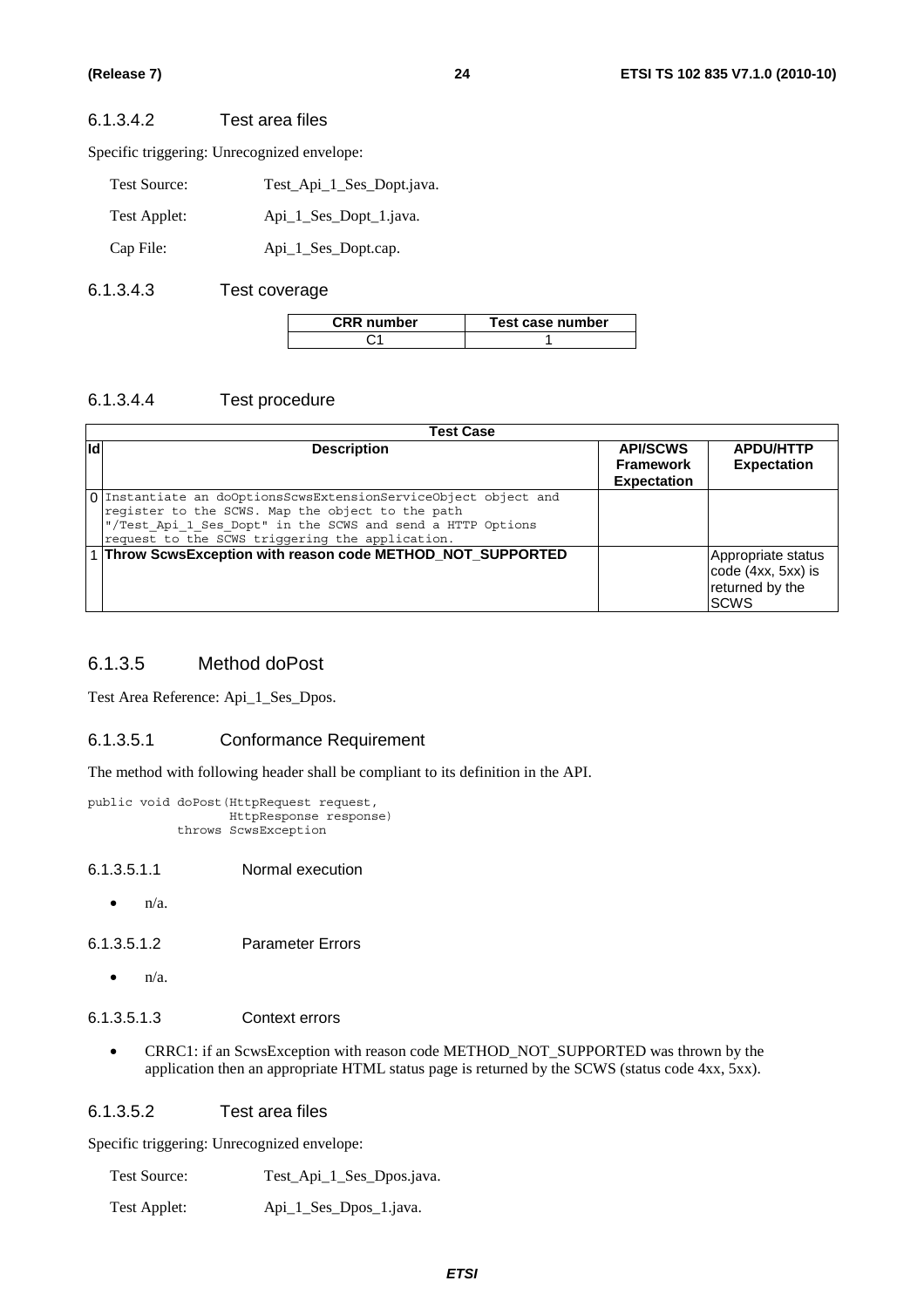Cap File: Api\_1\_Ses\_Dpos.cap.

6.1.3.5.3 Test coverage

| <b>CRR</b> number | Test case number |
|-------------------|------------------|
|                   |                  |

#### 6.1.3.5.4 Test procedure

|    | <b>Test Case</b>                                                                                                                                                                                                               |                                                           |                                                                            |
|----|--------------------------------------------------------------------------------------------------------------------------------------------------------------------------------------------------------------------------------|-----------------------------------------------------------|----------------------------------------------------------------------------|
| Id | <b>Description</b>                                                                                                                                                                                                             | <b>API/SCWS</b><br><b>Framework</b><br><b>Expectation</b> | <b>APDU/HTTP</b><br><b>Expectation</b>                                     |
|    | 0 Instantiate an doPostScwsExtensionServiceObject object and<br>register to the SCWS. Map the object to the path<br>"/Test Api 1 Ses Dpos" in the SCWS and send a HTTP Post request<br>to the SCWS triggering the application. |                                                           |                                                                            |
|    | 1 Throw ScwsException with reason code METHOD_NOT_SUPPORTED                                                                                                                                                                    |                                                           | Appropriate status<br>code (4xx, 5xx) is<br>returned by the<br><b>SCWS</b> |

### 6.1.3.6 Method doPut

Test Area Reference: Api\_1\_Ses\_Dput.

#### 6.1.3.6.1 Conformance Requirement

The method with following header shall be compliant to its definition in the API.

```
public void doPut(HttpRequest request, 
         HttpResponse response) 
  throws ScwsException
```
#### 6.1.3.6.1.1 Normal execution

 $\bullet$  n/a.

6.1.3.6.1.2 Parameter Errors

 $\bullet$   $n/a$ .

#### 6.1.3.6.1.3 Context errors

• CRRC1: if a ScwsException with reason code METHOD\_NOT\_SUPPORTED was thrown by the application (which is Intercept or Non Intercept Application) then an appropriate HTML status page is returned by the SCWS (status code 4xx, 5xx).

#### 6.1.3.6.2 Test area files

| <b>Test Source:</b> | Test_Api_1_Ses_Dput.java. |
|---------------------|---------------------------|
| Test Applet:        | Api 1 Ses Dput 1. java.   |
| Cap File:           | Api_1_Ses_Dput.cap.       |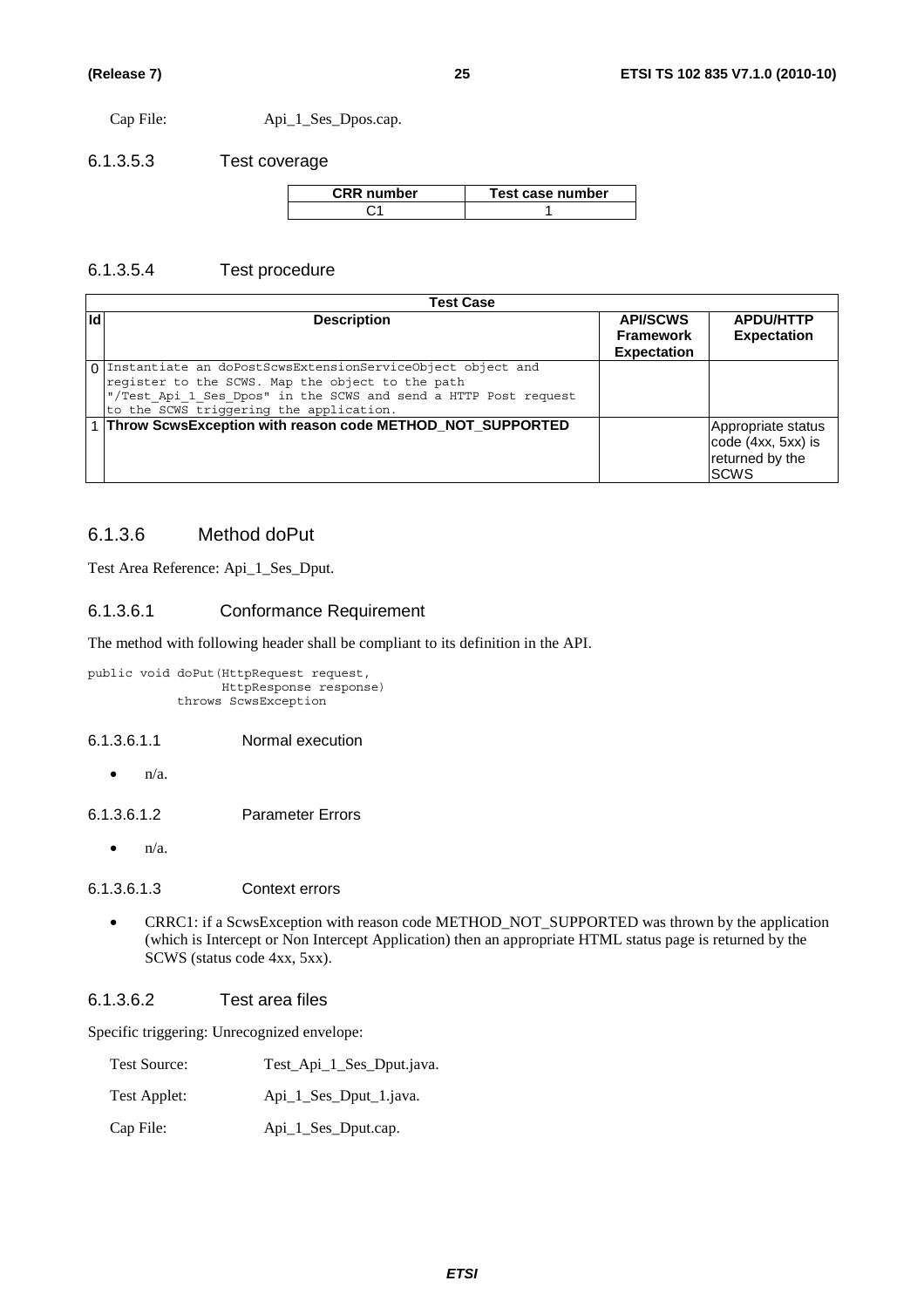#### 6.1.3.6.3 Test coverage

| <b>CRR</b> number | Test case number |
|-------------------|------------------|
|                   |                  |

#### 6.1.3.6.4 Test procedure

|            | <b>Test Case</b>                                                                                                                                                                                                             |                                                           |                                                                            |  |  |
|------------|------------------------------------------------------------------------------------------------------------------------------------------------------------------------------------------------------------------------------|-----------------------------------------------------------|----------------------------------------------------------------------------|--|--|
| <b>I</b> d | <b>Description</b>                                                                                                                                                                                                           | <b>API/SCWS</b><br><b>Framework</b><br><b>Expectation</b> | <b>APDU/HTTP</b><br><b>Expectation</b>                                     |  |  |
|            | O Instantiate an doPutScwsExtensionServiceObject object and<br>register to the SCWS. Map the object to the path<br>"/Test_Api_1_Ses_Dput" in the SCWS and send a HTTP Put request to<br>the SCWS triggering the application. |                                                           |                                                                            |  |  |
|            | 1 Throw ScwsException with reason code METHOD_NOT_SUPPORTED                                                                                                                                                                  |                                                           | Appropriate status<br>code (4xx, 5xx) is<br>returned by the<br><b>SCWS</b> |  |  |

#### 6.1.3.7 Method doTrace

Test Area Reference: Api\_1\_Ses\_Dtra.

#### 6.1.3.7.1 Conformance Requirement

The method with following header shall be compliant to its definition in the API.

```
public void doTrace(HttpRequest request, 
           HttpResponse response) 
  throws ScwsException
```
#### 6.1.3.7.1.1 Normal execution

 $\bullet$   $n/a$ .

#### 6.1.3.7.1.2 Parameter Errors

 $n/a$ .

#### 6.1.3.7.1.3 Context errors

• CRRC1: if a ScwsException with reason code METHOD\_NOT\_SUPPORTED was thrown by the application (which is Intercept or Non Intercept Application ) then an appropriate HTML status page is returned by the SCWS (status code 4xx, 5xx).

#### 6.1.3.7.2 Test area files

| Test Source: | Test_Api_1_Ses_Dtra.java. |
|--------------|---------------------------|
|--------------|---------------------------|

- Test Applet: Api\_1\_Ses\_Dtra\_1.java.
- Cap File: Api\_1\_Ses\_Dtra.cap.
- 6.1.3.7.3 Test coverage

| <b>CRR</b> number | Test case number |
|-------------------|------------------|
|                   |                  |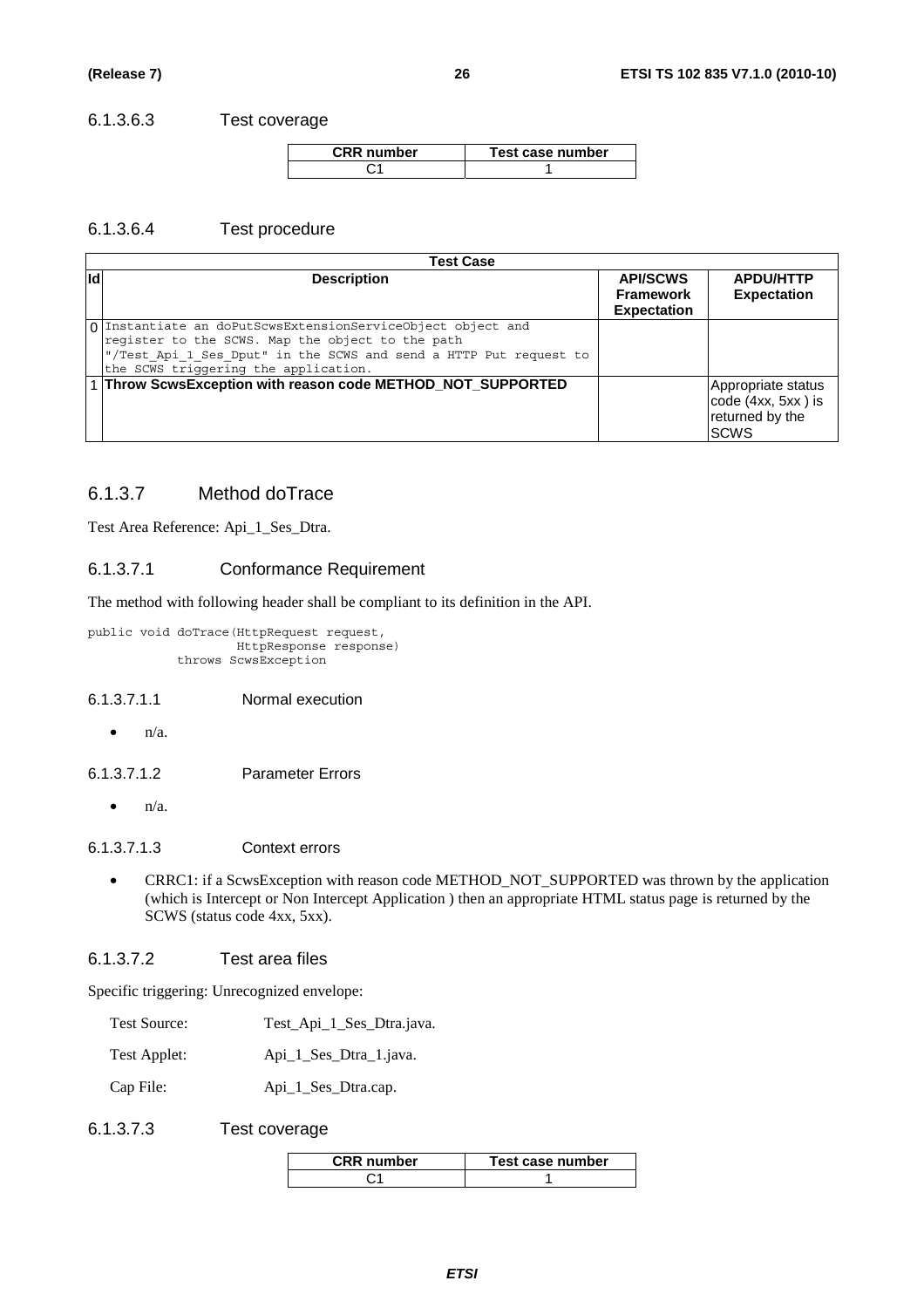#### 6.1.3.7.4 Test procedure

|     | <b>Test Case</b>                                                                                                                                                                                                                 |                                                           |                                                                      |  |  |
|-----|----------------------------------------------------------------------------------------------------------------------------------------------------------------------------------------------------------------------------------|-----------------------------------------------------------|----------------------------------------------------------------------|--|--|
| lld | <b>Description</b>                                                                                                                                                                                                               | <b>API/SCWS</b><br><b>Framework</b><br><b>Expectation</b> | <b>APDU/HTTP</b><br><b>Expectation</b>                               |  |  |
|     | 0 Instantiate an doTraceScwsExtensionServiceObject object and<br>register to the SCWS. Map the object to the path<br>"/Test Api 1 Ses Dtra" in the SCWS and send a HTTP Trace request<br>to the SCWS triggering the application. |                                                           |                                                                      |  |  |
|     | 1 Throw ScwsException with reason code METHOD_NOT_SUPPORTED                                                                                                                                                                      |                                                           | Appropriate status<br>code (4xx, 5xx) is<br>returned by the<br>SCWS. |  |  |

### 6.1.4 Interface HttpRequest

#### 6.1.4.1 Method findAndCopyKeywordValue

Test Area Reference: Api\_1\_Hrq\_Fckw.

#### 6.1.4.1.1 Conformance Requirement

The method with following header shall be compliant to its definition in the API.

short findAndCopyKeywordValue(byte[] headerKeywordName,  $short$  nameOffs, short nameLength, byte[] buffer, short bufferOffs, short maxLength) throws: java.lang.NullPointerException, java.lang.ArrayIndexOutOfBoundsException.

#### 6.1.4.1.1.1 Normal execution

- CRRN1: Find and copy the value of a header.
- CRRN2: bufferOffs+length of the copied value or KEYWORD\_NOT\_FOUND in case the keyword is not found.

#### 6.1.4.1.1.2 Parameter Errors

- CRRP1: if headerKeywordName is equal to null a java.lang.NullPointerException is thrown.
- CRRP2: if buffer is equal to null a NullPointerException is thrown.
- CRRP3: if the copy operation would cause access out of bounds an ArrayIndexOutOfBoundsException is thrown.

#### 6.1.4.1.1.3 Context errors

 $\bullet$   $n/a$ .

#### 6.1.4.1.2 Test area files

| <b>Test Source:</b> | Test_Api_1_Hrq_Fckw_Bss_Bss.java. |
|---------------------|-----------------------------------|
| Test Applet:        | Api 1 Hrq Fckw Bss Bss 1.java.    |
| Cap File:           | Api_1_Hrq_Fckw_Bss_Bss.cap.       |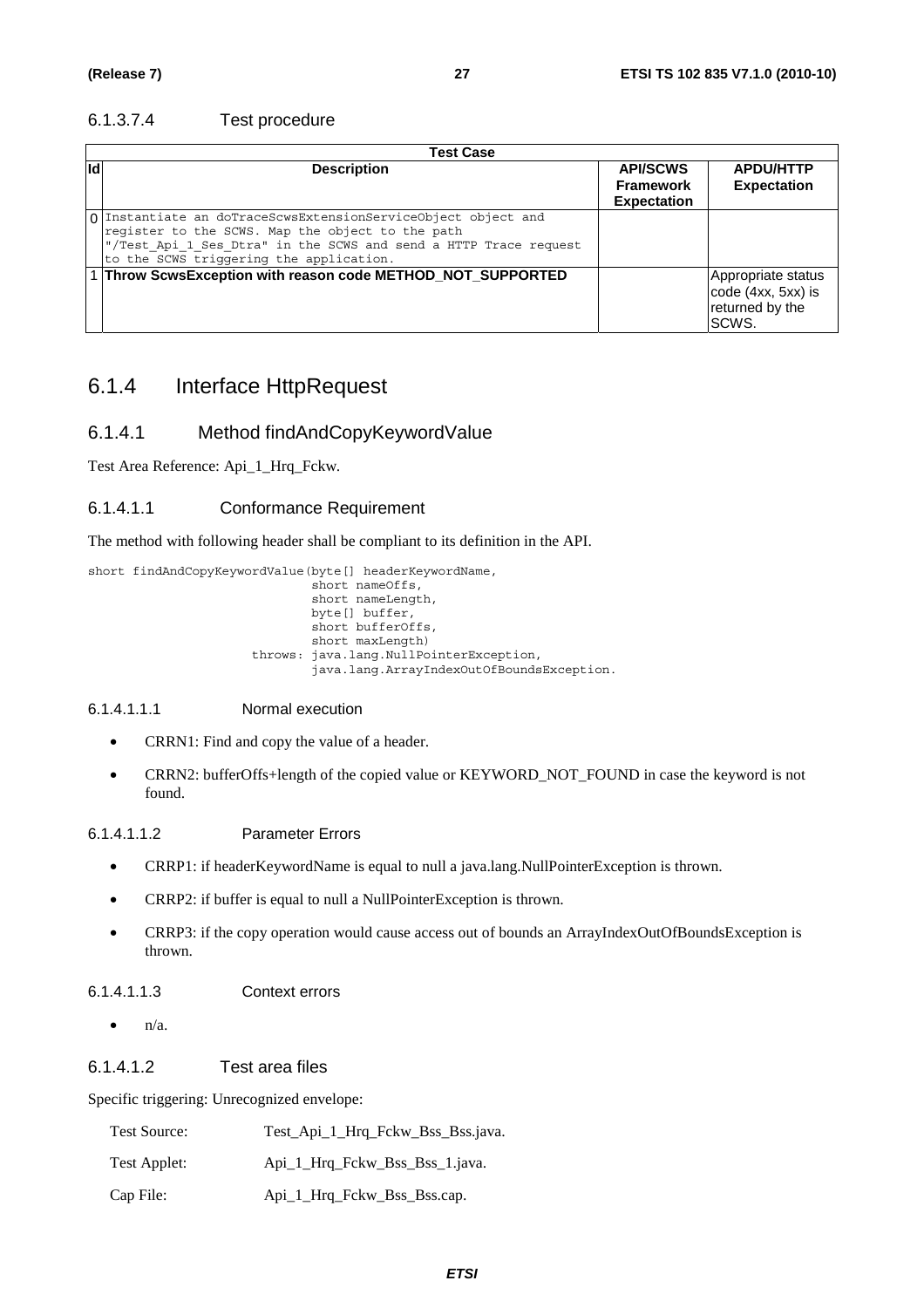### 6.1.4.1.3 Test coverage

| <b>CRR</b> number | Test case number |
|-------------------|------------------|
|                   |                  |
|                   |                  |
|                   | 3, 4, 5, 6, 7    |
| N1                |                  |
| N۱O               |                  |

### 6.1.4.1.4 Test procedure

|                | <b>Test Case</b>                                                                                                                         |                                                   |                                        |  |  |
|----------------|------------------------------------------------------------------------------------------------------------------------------------------|---------------------------------------------------|----------------------------------------|--|--|
| Id             | <b>Description</b>                                                                                                                       | <b>API/SCWS Framework Expectation</b>             | <b>APDU/HTTP</b><br><b>Expectation</b> |  |  |
| 1              | findAndCopyKeywordValue () with a null<br>headerKeywordName                                                                              | NullPointerException is thrown                    |                                        |  |  |
| 2              | findAndCopyKeywordValue () with a null buffer                                                                                            | NullPointerException is thrown                    |                                        |  |  |
| 3              | bufferOffs ≥ buffer.length<br>findAndCopyKeywordValue ()<br>$nameOffs = 0$<br>$buffer.length = 2$<br>$bufferOffs = 2$<br>$maxLength = 1$ | ArrayIndexOutOfBoundsException is<br>thrown       |                                        |  |  |
| $\overline{4}$ | bufferOffs $< 0$<br>findAndCopyKeywordValue()<br>$buffer.length = 2$<br>$bufferOffs = -1$<br>$maxLength = 1$                             | ArrayIndexOutOfBoundsException is<br>thrown       |                                        |  |  |
| 5              | maxLength > buffer.length<br>findAndCopyKeywordValue()<br>$buffer.length = 2$<br>$bufferOffs = 0$<br>$maxLength = 3$                     | ArrayIndexOutOfBoundsException is<br>thrown       |                                        |  |  |
| 6              | bufferOffs + maxLength > buffer.length<br>findAndCopyKeywordValue()<br>$buffer.length = 2$<br>$bufferOffs = 1$<br>$maxLength = 2$        | ArrayIndexOutOfBoundsException is<br>thrown       |                                        |  |  |
| $\overline{7}$ | maxLength < 0<br>findAndCopyKeywordValue()<br>$buffer.length = 2$<br>$bufferOffs = 0$<br>$maxLength = -1$                                | ArrayIndexOutOfBoundsException is<br>thrown       |                                        |  |  |
| 8              | findAndCopyKeywordValue()<br>headerKeywordName= HEADER AB [ This header is<br>not present in the request]<br>$bufferOffs = 0$            | ScwsConstants.KEYWORD_NOT_FOU<br><b>ND</b>        |                                        |  |  |
| Й              | findAndCopyKeywordValue()<br>headerKeywordName= HEADER AB [ This header is<br>present in the request]<br>$bufferOffs = 1$                | lenght of Header AB (1) + bufferOffs (1)<br>$= 2$ |                                        |  |  |

# 6.1.4.2 Method findAndCopyKeywordValue

Test Area Reference: Api\_1\_Hrq\_Fckw.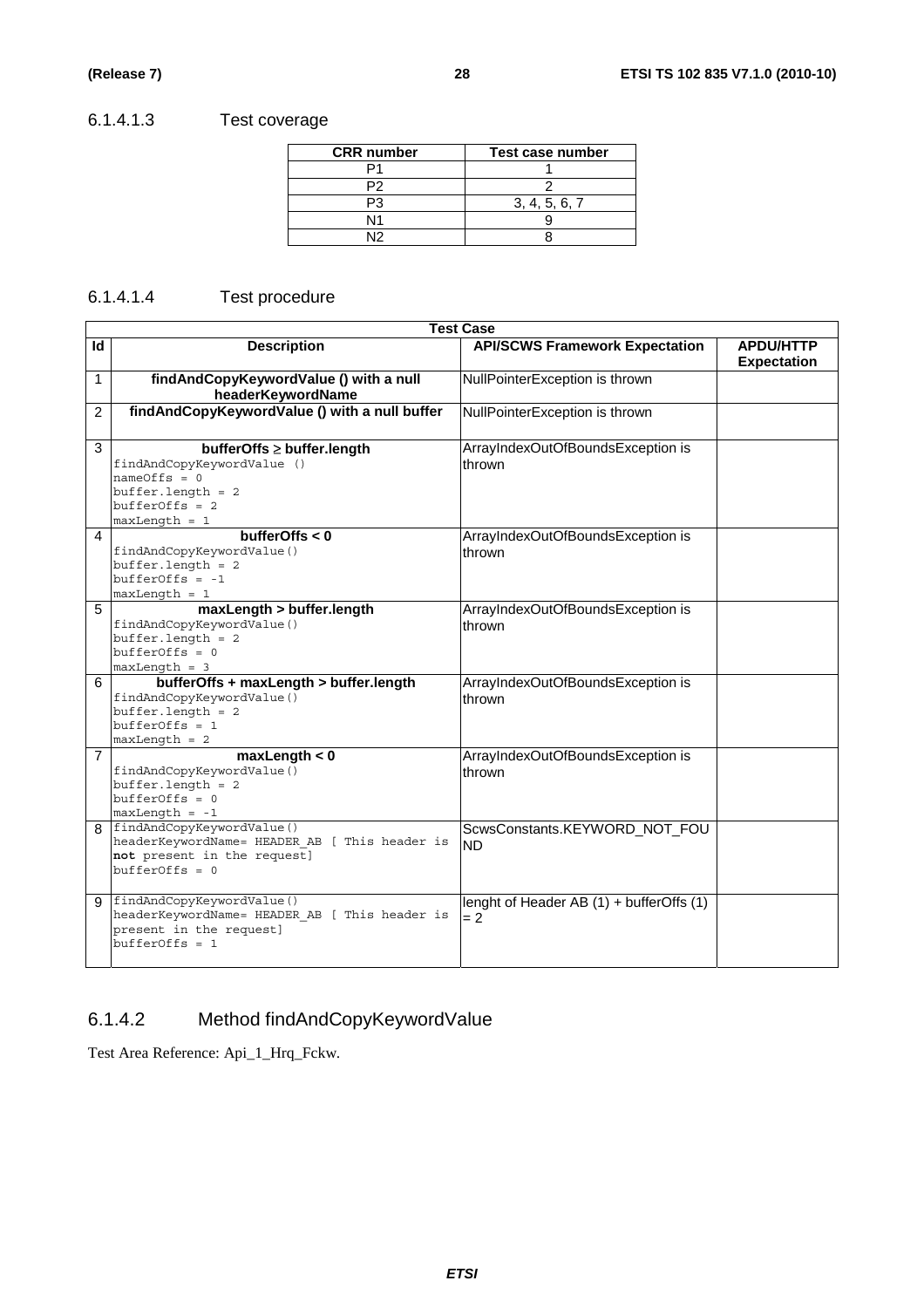#### 6.1.4.2.1 Conformance Requirement

The method with following header shall be compliant to its definition in the API.

```
short findAndCopyKeywordValue(short keywordId, 
                      byte[] buffer, 
                      short bufferOffs, 
                      short maxLength) 
               throws ScwsException, 
                      NullPointerException, 
                      ArrayIndexOutOfBoundsException
```
#### 6.1.4.2.1.1 Normal execution

• CRRN1 Find and copy the value of a header or the value of a keyword/value part of the URI indicated by a keywordId. The supported keywords are defined in ScwsConstants Interface.

#### 6.1.4.2.1.2 Parameter Errors

- CRRP1 KEYWORD NOT FOUND in case the keyword is not found.
- CRRP2 if the keywordId is not recognized a ScwsException with reason UNKNOWN KEYWORD ID.
- CRRP3: if buffer is equal to null a NullPointerException is thrown.
- CRRP4: if the copy operation would cause access out of bounds an ArrayIndexOutOfBoundsException is thrown.

#### 6.1.4.2.1.3 Context errors

 $\bullet$  n/a.

#### 6.1.4.2.2 Test area files

Specific triggering: Unrecognized envelope:

| <b>Test Source:</b> | Test_Api_1_Hrq_Fckws_Bss.java. |
|---------------------|--------------------------------|
| Test Applet:        | Api_1_Hrq_Fckws_Bss_1.java.    |

Cap File: Api\_1 Hrq\_Fckws\_Bss.cap.

#### 6.1.4.2.3 Test coverage

| <b>CRR</b> number | Test case number             |  |
|-------------------|------------------------------|--|
|                   |                              |  |
| P2                |                              |  |
| P3                | 19                           |  |
| P4                | 20, 21, 22, 23, 24           |  |
| N1                | 3, 4, 5, 6, 7, 8, 9, 10, 11, |  |
|                   | 12, 13, 14, 15, 16, 17, 18   |  |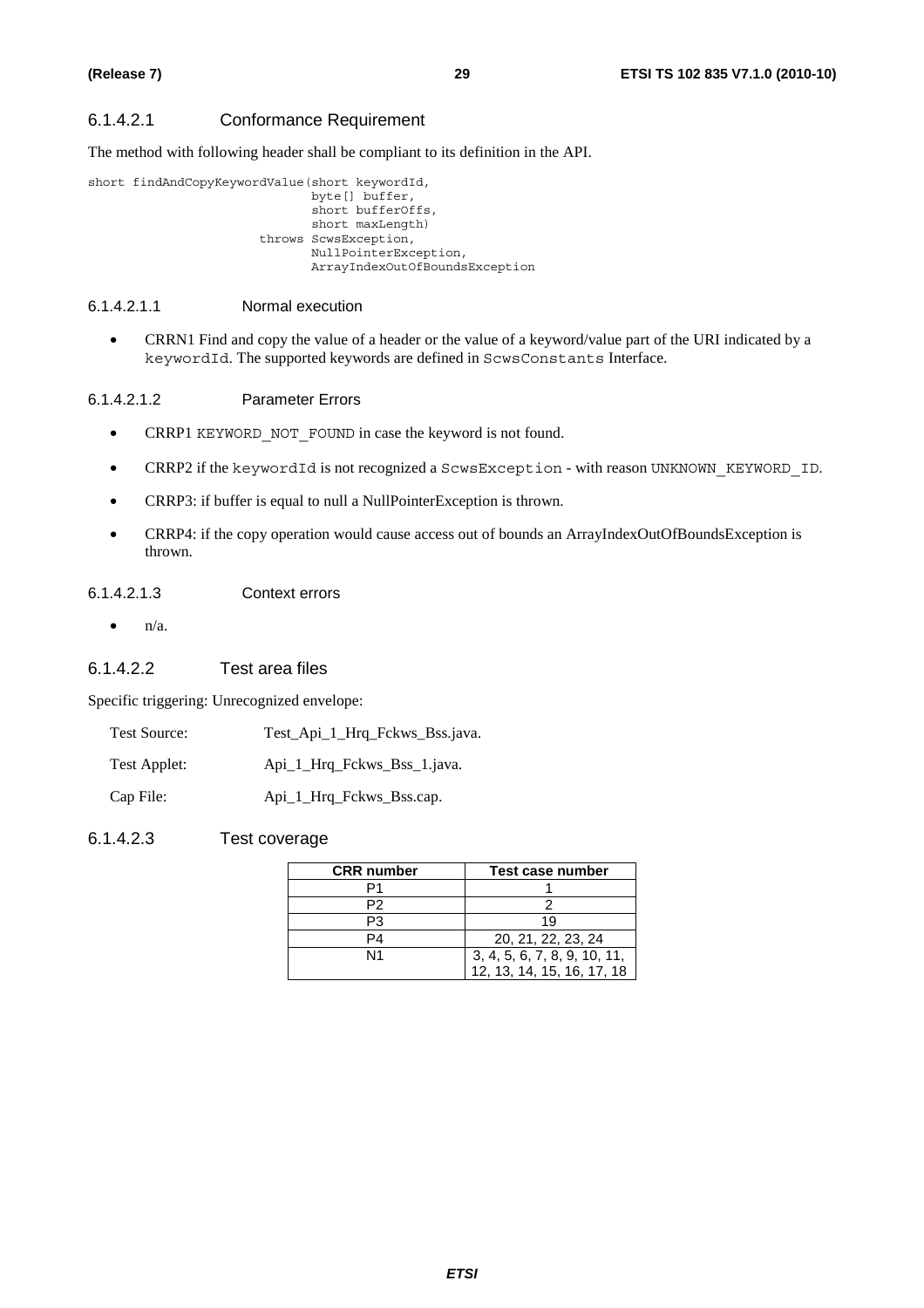### 6.1.4.2.4 Test procedure

|    | <b>Test Case</b>                                                                                                                |                                                   |                                        |  |
|----|---------------------------------------------------------------------------------------------------------------------------------|---------------------------------------------------|----------------------------------------|--|
| ld | <b>Description</b>                                                                                                              | <b>API/SCWS Framework Expectation</b>             | <b>APDU/HTTP</b><br><b>Expectation</b> |  |
|    | 1 findAndCopyKeywordValue()<br>keywordId = ScwsConstants.HEADER_ACCEPT_ENCODING<br>[not present in request]<br>$bufferOffs = 0$ | ScwsConstants.KEYWORD_NOT_FOUND                   |                                        |  |
|    | 2   findAndCopyKeywordValue()<br>keywordId = 99 (Unknown)<br>$bufferOffs = 0$                                                   | ScwsException - with reason<br>UNKNOWN KEYWORD ID |                                        |  |
|    | 3 findAndCopyKeywordValue()<br>keywordId = ScwsConstants.HEADER ACCEPT<br>[present in request]<br>$bufferOffs = 0$              |                                                   |                                        |  |
|    | 4 findAndCopyKeywordValue()<br>keywordId = ScwsConstants.HEADER ACCEPT CHARSET<br>[present in request]<br>$bufferOffs = 0$      |                                                   |                                        |  |
|    | 5 findAndCopyKeywordValue()<br>keywordId = ScwsConstants.HEADER ACCEPT ENCODING<br>[present in request]<br>$bufferOffs = 0$     |                                                   |                                        |  |
|    | 6 findAndCopyKeywordValue()<br>keywordId = ScwsConstants.HEADER ACCEPT LANGUAGE<br>[present in request]<br>$bufferOffs = 0$     |                                                   |                                        |  |
|    | 7 findAndCopyKeywordValue()<br>keywordId = ScwsConstants.HEADER HOST<br>[present in request]<br>$bufferOffs = 0$                |                                                   |                                        |  |
|    | 8 findAndCopyKeywordValue()<br>keywordId = ScwsConstants.HEADER_USER_AGENT<br>[present in request]<br>$bufferOffs = 0$          |                                                   |                                        |  |
|    | 9 findAndCopyKeywordValue()<br>keywordId = ScwsConstants.HEADER CONTENT ENCODING<br>[present in request]<br>$bufferOffs = 0$    |                                                   |                                        |  |
|    | 10 findAndCopyKeywordValue()<br>keywordId = ScwsConstants.HEADER_CONTENT_LANGUAGE<br>[present in request]<br>$bufferOffs = 0$   |                                                   |                                        |  |
|    | 11 findAndCopyKeywordValue()<br>keywordId = ScwsConstants.HEADER_CONTENT_LENGTH<br>[present in request]<br>$bufferOffs = 0$     |                                                   |                                        |  |
|    | 12 findAndCopyKeywordValue()<br>keywordId = ScwsConstants.HEADER CONTENT TYPE<br>[present in request]<br>$bufferOffs = 0$       |                                                   |                                        |  |
|    | 13 findAndCopyKeywordValue()<br>keywordId = ScwsConstants.HEADER SERVER<br>[present in request]<br>$bufferOffs = 0$             |                                                   |                                        |  |
|    | 14 findAndCopyKeywordValue()<br>keywordId = ScwsConstants.URI TAG<br>[present in request]<br>$bufferOffs = 0$                   |                                                   |                                        |  |
|    | 15 findAndCopyKeywordValue()<br>keywordId = ScwsConstants.URI SCHEMA TAG<br>[present in request]<br>$bufferOffs = 0$            |                                                   |                                        |  |
|    | 16 findAndCopyKeywordValue()<br>keywordId = ScwsConstants.URI AUTHORITY TAG<br>[present in request]<br>$bufferOffs = 0$         |                                                   |                                        |  |
|    | 17 findAndCopyKeywordValue()<br>keywordId = ScwsConstants.URI PATH TAG<br>[present in request]<br>$bufferOffs = 0$              |                                                   |                                        |  |
|    | 18 findAndCopyKeywordValue()<br>keywordId = ScwsConstants.URI QUERY TAG<br>[present in request]<br>bufferOffs = 0               |                                                   |                                        |  |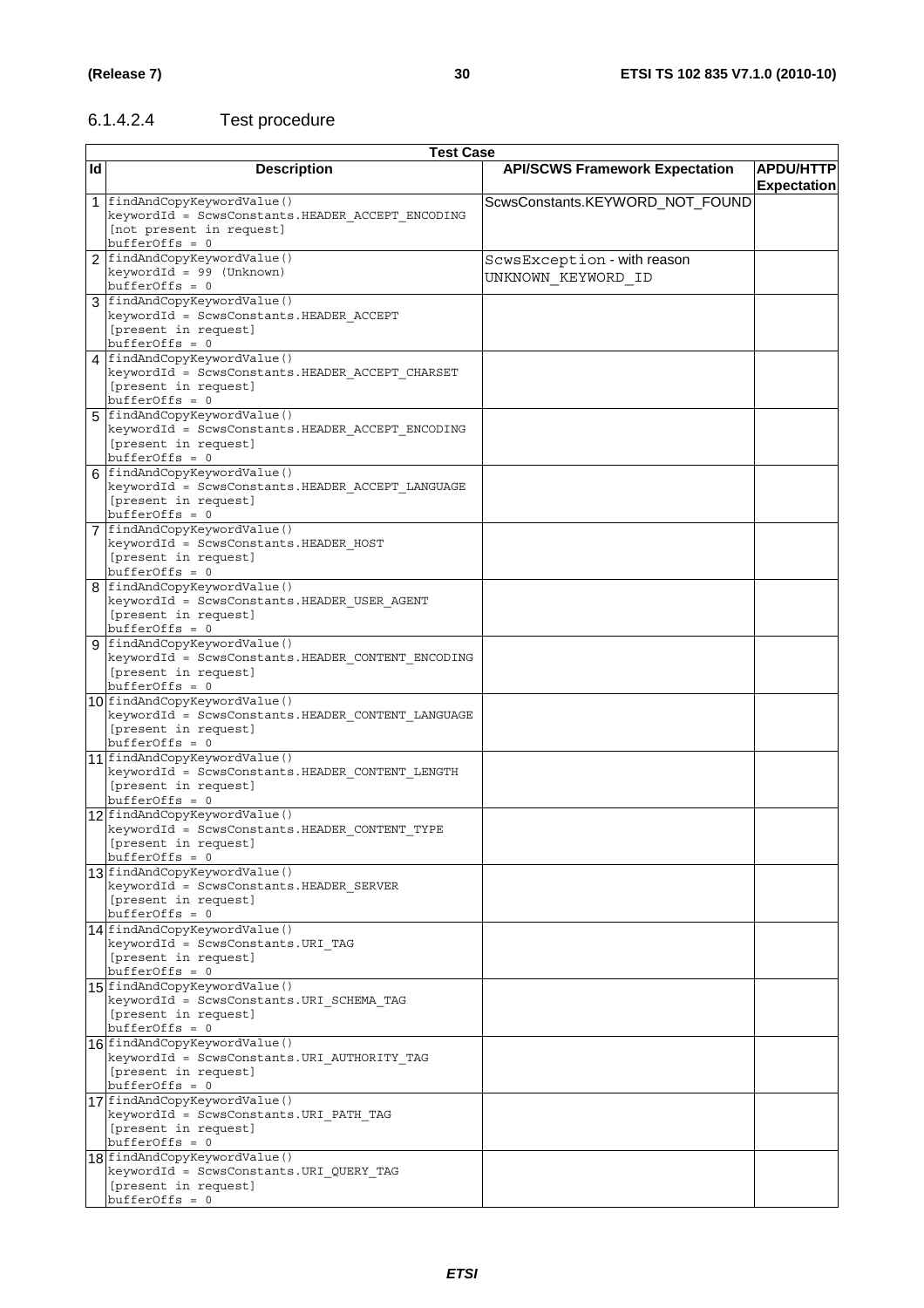|                 | <b>Test Case</b>                                                                                                                  |                                             |                                        |  |  |
|-----------------|-----------------------------------------------------------------------------------------------------------------------------------|---------------------------------------------|----------------------------------------|--|--|
| Id              | <b>Description</b>                                                                                                                | <b>API/SCWS Framework Expectation</b>       | <b>APDU/HTTP</b><br><b>Expectation</b> |  |  |
|                 | 19 findAndCopyKeywordValue() with a null buffer                                                                                   | NullPointerException is thrown              |                                        |  |  |
| $\overline{20}$ | $bufferOffs \geq buffer.length$<br>findAndCopyKeywordValue ()<br>$buffer.length = 2$<br>$bufferOffs = 3$<br>$maxLength = 1$       | ArrayIndexOutOfBoundsException is<br>thrown |                                        |  |  |
| 21              | bufferOffs $< 0$<br>findAndCopyKeywordValue()<br>$buffer.length = 2$<br>$bufferOffs = -1$<br>$maxLength = 1$                      | ArrayIndexOutOfBoundsException is<br>thrown |                                        |  |  |
| 22              | maxLength > buffer.length<br>findAndCopyKeywordValue()<br>$buffer.length = 2$<br>$bufferOffs = 0$<br>$maxLength = 3$              | ArrayIndexOutOfBoundsException is<br>thrown |                                        |  |  |
| 23              | bufferOffs + maxLength > buffer.length<br>findAndCopyKeywordValue()<br>$buffer.length = 2$<br>$bufferOffs = 1$<br>$maxLength = 2$ | ArrayIndexOutOfBoundsException is<br>thrown |                                        |  |  |
| 24              | maxLength < 0<br>findAndCopyKeywordValue()<br>$buffer.length = 2$<br>$bufferOffs = 0$<br>$maxLength = -1$                         | ArrayIndexOutOfBoundsException is<br>thrown |                                        |  |  |

### 6.1.4.3 Method getContentLength

Test Area Reference: Api\_1\_Hrq\_Gcle.

#### 6.1.4.3.1 Conformance Requirement

The method with following header shall be compliant to its definition in the API.

int getContentLength()

- 6.1.4.3.1.1 Normal execution
	- CRRN1: Returns the length of the HTTP request content.
- 6.1.4.3.1.2 Parameter Errors
	- None.
- 6.1.4.3.1.3 Context errors
	- None.

### 6.1.4.3.2 Test area files

| <b>Test Source:</b> | Test_Api_1_Hrq_Gcle.java. |
|---------------------|---------------------------|
| Test Applet:        | Api_1_Hrq_Gcle_1.java.    |
| Cap File:           | Api_1_Hrq_Gcle.cap.       |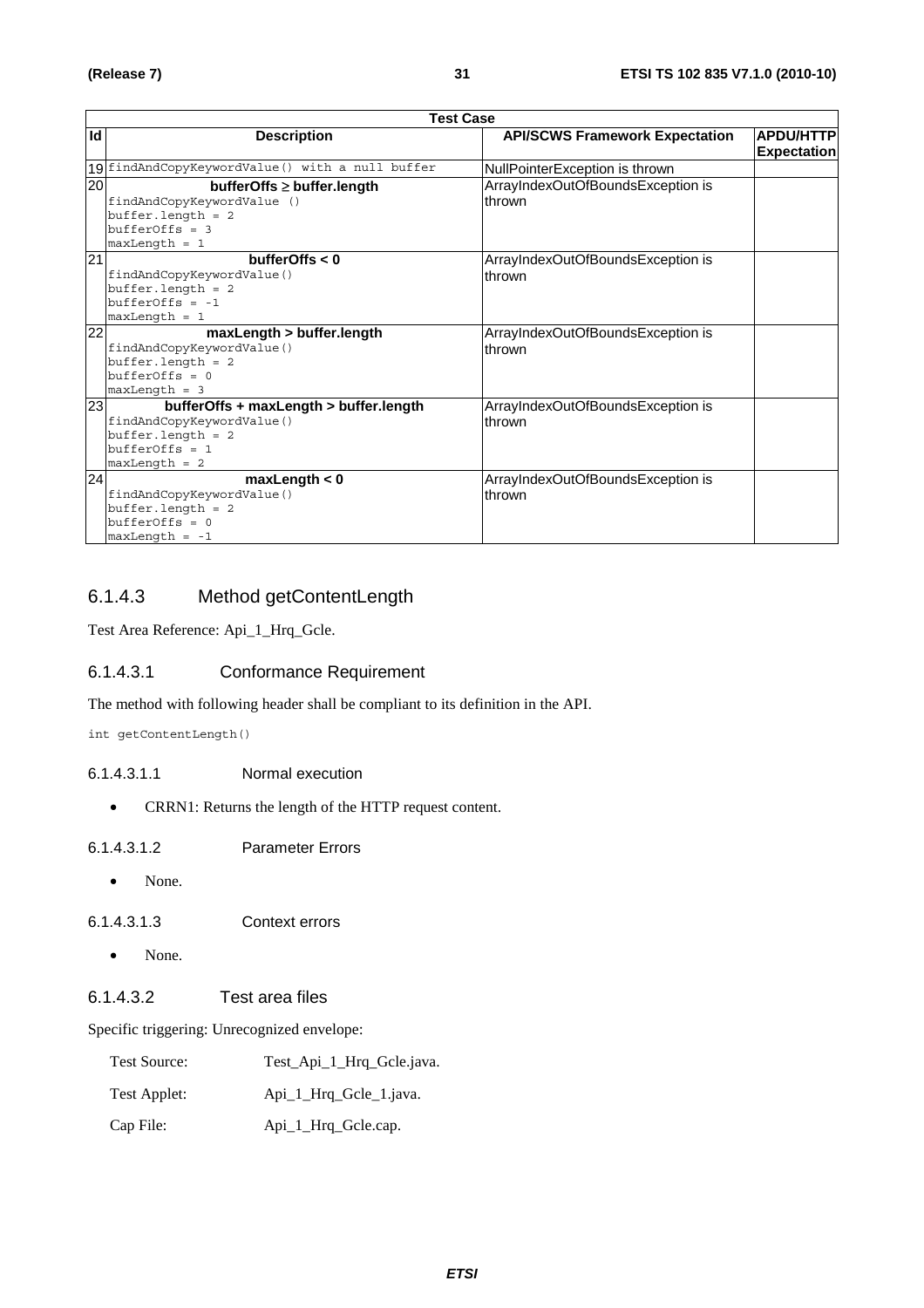#### 6.1.4.3.3 Test coverage

| <b>CRR</b> number | Test case number |
|-------------------|------------------|
|                   |                  |

#### 6.1.4.3.4 Test procedure

|                | <b>Test Case</b>                                                                                                  |                    |                    |  |  |  |
|----------------|-------------------------------------------------------------------------------------------------------------------|--------------------|--------------------|--|--|--|
| ld             | <b>Description</b>                                                                                                | <b>API/SCWS</b>    | <b>APDU/HTTP</b>   |  |  |  |
|                |                                                                                                                   | <b>Framework</b>   | <b>Expectation</b> |  |  |  |
|                |                                                                                                                   | <b>Expectation</b> |                    |  |  |  |
|                | <b>Normal execution</b>                                                                                           | getContentLenght() |                    |  |  |  |
|                | Send a HTTP request of 0xFF bytes.                                                                                | returns 0xFF       |                    |  |  |  |
| $\overline{2}$ | <b>Normal execution</b>                                                                                           | getContentLenght() |                    |  |  |  |
|                | Send a HTTP request of 0x00 bytes.                                                                                | returns 0x00       |                    |  |  |  |
|                | NOTE:<br>Tests regarding the upper boundaries of the HTTPRequest buffer can not be performed since a minimum size |                    |                    |  |  |  |
|                | of the request buffer is not specified.                                                                           |                    |                    |  |  |  |

### 6.1.4.4 Method getContentType

Test Area Reference: Api\_1\_Hrq\_Gcty.

#### 6.1.4.4.1 Conformance Requirement

The method with following header shall be compliant to its definition in the API.

short getContentType()

#### 6.1.4.4.1.1 Normal execution

• CRRN1: Returns the content-type keyword of the HTTP request or an appropriate error code.

#### 6.1.4.4.1.2 Parameter Errors

• None.

6.1.4.4.1.3 Context errors

• None.

#### 6.1.4.4.2 Test area files

Specific triggering: Unrecognized envelope:

| Test Source: |  |  |  |  |  | Test_Api_1_Hrq_Gcty.java. |
|--------------|--|--|--|--|--|---------------------------|
|--------------|--|--|--|--|--|---------------------------|

- Test Applet: Api\_1\_Hrq\_Gcty\_1.java.
- Cap File: Api\_1\_Hrq\_Gcty.cap.

#### 6.1.4.4.3 Test coverage

| <b>CRR</b> number | Test case number |
|-------------------|------------------|
|                   |                  |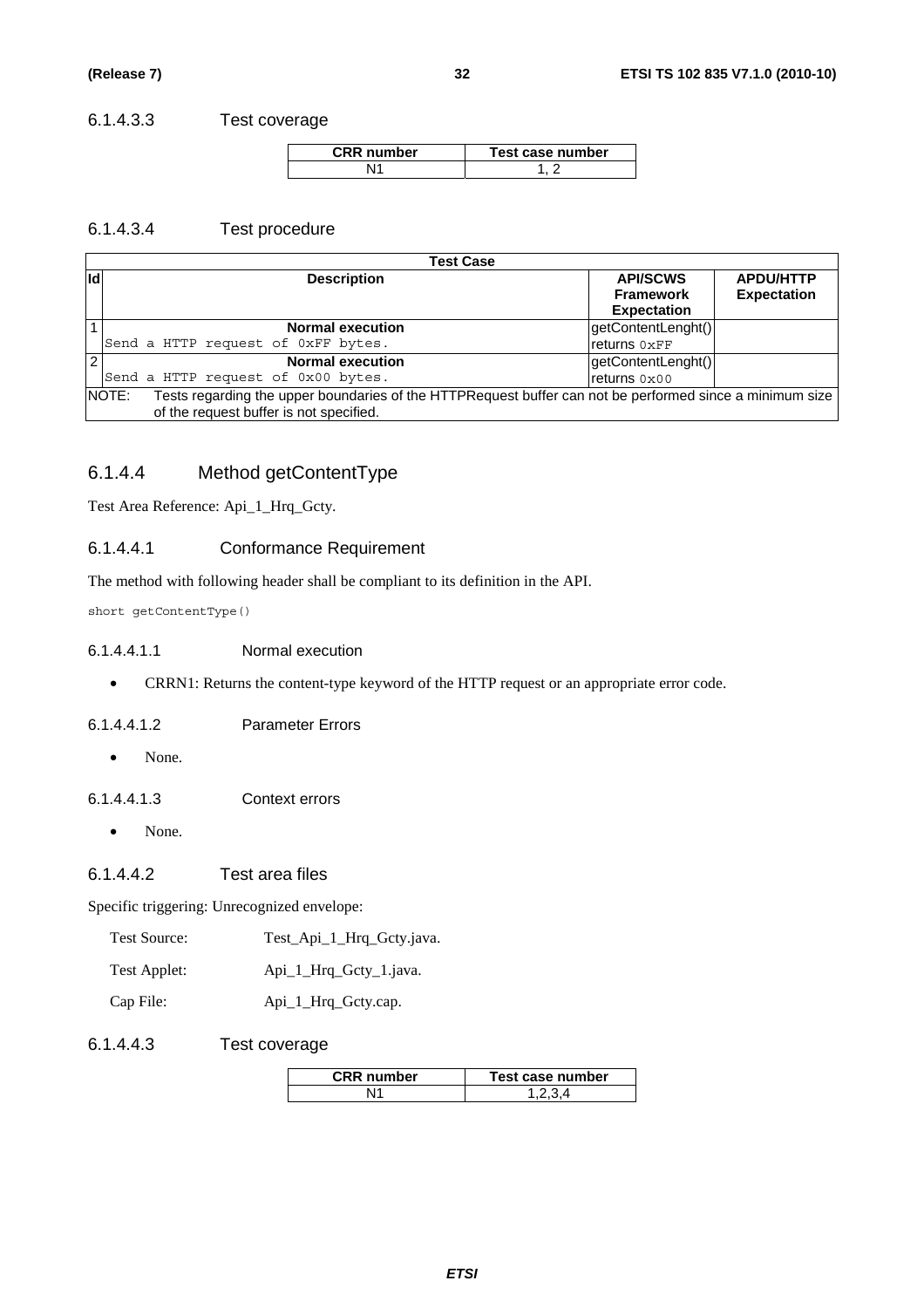#### 6.1.4.4.4 Test procedure

|    | <b>Test Case</b>                                                             |                                       |                                        |  |  |
|----|------------------------------------------------------------------------------|---------------------------------------|----------------------------------------|--|--|
| Id | <b>Description</b>                                                           | <b>API/SCWS Framework Expectation</b> | <b>APDU/HTTP</b><br><b>Expectation</b> |  |  |
|    | <b>Normal execution</b>                                                      | Returns                               |                                        |  |  |
|    | Send a HTTP request with content type set to:<br>text/html.                  | ScwsConstants.CONTENT_TYPE_TEXT_HTML  |                                        |  |  |
| 2  | <b>Normal execution</b>                                                      | <b>Returns</b>                        |                                        |  |  |
|    | Send a HTTP request with content type set to:                                | ScwsConstants.CONTENT_TYPE_TEXT_PLAIN |                                        |  |  |
|    | text/plain.                                                                  |                                       |                                        |  |  |
| 3  | <b>Keyword not found</b>                                                     | Returns                               |                                        |  |  |
|    | Send a HTTP request with content type header ScwsConstants.KEYWORD_NOT_FOUND |                                       |                                        |  |  |
|    | field missing                                                                |                                       |                                        |  |  |
| 4  | Content type unknown                                                         | <b>Returns</b>                        |                                        |  |  |
|    | Send a HTTP request with content type which                                  | ScwsConstants.CONTENT TYPE UNKNOWN    |                                        |  |  |
|    | doesn't match one of the possible contents                                   |                                       |                                        |  |  |

### 6.1.4.5 Method getRequestHttpVersion

Test Area Reference: Api\_1\_Hrq\_Grhv.

#### 6.1.4.5.1 Conformance Requirement

The method with following header shall be compliant to its definition in the API.

short getRequestHttpVersion()

#### 6.1.4.5.1.1 Normal execution

• CRRN1: Returns the version of the HTTP protocol of the current request.

#### 6.1.4.5.1.2 Parameter Errors

• None.

6.1.4.5.1.3 Context errors

- None.
- 6.1.4.5.2 Test area files

Specific triggering: Unrecognized envelope:

| Test Source: | Test_Api_1_Hrq_Grhv.java. |  |
|--------------|---------------------------|--|
|--------------|---------------------------|--|

| Test Applet: | Api_1_Hrq_Grhv_1.java. |
|--------------|------------------------|
|--------------|------------------------|

Cap File: Api\_1\_Hrq\_Grhv.cap.

#### 6.1.4.5.3 Test coverage

| <b>CRR</b> number | Test case number |
|-------------------|------------------|
|                   |                  |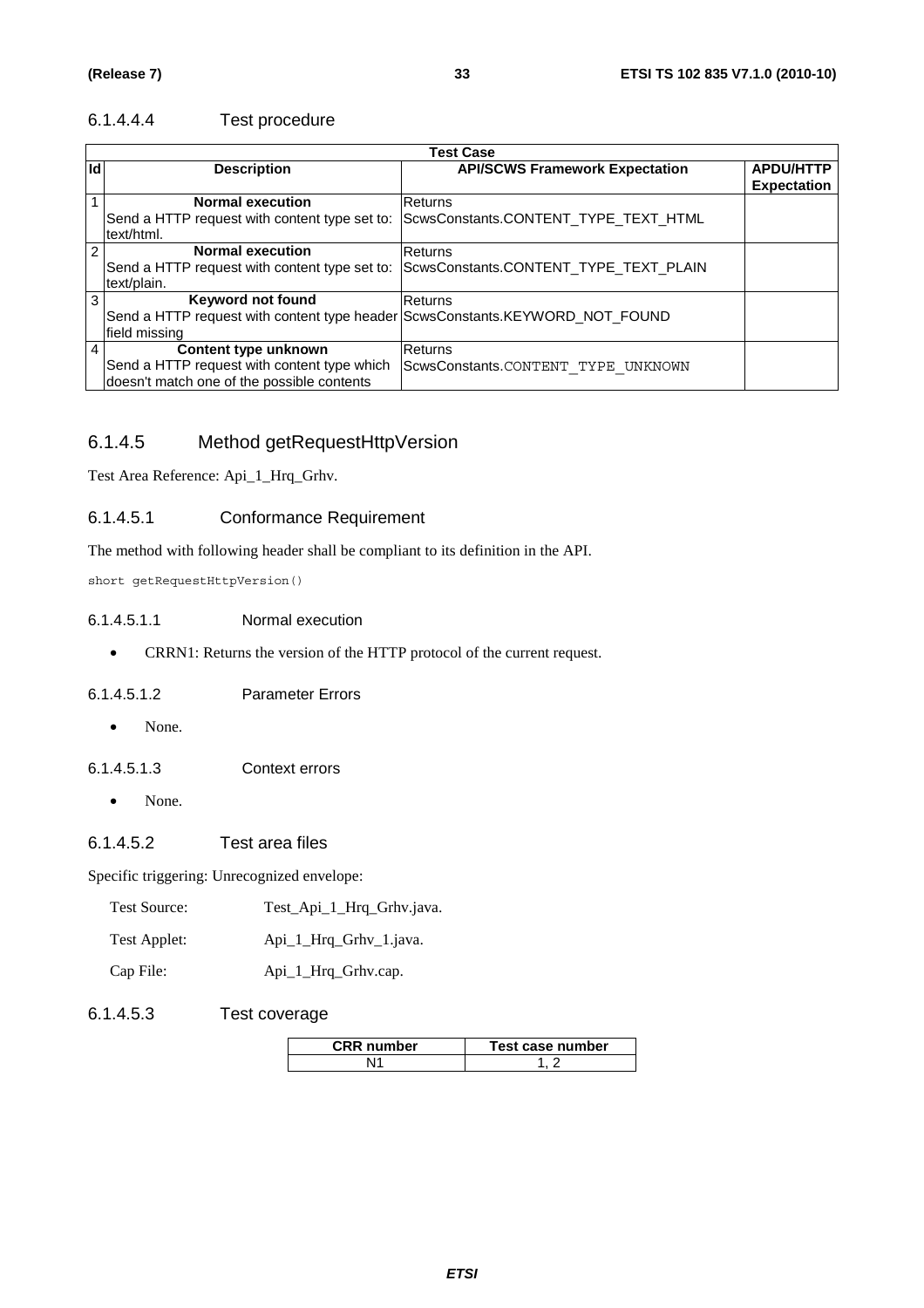#### 6.1.4.5.4 Test procedure

|     | <b>Test Case</b>                                                                                      |                                                   |  |  |  |  |
|-----|-------------------------------------------------------------------------------------------------------|---------------------------------------------------|--|--|--|--|
| lld | <b>APDU/HTTP</b><br><b>API/SCWS Framework Expectation</b><br><b>Description</b><br><b>Expectation</b> |                                                   |  |  |  |  |
|     | <b>Normal execution</b><br>Send a HTTP request with protocol version<br>set to: HTTP/1.0.             | Returns<br>ScwsConstants.HTTP_PROTOCOL_VERSION_10 |  |  |  |  |
|     | <b>Normal execution</b><br>Send a HTTP request with protocol version<br>set to: HTTP/1.1.             | Returns<br>ScwsConstants.HTTP_PROTOCOL_VERSION_11 |  |  |  |  |

#### 6.1.4.6 Method readContent

Test Area Reference: Api\_1\_Hrq\_Rcon.

#### 6.1.4.6.1 Conformance Requirement

The method with following header shall be compliant to its definition in the API.

```
short readContent(int requestOffset,
         byte[] data, 
         short offset, 
         short len) 
throws: ScwsException 
         java.lang.NulPointerException 
         java.lang.ArrayIndexOutOfBoundsException
```
#### 6.1.4.6.1.1 Normal execution

• CRRN1: Read a part of the request content and copy it in the data buffer.

6.1.4.6.1.2 Parameter Errors

- CRRP1: if the data buffer is equal to null, a java.lang.Null PointerException is thrown.
- CRRP2: if the copy operation would cause access out of bounds, a java.lang.ArrayIndexOutOfBoundsException will be thrown.
- CRRP3: if the requested offset is out of the request bounds, a ScwsException.UNREACHABLE\_OFFSET will be thrown.

6.1.4.6.1.3 Context errors

• None.

6.1.4.6.2 Test area files

Specific triggering: Unrecognized envelope:

Test Source: Test\_Api\_1\_Hrq\_Rcon.java.

- Test Applet: Api\_1\_Hrq\_Rcon\_1.java.
- Cap File: Api\_1\_Hrq\_Rcon.cap.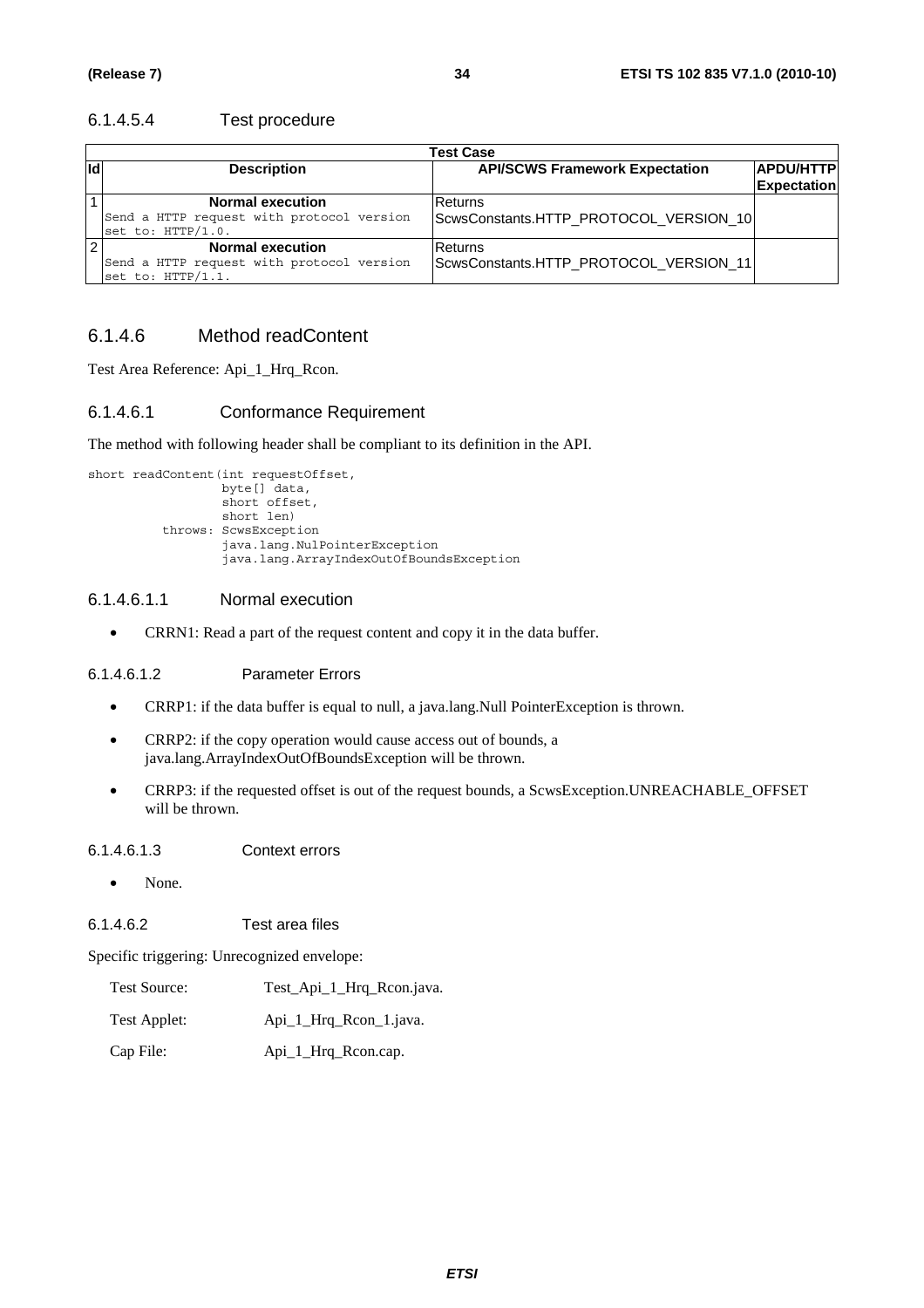# 6.1.4.6.3 Test coverage

| <b>CRR</b> number | Test case number |
|-------------------|------------------|
| N1                |                  |
|                   |                  |
|                   | 4, 5, 6, 7, 8    |
|                   |                  |

### 6.1.4.6.4 Test procedure

|                | Test Case                                 |                                                  |                    |  |  |
|----------------|-------------------------------------------|--------------------------------------------------|--------------------|--|--|
| Id             | <b>Description</b>                        | <b>API/SCWS Framework Expectation</b>            | <b>APDU/HTTP</b>   |  |  |
|                |                                           |                                                  | <b>Expectation</b> |  |  |
| $\mathbf{1}$   | <b>Normal execution</b>                   | Data buffers contains the first bytes of the     |                    |  |  |
|                | Send a request with Content-length set to | request content                                  |                    |  |  |
|                | 0x20                                      |                                                  |                    |  |  |
|                | readContent()                             |                                                  |                    |  |  |
|                | requestOffset = $0$                       |                                                  |                    |  |  |
|                | $offset = 0$                              |                                                  |                    |  |  |
|                | $len = 0x10$                              |                                                  |                    |  |  |
| $\overline{2}$ | <b>Normal execution</b>                   | Data buffers contains the entire request content |                    |  |  |
|                | Send a request with Content-length set to |                                                  |                    |  |  |
|                | 0x20                                      |                                                  |                    |  |  |
|                | readContent()                             |                                                  |                    |  |  |
|                | $requestOffset = 0$                       |                                                  |                    |  |  |
|                | $offset = 0$                              |                                                  |                    |  |  |
|                | $len = 0x20$                              |                                                  |                    |  |  |
| 3              | <b>Null pointer exception</b>             | NullPointerException is thrown                   |                    |  |  |
|                | Send a request with Content-length set to |                                                  |                    |  |  |
|                | 0x20                                      |                                                  |                    |  |  |
|                | readContent()                             |                                                  |                    |  |  |
|                | data[] is set to null                     |                                                  |                    |  |  |
| 4              | offset > data.length                      | ArrayIndexOutOfBoundException is thrown          |                    |  |  |
|                | Send a request with Content-length set to |                                                  |                    |  |  |
|                | 0x20                                      |                                                  |                    |  |  |
|                | readContent()                             |                                                  |                    |  |  |
|                | $data.length = 0x20$<br>$offset = 0x20$   |                                                  |                    |  |  |
|                | $length = 0x10$                           |                                                  |                    |  |  |
| 5              | length > data.length                      | ArrayIndexOutOfBoundException is thrown          |                    |  |  |
|                | Send a request with Content-length set to |                                                  |                    |  |  |
|                | 0x20                                      |                                                  |                    |  |  |
|                | readContent()                             |                                                  |                    |  |  |
|                | $data.length = 0x1F$                      |                                                  |                    |  |  |
|                | $offset = 0x00$                           |                                                  |                    |  |  |
|                | $length = 0x20$                           |                                                  |                    |  |  |
| 6              | offset + length > data.length             | ArrayIndexOutOfBoundException is thrown          |                    |  |  |
|                | Send a request with Content-length set to |                                                  |                    |  |  |
|                | 0x20                                      |                                                  |                    |  |  |
|                | readContent()                             |                                                  |                    |  |  |
|                | $data.length = 0x20$                      |                                                  |                    |  |  |
|                | $offset = 0x10$                           |                                                  |                    |  |  |
|                | $length = 0x11$                           |                                                  |                    |  |  |
| 7              | length $< 0$                              | ArrayIndexOutOfBoundException is thrown          |                    |  |  |
|                | Send a request with Content-length set to |                                                  |                    |  |  |
|                | 0x20                                      |                                                  |                    |  |  |
|                | readContent()                             |                                                  |                    |  |  |
|                | $data.length = 0x20$                      |                                                  |                    |  |  |
|                | $offset = 0x00$<br>$length = -1$          |                                                  |                    |  |  |
| 8              | offset $< 0$                              | ArrayIndexOutOfBoundException is thrown          |                    |  |  |
|                | Send a request with Content-length set to |                                                  |                    |  |  |
|                | 0x20                                      |                                                  |                    |  |  |
|                | readContent()                             |                                                  |                    |  |  |
|                | $data.length = 0x20$                      |                                                  |                    |  |  |
|                | $offset = -1$                             |                                                  |                    |  |  |
|                | $length = 0x10$                           |                                                  |                    |  |  |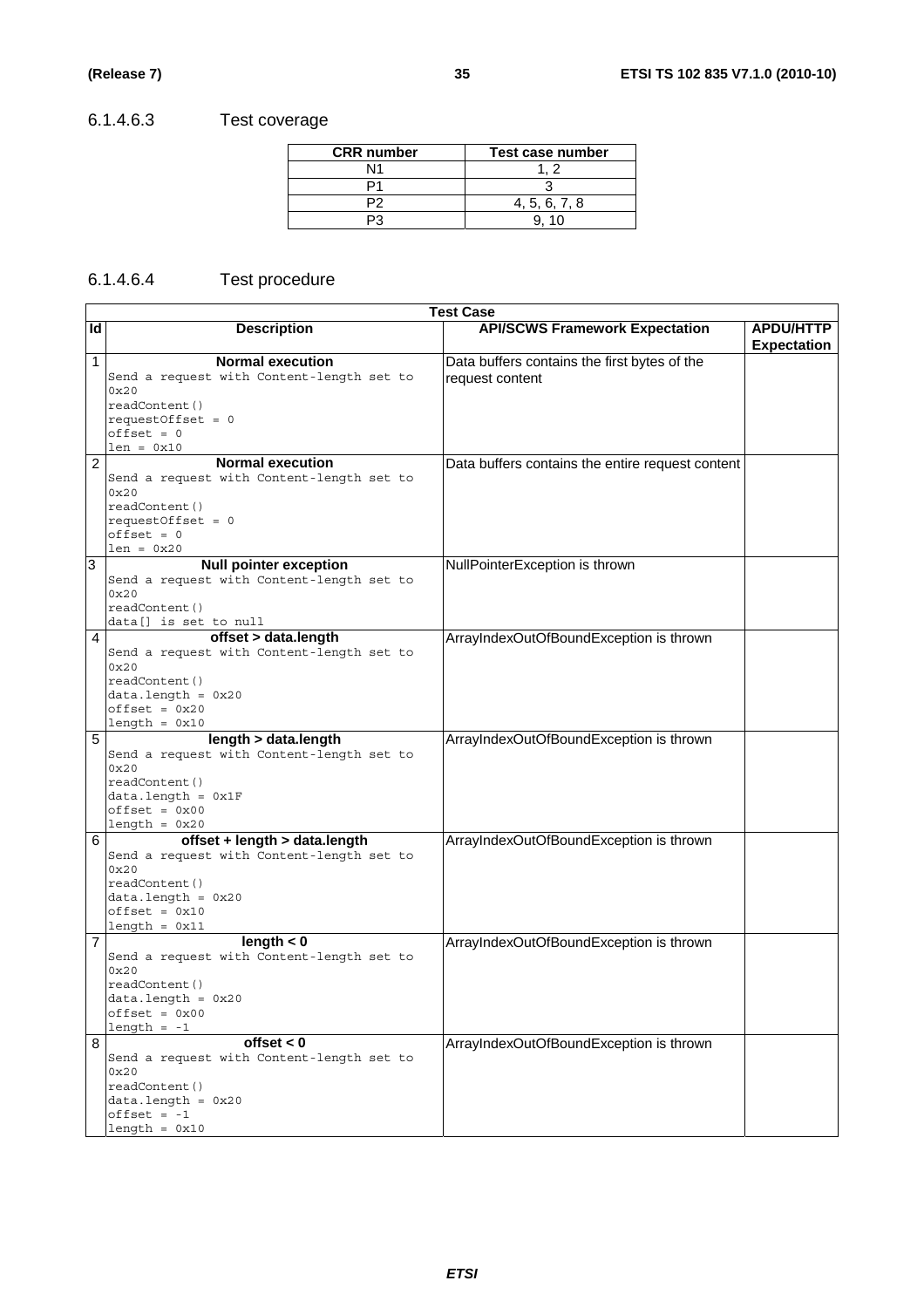| <b>Test Case</b> |                                           |                                       |                    |
|------------------|-------------------------------------------|---------------------------------------|--------------------|
| Id               | <b>Description</b>                        | <b>API/SCWS Framework Expectation</b> | <b>APDU/HTTP</b>   |
|                  |                                           |                                       | <b>Expectation</b> |
| 9                | requestOffset > request length            | ScwsException.UNREACHABLE_OFFSET is   |                    |
|                  | Send a request with Content-length set to | Ithrown                               |                    |
|                  | 0x20                                      |                                       |                    |
|                  | readContent()                             |                                       |                    |
|                  | Request length is 0x20                    |                                       |                    |
|                  | requestOffset = $0x20$                    |                                       |                    |
|                  | $data.length = 0x20$                      |                                       |                    |
|                  | $offset = 0$                              |                                       |                    |
|                  | $length = 0x10$                           |                                       |                    |
| 10               | requestOffset $< 0$                       | ScwsException.UNREACHABLE OFFSET is   |                    |
|                  | Send a request with Content-length set to | Ithrown                               |                    |
|                  | $0 \times 20$                             |                                       |                    |
|                  | readContent()                             |                                       |                    |
|                  | Request length is 0x20                    |                                       |                    |
|                  | requestOffset = $-1$                      |                                       |                    |
|                  | $data.length = 0x20$                      |                                       |                    |
|                  | $offset = 0$                              |                                       |                    |
|                  | $l$ ength = $0x10$                        |                                       |                    |

### 6.1.4.7 Method readContentType

Test Area Reference: Api\_1\_Hrq\_Rcty.

#### 6.1.4.7.1 Conformance Requirement

The method with following header shall be compliant to its definition in the API.

```
short readContentType(byte[] data, 
             short offs, 
             short len) 
     throws: java.lang.NulPointerException 
             java.lang.ArrayIndexOutOfBoundsException
```
#### 6.1.4.7.1.1 Normal execution

• CRRN1: Reads the content type given in the HTTP request and copy it in the data[ ] buffer. Returns the offset of the last data written in the buffer.

#### 6.1.4.7.1.2 Parameter Errors

- CRRP1: if the data buffer is null, a java.lang.NullPointerException will be thrown.
- CRRP2: if the copy operation would cause access out of bounds, a java.lang.ArrayIndexOutOfBoundsException will be thrown.

#### 6.1.4.7.1.3 Context errors

• None.

#### 6.1.4.7.2 Test area files

| <b>Test Source:</b> | Test_Api_1_Hrq_Rcty.java. |
|---------------------|---------------------------|
| Test Applet:        | Api_1_Hrq_Rcty_1.java.    |
| Cap File:           | Api_1_Hrq_Rcty.cap.       |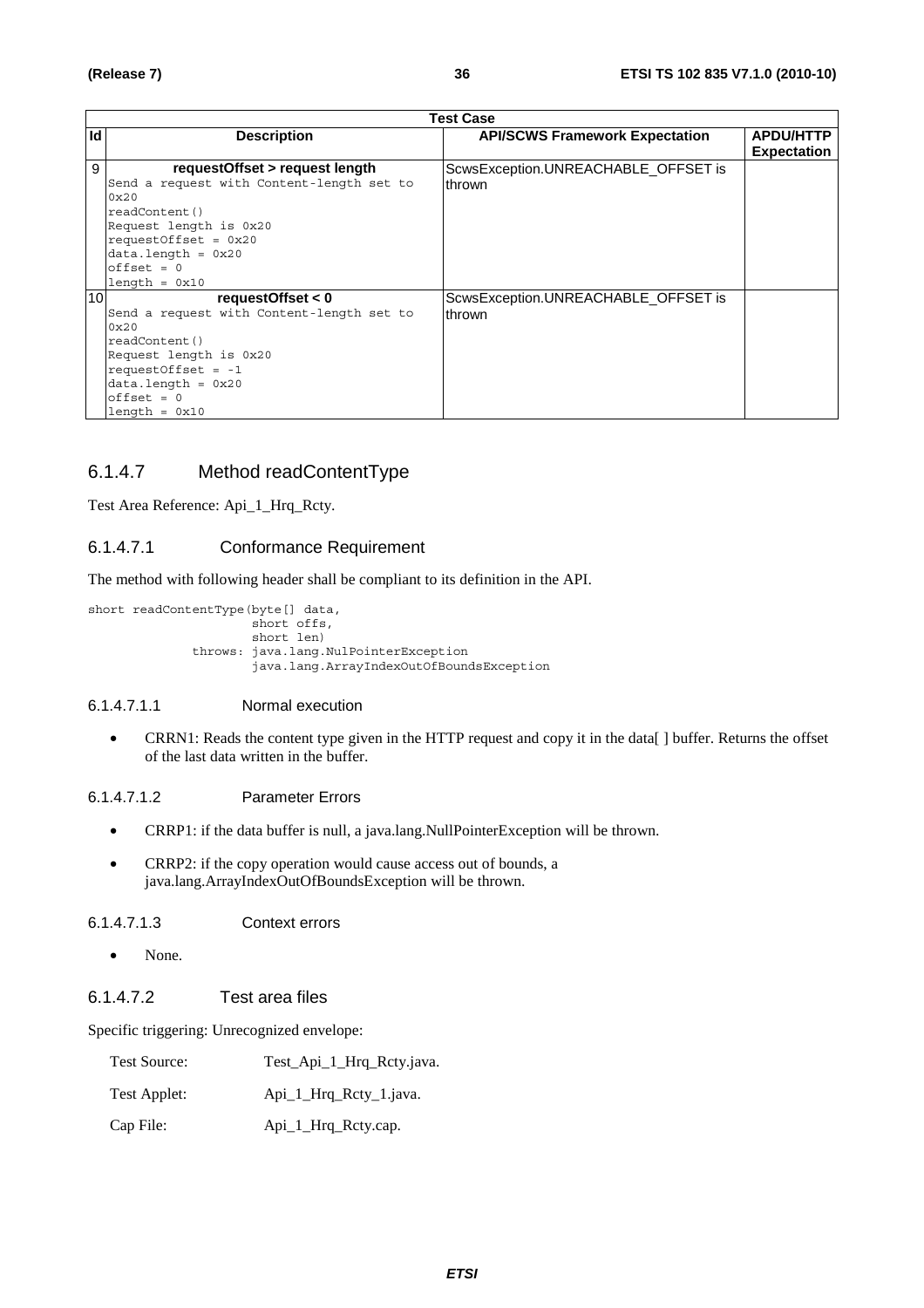# 6.1.4.7.3 Test coverage

| <b>CRR</b> number | Test case number |
|-------------------|------------------|
|                   |                  |
|                   |                  |
|                   | 4.5.6.7.8        |

# 6.1.4.7.4 Test procedure

|                | Test Case                                                                                                                                                            |                                                                           |                                        |  |
|----------------|----------------------------------------------------------------------------------------------------------------------------------------------------------------------|---------------------------------------------------------------------------|----------------------------------------|--|
| lр             | <b>Description</b>                                                                                                                                                   | <b>API/SCWS Framework</b><br><b>Expectation</b>                           | <b>APDU/HTTP</b><br><b>Expectation</b> |  |
| 1              | <b>Normal execution</b><br>Send a HTTP request with content type set to: text/html.<br>readContentType()<br>$data.length = 0x20$<br>$offset = 0x00$<br>$len = 0x0A$  | text/html is written in the data<br>buffer and the method returns<br>0x08 |                                        |  |
| $\overline{2}$ | <b>Normal execution</b><br>Send a HTTP request with content type set to: text/html.<br>readContentType()<br>$data.length = 0x20$<br>$offsets = 0x00$<br>$len = 0x05$ | text/ is written in the data buffer<br>and the method returns 0x04        |                                        |  |
| $\overline{3}$ | <b>Null pointer</b><br>Send a HTTP request with content type set to: text/html<br>readContentType()<br>$data = null$<br>$offsets = 0x00$<br>$len = 0x0A$             | NullPointerException is thrown                                            |                                        |  |
| $\overline{4}$ | offs > data.length<br>Send a HTTP request with content type set to: text/html.<br>readContentType()<br>$data.length = 0x20$<br>$offs = 0x20$<br>$len = 0x10$         | ArrayIndexOutOfBoundException<br>is thrown                                |                                        |  |
| 5              | len > data.length<br>Send a HTTP request with content type set to: text/html.<br>readContentType()<br>$data.length = 0x05$<br>$offset = 0x00$<br>$len = 0x09$        | ArrayIndexOutOfBoundException<br>is thrown                                |                                        |  |
| 6              | offs + len > data.length<br>Send a HTTP request with content type set to: text/html.<br>readContentType()<br>$data.length = 0x05$<br>$offset = 0x01$<br>$len = 0x05$ | ArrayIndexOutOfBoundException<br>is thrown                                |                                        |  |
| 7              | len < 0<br>Send a HTTP request with content type set to: text/html.<br>readContent()<br>$data.length = 0x20$<br>$offset = 0x00$<br>Len = $-1$                        | ArrayIndexOutOfBoundException<br>is thrown                                |                                        |  |
| 8              | offs $< 0$<br>Send a HTTP request with content type set to: text/html.<br>readContent()<br>$data.length = 0x20$<br>$offs = -1$<br>Len = $0x10$                       | ArrayIndexOutOfBoundException<br>is thrown                                |                                        |  |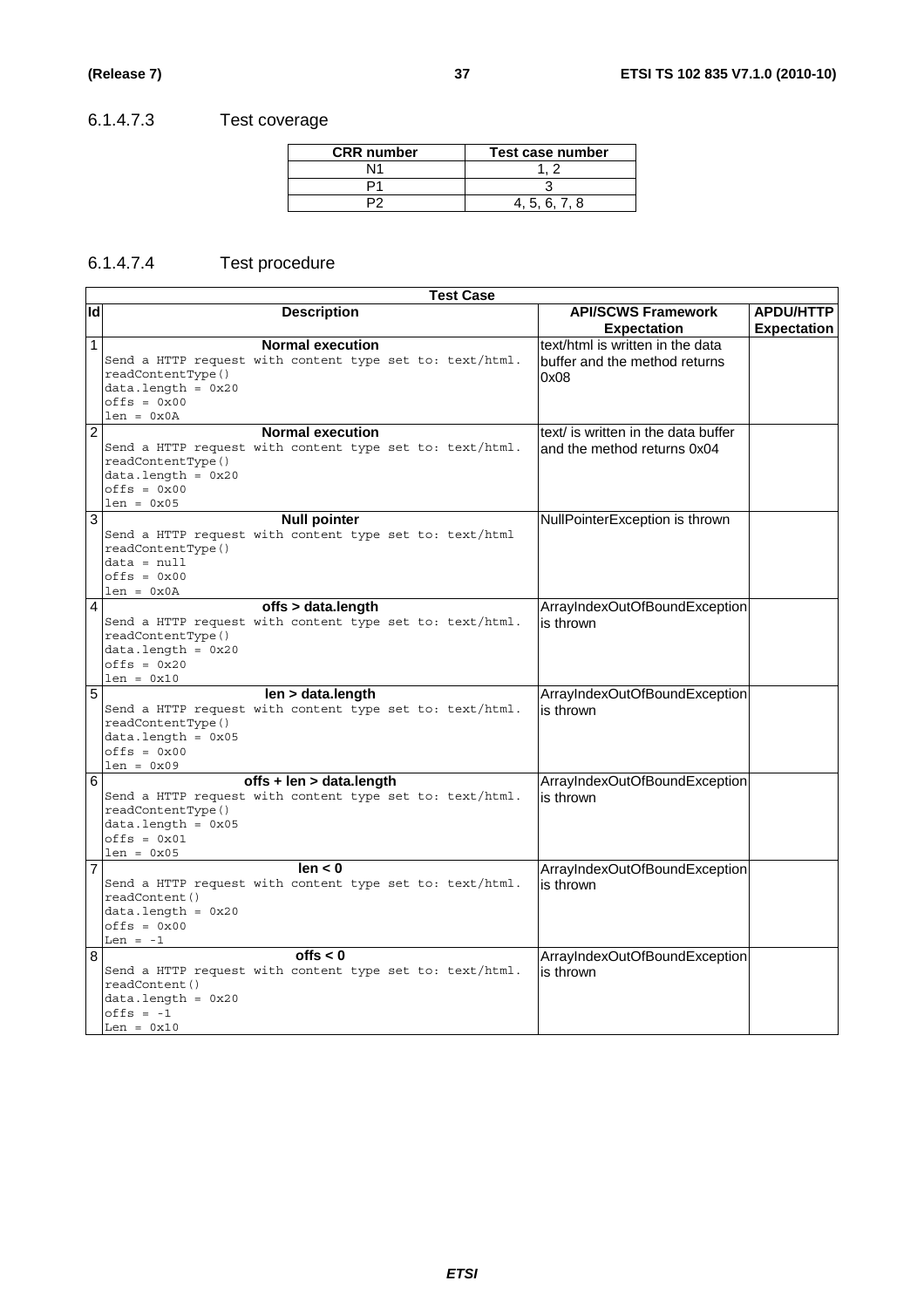# 6.1.5 Interface HttpResponse

# 6.1.5.1 Method appendContent

Test Area Reference: Api\_1\_Hrs\_Acon.

# 6.1.5.1.1 Conformance Requirement

The method with following header shall be compliant to its definition in the API.

```
void appendContent(byte[] data, 
          short offset, 
          short length) 
          throws ScwsException
```
#### 6.1.5.1.1.1 Normal execution

- CRRN1: Writes the content of data into the HttpResponse.
- CRRN2: Invoking this method implicitly finalizes the header of the HttpResponse.
- CRRN3: In case of chunked transfer encoding hex length of chunked data is automatically added by the framework.

### 6.1.5.1.1.2 Parameter Errors

- CRRP1: if data is null, a java.lang.NullPointerException is thrown.
- CRRP2: if parameter offset is negative, a java.lang.ArrayIndexOutOfBoundsException is thrown.
- CRRP3: if parameter length is negative, a java.lang.ArrayIndexOutOfBoundsException is thrown.
- CRRP4: if parameter offset plus length are greater than the length of array data, a java.lang.ArrayIndexOutOfBoundsException is thrown.

### 6.1.5.1.1.3 Context errors

- CRRC1: if appending the content would cause an overflow of the response buffer, a uicc.scws.ScwsException with reason codes BUFFER\_OVERFLOW is thrown.
- CRRC2: if the flush method was called previously, a uicc.scws.ScwsException with reason codes HTTP\_RESPONSE\_ALREADY\_SENT is thrown.
- CRRC3: if the sendError method was called previously, a uicc.scws.ScwsException with reason codes HTTP\_RESPONSE\_ALREADY\_SENT is thrown.

### 6.1.5.1.2 Test area files

Specific triggering: None:

- Test Source: Test\_Api\_1\_Hrs\_Acon.java.
- Test Applet: Api\_1\_Hrs\_Acon \_1.java.

Cap File: Api 1 Hrs Acon.cap.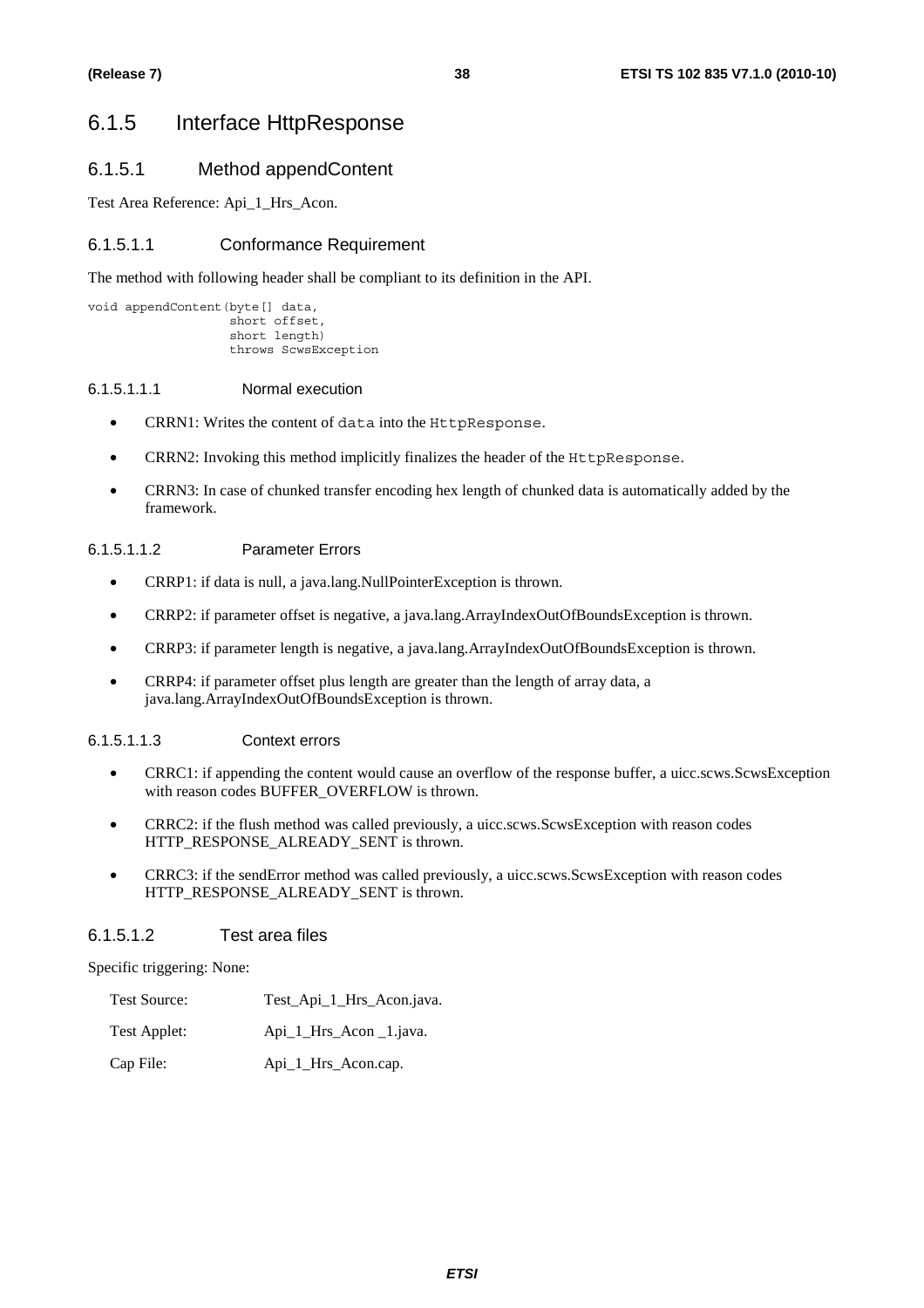# 6.1.5.1.3 Test coverage

| <b>CRR</b> number | <b>Test case number</b> |
|-------------------|-------------------------|
| N <sub>1</sub>    | 1, 2, 3, 4, 5, 14       |
| N <sub>2</sub>    |                         |
| N <sub>3</sub>    | 2, 14                   |
| P1                |                         |
| P2                |                         |
| P3                |                         |
| P <sub>4</sub>    |                         |
| C1                | 12, 13                  |
| $\overline{C2}$   | 10                      |
| CЗ                |                         |

# 6.1.5.1.4 Test procedure

|    | <b>Test Case</b>                                                                                                                                                                                                                                      |                                       |                                                                                                                       |
|----|-------------------------------------------------------------------------------------------------------------------------------------------------------------------------------------------------------------------------------------------------------|---------------------------------------|-----------------------------------------------------------------------------------------------------------------------|
| Id | <b>Description</b>                                                                                                                                                                                                                                    | <b>API/SCWS Framework Expectation</b> | <b>APDU/HTTP Expectation</b>                                                                                          |
| 1  | append chunk off<br>writeStatusCode(200)<br>finalizeHeader()                                                                                                                                                                                          |                                       |                                                                                                                       |
|    | appendContent (<br>$data = [Hello World]$<br>$offset = 0$<br>$length = 6$                                                                                                                                                                             |                                       | HTTPResponse (<br>statusCode = $"200"$<br>Header("Content-Length") = "11"<br>contentBody = "Hello World"              |
|    | appendContent (<br>data = [Hello World]<br>$offset = 6$<br>$length = 5$                                                                                                                                                                               |                                       |                                                                                                                       |
|    | flush()                                                                                                                                                                                                                                               |                                       |                                                                                                                       |
| 2  | append chunk on<br>writeStatusCode(200)<br>enableChunkMode()<br>finalizeHeader()<br>appendContent (<br>$data = [Hello World]$<br>$offset = 0$<br>$length = 6$<br>appendContent (<br>$data = [Hello World]$<br>$offset = 6$<br>$length = 5$<br>flush() |                                       | HTTPResponse (<br>statusCode = $"200"$<br>Header("Transfer-Encoding") =<br>"chunked"<br>$contentBody = "Hello World"$ |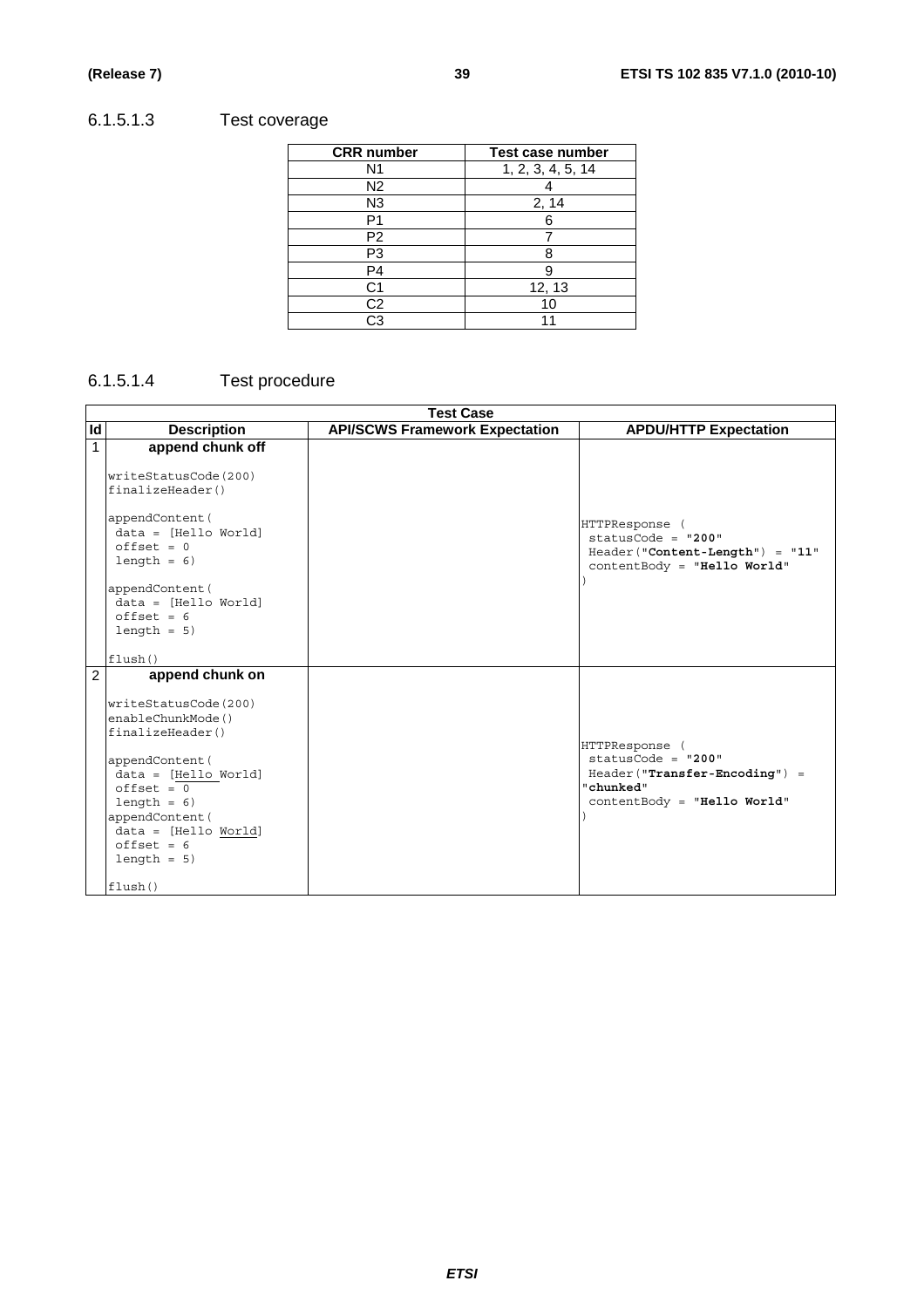|    | <b>Test Case</b>                                                                                             |                                                                                                                             |                                                                                                        |
|----|--------------------------------------------------------------------------------------------------------------|-----------------------------------------------------------------------------------------------------------------------------|--------------------------------------------------------------------------------------------------------|
| Id | <b>Description</b>                                                                                           | <b>API/SCWS Framework Expectation</b>                                                                                       | <b>APDU/HTTP Expectation</b>                                                                           |
| 3  | append up to remaining<br>buffer length                                                                      |                                                                                                                             |                                                                                                        |
|    | writeStatusCode(200)<br>finalizeHeader()                                                                     |                                                                                                                             | HTTPResponse (<br>$statusCode = "200"$                                                                 |
|    | appendContent (<br>$data = 'aaa'$<br>$offset = 0$<br>$length =$                                              |                                                                                                                             | Header("Content-Length") =<br>bufferLength<br>contentBody = "aaa"                                      |
|    | remainingBufferLength)<br>flush()                                                                            |                                                                                                                             |                                                                                                        |
| 4  | append implicitly finalizes<br>the header                                                                    |                                                                                                                             |                                                                                                        |
|    | writeStatusCode(200)<br>appendContent (<br>data= [Hello World]<br>$offset = 0$<br>$l$ ength= $11)$           |                                                                                                                             | HTTPResponse (<br>statusCode = "200"<br>Header("Content-Length") = "11"<br>contentBody = "Hello World" |
|    | flush()                                                                                                      |                                                                                                                             |                                                                                                        |
| 5  | $length = 0$                                                                                                 |                                                                                                                             |                                                                                                        |
|    | writeStatusCode(200)<br>finalizeHeader()                                                                     |                                                                                                                             | HTTPResponse (<br>$statusCode = "200"$                                                                 |
|    | appendContent (<br>$data = [Hello World]$<br>offset= 0<br>$length = 0)$                                      |                                                                                                                             | Header ("Content-Length") = "0"<br>$contentBody = " "$                                                 |
|    | flush()                                                                                                      |                                                                                                                             |                                                                                                        |
| 6  | data[] is null<br>appendContent (<br>data= null<br>$offset = 0$<br>$length = 10$                             | java.lang.NullPointerException is thrown :<br>Catch the exception and build a page with<br>status code = $204$              | HTTPResponse (<br>statusCode = $"204"$                                                                 |
| 7  | offset<0                                                                                                     |                                                                                                                             |                                                                                                        |
|    | appendContent (<br>$data = [Hello World]$<br>$offset = -1$<br>$length = 10$                                  | java.lang.ArrayIndexOutOfBoundsExceptio<br>n is thrown.<br>Catch the exception and build a page with<br>status code = 204   | HTTPResponse (<br>statusCode = $"204"$                                                                 |
| 8  | length<0                                                                                                     |                                                                                                                             |                                                                                                        |
|    | appendContent (<br>$data = [Hello World]$<br>$offset = 0$<br>length $= -1$ )                                 | java.lang.ArrayIndexOutOfBoundsExce<br>ption is thrown.<br>Catch the exception and build a page with<br>status $code = 204$ | HTTPResponse (<br>$statusCode = "204"$                                                                 |
| 9  | offset + length > data.length<br>appendContent (<br>$data = [Hello World]$<br>$offset = 10$<br>$length = 11$ | java.lang.ArrayIndexOutOfBoundsExce<br>ption is thrown.<br>Catch the exception and build a page with<br>status $code = 204$ | HTTPResponse (<br>$statusCode = "204"$                                                                 |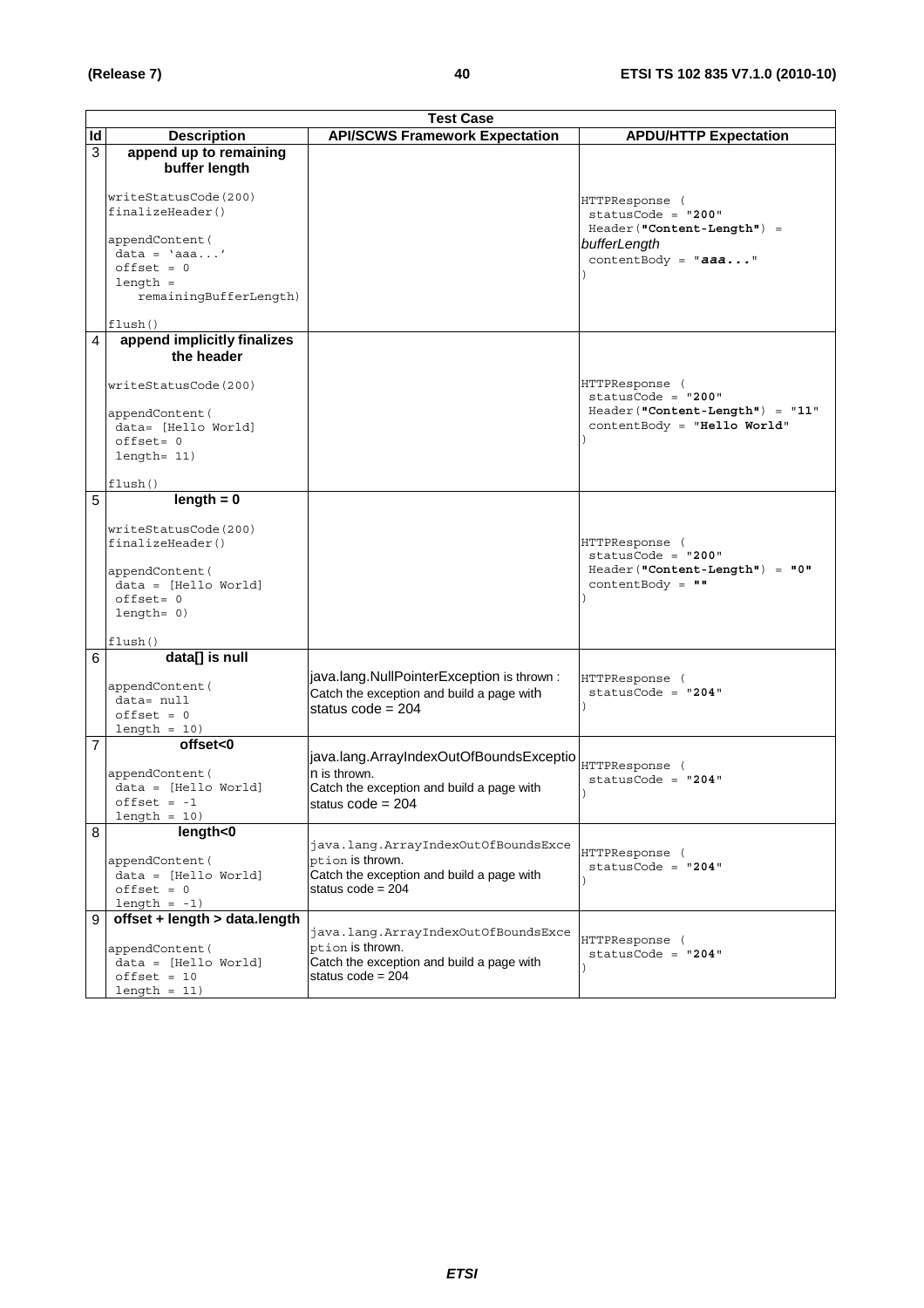|                 | <b>Test Case</b>                                                                                                                 |                                                                                                                                             |                                                                                                     |
|-----------------|----------------------------------------------------------------------------------------------------------------------------------|---------------------------------------------------------------------------------------------------------------------------------------------|-----------------------------------------------------------------------------------------------------|
| <b>Id</b>       | <b>Description</b>                                                                                                               | <b>API/SCWS Framework Expectation</b>                                                                                                       | <b>APDU/HTTP Expectation</b>                                                                        |
| 10              | flush called previously                                                                                                          |                                                                                                                                             |                                                                                                     |
|                 | writeStatusCode(200)<br>finalizeHeader()<br>appendContent (<br>$data = 'Hello'$<br>$offset = 0$<br>$length = 5$<br>flush()       |                                                                                                                                             | HTTPResponse (<br>$statusCode = "200"$<br>Header("Content-Length") = "5"<br>$contentBody = "Hello"$ |
|                 | appendContent (<br>$data = 'World'$<br>$offset = 0$<br>$length = 5$                                                              | uicc.scws.ScwsException with reason<br>codes HTTP RESPONSE ALREADY SENT is<br>thrown.<br>Catch the exception and continue the<br>procedure. |                                                                                                     |
|                 | 11 sendError called previously                                                                                                   |                                                                                                                                             |                                                                                                     |
|                 | sendError(500)<br>appendContent (<br>$data = 'World'$<br>$offset = 0$<br>$length = 5$                                            | uicc.scws.ScwsException with reason<br>codes HTTP RESPONSE ALREADY SENT is<br>thrown.<br>Catch the exception and continue the               | HTTPResponse (<br>$statusCode = "500"$                                                              |
| 12              | response buffer overflow                                                                                                         | procedure.                                                                                                                                  |                                                                                                     |
|                 | writeStatusCode(200)<br>finalizeHeader()<br>appendContent (<br>$data = 'aaa'$<br>$offset = 0$<br>$length =$<br>responseBuffer+1) | uicc.scws.ScwsException with reason<br>codes BUFFER OVERFLOW is thrown.<br>Catch the exception and continue the<br>procedure.               | HTTPResponse (<br>$statusCode = "200"$<br>Header("Content-Length") = "0"<br>contentBody = $""$      |
|                 | 13 Void                                                                                                                          |                                                                                                                                             |                                                                                                     |
|                 | 14 Void                                                                                                                          |                                                                                                                                             |                                                                                                     |
| 15 <sub>l</sub> | Not present<br>writeStatusCode(200)<br>finalizeHeader()                                                                          |                                                                                                                                             | HTTPResponse (<br>$statusCode = "200"$<br>Header("Content-Length") = "0"<br>ContentBody = $" "$     |
|                 | flush()                                                                                                                          |                                                                                                                                             |                                                                                                     |

# 6.1.5.2 Method appendHeaderVariable(byte[] data, short offset, short length)

Test Area Reference: Api\_1\_Hrs\_Ahva\_Bss.

### 6.1.5.2.1 Conformance Requirement

The method with following header shall be compliant to its definition in the API.

```
void appendHeaderVariable(byte[] data, 
                  short offset, 
                  short length) 
                  throws ScwsException
```
#### 6.1.5.2.1.1 Normal execution

- CRRN1: Writes a header variable to outgoing buffer, "CRLF" will be appended automatically.
- CRRN2: The header variables content-length or transfer-encoding are inserted by the framework depending on the transfer mode.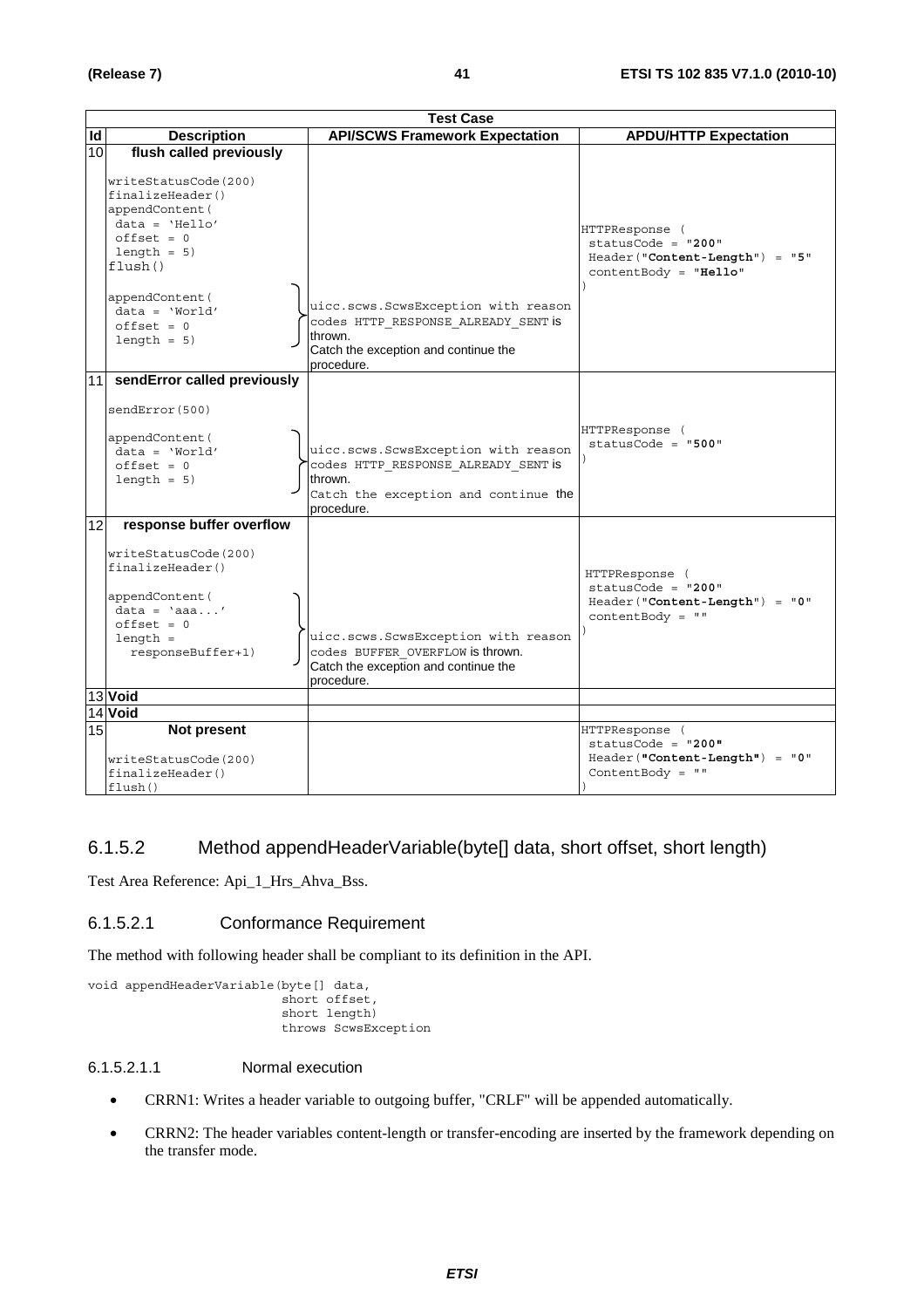#### 6.1.5.2.1.2 Parameter Errors

- CRRP1: if data is null, a java.lang.NullPointerException is thrown.
- CRRP2: if parameter offset is negative, a java.lang.ArrayIndexOutOfBoundsException is thrown.
- CRRP3: if parameter length is negative, a java.lang.ArrayIndexOutOfBoundsException is thrown.
- CRRP4: if parameter offset plus length are greater than the length of array data, a java.lang.ArrayIndexOutOfBoundsException is thrown.

#### 6.1.5.2.1.3 Context errors

- CRRC1: if the HTTP header was already finalized, a uicc.scws.ScwsException with reason codes HEADER\_ALREADY\_FINALIZED is thrown.
- CRRC2: if appending the header variable would cause an overflow of the response buffer, a uicc.scws.ScwsException with reason codes BUFFER\_OVERFLOW is thrown.
- CRRC3: if the flush method was called previously, a uicc.scws.ScwsException with reason codes HTTP\_RESPONSE\_ALREADY\_SENT is thrown.
- CRRC4: if the sendError method was called previously, a uicc.scws.ScwsException with reason codes HTTP\_RESPONSE\_ALREADY\_SENT is thrown.

### 6.1.5.2.2 Test area files

Specific triggering: None:

| Test Source: | Test_Api_1_Hrs_Ahva_Bss.java. |
|--------------|-------------------------------|
| Test Applet: | Api 1 Hrs Ahva Bss 1.java.    |
| Cap File:    | Api_1_Hrs_Ahva_Bss.cap.       |

# 6.1.5.2.3 Test coverage

| <b>CRR</b> number | <b>Test case number</b> |
|-------------------|-------------------------|
| N1                | 1, 2, 3, 4              |
| N2                | 1, 2, 3, 4              |
| P1                |                         |
| P <sub>2</sub>    |                         |
| P3                |                         |
| $\overline{P4}$   | ឧ                       |
| C1                | 9, 10                   |
| C <sub>2</sub>    |                         |
| $\overline{C3}$   | 12                      |
| $\hat{A}$         | 13                      |

### 6.1.5.2.4 Test procedure

|    | Test Case                                                                   |                                       |                                                                                                                           |  |
|----|-----------------------------------------------------------------------------|---------------------------------------|---------------------------------------------------------------------------------------------------------------------------|--|
| Id | <b>Description</b>                                                          | <b>API/SCWS Framework Expectation</b> | <b>APDU/HTTP Expectation</b>                                                                                              |  |
|    | <b>Basic</b>                                                                |                                       |                                                                                                                           |  |
|    | writeStatusCode(200)                                                        |                                       |                                                                                                                           |  |
|    | appendHeaderVariable(<br>data= $[A; B]$ ,<br>$offset = 0,$<br>$l$ ength= 4) |                                       | HTTPResponse (<br>$statusCode = "200"$<br>$Header("A") = "B"$<br>$Header('Content-Length") = "2"$<br>$contentBody = "OK"$ |  |
|    | $finalizeHeader()$ ;<br>appendContent $([OK], 0, 2)$ ;<br>$flush()$ ;       |                                       |                                                                                                                           |  |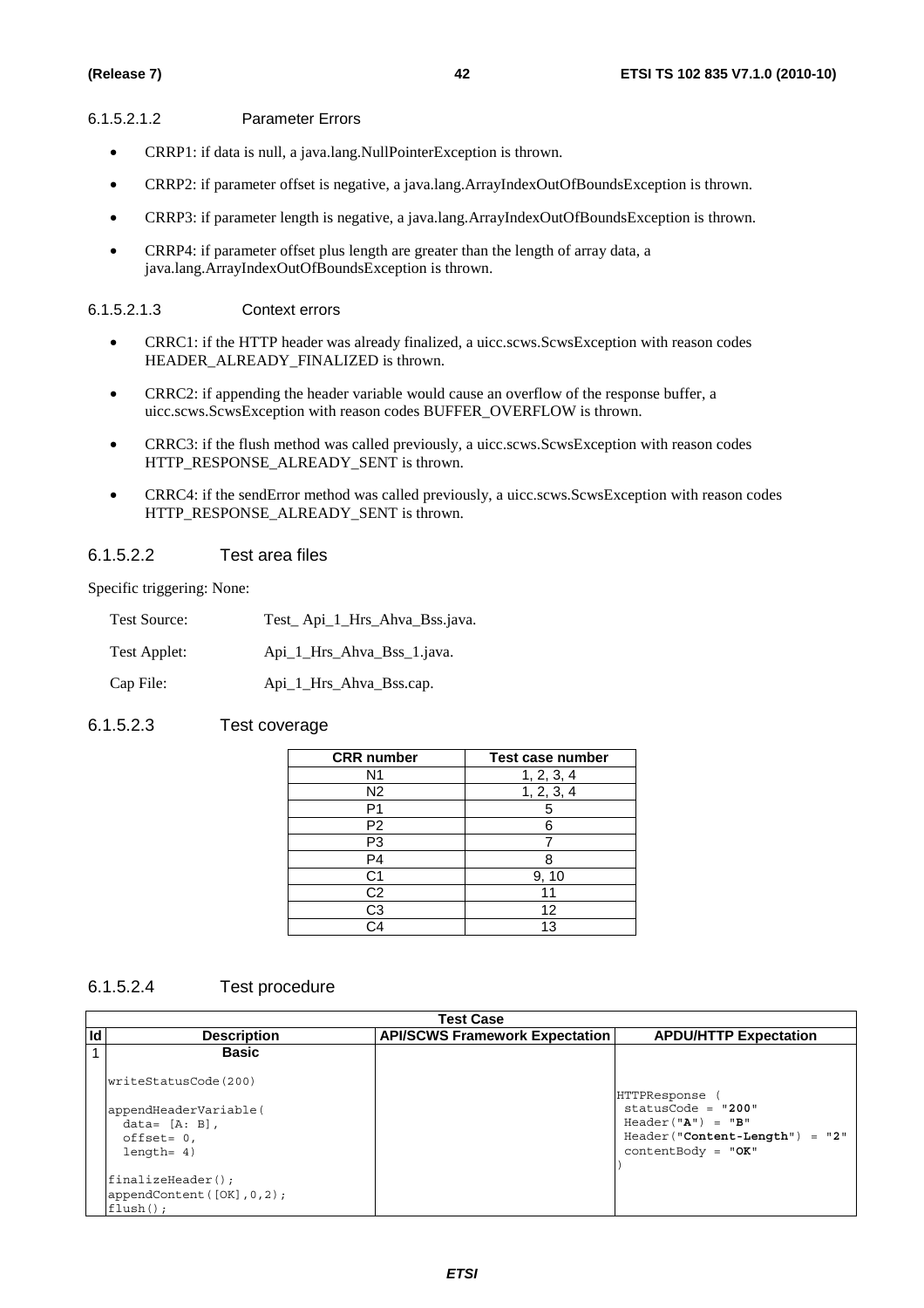|                | <b>Test Case</b>                                                                                                                                                                            |                                                                                                                             |                                                                                                                      |
|----------------|---------------------------------------------------------------------------------------------------------------------------------------------------------------------------------------------|-----------------------------------------------------------------------------------------------------------------------------|----------------------------------------------------------------------------------------------------------------------|
| Id             | <b>Description</b>                                                                                                                                                                          | <b>API/SCWS Framework Expectation</b>                                                                                       | <b>APDU/HTTP Expectation</b>                                                                                         |
| $\overline{2}$ | offset>0<br>writeStatusCode(200)<br>appendHeaderVariable(<br>$data = [A: BC: Dd],$<br>$offset = 4,$<br>$l$ ength= $5)$<br>$finalizeHeader()$ ;<br>appendContent([OK], 0, 2);<br>$flush()$ ; |                                                                                                                             | HTTPResponse (<br>statusCode= "200"<br>$Header('C") = "Dd"$<br>$Header("Content-Length") = "2"$<br>contentBody= "OK" |
| 3              | No SP char                                                                                                                                                                                  |                                                                                                                             |                                                                                                                      |
|                | writeStatusCode(200)<br>appendHeaderVariable(<br>$data = [A:B],$<br>$offset = 0,$<br>$l$ enqth= 3)<br>$finalizeHeader()$ ;<br>appendContent([OK], 0, 2);<br>$flush()$ ;                     |                                                                                                                             | HTTPResponse (<br>statusCode= "200"<br>$Header('A") = "B"$<br>$Header('Content-Length") = "2"$<br>contentBody= "OK"  |
| 4              | $length = 0$                                                                                                                                                                                |                                                                                                                             |                                                                                                                      |
|                | writeStatusCode(200)<br>appendHeaderVariable(<br>$data = [A: B],$<br>$offset = 0,$<br>$length = 0)$<br>$finalizeHeader()$ ;<br>appendContent([OK], 0, 2);<br>$flush()$ ;                    |                                                                                                                             | HTTPResponse (<br>statusCode= "200"<br>$Header('Content-Length") = "2"$<br>contentBody= "OK"                         |
| 5              | data[] is null                                                                                                                                                                              |                                                                                                                             |                                                                                                                      |
|                | appendHeaderVariable(<br>$data = null,$<br>$offset = 0,$<br>$length = 2)$                                                                                                                   | java.lang.NullPointerException<br>is thrown.<br>Catch the exception and build a page with  )<br>status code = $204$         | HTTPResponse (<br>statusCode = $"204"$                                                                               |
| 6              | offset<0                                                                                                                                                                                    | java.lang.ArrayIndexOutOfBounds                                                                                             |                                                                                                                      |
|                | appendHeaderVariable(<br>$data = [A: B],$<br>$offset = -1$ ,<br>$l$ enqth= 4)                                                                                                               | Exception <b>is thrown.</b><br>Catch the exception and build a page with<br>status $code = 204$                             | HTTPResponse (<br>$statusCode = "204"$                                                                               |
| $\overline{7}$ | $L$ ength $<$ 0                                                                                                                                                                             | java.lang.ArrayIndexOutOfBounds                                                                                             |                                                                                                                      |
|                | appendHeaderVariable(<br>$data = [A: B],$<br>$offset = 0,$<br>length $= -1$ )                                                                                                               | Exception is thrown.<br>Catch the exception and build a page with<br>status code = 204                                      | HTTPResponse (<br>$statusCode = "204"$                                                                               |
| 8              | valueOffset + valueLength >                                                                                                                                                                 |                                                                                                                             |                                                                                                                      |
|                | value.length<br>appendHeaderVariable(<br>$data = [A: B],$<br>valueOffset= 1,<br>$length = 4)$                                                                                               | java.lang.ArrayIndexOutOfBounds<br>Exception is thrown.<br>Catch the exception and build a page with<br>status code = $204$ | HTTPResponse (<br>$statusCode = "204"$                                                                               |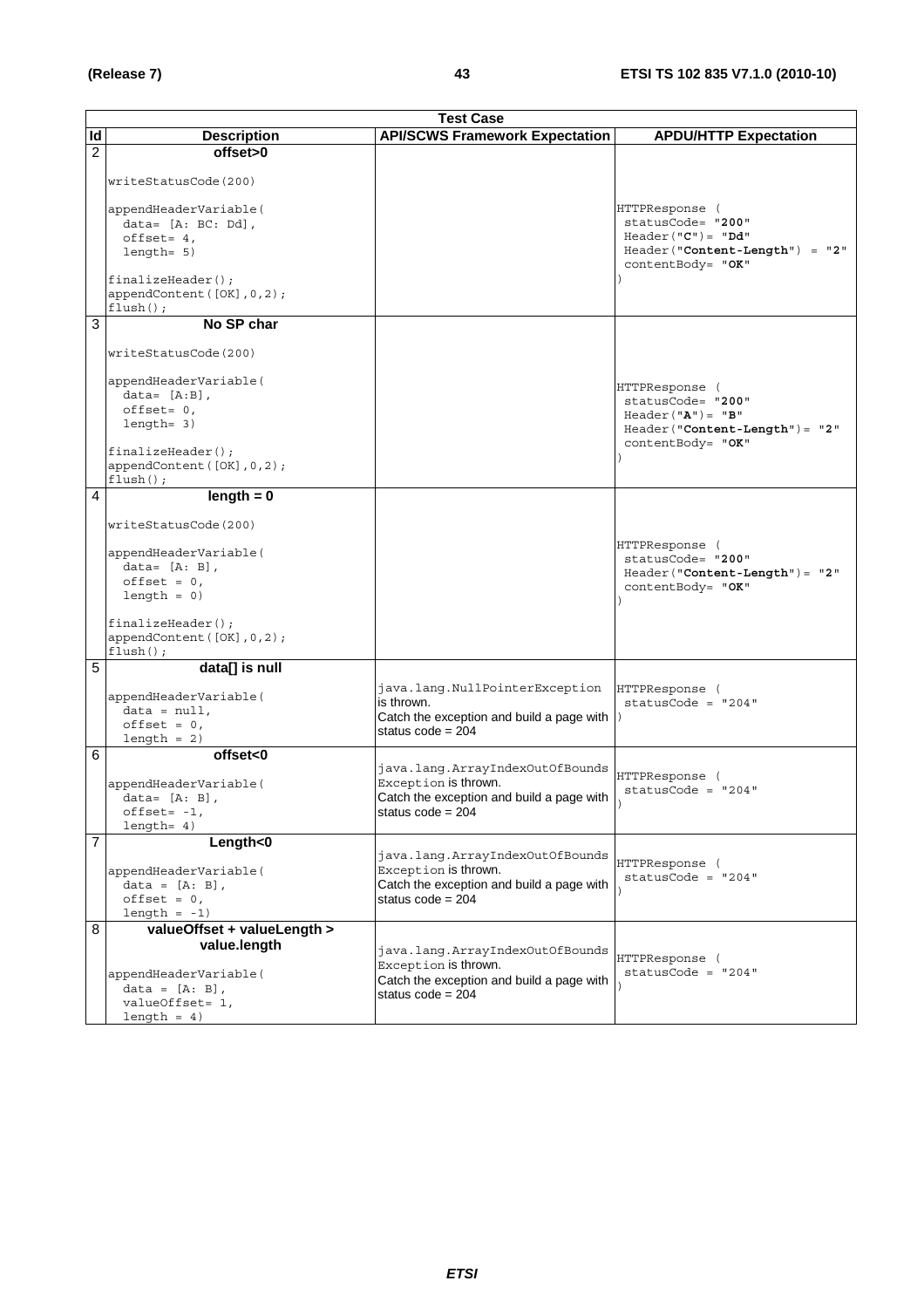|                          | <b>Test Case</b>                                                                                                                                                                                                                                                                                 |                                                                                                                                                |                                                                                                                                                           |
|--------------------------|--------------------------------------------------------------------------------------------------------------------------------------------------------------------------------------------------------------------------------------------------------------------------------------------------|------------------------------------------------------------------------------------------------------------------------------------------------|-----------------------------------------------------------------------------------------------------------------------------------------------------------|
| $\overline{\mathsf{Id}}$ | <b>Description</b>                                                                                                                                                                                                                                                                               | <b>API/SCWS Framework Expectation</b>                                                                                                          | <b>APDU/HTTP Expectation</b>                                                                                                                              |
| 9                        | finalizeHeader called previously<br>writeStatusCode(200)<br>appendHeaderVariable(<br>$data = [A: B],$<br>valueOffset= 0,<br>$length = 4)$<br>$finalizeHeader()$ ;<br>appendHeaderVariable(<br>$data = [C: D],$<br>valueOffset= 0,<br>length = $4$ )<br>appendContent([OK], 0, 2);<br>$flush()$ ; | Uicc.scws.ScwsException with<br>reason codes<br>HEADER ALREADY FINALIZED is<br>thrown.<br>Catch the exception and continue the<br>procedure.   | HTTPResponse (<br>statusCode= "200"<br>$Header("A") = "B"$<br>$\texttt{Header('{}"Content-Length") = "2"}$<br>HeaderNotPresent ("C")<br>contentBody= "OK" |
| 10                       | appendContent called previously<br>writeStatusCode(200)<br>appendHeaderVariable(<br>$data = [A: B],$<br>valueOffset= 0,<br>length = $4)$<br>appendContent([OK], 0, 2);<br>appendHeaderVariable(<br>$data = [C: D],$<br>valueOffset= 0,<br>length = $4)$<br>$flush()$ ;                           | Uicc.scws.ScwsException with<br>reason codes<br>HEADER ALREADY FINALIZED is<br>thrown.<br>Catch the exception and<br>continue the procedure.   | HTTPResponse (<br>statusCode= "200"<br>$Header("A") = "B"$<br>$Header('Content-Length") = "2"$<br>HeaderNotPresent ("C")<br>contentBody= "OK"             |
| 11                       | <b>BUFFER_OVERFLOW</b><br>writeStatusCode(200)<br>appendHeaderVariable(<br>$data = [A: BbB],$<br>valueOffset= 0,<br>length = remainingBufferLength+1)                                                                                                                                            | uicc.scws.ScwsException with<br>reason codes BUFFER OVERFLOW is<br>thrown.<br>Catch the exception and<br>continue the procedure.               | HTTPResponse (<br>statusCode = $"200"$<br>Header("Content-Length")= "0"<br>HeaderNotPresent ("A")                                                         |
| 12                       | flush called previously<br>writeStatusCode(200)<br>appendHeaderVariable(<br>$data = [A: B],$<br>valueOffset= 0,<br>length = $4)$<br>appendContent([OK], 0, 2);<br>$flush()$ ;<br>appendHeaderVariable(<br>$data = [C: D],$<br>valueOffset= 0,<br>length = $4)$                                   | uicc.scws.ScwsException with<br>reason codes<br>HTTP_RESPONSE_ALREADY_SENT is<br>thrown.<br>Catch the exception and continue the<br>procedure. | HTTPResponse (<br>statusCode= "200"<br>$Header("A") = "B"$<br>Header ("Content-Length") = "2"<br>HeaderNotPresent ("C")<br>contentBody= "OK"              |
| 13                       | sendError called previously<br>sendError (500)<br>appendHeaderVariable(<br>data = $[A: B]$ ,<br>valueOffset= 0,<br>length = $4)$                                                                                                                                                                 | uicc.scws.ScwsException with<br>reason codes<br>HTTP RESPONSE ALREADY SENT is<br>thrown.<br>Catch the exception and continue the<br>procedure. | HTTPResponse (<br>statusCode= "500"<br>HeaderNotPresent ("A")                                                                                             |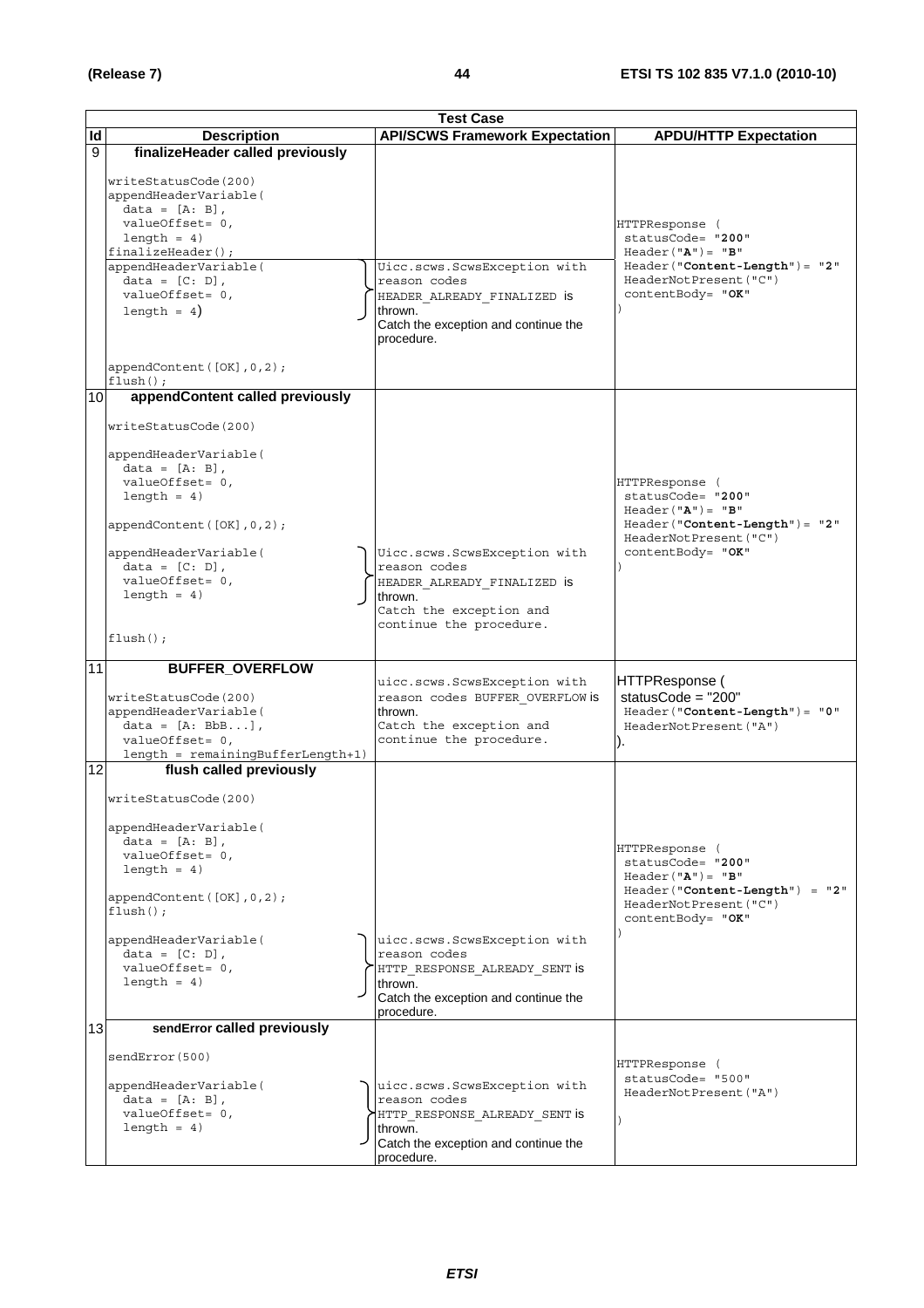# 6.1.5.3 Method appendHeaderVariable (byte[] name, short nameOffset, short nameLength, byte[] value, short valueOffset, short valueLength)

Test Area Reference: Api\_1\_Hrs\_Ahva\_Bss\_Bss.

#### 6.1.5.3.1 Conformance Requirement

The method with following header shall be compliant to its definition in the API.

```
void appendHeaderVariable(byte[] name, 
                  short nameOffset, 
                  short nameLength, 
                  byte[] value, 
                 short valueOffset,
                  short valueLength) 
                  throws ScwsException
```
#### 6.1.5.3.1.1 Normal execution

- CRRN1: Appends a header variable to outgoing. The colon and space (":") as well as the "CRLF" will be appended automatically.
- CRRN2: The header variables content-length or transfer-encoding are inserted by the framework depending on the transfer mode.

#### 6.1.5.3.1.2 Parameter Errors

- CRRP1: if name is null, a java.lang.NullPointerException is thrown.
- CRRP2: if value is null, a java.lang.NullPointerException is thrown.
- CRRP3: if parameter nameOffset is negative, a java.lang.ArrayIndexOutOfBoundsException is thrown.
- CRRP4: if parameter nameLength is negative, a java.lang.ArrayIndexOutOfBoundsException is thrown.
- CRRP5: if parameter nameOffset plus nameLength are greater than the length of array name, a java.lang.ArrayIndexOutOfBoundsException is thrown.
- CRRP6: if parameter valueOffset is negative, a java.lang.ArrayIndexOutOfBoundsException is thrown.
- CRRP7: if parameter valueLength is negative, a java.lang.ArrayIndexOutOfBoundsException is thrown.
- CRRP8: if parameter valueOffset plus valueLength are greater than the length of array value, a java.lang.ArrayIndexOutOfBoundsException is thrown.

#### 6.1.5.3.1.3 Context errors

- CRRC1: if the HTTP header was already finalized, a uicc.scws.ScwsException with reason codes HEADER\_ALREADY\_FINALIZED is thrown.
- CRRC2: if appending the header variable would cause an overflow of the response buffer, a uicc.scws.ScwsException with reason codes BUFFER\_OVERFLOW is thrown.
- CRRC3: if the flush method was called previously, a uicc.scws.ScwsException with reason codes HTTP\_RESPONSE\_ALREADY\_SENT is thrown.
- CRRC4: if the sendError method was called previously, a uicc.scws.ScwsException with reason codes HTTP\_RESPONSE\_ALREADY\_SENT is thrown.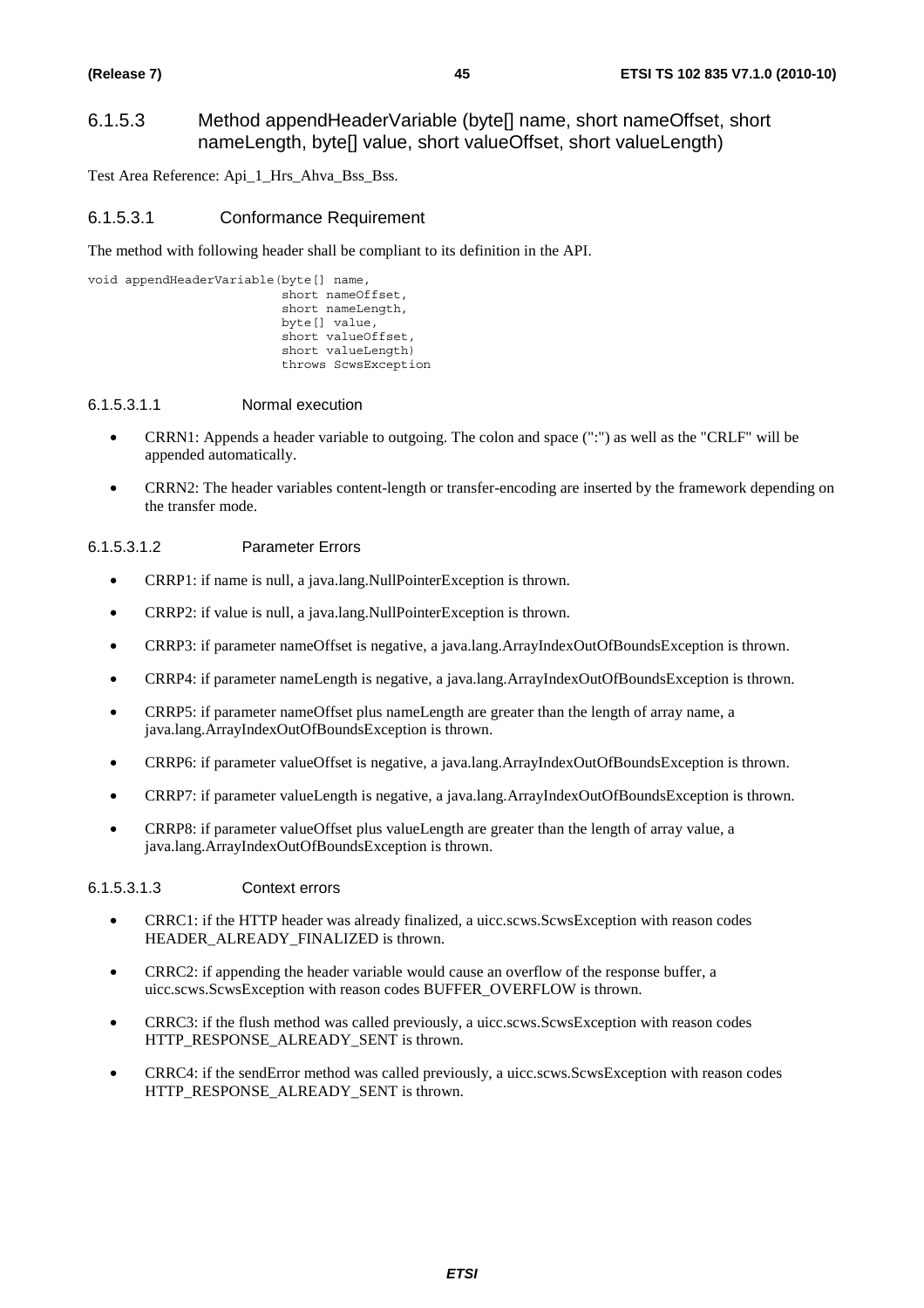# 6.1.5.3.2 Test area files

Specific triggering: None:

| Test Source: | Test_Api_1_Hrs_Ahva_Bss_Bss .java. |
|--------------|------------------------------------|
| Test Applet: | Api 1 Hrs Ahva Bss Bss 1. java.    |
| Cap File:    | Api_1_Hrs_Ahva_Bss_Bss .cap.       |

# 6.1.5.3.3 Test coverage

| <b>CRR</b> number      | Test case number |
|------------------------|------------------|
| N <sub>1</sub>         | 1, 2, 3, 4, 5    |
| N <sub>2</sub>         | 1, 2, 3, 4, 5    |
| P1                     | 6                |
| P <sub>2</sub>         |                  |
| P3                     | 8                |
| P4                     | 10               |
| P <sub>5</sub>         | 12               |
| P <sub>6</sub>         | 9                |
| P7                     | 11               |
| P8                     | 13               |
| C <sub>1</sub>         | 14, 15           |
| C <sub>2</sub>         | 16               |
| C <sub>3</sub>         | 17               |
| $\overline{\text{C4}}$ | 18               |

# 6.1.5.3.4 Test procedure

|                | <b>Test Case</b>                                                                                                                                                                                                                                          |                                       |                                                                                                                          |  |
|----------------|-----------------------------------------------------------------------------------------------------------------------------------------------------------------------------------------------------------------------------------------------------------|---------------------------------------|--------------------------------------------------------------------------------------------------------------------------|--|
| Id             | <b>Description</b>                                                                                                                                                                                                                                        | <b>API/SCWS Framework Expectation</b> | <b>APDU/HTTP Expectation</b>                                                                                             |  |
| 1              | <b>Basic</b><br>writeStatusCode(200)                                                                                                                                                                                                                      |                                       |                                                                                                                          |  |
|                | appendHeaderVariable(<br>$name = [A]$ ,<br>$nameOffset = 0$ ,<br>nameLength= 1,<br>$value = [B]$ ,<br>value Offset= $0,$<br>value Length= 1)                                                                                                              |                                       | <b>HTTPResponse</b><br>statusCode= "200"<br>$Header("A") = "B"$<br>$Header('Content-Length") = "2"$<br>contentBody= "OK" |  |
|                | $finalizeHeader()$ ;<br>appendContent $([OK], 0, 2)$ ;<br>$flush()$ ;                                                                                                                                                                                     |                                       |                                                                                                                          |  |
| $\overline{2}$ | nameOffset>0<br>writeStatusCode(200)<br>appendHeaderVariable(<br>$name = [XAa]$ ,<br>nameOffset= 1,<br>nameLength= 2,<br>$value = [B]$ ,<br>value Offset= 0,<br>value Length= 1)<br>$finalizeHeader()$ ;<br>appendContent $([OK], 0, 2)$ ;<br>$flush()$ ; |                                       | HTTPResponse<br>statusCode= "200"<br>$Header('Aa") = "B"$<br>$Header('Content-Length") = "2"$<br>contentBody= "OK"       |  |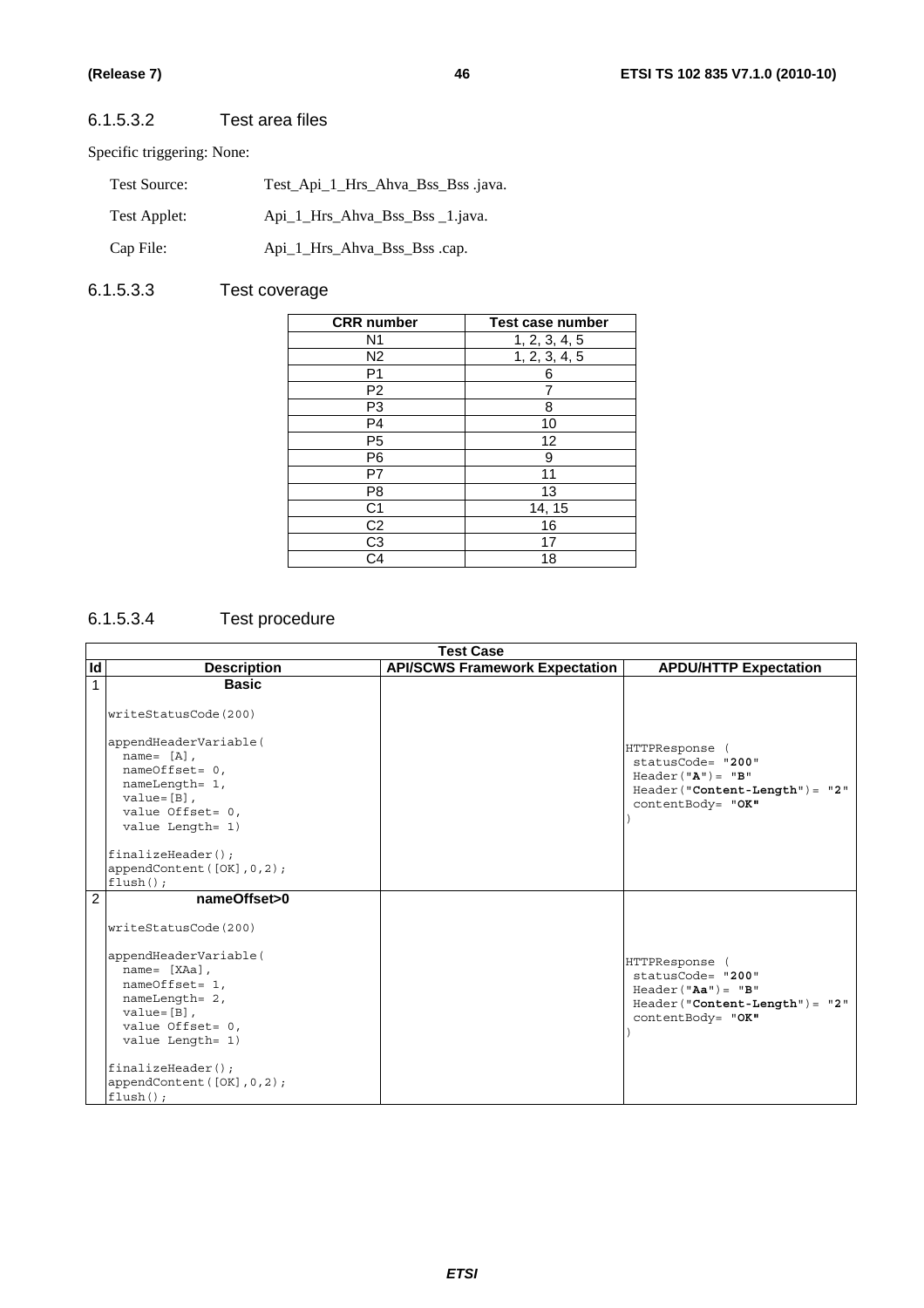|                | <b>Test Case</b>                                                  |                                           |                                     |
|----------------|-------------------------------------------------------------------|-------------------------------------------|-------------------------------------|
| ld             | <b>Description</b>                                                | <b>API/SCWS Framework Expectation</b>     | <b>APDU/HTTP Expectation</b>        |
| 3              | valueOffset>0                                                     |                                           |                                     |
|                | writeStatusCode(200)                                              |                                           |                                     |
|                | appendHeaderVariable(                                             |                                           |                                     |
|                | $name = [A]$ .                                                    |                                           | HTTPResponse (<br>statusCode= "200" |
|                | nameOffset= 0,                                                    |                                           | $Header('A") = "Bb"$                |
|                | nameLength= 1,                                                    |                                           | $Header("Content-Length") = "2"$    |
|                | $value=[XBB]$ ,                                                   |                                           | contentBody= "OK"                   |
|                | valueOffset= 1,<br>valueLength= 2)                                |                                           |                                     |
|                | $finalizeHeader()$ ;<br>appendContent([OK], 0, 2);<br>$flush()$ ; |                                           |                                     |
| 4              | $nameLength = 0$                                                  |                                           |                                     |
|                |                                                                   |                                           |                                     |
|                | writeStatusCode(200)                                              |                                           |                                     |
|                | appendHeaderVariable(                                             |                                           |                                     |
|                | name= $[A]$ ,<br>nameOffset= 0,                                   |                                           | HTTPResponse (<br>statusCode= "200" |
|                | nameLength= 0,                                                    | When header name length is 0 then         | $Header('Content-Length") = "2"$    |
|                | $value = [B]$ ,                                                   | nothing is append to the responseBuffer.  | contentBody= "OK"                   |
|                | valueOffset= 0,                                                   |                                           | HeaderNotPresent ("A")              |
|                | valueLength= 1)                                                   |                                           |                                     |
|                |                                                                   |                                           |                                     |
|                | $finalizeHeader()$ ;<br>appendContent([OK], 0, 2);<br>flush()     |                                           |                                     |
| 5              | valueLength = $0$                                                 |                                           |                                     |
|                | writeStatusCode(200)                                              |                                           |                                     |
|                | appendHeaderVariable(                                             |                                           |                                     |
|                | $name = [A],$                                                     |                                           |                                     |
|                | nameOffset= 0,                                                    |                                           |                                     |
|                | nameLength= 1,                                                    |                                           | HTTPResponse (<br>statusCode= "200" |
|                | $value = [B]$ ,                                                   |                                           | $Header("Content-Length") = "2"$    |
|                | valueOffset= 0,                                                   |                                           | $Header("A") = ""$                  |
|                | valueLength= 0)                                                   |                                           | contentBody= "OK"                   |
|                | $finalizeHeader()$ ;                                              |                                           |                                     |
|                | appendContent([OK], 0, 2);                                        |                                           |                                     |
|                | $flush()$ ;                                                       |                                           |                                     |
| 6              | name[] is null                                                    |                                           |                                     |
|                | appendHeaderVariable(                                             |                                           |                                     |
|                | $name = null$ ,                                                   | java.lang.NullPointerException is         | HTTPResponse (                      |
|                | nameOffset= 0,                                                    | thrown.                                   | $statusCode = "204"$                |
|                | nameLength= 1,                                                    | Catch the exception and build a page with |                                     |
|                | $value = [B]$ ,<br>value Offset= 0,                               | status code = $204$                       |                                     |
|                | value Length= 1                                                   |                                           |                                     |
|                |                                                                   |                                           |                                     |
| $\overline{7}$ | value[] is null                                                   |                                           |                                     |
|                | appendHeaderVariable(                                             |                                           |                                     |
|                | name= $[A]$ ,                                                     | java.lang.NullPointerException            |                                     |
|                | nameOffset= 0,                                                    | is thrown.                                | HTTPResponse (                      |
|                | nameLength= 1,                                                    | Catch the exception and build a page with | $statusCode = "204"$                |
|                | value= null,                                                      | status code = $204$                       |                                     |
|                | value Offset= 0,<br>value Length= 1)                              |                                           |                                     |
| 8              | nameOffset<0                                                      |                                           |                                     |
|                |                                                                   |                                           |                                     |
|                | appendHeaderVariable(<br>$name = [A],$                            | java.lang.ArrayIndexOutOfBoundsE          | HTTPResponse (                      |
|                | $nameOffset = -1$ ,                                               | xception is thrown.                       | $statusCode = "204"$                |
|                | nameLength= 1,                                                    | Catch the exception and build a page with |                                     |
|                | $value = [B]$ ,                                                   | status code = $204$                       |                                     |
|                | valueOffset= 0,                                                   |                                           |                                     |
|                | valueLength= 1)                                                   |                                           |                                     |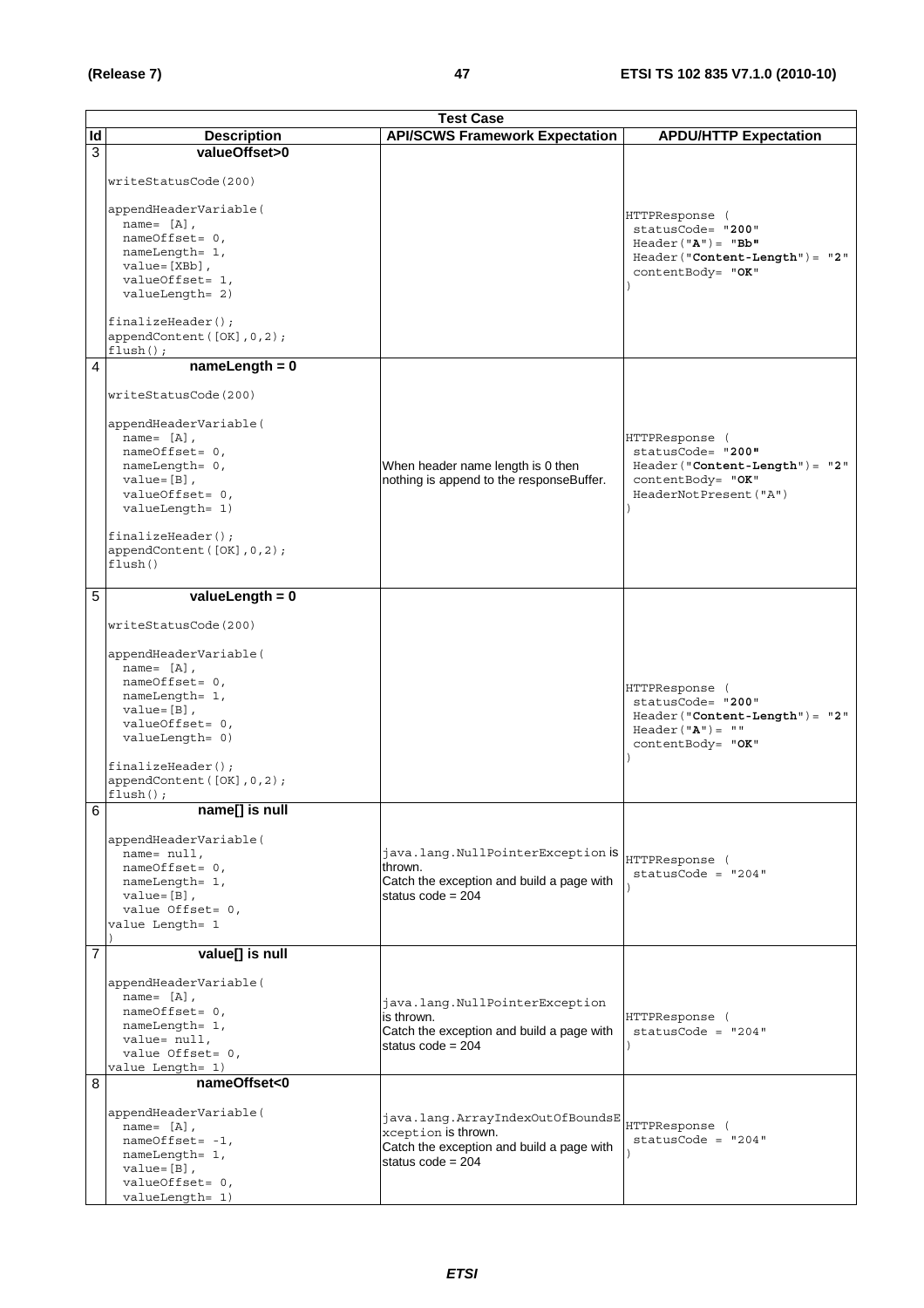|                          | <b>Test Case</b>                                                                                                                                                                                                                                                                                                                                                                                                |                                                                                                                                           |                                                                                                                                               |  |
|--------------------------|-----------------------------------------------------------------------------------------------------------------------------------------------------------------------------------------------------------------------------------------------------------------------------------------------------------------------------------------------------------------------------------------------------------------|-------------------------------------------------------------------------------------------------------------------------------------------|-----------------------------------------------------------------------------------------------------------------------------------------------|--|
| $\overline{\mathsf{Id}}$ | <b>Description</b>                                                                                                                                                                                                                                                                                                                                                                                              | <b>API/SCWS Framework Expectation</b>                                                                                                     | <b>APDU/HTTP Expectation</b>                                                                                                                  |  |
| 9                        | valueOffset<0<br>appendHeaderVariable(<br>$name = [A],$<br>nameOffset= 0,<br>nameLength= 1,<br>$value = [B]$ ,<br>$valueOffset = -1,$<br>valueLength= 1)                                                                                                                                                                                                                                                        | java.lang.ArrayIndexOutOfBoundsE<br>xception is thrown.<br>Catch the exception and build a page with<br>status code = $204$               | HTTPResponse (<br>$statusCode = "204"$                                                                                                        |  |
| 10                       | nameLength<0<br>appendHeaderVariable(<br>name= $[A]$ ,<br>$nameOffset = 0$ ,<br>$nameLength = -1$ ,<br>$value = [B]$ ,<br>valueOffset= 0,<br>valueLength= 1)                                                                                                                                                                                                                                                    | java.lang.ArrayIndexOutOfBoundsE<br>xception is thrown.<br>Catch the exception and build a page with<br>status $code = 204$               | HTTPResponse (<br>$statusCode = "204"$                                                                                                        |  |
| 11                       | valueLength<0<br>appendHeaderVariable(<br>name= $[A]$ ,<br>nameOffset= 0,<br>nameLength= 1,<br>$value = [B]$ ,<br>valueOffset= 0,<br>$valueLength = -1)$                                                                                                                                                                                                                                                        | java.lang.ArrayIndexOutOfBoundsE<br>xception is thrown.<br>Catch the exception and build a page with<br>status $code = 204$               | HTTPResponse (<br>statusCode = $"204"$                                                                                                        |  |
| 12                       | nameOffset + nameLength ><br>name.length<br>appendHeaderVariable(<br>$name = [A],$<br>nameOffset= 0,<br>nameLength= 2,<br>$value = [B]$ ,<br>valueOffset= 0,<br>valueLength= 1)                                                                                                                                                                                                                                 | java.lang.ArrayIndexOutOfBoundsE<br>xception is thrown.<br>Catch the exception and build a page with<br>status $code = 204$               | HTTPResponse (<br>$statusCode = "204"$                                                                                                        |  |
| 13                       | valueOffset + valueLength ><br>value.length<br>appendHeaderVariable(<br>$name = [A],$<br>$nameOffset = 0$ ,<br>nameLength= 1,<br>$value = [B]$ ,<br>valueOffset= 0,<br>valueLength= 2)                                                                                                                                                                                                                          | java.lang.ArrayIndexOutOfBoundsE<br>xception is thrown.<br>Catch the exception and build a page with<br>status $code = 204$               | HTTPResponse (<br>$statusCode = "204"$                                                                                                        |  |
| 14                       | finalizeHeader called previously<br>writeStatusCode(200)<br>appendHeaderVariable(<br>$name = [A]$ ,<br>nameOffset= 0,<br>nameLength= 1,<br>$value = [B]$ ,<br>valueOffset= 0,<br>valueLength= 1)<br>$finalizeHeader()$ ;<br>appendHeaderVariable(<br>name= $[C]$ ,<br>nameOffset= 0,<br>nameLength= 1,<br>$value = [D]$ ,<br>valueOffset= 0,<br>$valueLength = 1)$<br>appendContent([OK], 0, 2);<br>$flush()$ ; | Uicc.scws.ScwsException with<br>reason codes<br>HEADER ALREADY FINALIZED is thrown.<br>Catch the exception and continue the<br>procedure. | HTTPResponse (<br>statusCode= "200"<br>$Header("A") = "B"$<br>$Header('Content-Length') = "2"$<br>HeaderNotPresent ("C")<br>contentBody= "OK" |  |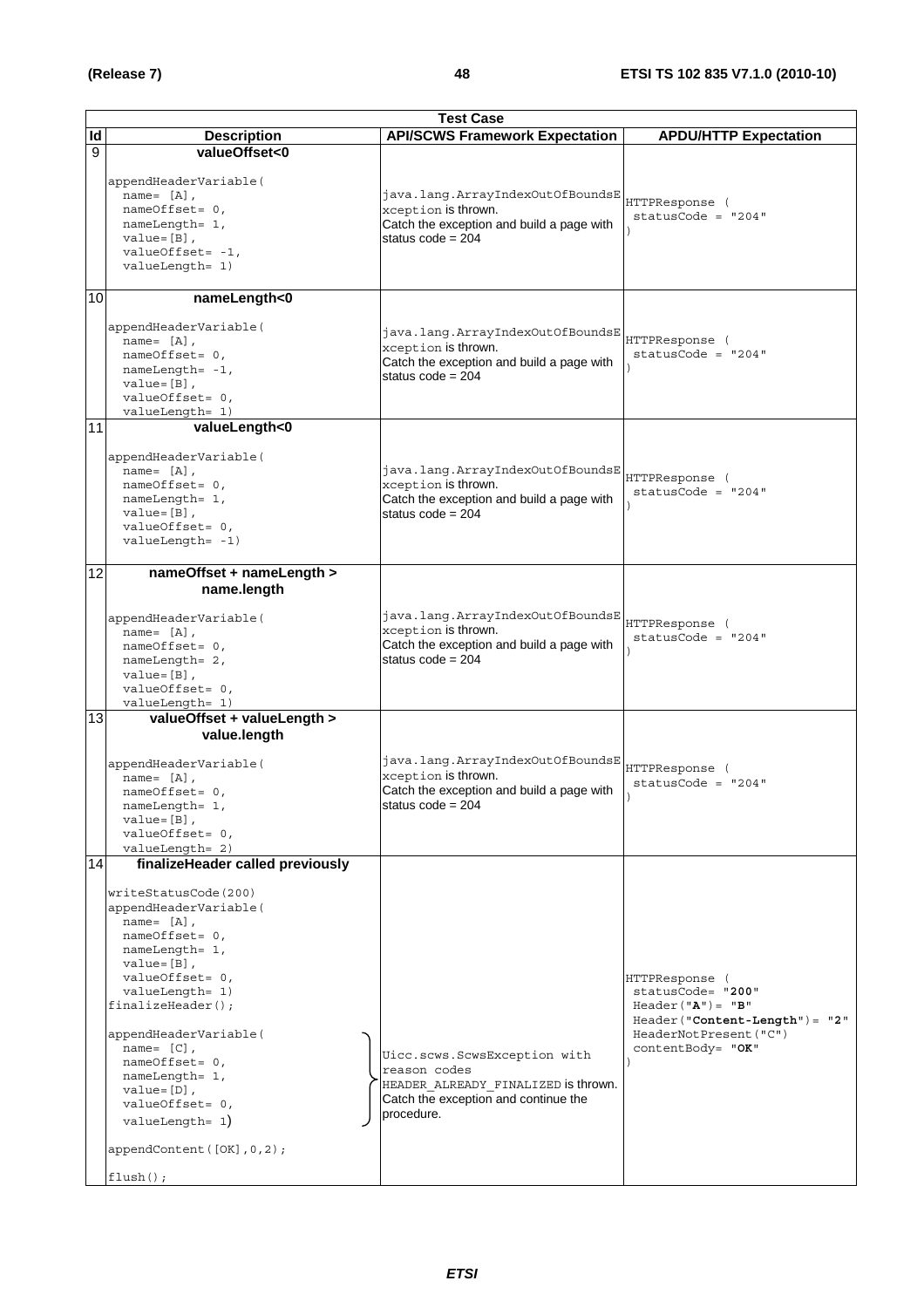|    | <b>Test Case</b>                                                                                                                                                                                                                                                                                                                                                               |  |                                                                                                                                                |                                                                                                                                               |
|----|--------------------------------------------------------------------------------------------------------------------------------------------------------------------------------------------------------------------------------------------------------------------------------------------------------------------------------------------------------------------------------|--|------------------------------------------------------------------------------------------------------------------------------------------------|-----------------------------------------------------------------------------------------------------------------------------------------------|
| Id | <b>Description</b>                                                                                                                                                                                                                                                                                                                                                             |  | <b>API/SCWS Framework Expectation</b>                                                                                                          | <b>APDU/HTTP Expectation</b>                                                                                                                  |
| 15 | appendContent called previously                                                                                                                                                                                                                                                                                                                                                |  |                                                                                                                                                |                                                                                                                                               |
|    | writeStatusCode(200)<br>appendHeaderVariable(<br>name= $[A]$ ,<br>nameOffset= 0,<br>nameLength= 1,<br>$value = [B]$ ,<br>valueOffset= 0,<br>valueLength= 1)<br>appendContent([OK], 0, 2);<br>appendHeaderVariable(<br>name= $[C]$ ,<br>nameOffset= 0,<br>nameLength= 1,<br>$value = [D]$ ,<br>valueOffset= 0,<br>valueLength= 1)                                               |  | Uicc.scws.ScwsException with<br>reason codes<br>HEADER ALREADY FINALIZED is thrown.<br>Catch the exception and continue the<br>procedure.      | HTTPResponse (<br>statusCode= "200"<br>$Header("A") = "B"$<br>$Header('Content-Length") = "2"$<br>HeaderNotPresent ("C")<br>contentBody= "OK" |
|    | $flush()$ ;                                                                                                                                                                                                                                                                                                                                                                    |  |                                                                                                                                                |                                                                                                                                               |
|    |                                                                                                                                                                                                                                                                                                                                                                                |  |                                                                                                                                                |                                                                                                                                               |
| 16 | <b>BUFFER_OVERFLOW</b><br>writeStatusCode(200)<br>appendHeaderVariable(<br>name= $[A]$ ,<br>nameOffset= 0,<br>nameLength= 1,<br>$value = [B]$ ,<br>valueOffset= 0,<br>valueLength=<br>(remainingBufferLength+1))                                                                                                                                                               |  | uicc.scws.ScwsException with<br>reason codes BUFFER OVERFLOW is<br>thrown.<br>Catch the exception and continue<br>the procedure.               | HTTPResponse (<br>statusCode = "200"<br>$Header("Content-Length") = "0"$<br>HeaderNotPresent ("A")                                            |
| 17 | flush called previously<br>writeStatusCode(200)<br>appendHeaderVariable(<br>$name = [A],$<br>nameOffset= 0,<br>nameLength= 1,<br>$value = [B]$ ,<br>valueOffset= 0,<br>valueLength= 1)<br>appendContent([OK], 0, 2);<br>$flush()$ ;<br>appendHeaderVariable(<br>name= $[C]$ ,<br>$nameOffset = 0$ ,<br>nameLength= 1,<br>$value = [D]$ ,<br>valueOffset= 0,<br>valueLength= 1) |  | uicc.scws.ScwsException with<br>reason codes<br>HTTP RESPONSE ALREADY SENT is<br>thrown.<br>Catch the exception and continue the<br>procedure. | HTTPResponse (<br>statusCode= "200"<br>$Header("A") = "B"$<br>$Header('Content-Length") = "2"$<br>HeaderNotPresent ("C")<br>contentBody= "OK" |
| 18 | sendError called previously<br>sendError (500)<br>appendHeaderVariable(<br>name= $[A]$ ,<br>nameOffset= 0,<br>nameLength= 1,<br>$value = [B]$ ,<br>valueOffset= 0,<br>valueLength= 1)                                                                                                                                                                                          |  | uicc.scws.ScwsException with<br>reason codes<br>HTTP RESPONSE ALREADY SENT is<br>thrown.<br>Catch the exception and continue the<br>procedure. | HTTPResponse (<br>statusCode= "500"<br>HeaderNotPresent ("A")                                                                                 |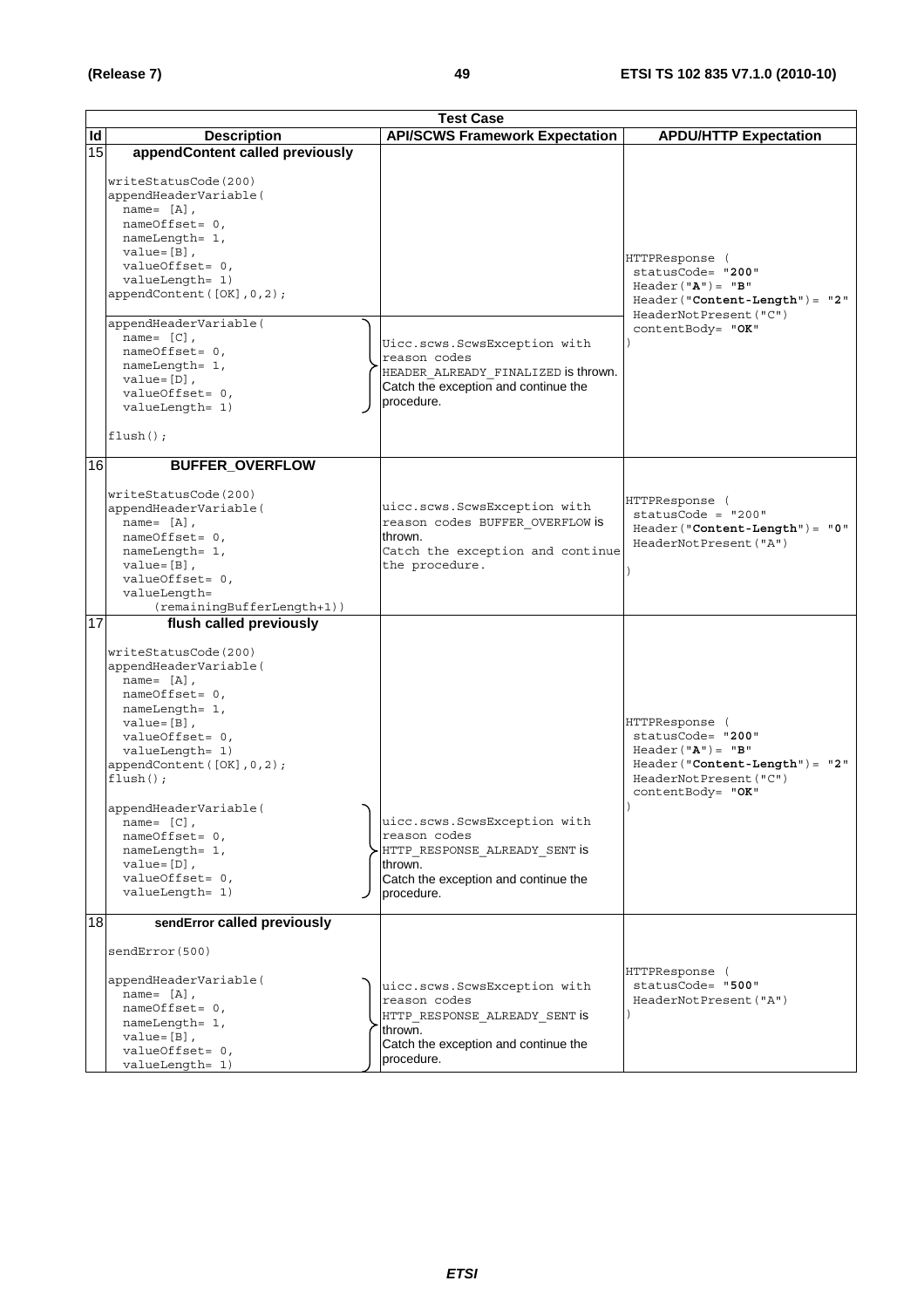# 6.1.5.4 Method appendHeaderVariable (short headerKeywordNameId, byte[] value, short valueOffset, short valueLength)

Test Area Reference: Api\_1\_Hrs\_Ahvas\_Bss.

#### 6.1.5.4.1 Conformance Requirement

The method with following header shall be compliant to its definition in the API.

void appendHeaderVariable(short headerKeywordNameId, byte[] value, short valueOffset, short valueLength) throws ScwsException

#### 6.1.5.4.1.1 Normal execution

- CRRN1: Appends a header variable to outgoing. The colon and space (":") as well as the "CRLF" will be appended automatically.
- CRRN2: The header variables content-length or transfer-encoding are inserted by the framework depending on the transfer mode.

#### 6.1.5.4.1.2 Parameter Errors

- CRRP1: if value is null, a java.lang.NullPointerException is thrown.
- CRRP2: if parameter valueOffset is negative, a java.lang.ArrayIndexOutOfBoundsException is thrown.
- CRRP3: if parameter valueLength is negative, a java.lang.ArrayIndexOutOfBoundsException is thrown.
- CRRP4: if parameter valueOffset plus valueLength are greater than the length of array data, a java.lang.ArrayIndexOutOfBoundsException is thrown.
- CRRP5: if parameter headerKeywordNameId is not correct according to SCWSConstants, a uicc.scws.ScwsException with reason codes UNKNOWN\_KEYWORD\_ID is thrown.

#### 6.1.5.4.1.3 Context errors

- CRRC1: if the HTTP header was already finalized, a uicc.scws.ScwsException with reason codes HEADER\_ALREADY\_FINALIZED is thrown.
- CRRC2: if appending the header variable would cause an overflow of the response buffer, a uicc.scws.ScwsException with reason codes BUFFER\_OVERFLOW is thrown.
- CRRC3: if the flush method was called previously, a uicc.scws.ScwsException with reason codes HTTP\_RESPONSE\_ALREADY\_SENT is thrown.
- CRRC4: if the sendError method was called previously, a uicc.scws.ScwsException with reason codes HTTP\_RESPONSE\_ALREADY\_SENT is thrown.

#### 6.1.5.4.2 Test area files

Specific triggering: None

| Test Source: | Test_Api_1_Hrs_Ahva_sBss.java. |
|--------------|--------------------------------|
| Test Applet: | Api_1_Hrs_Ahva_sBss_1.java.    |
| Cap File:    | Api_1_Hrs_Ahva_sBss.cap.       |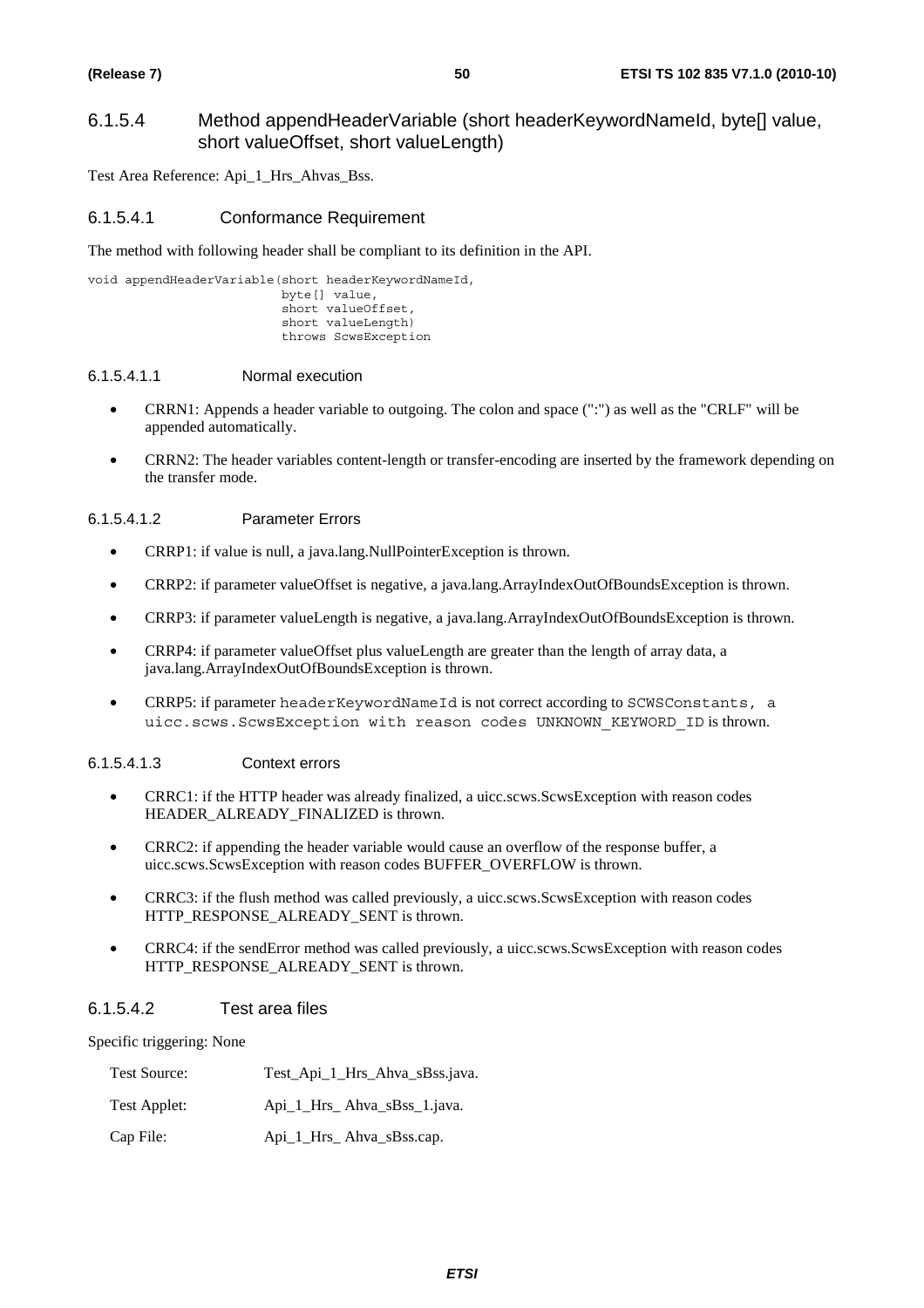# 6.1.5.5 Method enableChunkMode

Test Area Reference: Api\_1\_Hrs\_Encm.

# 6.1.5.5.1 Conformance Requirement

The method with following header shall be compliant to its definition in the API.

void enableChunkMode()

#### 6.1.5.5.1.1 Normal execution

- CRRN1: Informs the SCWS to use the chunked mode for sending the response.
- CRRN2: Chunked mode off is the default mode.
- CRRN3: This allows the SCWS to handle large amounts of response data.

#### 6.1.5.5.1.2 Parameter Errors

 $\bullet$   $n/a$ .

6.1.5.5.1.3 Context errors

- CRRC1: if the HTTP header was already finalized, a uicc.scws.ScwsException with reason codes HEADER\_ALREADY\_FINALIZED is thrown.
- CRRC2: if the flush method was called previously, a uicc.scws.ScwsException with reason codes HTTP\_RESPONSE\_ALREADY\_SENT is thrown.
- CRRC3: if the sendError method was called previously, a uicc.scws.ScwsException with reason codes HTTP\_RESPONSE\_ALREADY\_SENT is thrown.

#### 6.1.5.5.2 Test area files

Specific triggering: None:

- Test Source: Test\_Api\_1\_Hrs\_Encm.java.
- Test Applet: Api\_1\_Hrs\_Encm\_1.java.
- Cap File: Api\_1\_Hrs\_Encm.cap.
- 6.1.5.5.3 Test coverage

| <b>CRR</b> number | Test case number |
|-------------------|------------------|
| N1                | 1, 2, 3, 11      |
| N2                |                  |
| N3                | 5.6              |
| ى:                | ี. 8             |
|                   |                  |
|                   |                  |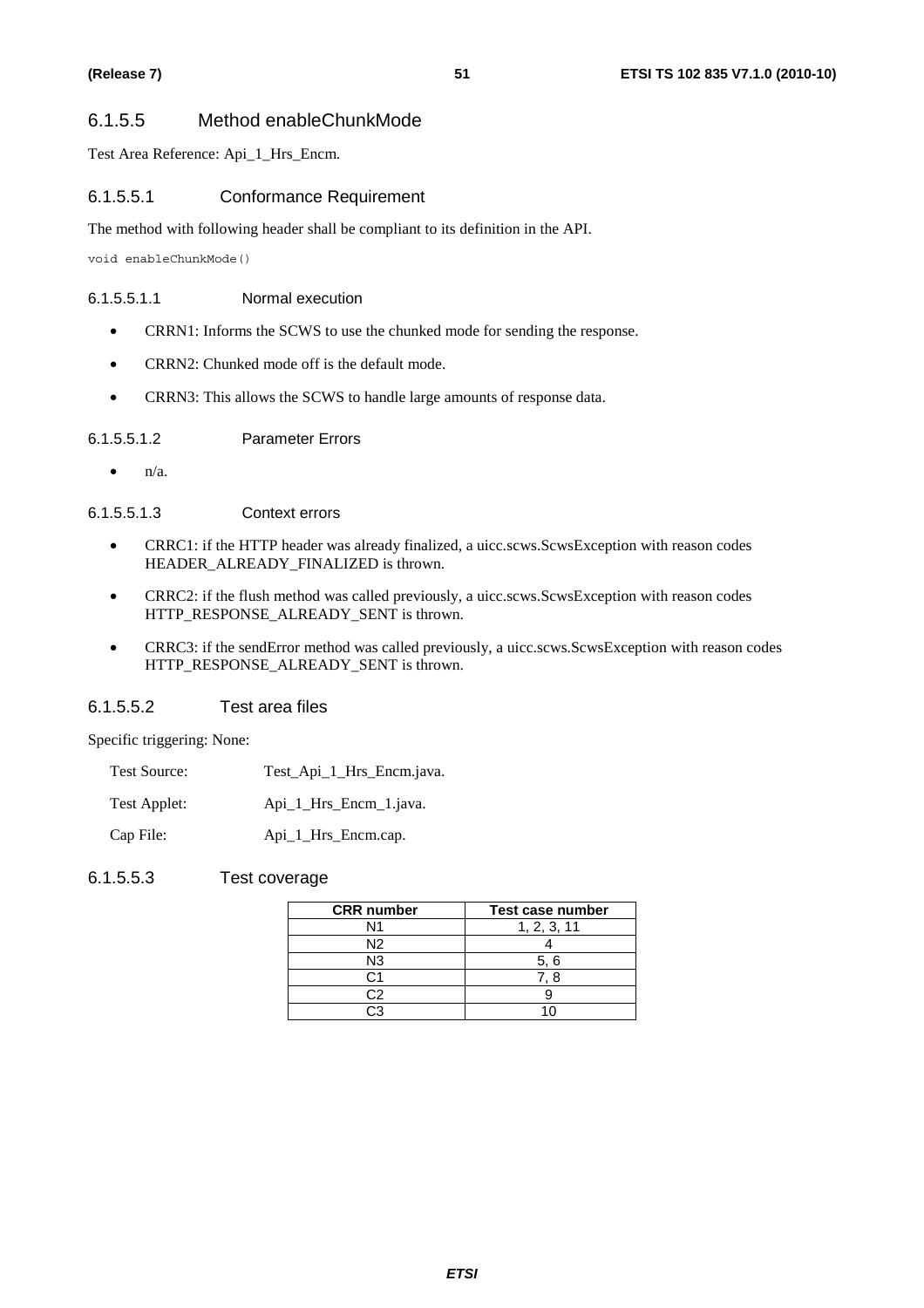# 6.1.5.5.4 Test procedure

|                |                                                                  | <b>Test Case</b>                                |                                                                   |
|----------------|------------------------------------------------------------------|-------------------------------------------------|-------------------------------------------------------------------|
| <b>Id</b>      | <b>Description</b>                                               | <b>API/SCWS Framework</b><br><b>Expectation</b> | <b>APDU/HTTP Expectation</b>                                      |
| 1              | call in First                                                    |                                                 |                                                                   |
|                | enableChunkMode()                                                |                                                 | HTTPResponse (                                                    |
|                | writeStatusCode(200)                                             |                                                 | statusCode= "200"                                                 |
|                | appendHeaderVariable(                                            |                                                 | $Header('Accept") = "header1"$                                    |
|                | headerKeywordNameId= 1,                                          |                                                 | Header("Transfer-Encoding")=<br>"chunked"                         |
|                | value= [header1header2],<br>$valueOffset = 0,$                   |                                                 | contentBody= "OK"                                                 |
|                | valueLength= 7)                                                  |                                                 |                                                                   |
|                | $finalizeHeader()$ ;                                             |                                                 |                                                                   |
|                | appendContent ([OK], 0, 2);<br>$flush()$ ;                       |                                                 |                                                                   |
| $\overline{c}$ | write StatusCode call before                                     |                                                 |                                                                   |
|                | writeStatusCode(200)                                             |                                                 |                                                                   |
|                | enableChunkMode()                                                |                                                 | HTTPResponse (<br>statusCode= "200"                               |
|                | appendHeaderVariable(                                            |                                                 | $Header('Accept") = "header1"$<br>$Header("Transfer-Encoding") =$ |
|                | headerKeywordNameId= 1,                                          |                                                 | "chunked"                                                         |
|                | value= [header1header2],<br>valueOffset= 0,                      |                                                 | contentBody= "OK"                                                 |
|                | valueLength= 7)                                                  |                                                 |                                                                   |
|                | $finalizeHeader()$ ;                                             |                                                 |                                                                   |
|                | appendContent ([OK], 0, 2);<br>$flush()$ ;                       |                                                 |                                                                   |
| 3              | appendHeaderVariable call before                                 |                                                 |                                                                   |
|                | writeStatusCode(200)                                             |                                                 |                                                                   |
|                | appendHeaderVariable(<br>headerKeywordNameId= 1,                 |                                                 | HTTPResponse (                                                    |
|                | value= [header1header2],                                         |                                                 | statusCode= "200"<br>Header ("Accept") = "header1"                |
|                | valueOffset= 0,                                                  |                                                 | $Header("Transfer-Encoding") =$                                   |
|                | valueLength= 7)                                                  |                                                 | "chunked"                                                         |
|                | enableChunkMode()                                                |                                                 | contentBody= "OK"                                                 |
|                | $finalizeHeader()$ ;                                             |                                                 |                                                                   |
|                | appendContent ([OK], 0, 2);<br>$flush()$ ;                       |                                                 |                                                                   |
| 4              | default mode off                                                 |                                                 |                                                                   |
|                |                                                                  |                                                 | HTTPResponse (                                                    |
|                | writeStatusCode(200)                                             |                                                 | statusCode= "200"                                                 |
|                | appendHeaderVariable(<br>headerKeywordNameld= 1,                 |                                                 | $Header('Accept") = "header1"$                                    |
|                | value= [header1header2],                                         |                                                 | Content-Length: "2"<br>HeaderNotPresent ("Transfer-               |
|                | valueOffset= 0,                                                  |                                                 | Encoding")                                                        |
|                | valueLength= 7)<br>$finalizeHeader()$ ;                          |                                                 | contentBody= "OK"                                                 |
|                | appendContent ([OK], 0, 2);<br>$flush()$ ;                       |                                                 |                                                                   |
| 5              | large data several append                                        |                                                 |                                                                   |
|                | writeStatusCode(200)                                             |                                                 |                                                                   |
|                | enableChunkMode()                                                |                                                 |                                                                   |
|                | $finalizeHeader()$ ;                                             |                                                 |                                                                   |
|                | appendContent ([aaa], 0, 2048);                                  |                                                 |                                                                   |
|                | appendContent([aaa], 0, 2048);                                   |                                                 | HTTPResponse (                                                    |
|                | appendContent([aaa], 0, 2048);<br>appendContent([aaa], 0, 2048); |                                                 | statusCode= "200"                                                 |
|                | appendContent ([aaa], 0, 2048);                                  |                                                 | $Header("Transfer-Encoding") =$                                   |
|                | appendContent([aaa], 0, 2048);                                   |                                                 | "chunked <b>"</b><br>contentBody= "aaa"                           |
|                | appendContent([aaa], 0, 2048);                                   |                                                 |                                                                   |
|                | appendContent([aaa], 0, 2048);<br>appendContent([aaa], 0, 2048); |                                                 |                                                                   |
|                | appendContent([aaa], 0, 2048);                                   |                                                 |                                                                   |
|                | $flush()$ ;                                                      |                                                 |                                                                   |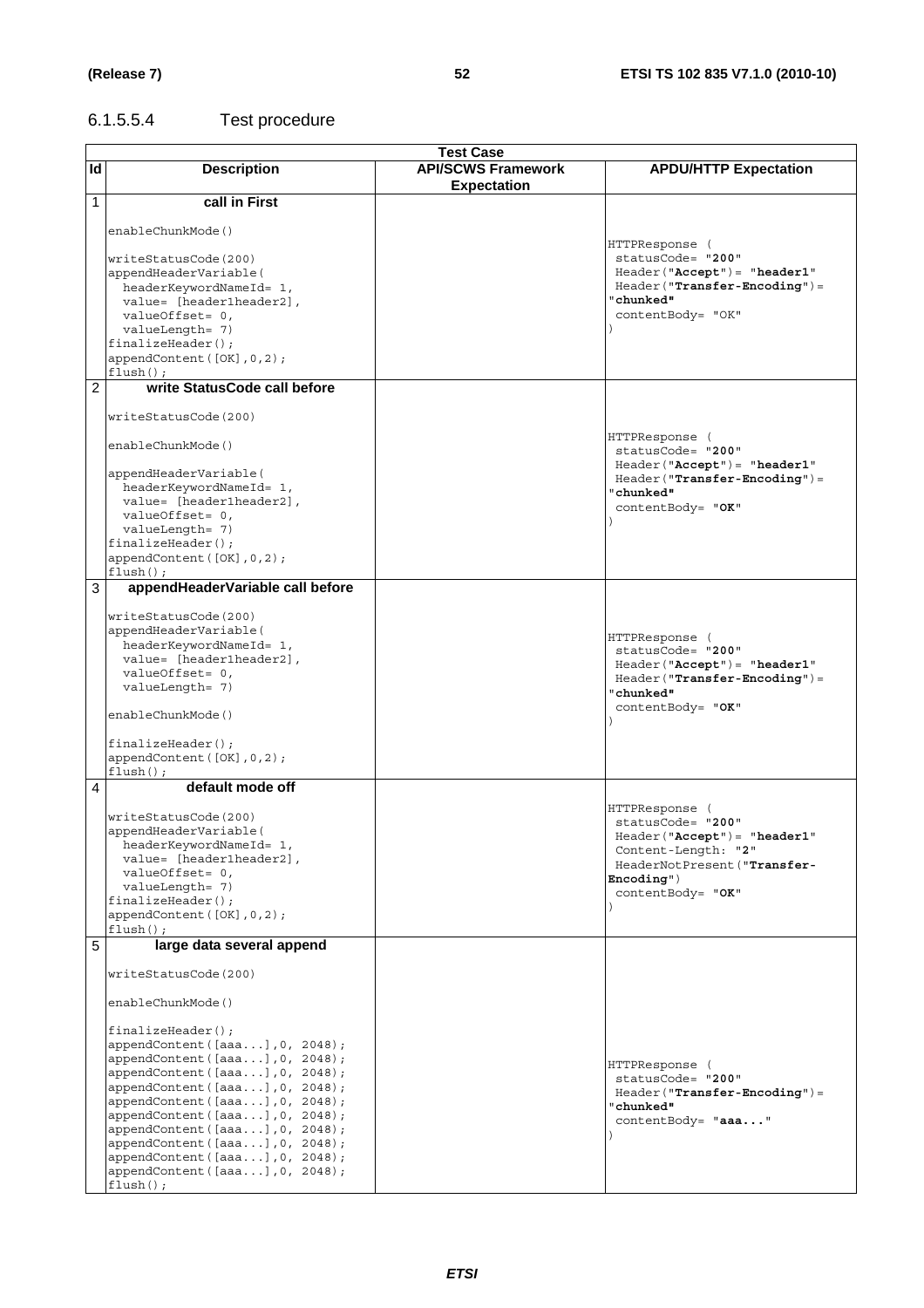|                | <b>Test Case</b>                                                                                                                                                                                                                       |                                                                                                                                                |                                                                                                                                                                                        |
|----------------|----------------------------------------------------------------------------------------------------------------------------------------------------------------------------------------------------------------------------------------|------------------------------------------------------------------------------------------------------------------------------------------------|----------------------------------------------------------------------------------------------------------------------------------------------------------------------------------------|
| Id             | <b>Description</b>                                                                                                                                                                                                                     | <b>API/SCWS Framework</b>                                                                                                                      | <b>APDU/HTTP Expectation</b>                                                                                                                                                           |
| 6              |                                                                                                                                                                                                                                        | <b>Expectation</b>                                                                                                                             |                                                                                                                                                                                        |
|                | large data one append<br>writeStatusCode(200)<br>enableChunkMode()<br>$finalizeHeader()$ ;<br>appendContent ([aaa], 0, 10240);<br>$flush()$ ;                                                                                          |                                                                                                                                                | HTTPResponse (<br>statusCode= "200"<br>$Header("Transfer-Encoding") =$<br>"chunked"<br>contentBody= "aaa"                                                                              |
| $\overline{7}$ | header already finalized 01                                                                                                                                                                                                            |                                                                                                                                                |                                                                                                                                                                                        |
|                | writeStatusCode(200)<br>appendHeaderVariable(<br>headerKeywordNameId= 1,<br>value= [header1header2],<br>valueOffset= 0,<br>valueLength= 7)<br>$finalizeHeader()$ ;<br>enableChunkMode();<br>appendContent ([OK], 0, 2);<br>$flush()$ ; | Uicc.scws.ScwsException with<br>reason codes<br>HEADER ALREADY FINALIZED is<br>thrown.<br>Catch the exception and continue the<br>procedure.   | HTTPResponse (<br>statusCode= "200"<br>$Header('Accept") = "header1"$<br>$Header('Content-Length") = "2"$<br>HeaderNotPresent ("Transfer-<br>$Encoder"$ )<br>contentBody= "OK"         |
| 8              | header already finalized 02                                                                                                                                                                                                            |                                                                                                                                                |                                                                                                                                                                                        |
|                | writeStatusCode(200)<br>appendHeaderVariable(<br>headerKeywordNameId= 1,<br>value= [header1header2],<br>valueOffset= 0,<br>valueLength= 7)<br>$finalizeHeader()$ ;<br>appendContent([OK], 0, 2);<br>enableChunkMode();<br>flush();     | Uicc.scws.ScwsException with<br>reason codes<br>HEADER_ALREADY_FINALIZED is<br>thrown.<br>Catch the exception and continue the<br>procedure.   | HTTPResponse (<br>statusCode= "200"<br>$Header('Accept") = "header1"$<br>$Header("Content-Length") = "2"$<br>HeaderNotPresent ("Transfer-<br>Encoder <sub>1</sub><br>contentBody= "OK" |
| 9              | flush called previously                                                                                                                                                                                                                |                                                                                                                                                |                                                                                                                                                                                        |
|                | writeStatusCode(200)<br>appendHeaderVariable(<br>headerKeywordNameId= 1,<br>value= [header1header2],<br>valueOffset= 0,<br>valueLength= 7)<br>$finalizeHeader()$ ;<br>appendContent([OK], 0, 2);<br>$flush()$ ;<br>enableChunkMode();  | Uicc.scws.ScwsException with<br>reason codes<br>HTTP_RESPONSE_ALREADY_SENT is<br>thrown.<br>Catch the exception and continue the<br>procedure. | HTTPResponse (<br>statusCode= "200"<br>$Header('Accept") = "header1"$<br>$Header('Content-Length") = "2"$<br>HeaderNotPresent ("Transfer-<br>$Encoder$ ")<br>contentBody= "OK"         |
| 10             | sendError called previously                                                                                                                                                                                                            |                                                                                                                                                |                                                                                                                                                                                        |
|                | sendError(500)                                                                                                                                                                                                                         |                                                                                                                                                |                                                                                                                                                                                        |
|                | enableChunkMode();                                                                                                                                                                                                                     | Uicc.scws.ScwsException with<br>reason codes<br>HTTP_RESPONSE_ALREADY_SENT is<br>thrown.<br>Catch the exception and continue the<br>procedure. | HTTPResponse (<br>statusCode= "500"                                                                                                                                                    |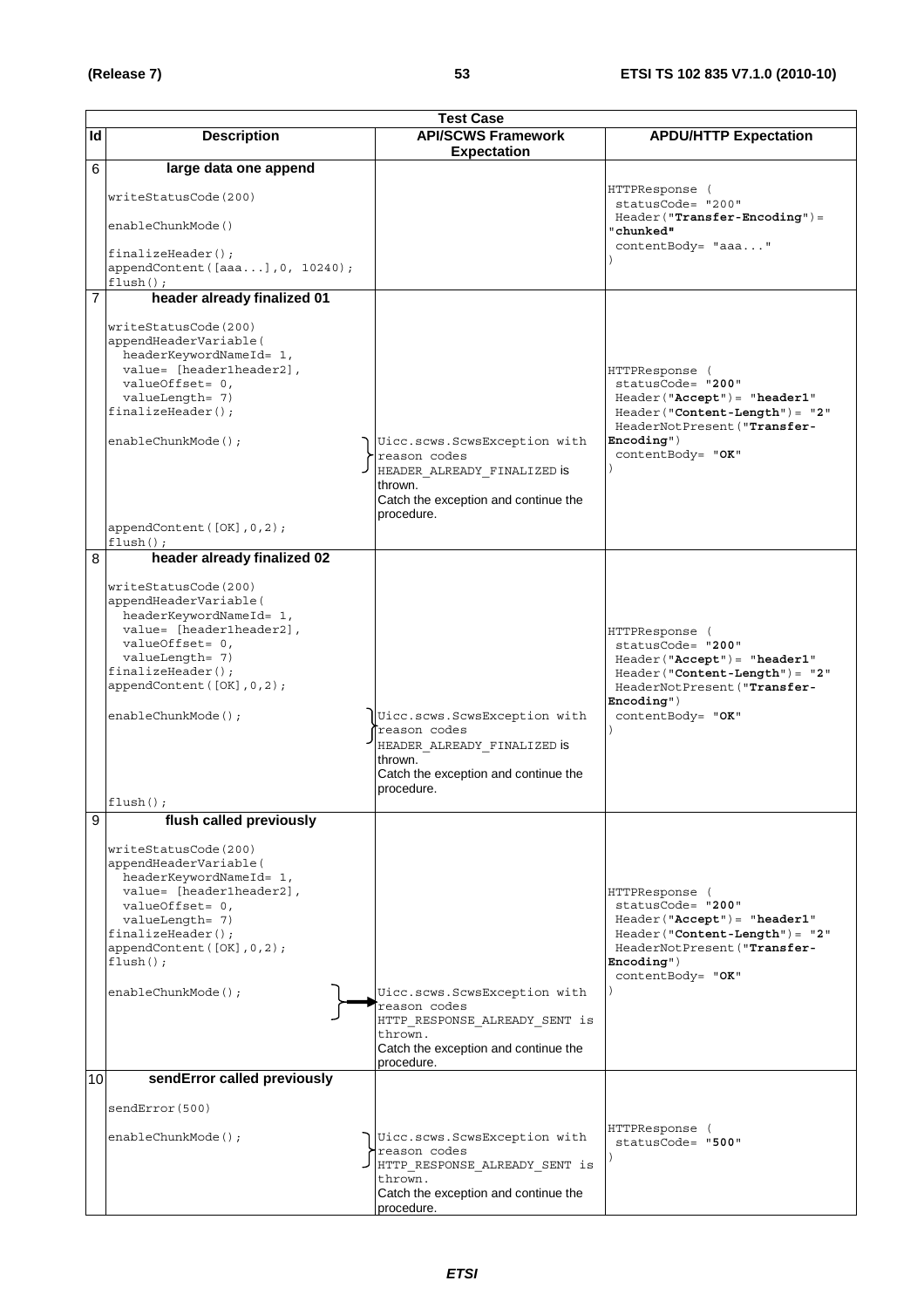|    | <b>Test Case</b>                                                                                                      |                                                 |                                                                                                                       |
|----|-----------------------------------------------------------------------------------------------------------------------|-------------------------------------------------|-----------------------------------------------------------------------------------------------------------------------|
| Id | <b>Description</b>                                                                                                    | <b>API/SCWS Framework</b><br><b>Expectation</b> | <b>APDU/HTTP Expectation</b>                                                                                          |
| 11 | Multiple success call                                                                                                 |                                                 |                                                                                                                       |
|    | enableChunkMode()                                                                                                     |                                                 |                                                                                                                       |
|    | writeStatusCode(200)                                                                                                  |                                                 |                                                                                                                       |
|    | enableChunkMode()                                                                                                     |                                                 | HTTPResponse (                                                                                                        |
|    | appendHeaderVariable(<br>headerKeywordNameId= 1,<br>value= [header1header2],<br>$valueOffset = 0,$<br>valueLength= 7) |                                                 | statusCode= "200"<br>Header("Accept")= "header1"<br>$Header("Transfer-Encoding") =$<br>"chunked"<br>contentBody= "OK" |
|    | enableChunkMode()<br>enableChunkMode()                                                                                |                                                 |                                                                                                                       |
|    | $finalizeHeader()$ ;<br>appendContent $([OK], 0, 2)$ ;<br>$flush()$ ;                                                 |                                                 |                                                                                                                       |

# 6.1.5.6 Method finalizeHeader

Test Area Reference: Api\_1\_Hrs\_Finh.

# 6.1.5.6.1 Conformance Requirement

The method with following header shall be compliant to its definition in the API.

void finalizeHeader()throws ScwsException

#### 6.1.5.6.1.1 Normal execution

• CRRN1: Finalizes the header data in the outgoing buffer. It automatically adds missing header data with default values by the SCWS.

6.1.5.6.1.2 Parameter Errors

 $\bullet$   $\frac{n}{a}$ 

#### 6.1.5.6.1.3 Context errors

- CRRC1: if the HTTP header was already finalized, a uicc.scws.ScwsException with reason codes HEADER\_ALREADY\_FINALIZED is thrown.
- CRRC2: if the adding of missing header data would cause access outside the Response buffer, a uicc.scws.ScwsException with reason codes BUFFER\_OVERFLOW is thrown.
- CRRC3: if the flush method was called previously, a uicc.scws.ScwsException with reason codes HTTP\_RESPONSE\_ALREADY\_SENT is thrown.
- CRRC4: if the sendError method was called previously, a uicc.scws.ScwsException with reason codes HTTP\_RESPONSE\_ALREADY\_SENT is thrown.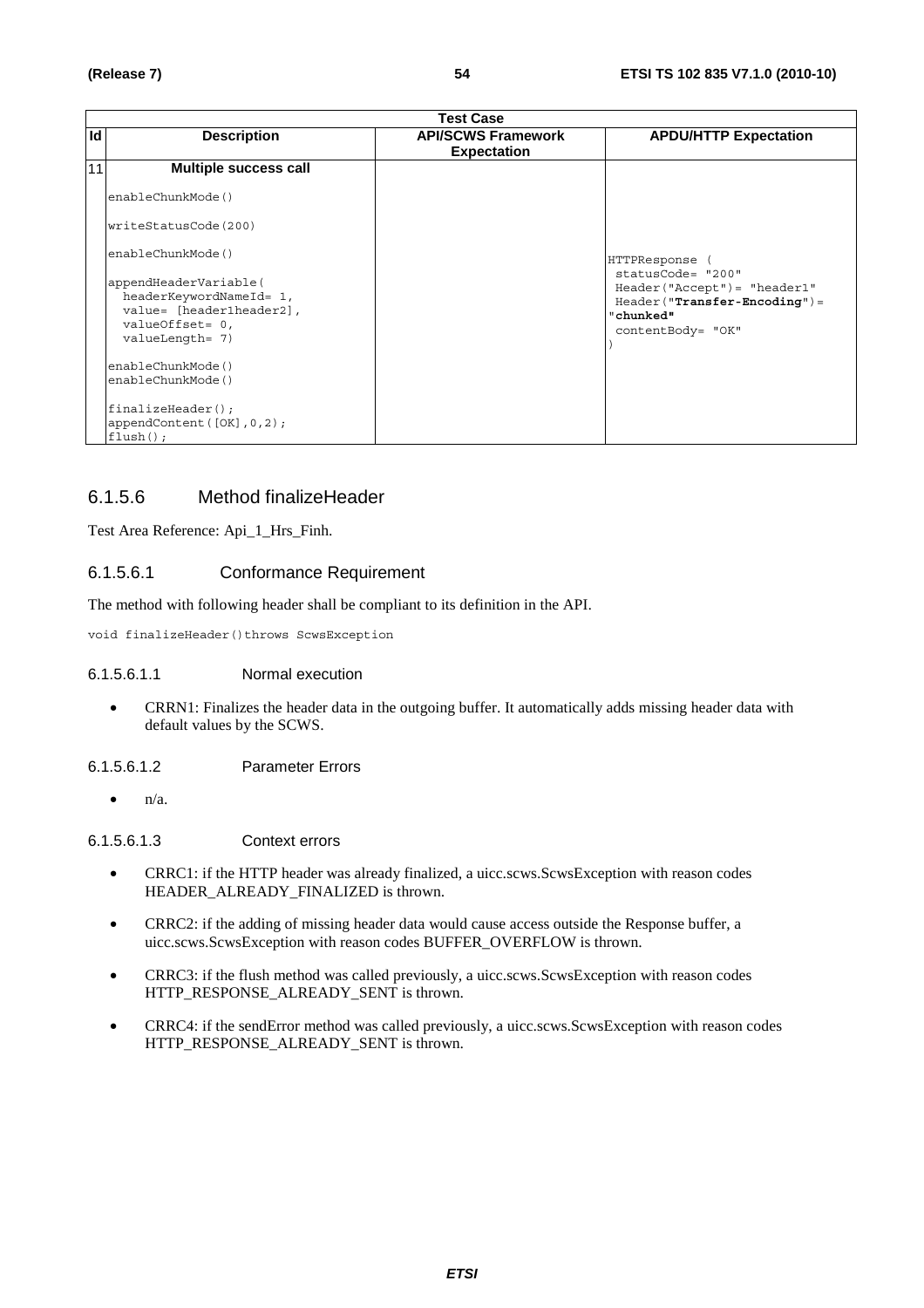# 6.1.5.6.2 Test area files

Specific triggering: None:

| Test Source: | Test Api 1 Hrs Finh.java. |
|--------------|---------------------------|
| Test Applet: | Api 1 Hrs Finh 1. java.   |
| Cap File:    | Api_1_Hrs_Finh.cap.       |

# 6.1.5.6.3 Test coverage

| Test case number |
|------------------|
|                  |
| 5.6              |
|                  |
|                  |
|                  |
|                  |

# 6.1.5.6.4 Test procedure

|                | <b>Test Case</b>                                                                                                                                                                                                                                                    |                                                                                                                                              |                                                                                                                                 |  |
|----------------|---------------------------------------------------------------------------------------------------------------------------------------------------------------------------------------------------------------------------------------------------------------------|----------------------------------------------------------------------------------------------------------------------------------------------|---------------------------------------------------------------------------------------------------------------------------------|--|
| Id             | <b>Description</b>                                                                                                                                                                                                                                                  | <b>API/SCWS Framework</b><br><b>Expectation</b>                                                                                              | <b>APDU/HTTP Expectation</b>                                                                                                    |  |
| $\mathbf{1}$   | Normal call<br>writeStatusCode(200)<br>appendHeaderVariable(<br>headerKeywordNameId= 1,<br>value= [header1header2],<br>valueOffset= 0,<br>valueLength= 7)<br>finalizeHeader();<br>appendContent $([OK], 0, 2)$ ;<br>$flush()$ ;                                     |                                                                                                                                              | HTTPResponse (<br>statusCode= "200"<br>$Header('Naccept") = "header1"$<br>$Header('Content-Length") = "2"$<br>contentBody= "OK" |  |
| $\overline{2}$ | header already finalized 01<br>writeStatusCode(200)<br>appendHeaderVariable(<br>headerKeywordNameId= 1,<br>value= [header1header2],<br>valueOffset= 0,<br>valueLength= 7)<br>finalizeHeader();<br>finalizeHeader()<br>appendContent $([OK], 0, 2)$ ;<br>$flush()$ ; | Uicc.scws.ScwsException with<br>reason codes<br>HEADER ALREADY FINALIZED IS<br>thrown.<br>Catch the exception and continue the<br>procedure. | HTTPResponse (<br>statusCode= "200"<br>$Header('Accept") = "header1"$<br>$Header('Content-Length") = "2"$<br>contentBody= "OK"  |  |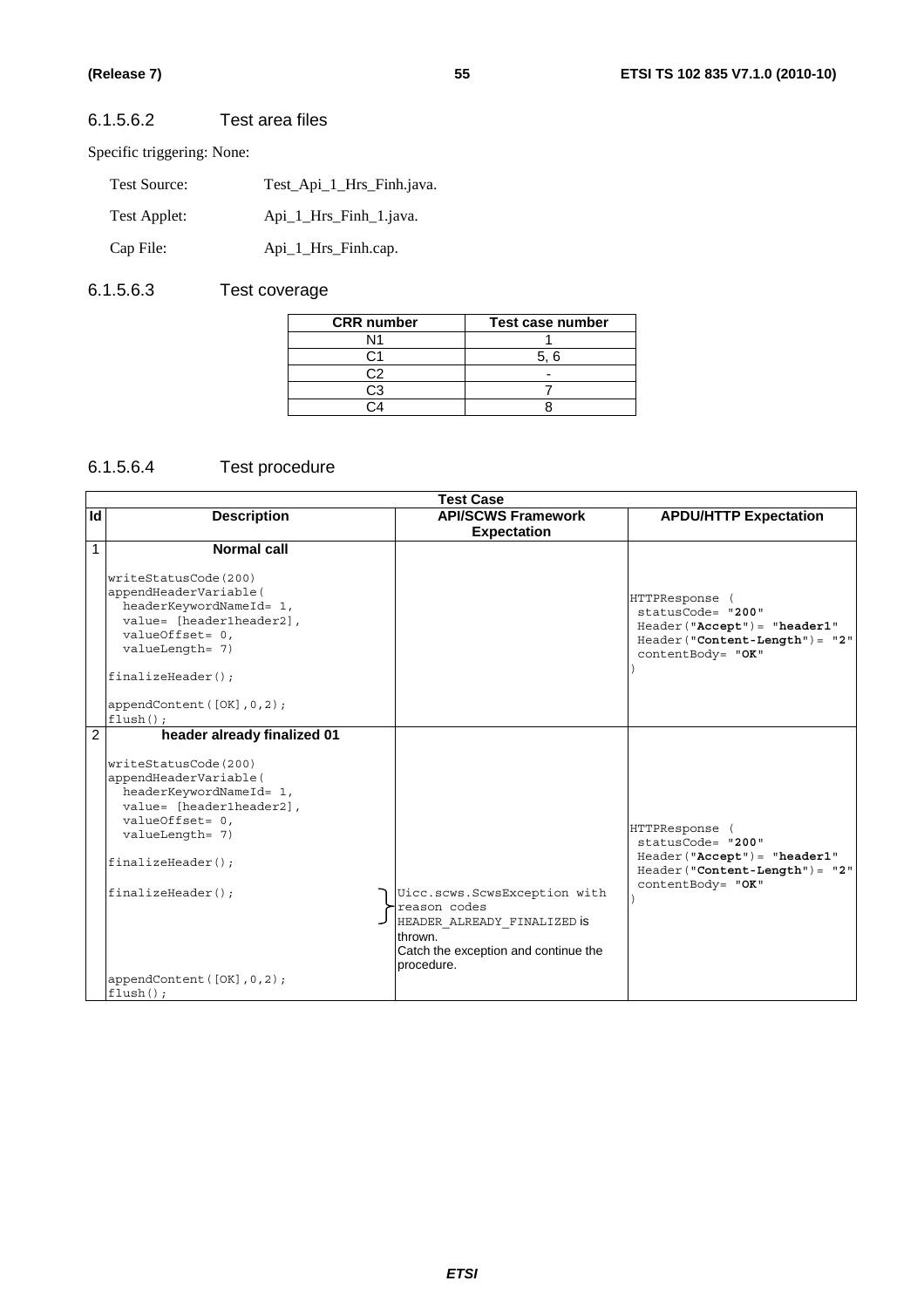|    | <b>Test Case</b>                                                                                                                                                                                                                                                           |                                                                                                                                                |                                                                                                                               |
|----|----------------------------------------------------------------------------------------------------------------------------------------------------------------------------------------------------------------------------------------------------------------------------|------------------------------------------------------------------------------------------------------------------------------------------------|-------------------------------------------------------------------------------------------------------------------------------|
| Id | <b>Description</b>                                                                                                                                                                                                                                                         | <b>API/SCWS Framework</b><br><b>Expectation</b>                                                                                                | <b>APDU/HTTP Expectation</b>                                                                                                  |
| 3  | header already finalized 02<br>writeStatusCode(200)<br>appendHeaderVariable(<br>headerKeywordNameId= 1,<br>value= [header1header2],<br>valueOffset= 0,<br>valueLength= 7)<br>$finalizeHeader()$ ;<br>appendContent $([OK], 0, 2)$ ;<br>$finalizeHeader()$ ;<br>$flush()$ ; | Uicc.scws.ScwsException with<br>reason codes<br>HEADER ALREADY FINALIZED is<br>thrown.<br>Catch the exception and continue the<br>procedure.   | HTTPResponse (<br>statusCode= "200"<br>$Header('Accept") = "header1"$<br>Header("Content-Length")= "2"<br>contentBody= "OK"   |
| 4  | flush called previously<br>writeStatusCode(200)<br>appendHeaderVariable(<br>headerKeywordNameId= 1,<br>value= [header1header2],<br>valueOffset= 0,<br>valueLength= 7<br>appendContent ([OK], 0, 2);<br>$flush()$ ;<br>$finalizeHeader()$ ;                                 | Uicc.scws.ScwsException with<br>reason codes<br>HTTP RESPONSE ALREADY SENT is<br>thrown.<br>Catch the exception and continue the<br>procedure. | HTTPResponse (<br>statusCode= "200"<br>Header ("Accept") = "header1"<br>$Header('Content-Length") = "2"$<br>contentBody= "OK" |
| 5  | sendError called previously<br>sendError (500)<br>finalizeHeader();                                                                                                                                                                                                        | Uicc.scws.ScwsException with<br>reason codes<br>HTTP RESPONSE ALREADY SENT is<br>thrown.<br>Catch the exception and continue the<br>procedure. | HTTPResponse (<br>statusCode= "500"                                                                                           |

# 6.1.5.7 Method flush

Test Area Reference: Api\_1\_Hrs\_Flus.

# 6.1.5.7.1 Conformance Requirement

The method with following header shall be compliant to its definition in the API.

void flush()

#### 6.1.5.7.1.1 Normal execution

- CRRN1: Sends all data contained in the HTTP response.
- CRRN2: If this method is invoked in fixed buffer mode after a previous invocation of the same method the SCWS will do nothing.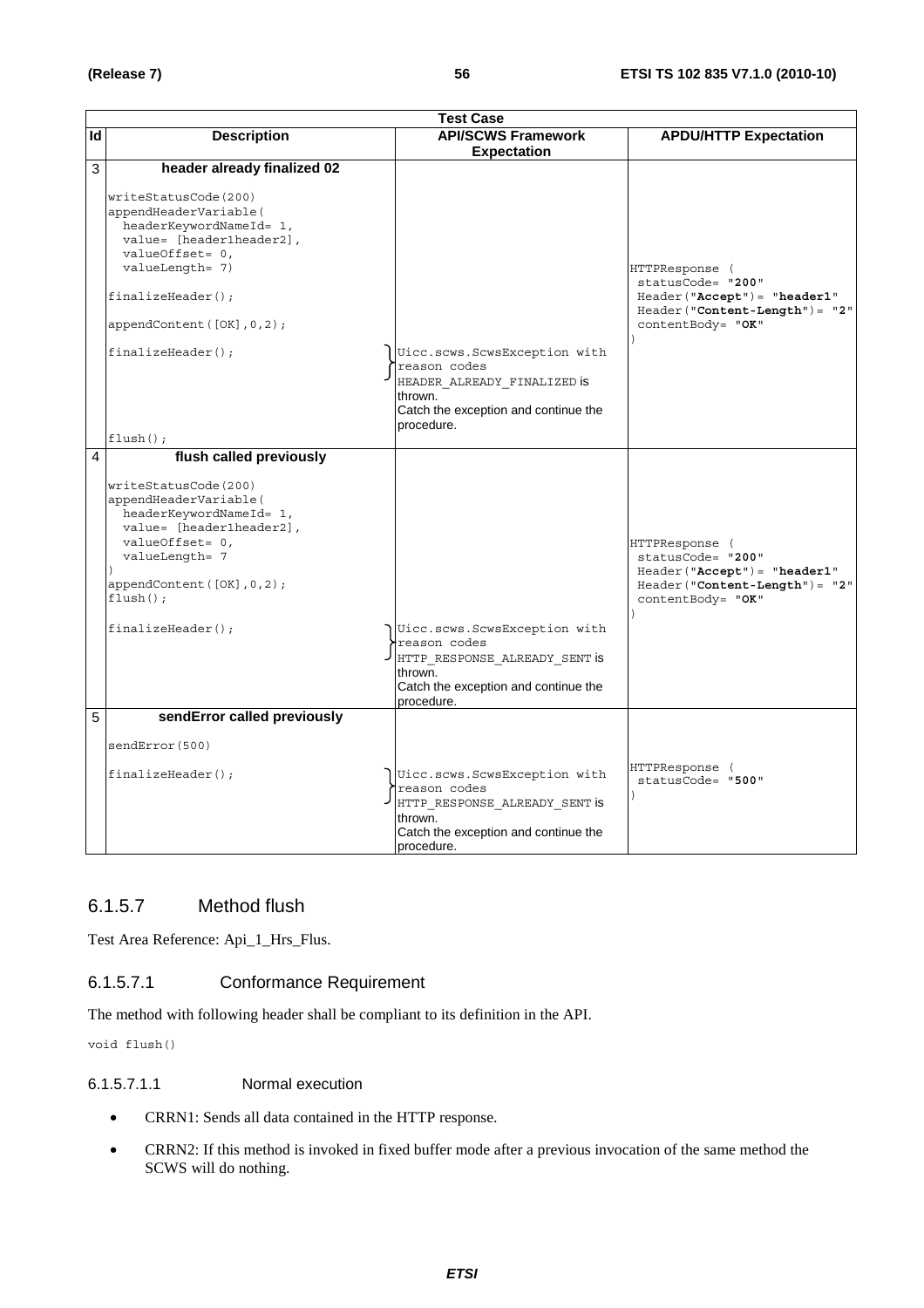- CRRN3: If this method is invoked in fixed buffer mode and the sendError() message was invoked previously the SCWS will do nothing.
- CRRN4: Invoking this method for the first time implicitly finalizes the header of the HttpResponse.

6.1.5.7.1.2 Parameter Errors

 $\bullet$  n/a.

6.1.5.7.1.3 Context errors

• CRRC1: if the adding of missing header data would cause access outside the Response buffer, a uicc.scws.ScwsException with reason codes BUFFER\_OVERFLOW is thrown.

#### 6.1.5.7.2 Test area files

Specific triggering: None:

| <b>Test Source:</b> | Test_Api_1_Hrs_Flus.java. |
|---------------------|---------------------------|
| Test Applet:        | Api_1_Hrs_Flus_1.java.    |
| Cap File:           | Api _1_Hrs_Flus.cap.      |

#### 6.1.5.7.3 Test coverage

| <b>CRR</b> number | Test case number |
|-------------------|------------------|
| N1                | 1, 2, 3, 5       |
| N <sub>2</sub>    |                  |
| N <sub>3</sub>    |                  |
| N4                |                  |
|                   |                  |

# 6.1.5.7.4 Test procedure

|    | <b>Test Case</b>                                                                                                                                                   |                                       |                                                                                            |
|----|--------------------------------------------------------------------------------------------------------------------------------------------------------------------|---------------------------------------|--------------------------------------------------------------------------------------------|
| Id | <b>Description</b>                                                                                                                                                 | <b>API/SCWS Framework Expectation</b> | <b>APDU/HTTP Expectation</b>                                                               |
|    | Normal case + Chunk off<br>writeStatusCode(200)<br>$finalizeHeader()$ ;<br>appendContent([OK], 0, 2);<br>$flush()$ ;                                               |                                       | HTTPResponse<br>statusCode= "200"<br>$Header('Content-Length") = "2"$<br>contentBody= "OK" |
| 2  | Repeat flush + chunk off<br>writeStatusCode(200)<br>$finalizeHeader()$ ;<br>appendContent([OK], 0, 2);<br>$flush()$ ;<br>$flush()$ ;<br>$flush()$ ;<br>$flush()$ ; |                                       | HTTPResponse<br>statusCode= "200"<br>$Header('Content-Length") = "2"$<br>contentBody= "OK" |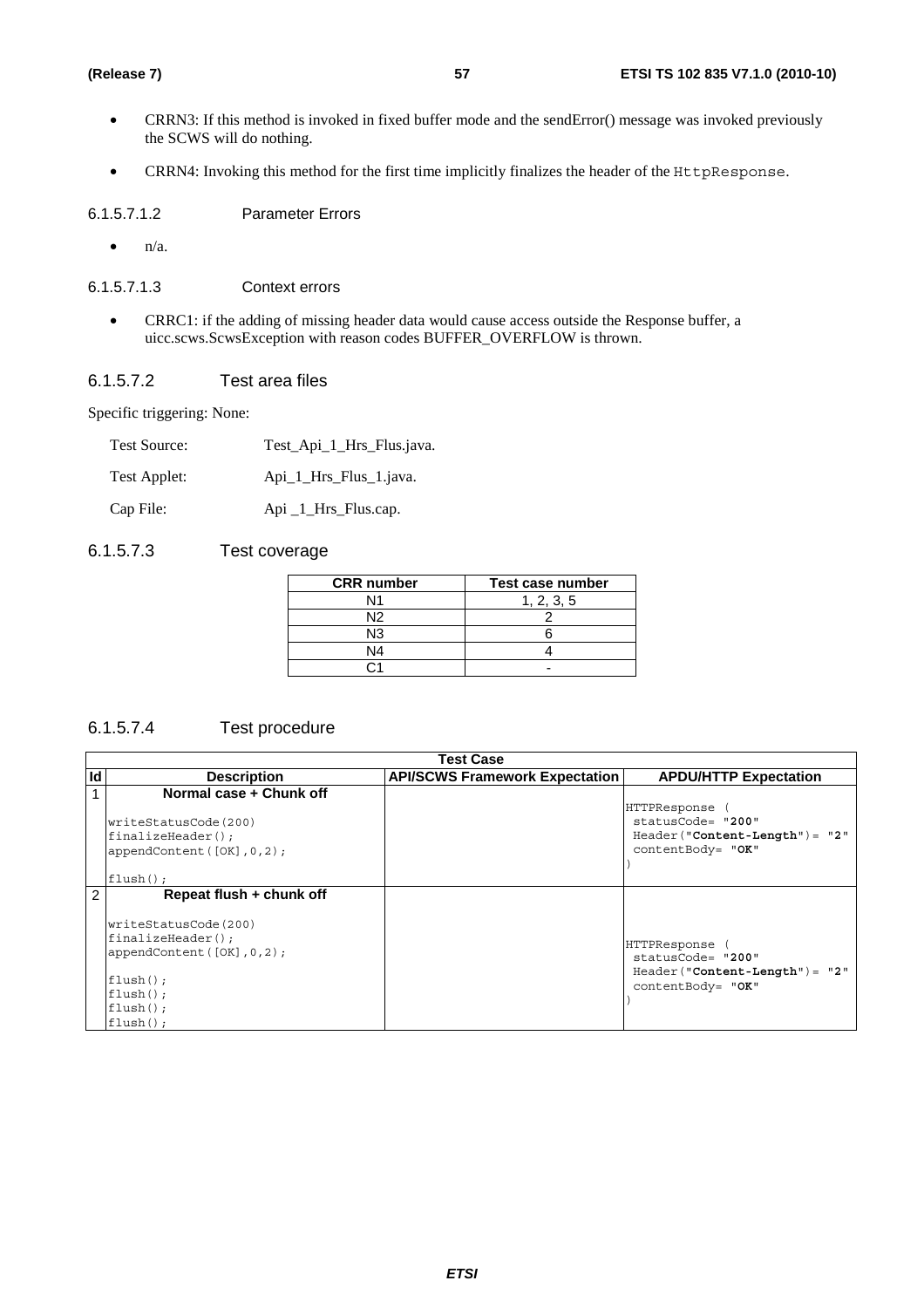|    | <b>Test Case</b>                                                                                                                                                                                                         |                                       |                                                                                                              |
|----|--------------------------------------------------------------------------------------------------------------------------------------------------------------------------------------------------------------------------|---------------------------------------|--------------------------------------------------------------------------------------------------------------|
| Id | <b>Description</b>                                                                                                                                                                                                       | <b>API/SCWS Framework Expectation</b> | <b>APDU/HTTP Expectation</b>                                                                                 |
| 3  | Normal case + chunk on<br>writeStatusCode(200)<br>enableChunkMode();<br>$finalizeHeader()$ ;<br>appendContent ([Hello], 0, 5);<br>$flush()$ ;<br>appendContent([],0,1);<br>$flush()$ ;<br>appendContent ([World], 0, 5); |                                       | HTTPResponse<br>statusCode= "200"<br>$Header("Transfer-Encoder") =$<br>"chunk"<br>contentBody= "Hello World" |
| 4  | $flush()$ ;<br>Finalized the http header<br>writeStatusCode(200);<br>$flush()$ ;                                                                                                                                         |                                       | HTTPResponse (<br>statusCode= "200"<br>$Header('Content-Length") = "0"$<br>contentBody= ""                   |
| 5  | No flush<br>writeStatusCode(200)<br>$finalizeHeader()$ ;<br>appendContent([OK], 0, 2);                                                                                                                                   |                                       | HTTPResponse (<br>statusCode= "200"<br>$Header('Content-Length") = "2"$<br>contentBody= "OK"                 |
| 6  | SendError before<br>sendError(500);<br>$flush()$ ;                                                                                                                                                                       |                                       | HTTPResponse (<br>statusCode= "500"                                                                          |

# 6.1.5.8 Method getRemainingResponseBufferSize

Test Area Reference: Api\_1\_Hrs\_Grrs.

### 6.1.5.8.1 Conformance Requirement

The method with following header shall be compliant to its definition in the API.

int getRemainingResponseBufferSize()

#### 6.1.5.8.1.1 Normal execution

- CRRN1: Returns the remaining size of the Response Buffer available for this applet.
- CRRN2: The size returned by this method is guaranteed until the next header data is added to the Response Buffer.
- CRRN3: The size returned by this method is guaranteed until the content data is added to the Response Buffer.
- CRRN4: Returns -1 if chunked mode is switched on.

### 6.1.5.8.1.2 Parameter Errors

 $\bullet$   $n/a$ .

#### 6.1.5.8.1.3 Context errors

- CRRC1: if the flush method was called previously and the selected transfer mode is "Fixed transfer mode", a uicc.scws.ScwsException with reason codes HTTP\_RESPONSE\_ALREADY\_SENT is thrown.
- CRRC2: if the sendError method was called previously and the selected transfer mode is "Fixed transfer mode", a uicc.scws.ScwsException with reason codes HTTP\_RESPONSE\_ALREADY\_SENT is thrown.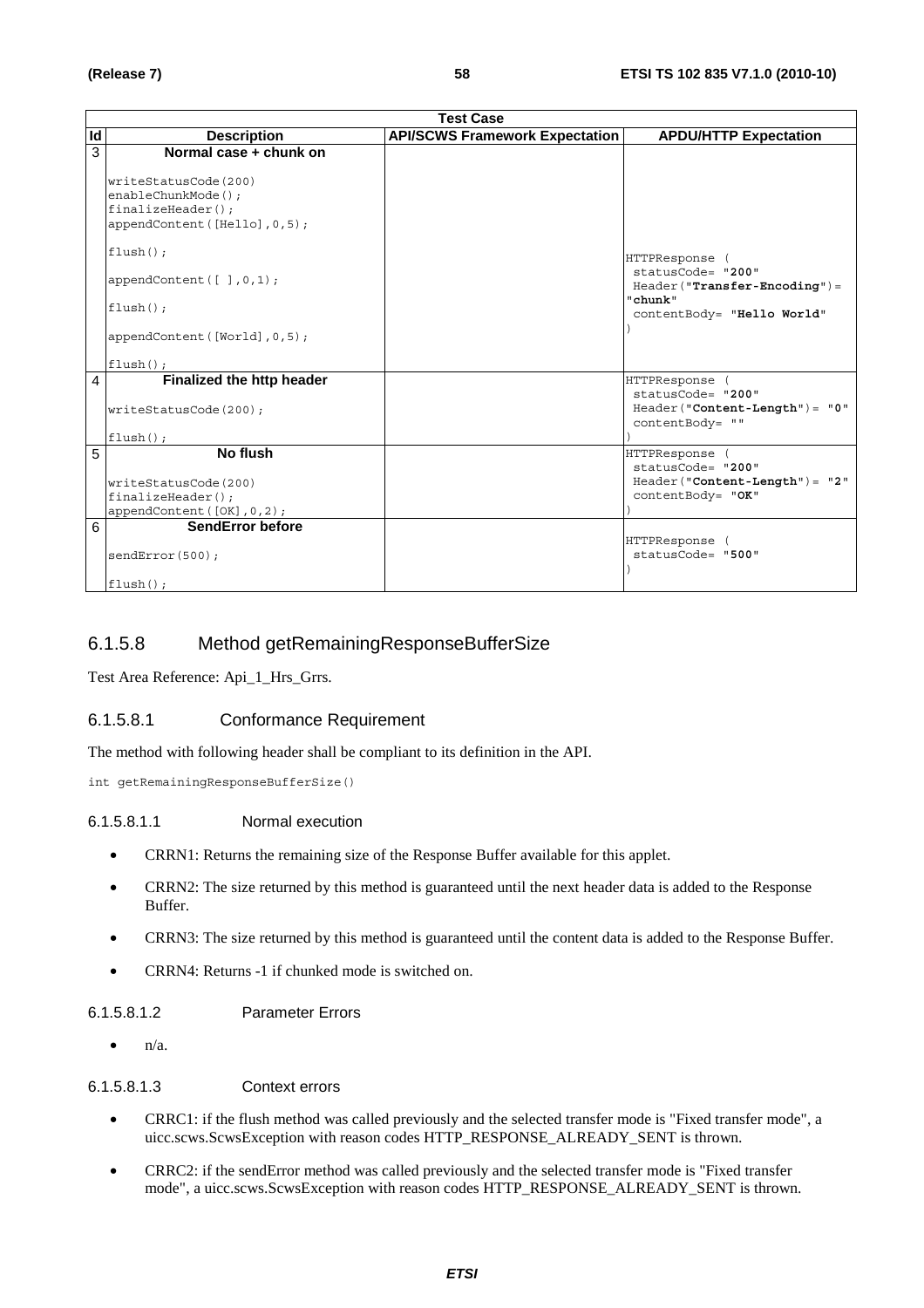# 6.1.5.8.2 Test area files

Specific triggering: None:

| Test Source: | Test Api 1 Hrs Grrs.java. |
|--------------|---------------------------|
| Test Applet: | Api_1_Hrs_Grrs_1.java.    |
| Cap File:    | Api_1_Hrs_Grrs.cap.       |

# 6.1.5.8.3 Test coverage

| <b>CRR</b> number | Test case number |
|-------------------|------------------|
| N1                | 1, 2, 3          |
| N <sub>2</sub>    |                  |
| N3                |                  |
| N <sub>4</sub>    |                  |
|                   |                  |
|                   |                  |

# 6.1.5.8.4 Test procedure

|    | <b>Test Case</b>                                                                                                                             |                                                 |                                                                                                          |
|----|----------------------------------------------------------------------------------------------------------------------------------------------|-------------------------------------------------|----------------------------------------------------------------------------------------------------------|
| Id | <b>Description</b>                                                                                                                           | <b>API/SCWS Framework</b><br><b>Expectation</b> | <b>APDU/HTTP Expectation</b>                                                                             |
| 1  | <b>Remaining content data</b>                                                                                                                |                                                 |                                                                                                          |
|    | writeStatusCode(200)<br>finalizeHeader()                                                                                                     |                                                 |                                                                                                          |
|    | $remaining =$<br>getRemainingResponseBufferSize();                                                                                           |                                                 | HTTPResponse<br>statusCode= "200"<br>Header ("Content-Length") =                                         |
|    | appendContent (<br>$data = [aaa]$<br>$offset = 0$                                                                                            |                                                 | remaining<br>$contentBody = "AaA[]$ "                                                                    |
|    | $length = remaining$<br>flush()                                                                                                              |                                                 |                                                                                                          |
| 2  | <b>Remaining + Chunk on</b>                                                                                                                  |                                                 |                                                                                                          |
|    | writeStatusCode(200)<br>enableChunkMode();<br>$finalizeHeader()$ ;<br>$remaining =$<br>$getRemainingResponseBufferSize()$ ; $remaining = -1$ |                                                 | HTTPResponse (<br>statusCode= "200"<br>$Header("Transfer-Encoding") =$<br>"chunked"<br>contentBody= "OK" |
|    | appendContent $([OK], 0, 2)$ ;<br>$flush()$ ;                                                                                                |                                                 |                                                                                                          |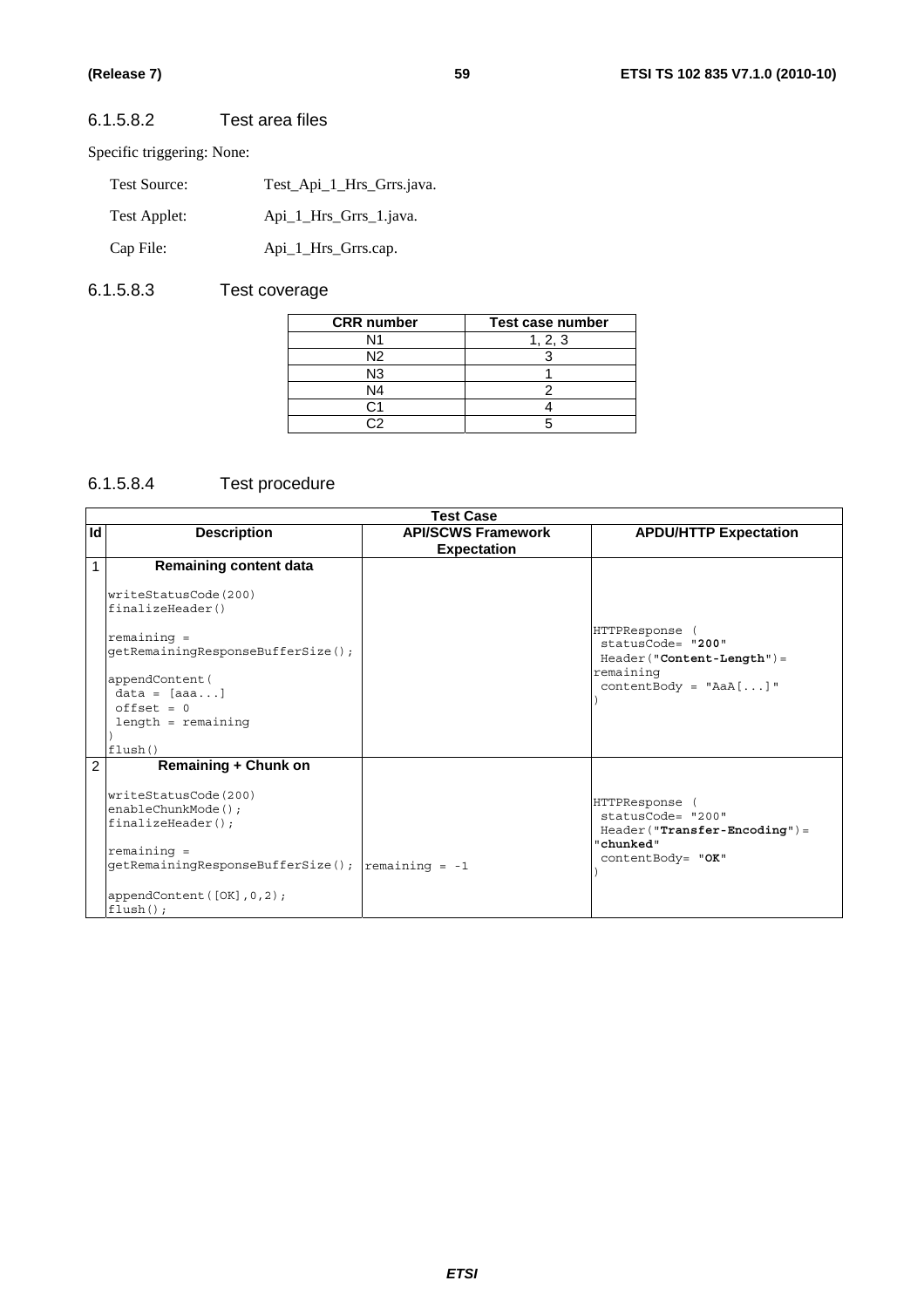|    | <b>Test Case</b>                                                                                                                                                                                                                                                                                                           |                                                                                                                |                                                                                                                                |  |
|----|----------------------------------------------------------------------------------------------------------------------------------------------------------------------------------------------------------------------------------------------------------------------------------------------------------------------------|----------------------------------------------------------------------------------------------------------------|--------------------------------------------------------------------------------------------------------------------------------|--|
| Id | <b>Description</b>                                                                                                                                                                                                                                                                                                         | <b>API/SCWS Framework</b>                                                                                      | <b>APDU/HTTP Expectation</b>                                                                                                   |  |
|    |                                                                                                                                                                                                                                                                                                                            | <b>Expectation</b>                                                                                             |                                                                                                                                |  |
| 3  | Remaining header data<br>writeStatusCode(200)<br>$remainingA =$<br>qetRemaininqResponseBufferSize();<br>appendHeaderVariable(<br>headerKeywordNameId= 1,<br>value= [header1header2],<br>valueOffset= 7,<br>valueLength= 7<br>$remainingB =$<br>getRemainingResponseBufferSize(); remainingB < remainingA<br>$remainingC =$ |                                                                                                                | HTTPResponse (<br>statusCode= "200"<br>$Header("Accept") = "header2"$<br>$Header('Content-Length") = "2"$<br>contentBody= "OK" |  |
|    | getRemainingResponseBufferSize();<br>$finalizeHeader()$ ;<br>appendContent ([OK], 0, 2);<br>$flush()$ ;                                                                                                                                                                                                                    | $remainingB = remainingC$                                                                                      |                                                                                                                                |  |
| 4  | flush called previously<br>writeStatusCode(200)<br>$finalizeHeader()$ ;<br>appendContent([OK], 0, 2);<br>$flush()$ :<br>getRemainingResponseBufferSize(); Uicc.scws.ScwsException with                                                                                                                                     | reason codes<br>HTTP RESPONSE ALREADY SENT is<br>thrown.<br>Catch the exception and continue the<br>procedure. | HTTPResponse (<br>statusCode= "200"<br>$Header('Content-Length") = "2"$<br>contentBody= "OK"                                   |  |
| 5  | sendError called previously<br>sendError (500)<br>qetRemainingResponseBufferSize(); Uicc.scws.ScwsException with                                                                                                                                                                                                           | reason codes<br>HTTP RESPONSE ALREADY SENT is<br>thrown.<br>Catch the exception and continue the<br>procedure. | HTTPResponse (<br>statusCode= "500"                                                                                            |  |

# 6.1.5.9 Method reset

Test Area Reference: Api\_1\_Hrs\_Rset.

### 6.1.5.9.1 Conformance Requirement

The method with following header shall be compliant to its definition in the API.

void reset() throws ScwsException

### 6.1.5.9.1.1 Normal execution

- CRRN1: Clears the Response Buffer content.
- CRRN2: Reset the state of the HttpResponse Object to its initial state.
- CRRN3: All the header variables and content that was appended to the HttpResponse until the invocation of the reset method is lost.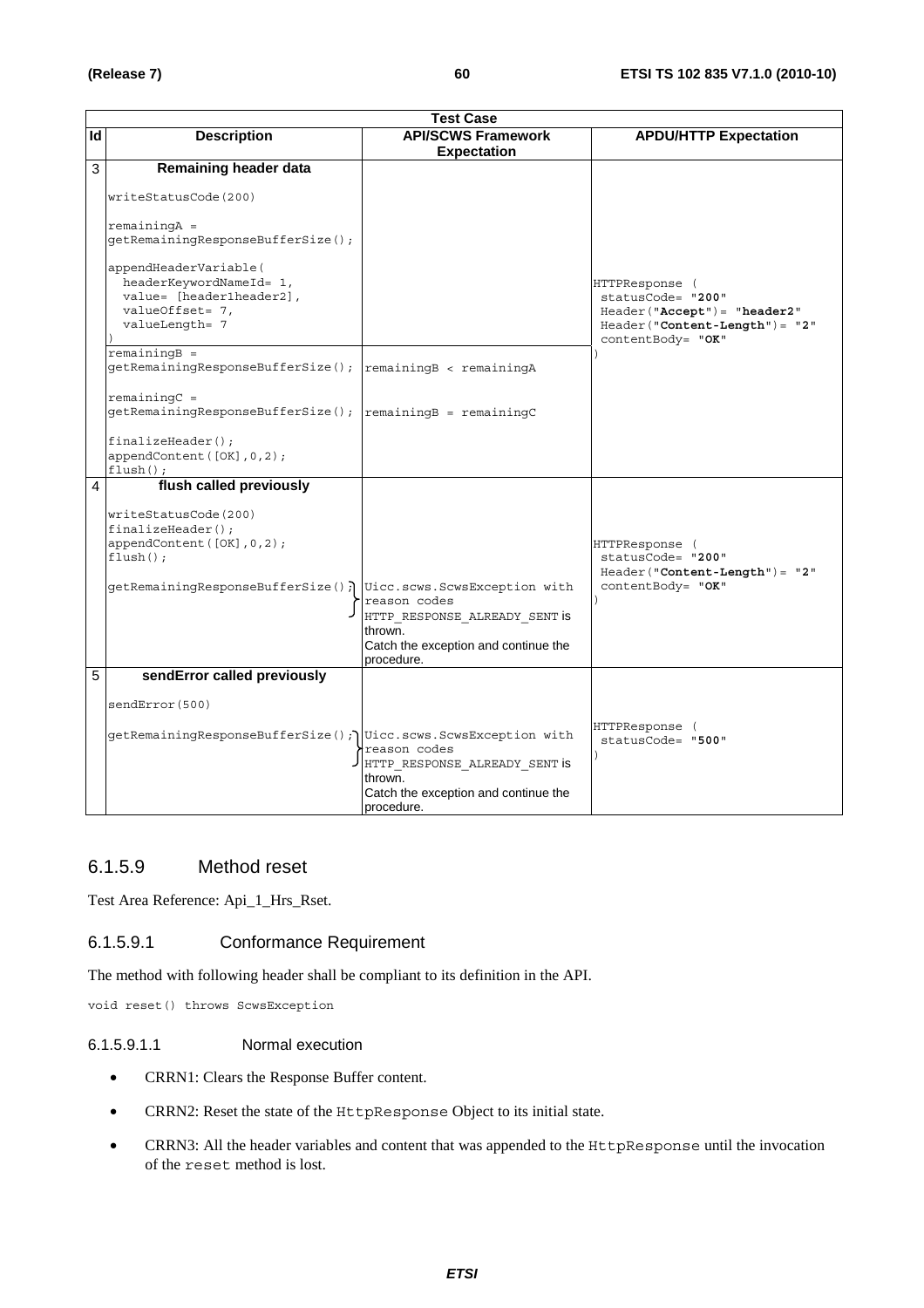#### 6.1.5.9.1.2 Parameter Errors

 $\bullet$  n/a.

6.1.5.9.1.3 Context errors

- CRRC1: if the flush method was called previously, a uicc.scws.ScwsException with reason codes HTTP\_RESPONSE\_ALREADY\_SENT is thrown.
- CRRC2: if the sendError method was called previously, a uicc.scws.ScwsException with reason codes HTTP\_RESPONSE\_ALREADY\_SENT is thrown.

#### 6.1.5.9.2 Test area files

Specific triggering: None:

| Test Source: | Test_Api_1_Hrs_Rset.java. |
|--------------|---------------------------|
| Test Applet: | Api_1_Hrs_Rset_1.java.    |

Cap File: Api\_1\_Hrs\_Rset.cap.

# 6.1.5.9.3 Test coverage

| <b>CRR</b> number | Test case number |
|-------------------|------------------|
|                   | . 2. 3           |
| N12               | 1, 2, 3          |
| N3                | 1, 2, 3          |
|                   |                  |
|                   |                  |

# 6.1.5.9.4 Test procedure

|                | <b>Test Case</b>                                                                                                                                                                               |                                       |                                                                                                                                                            |
|----------------|------------------------------------------------------------------------------------------------------------------------------------------------------------------------------------------------|---------------------------------------|------------------------------------------------------------------------------------------------------------------------------------------------------------|
| Id             | <b>Description</b>                                                                                                                                                                             | <b>API/SCWS Framework Expectation</b> | <b>APDU/HTTP Expectation</b>                                                                                                                               |
|                | <b>Reset StatusCode</b><br>writeStatusCode(204)                                                                                                                                                |                                       | HTTPResponse                                                                                                                                               |
|                | $reset()$ ;                                                                                                                                                                                    |                                       | statusCode= "200"<br>$Header('Content-Length") = "2"$                                                                                                      |
|                | writeStatusCode(200);                                                                                                                                                                          |                                       | $contentBody = "OK"$                                                                                                                                       |
|                | $finalizeHeader()$ ;<br>appendContent ( $[OK]$ , 0, 2);<br>$flush()$ ;                                                                                                                         |                                       |                                                                                                                                                            |
| $\mathfrak{p}$ | <b>Reset Header</b><br>writeStatusCode(500);<br>appendHeaderVariable(8, [L1]<br>, 0, 2);<br>$reset()$ ;<br>appendHeaderVariable(8, [L2]<br>0, 2);<br>appendContent([OK], 0, 2);<br>$flush()$ ; |                                       | HTTPResponse<br>$statusCode = 200$<br>$Header('Content-Length") = "2"$<br>$Header('Content-Language") = "L2"$<br>$contentBody = "OK"$                      |
| 3              | <b>Reset ContentType</b><br>setContentType(4);<br>$reset()$ ;<br>writeStatusCode(200);<br>appendContent $([OK], 0, 2)$ ;<br>$flush()$ :                                                        |                                       | HTTPResponse<br>statusCode= "200"<br>$Header('Content-Length") = "2"$<br>Header("Content-Type") =<br>"text/plain" (default value).<br>$contentBody = "OK"$ |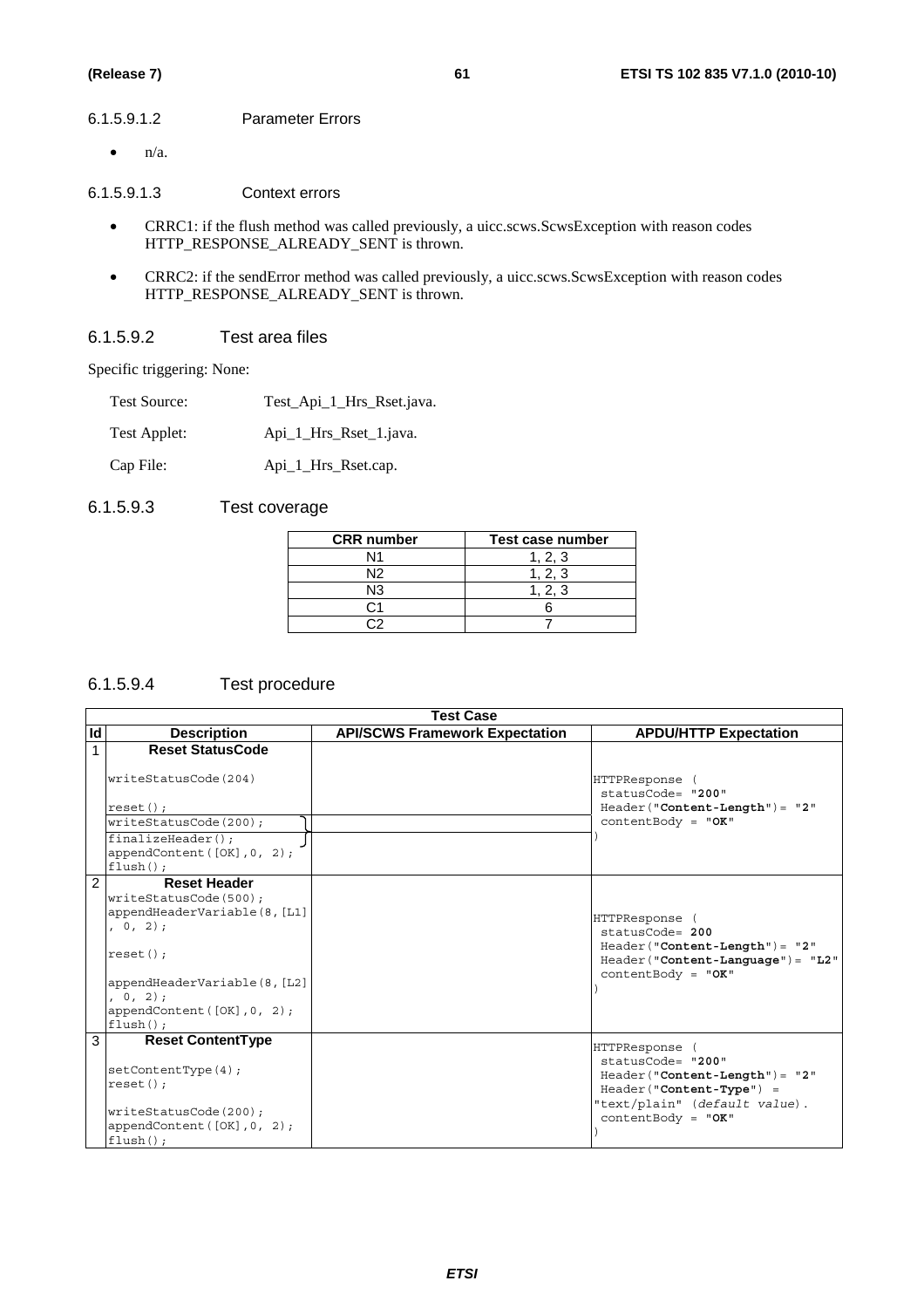|                | <b>Test Case</b>                                                                                                                                                             |                                                                                                                                          |                                                                                                                                              |  |
|----------------|------------------------------------------------------------------------------------------------------------------------------------------------------------------------------|------------------------------------------------------------------------------------------------------------------------------------------|----------------------------------------------------------------------------------------------------------------------------------------------|--|
| Id             | <b>Description</b>                                                                                                                                                           | <b>API/SCWS Framework Expectation</b>                                                                                                    | <b>APDU/HTTP Expectation</b>                                                                                                                 |  |
| 4              | <b>Reset Header Finalized</b>                                                                                                                                                |                                                                                                                                          |                                                                                                                                              |  |
|                | writeStatusCode(200);<br>appendHeaderVariable(8, [L1]<br>, 0, 2);<br>finalizeHeader();<br>$reset()$ ;<br>appendHeaderVariable(8, [L2]<br>, 0, 2);                            |                                                                                                                                          | HTTPResponse (<br>statusCode= "200"<br>$Header('Content-Length") = "2"$<br>$Header("Content-Language") = "L2"$<br>$contentBody = "OK"$       |  |
|                | appendContent([OK], 0, 2);<br>$flush()$ ;                                                                                                                                    |                                                                                                                                          |                                                                                                                                              |  |
| 5              | <b>Reset Data</b>                                                                                                                                                            |                                                                                                                                          |                                                                                                                                              |  |
|                | writeStatusCode(200);<br>appendHeaderVariable(8, [L1]<br>, 0, 2);<br>finalizeHeader();<br>appendContent ([NOT OK], 0,<br>$6)$ ;<br>$reset()$ ;<br>appendContent([OK], 0, 2); |                                                                                                                                          | HTTPResponse (<br>statusCode= "200"<br>$Header("Content-Length") = "2"$<br>HeaderNotPresent ("Content-<br>Language")<br>$contentBody = "OK"$ |  |
| 6              | $flush()$ ;<br>flush() called previously                                                                                                                                     |                                                                                                                                          |                                                                                                                                              |  |
|                | writeStatusCode(200);<br>$finalizeHeader()$ ;<br>appendContent([OK], 0, 2);<br>$flush()$ ;<br>$reset()$ ;                                                                    | uicc.scws.ScwsException with reason<br>codes HTTP RESPONSE ALREADY SENT is<br>thrown.<br>Catch the exception and continue the procedure. | HTTPResponse (<br>statusCode= "200"<br>$Header('Content-Length") = "2"$<br>$contentBody = "OK"$                                              |  |
| $\overline{7}$ | sendError called previously                                                                                                                                                  |                                                                                                                                          |                                                                                                                                              |  |
|                | sendError(500);<br>$reset()$ ;                                                                                                                                               | uicc.scws.ScwsException with reason<br>codes HTTP RESPONSE ALREADY SENT is                                                               | HTTPResponse (<br>statusCode= "500"                                                                                                          |  |
|                |                                                                                                                                                                              | thrown.<br>Catch the exception and continue the procedure.                                                                               |                                                                                                                                              |  |

# 6.1.5.10 Method sendError

Test Area Reference: Api\_1\_Hrs\_Sene.

#### 6.1.5.10.1 Conformance Requirement

The method with following header shall be compliant to its definition in the API.

void sendError(short errorCode)

#### 6.1.5.10.1.1 Normal execution

- CRRN1: Sends an error code to the SCWS.
- CRRN2: The HTTP response is sent immediately by the SCWS no other data is send by the SCWS.
- CRRN3: Missing header variables are added by the SCWS with their default values.
- CRRN4: Invoking this method implicitly finalizes the header of the HttpResponse.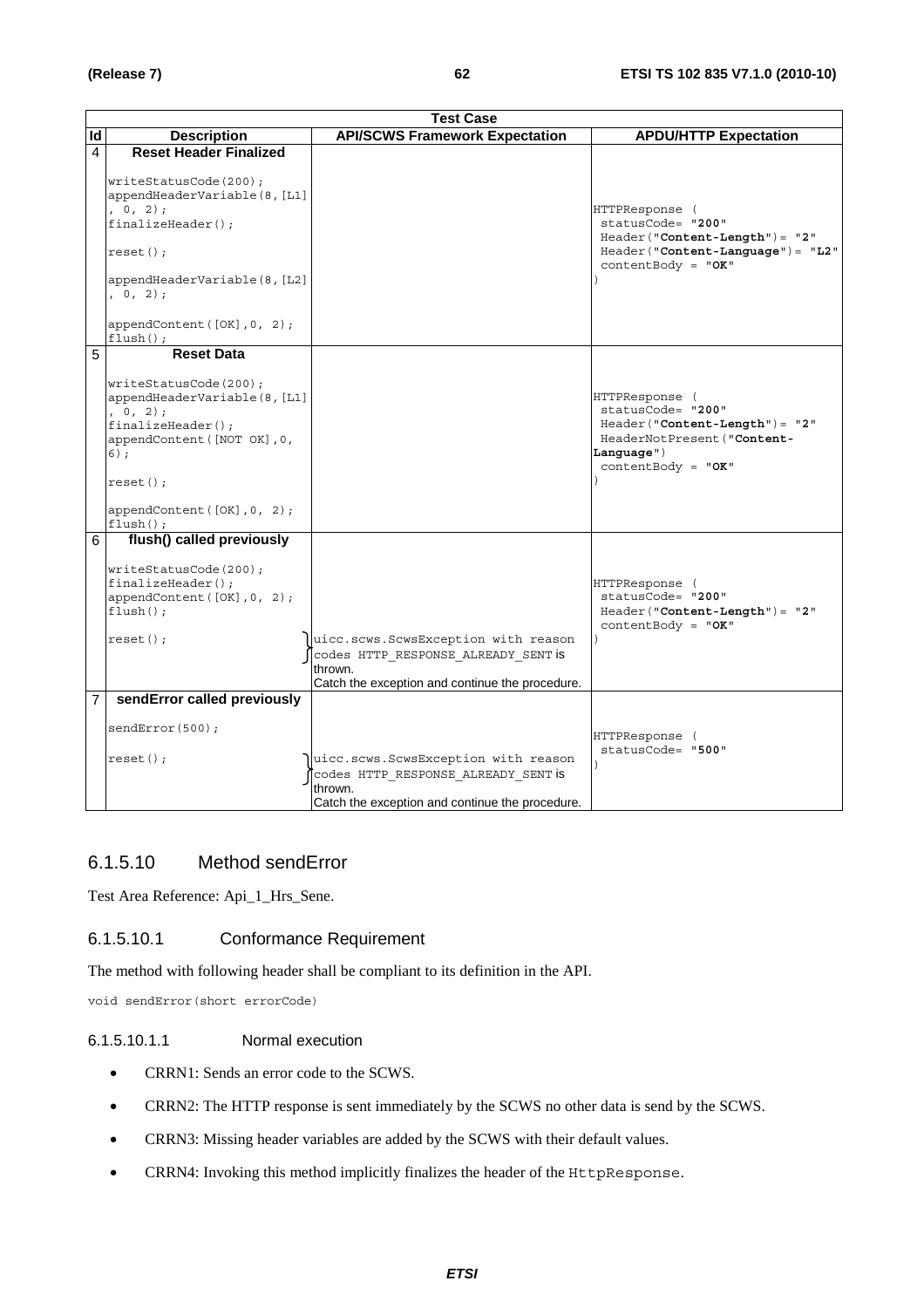#### 6.1.5.10.1.2 Parameter Errors

• CRRP1: if parameter errorCode is unknown with respect to the HTTP 1.1 protocol, a uicc.scws.ScwsException with reason codes HTTP\_CODE\_UNKNOWN is thrown.

#### 6.1.5.10.1.3 Context errors

- CRRC1: if the HTTP header was already finalized, a uicc.scws.ScwsException with reason codes HEADER\_ALREADY\_FINALIZED is thrown.
- CRRC2: if the flush method was called previously, a uicc.scws.ScwsException with reason codes HTTP\_RESPONSE\_ALREADY\_SENT is thrown.
- CRRC3: if the sendError method was called previously, a uicc.scws.ScwsException with reason codes HTTP\_RESPONSE\_ALREADY\_SENT is thrown.

#### 6.1.5.10.2 Test area files

Specific triggering: None:

| <b>Test Source:</b> | Test_Api_1_Hrs_Sene.java. |
|---------------------|---------------------------|
| Test Applet:        | Api_1_Hrs_Sene_1.java.    |
| Cap File:           | Api_1_Hrs_Sene.cap.       |

### 6.1.5.10.3 Test coverage

| <b>CRR</b> number | Test case number |
|-------------------|------------------|
| N1                | 1, 2, 3, 4, 5, 6 |
| N <sub>2</sub>    | 1, 2, 3, 4, 5, 6 |
| N <sub>3</sub>    | 1, 2, 3, 4, 5, 6 |
| N4                | 1, 2, 3, 4, 5, 6 |
| P1                |                  |
| C1                | 8.9              |
| C <sub>2</sub>    | 10               |
| СЗ                |                  |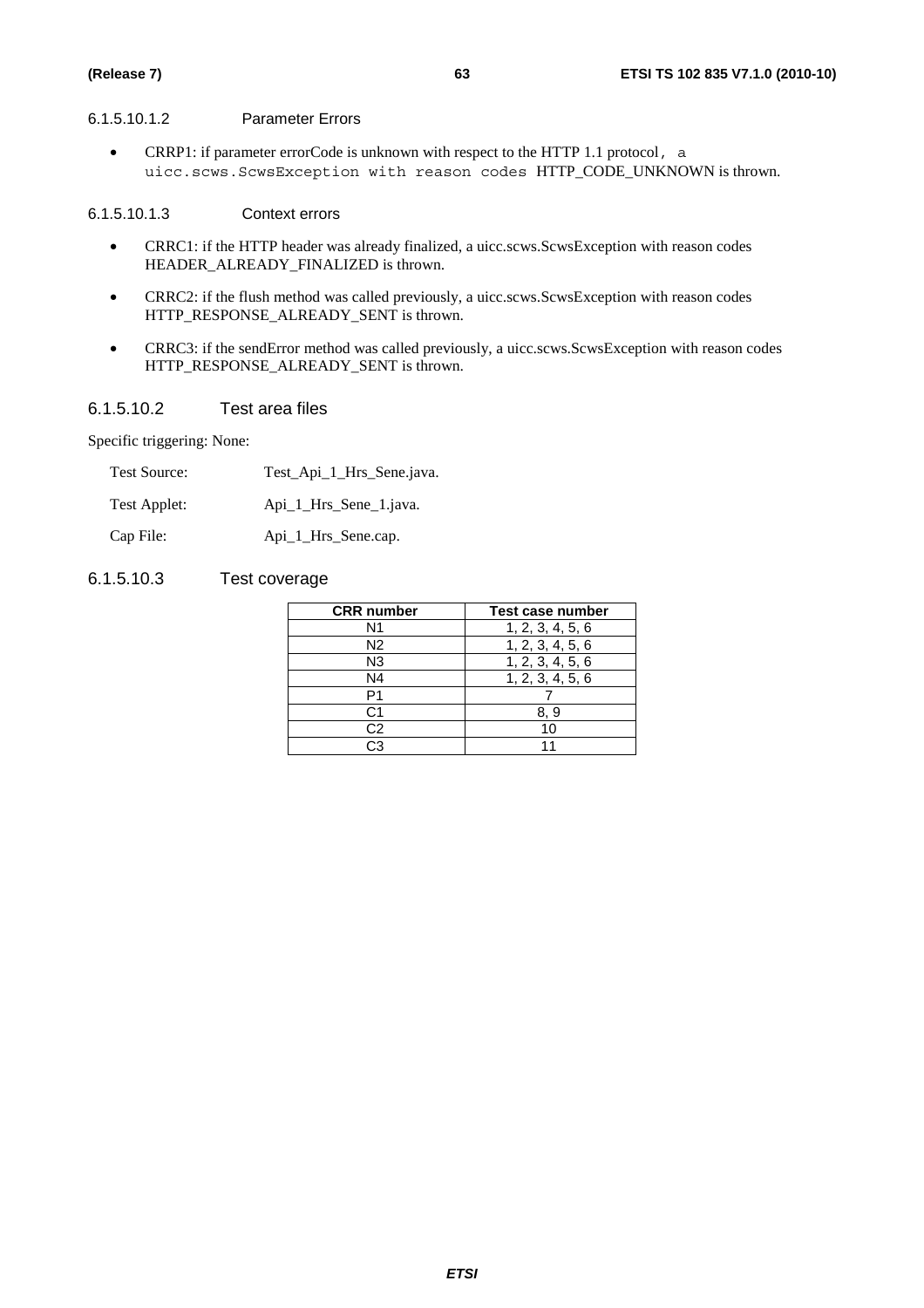# 6.1.5.10.4 Test procedure

|   | <b>Test Case</b> |                                                      |                                       |                                   |  |
|---|------------------|------------------------------------------------------|---------------------------------------|-----------------------------------|--|
|   | ld               | <b>Description</b>                                   | <b>API/SCWS Framework Expectation</b> | <b>APDU/HTTP Expectation</b>      |  |
|   |                  |                                                      |                                       |                                   |  |
|   |                  |                                                      |                                       |                                   |  |
| 1 |                  | Normal use case : Return an Informational code (1xx) |                                       |                                   |  |
|   |                  | $a$ // sc continue                                   |                                       | Not testable                      |  |
|   |                  | sendError(100)                                       |                                       |                                   |  |
|   |                  | b // SC SWITCHING PROTOCOLS<br>sendError(101)        |                                       | Not testable                      |  |
| 2 |                  | Normal use case : Return a Successful code (2xx)     |                                       |                                   |  |
|   | a                | $11$ SC OK                                           |                                       | HTTPResponse (                    |  |
|   |                  | sendError(200)                                       |                                       | statusCode= 200                   |  |
|   |                  |                                                      |                                       |                                   |  |
|   |                  | $b$ // SC CREATED                                    |                                       | HTTPResponse (                    |  |
|   |                  | sendError(201)                                       |                                       | statusCode= 201                   |  |
|   |                  | C // SC_ACCEPTED                                     |                                       | HTTPResponse (                    |  |
|   |                  | sendError(202)                                       |                                       | statusCode= 202                   |  |
|   |                  |                                                      |                                       |                                   |  |
|   |                  | $d$ //                                               |                                       | HTTPResponse (                    |  |
|   |                  | SC NON AUTHORITATIVE INFORMATION                     |                                       | statusCode= 203                   |  |
|   |                  | sendError(203)                                       |                                       |                                   |  |
|   |                  | e // SC_NO CONTENT                                   |                                       | HTTPResponse (                    |  |
|   |                  | sendError(204)                                       |                                       | statusCode= 204                   |  |
|   |                  |                                                      |                                       |                                   |  |
|   |                  | f // SC_RESET_CONTENT                                |                                       | HTTPResponse (                    |  |
|   |                  | sendError(205)                                       |                                       | statusCode= 205                   |  |
|   |                  |                                                      |                                       |                                   |  |
|   |                  | // SC PARTIAL CONTENT<br>sendError(206)              |                                       | HTTPResponse (<br>statusCode= 206 |  |
|   |                  |                                                      |                                       |                                   |  |
| 3 |                  | Normal use case : Return a Redirection code (3xx)    |                                       |                                   |  |
|   |                  | a // SC_MULTIPLE CHOICES                             |                                       | HTTPResponse(                     |  |
|   |                  | sendError(300)                                       |                                       | statusCode= 300                   |  |
|   |                  |                                                      |                                       |                                   |  |
|   |                  | b // SC MOVED PERMANENTLY<br>sendError(301)          |                                       | HTTPResponse (<br>statusCode= 301 |  |
|   |                  |                                                      |                                       |                                   |  |
|   |                  | $c$ // SC FOUND                                      |                                       | HTTPResponse(                     |  |
|   |                  | sendError(302)                                       |                                       | statusCode= 302                   |  |
|   |                  |                                                      |                                       |                                   |  |
|   |                  | $d$ // SC SEE OTHER<br>sendError(303)                |                                       | HTTPResponse(<br>statusCode= 303  |  |
|   |                  |                                                      |                                       |                                   |  |
|   | e                | // SC NOT MODIFIED                                   |                                       | HTTPResponse (                    |  |
|   |                  | sendError(304)                                       |                                       | statusCode= 304                   |  |
|   |                  |                                                      |                                       |                                   |  |
|   |                  | $f$ // SC USE PROXY                                  |                                       | HTTPResponse (                    |  |
|   |                  | sendError(305)                                       |                                       | statusCode= 305                   |  |
|   | g                | // SC TEMPORARY REDIRECT                             |                                       | HTTPResponse (                    |  |
|   |                  | sendError(307)                                       |                                       | statusCode= 307                   |  |
|   |                  |                                                      |                                       |                                   |  |
| 4 |                  | Normal use case : Return a client error code (4xx)   |                                       |                                   |  |
|   |                  | a // SC BAD REQUEST                                  |                                       |                                   |  |
|   |                  | sendError(400)                                       |                                       | HTTPResponse(<br>statusCode= 400  |  |
|   |                  |                                                      |                                       |                                   |  |
|   |                  | $b$ // SC UNAUTHORIZED                               |                                       | HTTPResponse (                    |  |
|   |                  | sendError(401)                                       |                                       | statusCode= 401                   |  |
|   |                  |                                                      |                                       |                                   |  |
|   |                  | C // SC_PAYMENT_REQUIRED                             |                                       | HTTPResponse(                     |  |
|   |                  | sendError(402)                                       |                                       | statusCode= 402                   |  |
|   |                  | $d$ // SC FORBIDDEN                                  |                                       | HTTPResponse (                    |  |
|   |                  | sendError(403)                                       |                                       | statusCode= 403                   |  |
|   |                  |                                                      |                                       |                                   |  |
|   |                  | e // SC_NOT_FOUND                                    |                                       | HTTPResponse (                    |  |
|   |                  | sendError(404)                                       |                                       | statusCode= 404                   |  |
|   |                  |                                                      |                                       |                                   |  |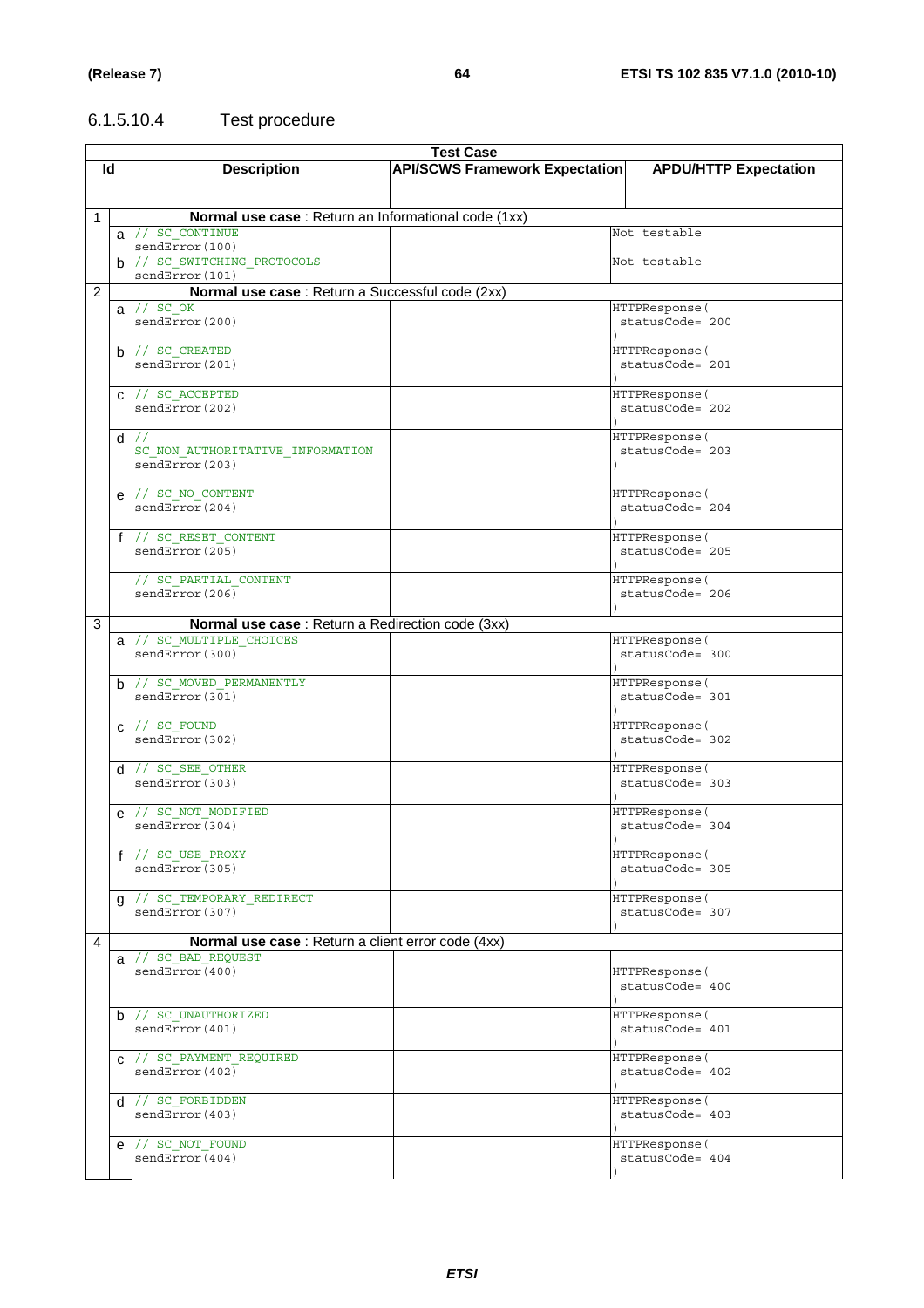|   | <b>Test Case</b> |                                                    |                                       |                                   |  |
|---|------------------|----------------------------------------------------|---------------------------------------|-----------------------------------|--|
|   | ld               | <b>Description</b>                                 | <b>API/SCWS Framework Expectation</b> | <b>APDU/HTTP Expectation</b>      |  |
|   |                  |                                                    |                                       |                                   |  |
|   |                  |                                                    |                                       |                                   |  |
|   | $\mathbf{f}$     | // SC METHOD NOT ALLOWED                           |                                       | HTTPResponse (                    |  |
|   |                  | sendError(405)                                     |                                       | statusCode= 405                   |  |
|   |                  |                                                    |                                       |                                   |  |
|   | g                | // SC_NOT_ACCEPTABLE                               |                                       | HTTPResponse (                    |  |
|   |                  | sendError(406)                                     |                                       | statusCode= 406                   |  |
|   |                  |                                                    |                                       |                                   |  |
|   |                  | $h$ //                                             |                                       | HTTPResponse (                    |  |
|   |                  | SC PROXY AUTHENTICATION REQUIRED                   |                                       | statusCode= 407                   |  |
|   |                  | sendError(407)                                     |                                       |                                   |  |
|   |                  | // SC REQUEST TIMEOUT<br>sendError(408)            |                                       | HTTPResponse (<br>statusCode= 408 |  |
|   |                  |                                                    |                                       |                                   |  |
|   |                  | // SC CONFLICT                                     |                                       | HTTPResponse (                    |  |
|   |                  | sendError(409)                                     |                                       | statusCode= 409                   |  |
|   |                  |                                                    |                                       |                                   |  |
|   |                  | $k$ // SC GONE                                     |                                       | HTTPResponse (                    |  |
|   |                  | sendError(410)                                     |                                       | statusCode= 410                   |  |
|   |                  |                                                    |                                       |                                   |  |
|   |                  | // SC LENGTH REQUIRED                              |                                       | HTTPResponse (                    |  |
|   |                  | sendError(411)                                     |                                       | statusCode= 411                   |  |
|   |                  |                                                    |                                       |                                   |  |
|   |                  | m // SC_PRECONDITION FAILED                        |                                       | HTTPResponse (                    |  |
|   |                  | sendError(412)                                     |                                       | statusCode= 412                   |  |
|   |                  |                                                    |                                       |                                   |  |
|   |                  | n // SC_REQUEST_ENTITY_TOO_LARGE                   |                                       | HTTPResponse (                    |  |
|   |                  | sendError(413)                                     |                                       | statusCode= 413                   |  |
|   |                  |                                                    |                                       |                                   |  |
|   |                  | 0 // SC_REQUEST_URI_TOO_LONG                       |                                       | HTTPResponse (                    |  |
|   |                  | sendError(414)                                     |                                       | statusCode= 414                   |  |
|   |                  |                                                    |                                       |                                   |  |
|   |                  | p  // SC_UNSUPPORTED_MEDIA_TYPE                    |                                       | HTTPResponse (                    |  |
|   |                  | sendError (415)                                    |                                       | statusCode= 415                   |  |
|   |                  |                                                    |                                       |                                   |  |
|   | q                | SC_REQUESTED_RANGE_NOT_SATISFIABLE                 |                                       | HTTPResponse(<br>statusCode= 416  |  |
|   |                  | sendError(416)                                     |                                       |                                   |  |
|   | $\mathsf{r}$     | // SC EXPECTATION FAILED                           |                                       | HTTPResponse (                    |  |
|   |                  | sendError(417)                                     |                                       | statusCode= 417                   |  |
|   |                  |                                                    |                                       |                                   |  |
| 5 |                  | Normal use case : Return a Server Error 5xx code   |                                       |                                   |  |
|   |                  | a // SC_INTERNAL_SERVER ERROR                      |                                       | HTTPResponse (                    |  |
|   |                  | sendError(500)                                     |                                       | statusCode= 500                   |  |
|   |                  |                                                    |                                       |                                   |  |
|   |                  | b // SC_NOT_IMPLEMENTED                            |                                       | HTTPResponse (                    |  |
|   |                  | sendError(501)                                     |                                       | statusCode= 501                   |  |
|   |                  |                                                    |                                       |                                   |  |
|   |                  | C // SC_BAD_GATEWAY                                |                                       | HTTPResponse (                    |  |
|   |                  | sendError(502)                                     |                                       | statusCode= 502                   |  |
|   |                  |                                                    |                                       |                                   |  |
|   |                  | $d$ // SC SERVICE UNAVAILABLE                      |                                       | HTTPResponse (                    |  |
|   |                  | sendError(503)                                     |                                       | statusCode= 503                   |  |
|   |                  |                                                    |                                       |                                   |  |
|   | e                | // SC GATEWAY TIMEOUT                              |                                       | HTTPResponse (                    |  |
|   |                  | sendError(504)                                     |                                       | statusCode= 504                   |  |
|   |                  |                                                    |                                       |                                   |  |
|   | $\mathbf{f}$     | // SC HTTP VERSION NOT SUPPORTED<br>sendError(505) |                                       | HTTPResponse (<br>statusCode= 505 |  |
|   |                  |                                                    |                                       |                                   |  |
|   | 6                | After writeStatusCode                              |                                       |                                   |  |
|   |                  |                                                    |                                       | HTTPResponse (                    |  |
|   |                  | writeStatusCode(200);                              |                                       | statusCode= 403                   |  |
|   |                  |                                                    |                                       |                                   |  |
|   |                  | sendError(403);                                    |                                       |                                   |  |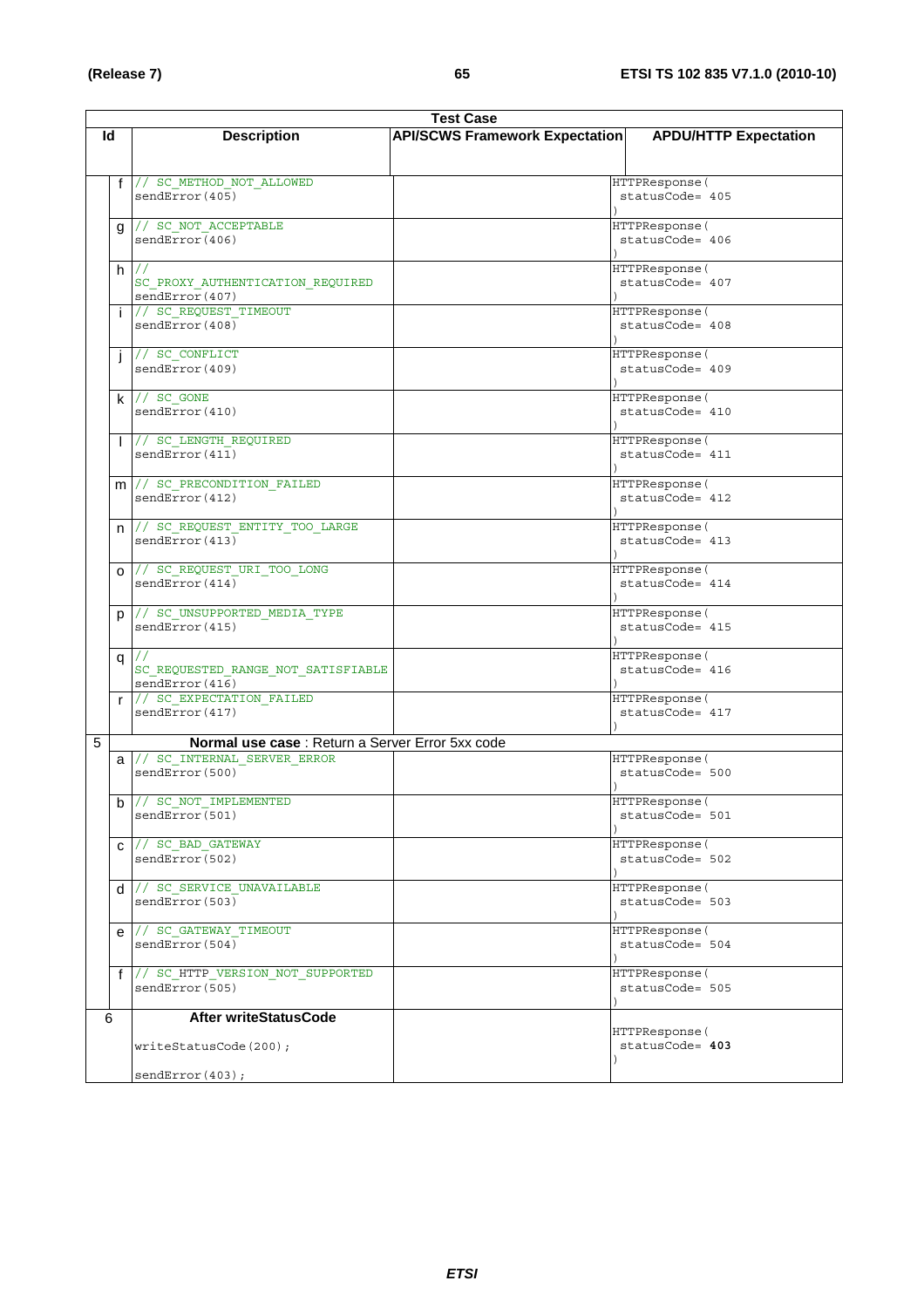|                |                                                                                                                                                                                                                                                                                                 | <b>Test Case</b>                                                                                                                                   |                                                                                            |
|----------------|-------------------------------------------------------------------------------------------------------------------------------------------------------------------------------------------------------------------------------------------------------------------------------------------------|----------------------------------------------------------------------------------------------------------------------------------------------------|--------------------------------------------------------------------------------------------|
| ld             | <b>Description</b>                                                                                                                                                                                                                                                                              | <b>API/SCWS Framework Expectation</b>                                                                                                              | <b>APDU/HTTP Expectation</b>                                                               |
|                |                                                                                                                                                                                                                                                                                                 |                                                                                                                                                    |                                                                                            |
| $\overline{7}$ | HTTP_CODE_UNKNOWN<br>sendError(0)<br>$sendError(-1)$<br>sendError(1000)<br>sendError(99)<br>sendError(102)<br>sendError(199)<br>sendError(207)<br>sendError(299)<br>sendError(308)<br>sendError(399)<br>sendError (418)<br>sendError(499)<br>sendError(506)<br>sendError(600)<br>sendError(700) | uicc.scws.ScwsException with<br>reason codes<br>HTTP CODE UNKNOW is thrown.<br>Catch the exception and<br>build a page with status<br>$code = 204$ | HTTPResponse (<br>statusCode = $"204"$                                                     |
|                | sendError(800)<br>sendError(900)                                                                                                                                                                                                                                                                |                                                                                                                                                    |                                                                                            |
| 8              | finalizeHeader called previously<br>writeStatusCode(200)<br>$finalizeHeader()$ ;<br>sendError(403);<br>appendContent ([OK], 0, 2);<br>$flush()$ ;                                                                                                                                               | Uicc.scws.ScwsException with<br>reason codes<br>HEADER ALREADY FINALIZED IS<br>thrown.<br>Catch the exception and continue the<br>procedure.       | HTTPResponse (<br>statusCode= 200<br>$Header("Content-Length") = "2"$<br>contentBody= "OK" |
| 9              | appendContent called previously                                                                                                                                                                                                                                                                 |                                                                                                                                                    |                                                                                            |
|                | writeStatusCode(200)<br>appendContent([OK], 0, 2);<br>sendError(403);<br>$flush()$ ;                                                                                                                                                                                                            | Uicc.scws.ScwsException with<br>reason codes<br>HEADER_ALREADY_FINALIZED is<br>thrown.<br>Catch the exception and continue the<br>procedure.       | HTTPResponse (<br>statusCode= 200<br>Header("Content-Length")= "2"<br>contentBody= "OK"    |
| 10             | flush called previously                                                                                                                                                                                                                                                                         |                                                                                                                                                    |                                                                                            |
|                | writeStatusCode(200)<br>appendContent([OK], 0, 2);<br>$flush()$ ;<br>sendError(403);                                                                                                                                                                                                            | uicc.scws.ScwsException with<br>reason codes<br>HTTP RESPONSE ALREADY SENT is<br>thrown.<br>Catch the exception and continue the<br>procedure.     | HTTPResponse (<br>statusCode= 200<br>$Header("Content-Length") = "2"$<br>contentBody= "OK" |
| 11             | sendError called previously                                                                                                                                                                                                                                                                     |                                                                                                                                                    |                                                                                            |
|                | sendError(500);<br>sendError(403);                                                                                                                                                                                                                                                              | uicc.scws.ScwsException with<br>reason codes<br>HTTP RESPONSE ALREADY SENT is<br>thrown.<br>Catch the exception and continue the<br>procedure.     | HTTPResponse (<br>$statusCode = 500$                                                       |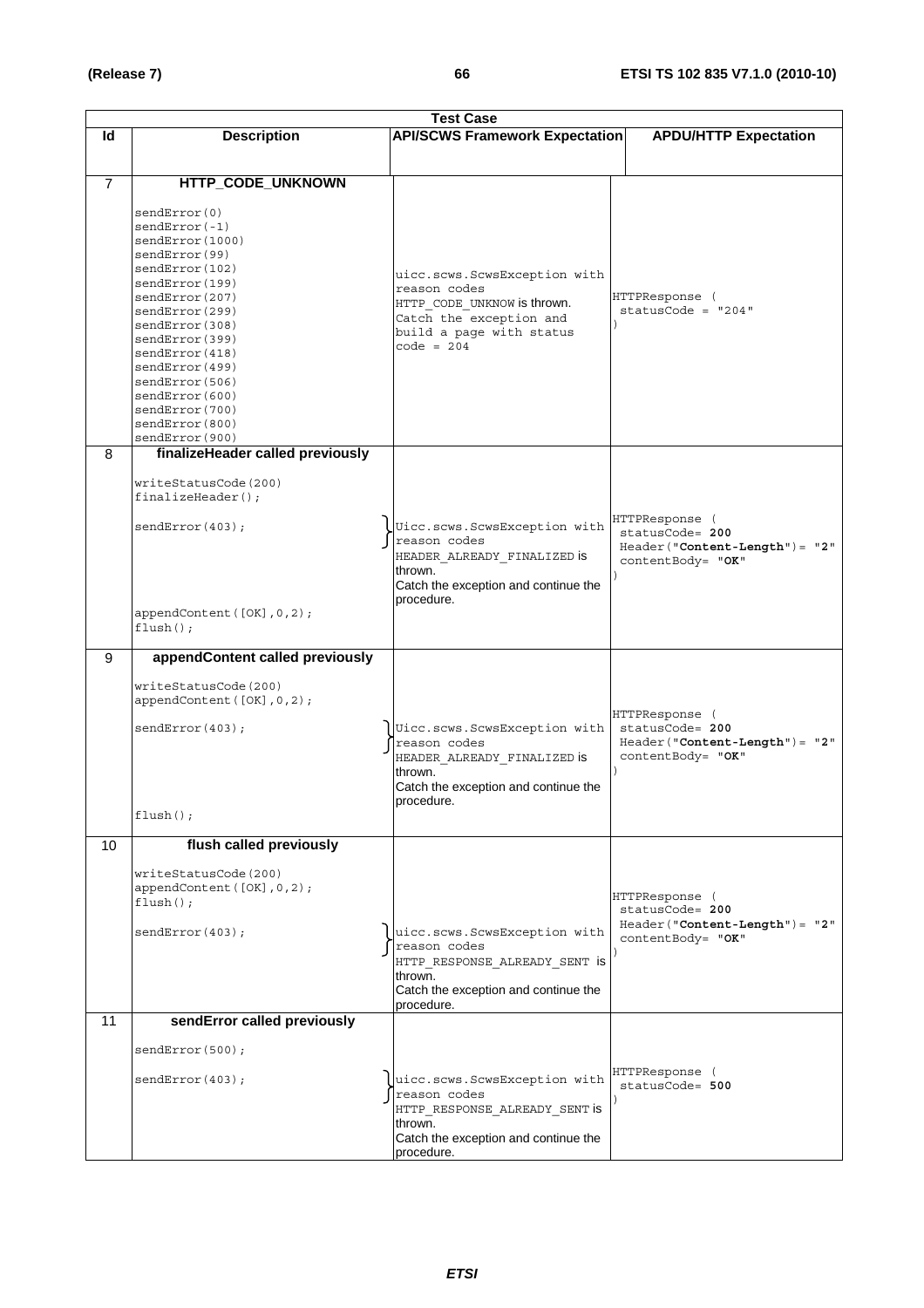# 6.1.5.11 Method setContentType

Test Area Reference: Api\_1\_Hrs\_Scot.

#### 6.1.5.11.1 Conformance Requirement

The method with following header shall be compliant to its definition in the API.

void setContentType(short type) throws ScwsException

#### 6.1.5.11.1.1 Normal execution

• CRRN1: Sets the content type of the HTTP response.

#### 6.1.5.11.1.2 Parameter Errors

• CRRP1: if parameter type is not correct according to SCWSConstants, a uicc.scws.ScwsException with reason codes UNKNOWN\_KEYWORD\_ID is thrown.

6.1.5.11.1.3 Context errors

- CRRC1: if the HTTP header was already finalized, a uicc.scws.ScwsException with reason codes HEADER\_ALREADY\_FINALIZED is thrown.
- CRRC2: if appending the header variable would cause an overflow of the response buffer, a uicc.scws.ScwsException with reason codes BUFFER\_OVERFLOW is thrown.
- CRRC3: if the flush method was called previously, a uicc.scws.ScwsException with reason codes HTTP\_RESPONSE\_ALREADY\_SENT is thrown.
- CRRC4: if the sendError method was called previously, a uicc.scws.ScwsException with reason codes HTTP\_RESPONSE\_ALREADY\_SENT is thrown.

### 6.1.5.11.2 Test area files

Specific triggering: None:

| Test Source: | Test_Api_1_Hrs_Scot.java. |
|--------------|---------------------------|
|--------------|---------------------------|

Test Applet: Api\_1\_Hrs\_Scot\_1.java.

Cap File: Api\_1\_Hrs\_Scot.cap.

### 6.1.5.11.3 Test coverage

| <b>CRR</b> number | Test case number |
|-------------------|------------------|
| N1                | 1, 2, 3, 4, 5    |
|                   |                  |
| C:1               | 7. 8             |
| C2                |                  |
| CЗ                |                  |
|                   |                  |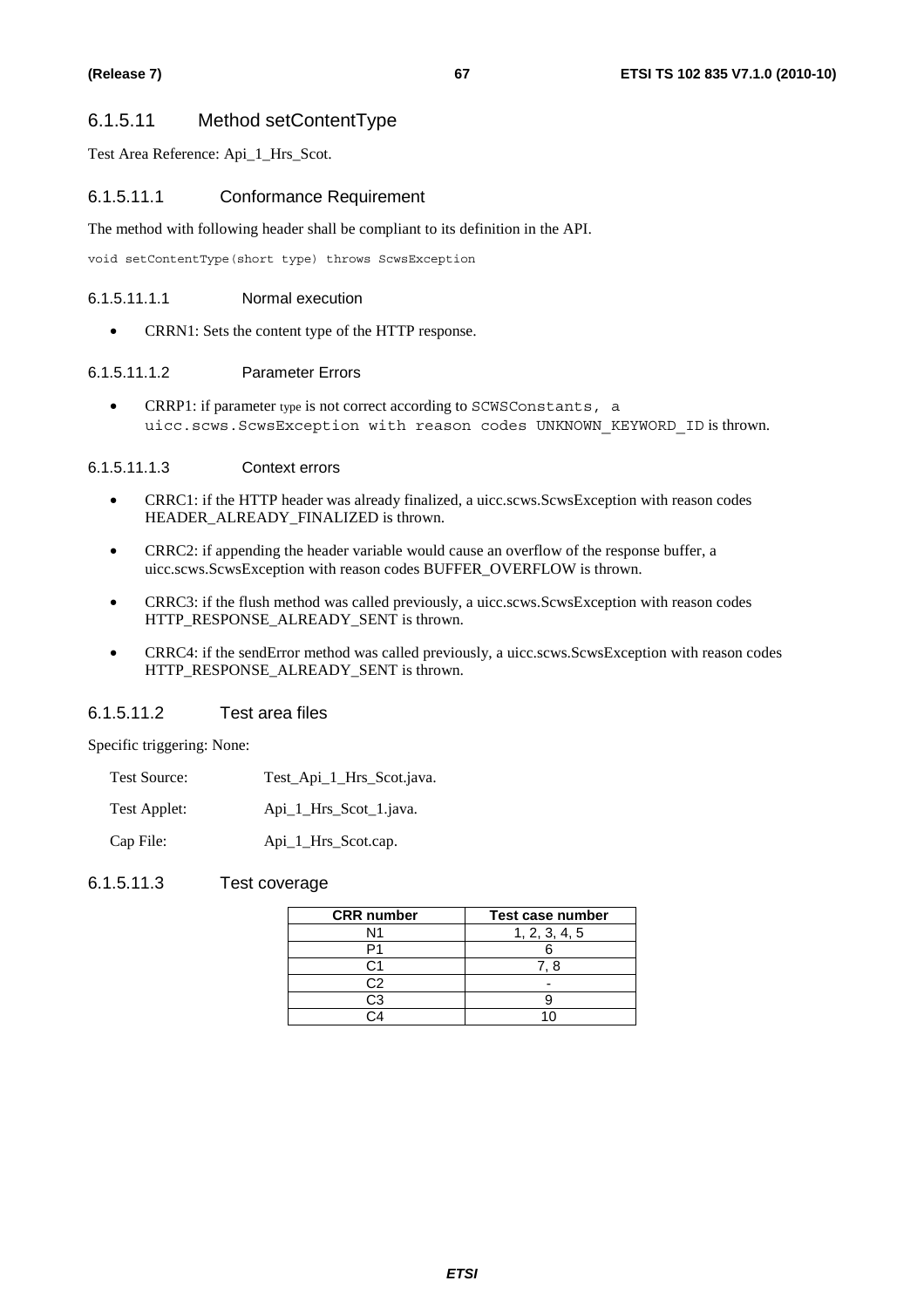# 6.1.5.11.4 Test procedure

|              |                                           | <b>Test Case</b>          |                                         |
|--------------|-------------------------------------------|---------------------------|-----------------------------------------|
| ld           | <b>Description</b>                        | <b>API/SCWS Framework</b> | <b>APDU/HTTP Expectation</b>            |
|              |                                           | <b>Expectation</b>        |                                         |
| $\mathbf{1}$ |                                           |                           |                                         |
|              | All success type                          |                           |                                         |
| a            |                                           |                           |                                         |
|              | // CONTENT TYPE IMAGE GIF                 |                           | HTTPResponse (                          |
|              | writeStatusCode(200)                      |                           | statusCode= "200"                       |
|              | setContextType(4);                        |                           | $Header("Content-Type") = "image/gif"$  |
|              | $finalizeHeader()$ ;                      |                           | $Header("Content-Length") = "2"$        |
|              |                                           |                           |                                         |
|              | appendContent([OK], 0, 2);                |                           | contentBody= "OK"                       |
|              | $flush()$ ;                               |                           |                                         |
|              |                                           |                           |                                         |
|              | b // CONTENT TYPE IMAGE JPEG              |                           |                                         |
|              | writeStatusCode(200)                      |                           | HTTPResponse (                          |
|              | setContentType(3);                        |                           | statusCode= 200                         |
|              | $finalizeHeader()$ ;                      |                           | $Header("Content-Type") = "image/jpeg"$ |
|              |                                           |                           | $Header('Content-Length") = "2"$        |
|              | appendContent([OK], 0, 2);                |                           | contentBody= "OK"                       |
|              | $flush()$ ;                               |                           |                                         |
|              |                                           |                           |                                         |
|              | $C$ // CONTENT TYPE IMAGE PNG             |                           |                                         |
|              | writeStatusCode(200)                      |                           | HTTPResponse (                          |
|              | setContentType(5);                        |                           | statusCode= 200                         |
|              |                                           |                           | $Header('Content-Type") = "image/pnq"$  |
|              | $finalizeHeader()$ ;                      |                           | Header("Content-Length")= "2"           |
|              | appendContent([OK], 0, 2);                |                           | contentBody= "OK"                       |
|              | $flush()$ ;                               |                           |                                         |
|              |                                           |                           |                                         |
|              | $d$ // CONTENT TYPE TEXT HTML             |                           | HTTPResponse (                          |
|              | writeStatusCode(200)                      |                           | statusCode= 200                         |
|              | setContextType(1);                        |                           |                                         |
|              | $finalizeHeader()$ ;                      |                           | $Header('Content-Type") = "text/html"$  |
|              |                                           |                           | Header("Content-Length")= "2"           |
|              | appendContent ([OK], 0, 2);               |                           | contentBody= "OK"                       |
|              | $flush()$ ;                               |                           |                                         |
|              |                                           |                           |                                         |
|              | $e$ // CONTENT TYPE TEXT PLAIN            |                           | HTTPResponse (                          |
|              | writeStatusCode(200)                      |                           | statusCode= 200                         |
|              | setContextType(2);                        |                           |                                         |
|              | $finalizeHeader()$ ;                      |                           | Header("Content-Type")= "text/plain"    |
|              | appendContent([OK], 0, 2);                |                           | Header("Content-Length")= "2"           |
|              |                                           |                           | contentBody= "OK"                       |
|              | $flush()$ ;                               |                           |                                         |
|              |                                           |                           |                                         |
|              |                                           |                           |                                         |
| 2            | <b>Call in first</b>                      |                           |                                         |
|              |                                           |                           | HTTPResponse (                          |
|              | setContextType(2);                        |                           |                                         |
|              |                                           |                           | statusCode= 200                         |
|              | writeStatusCode(200)                      |                           | $Header("Content-Type") = "text/plain"$ |
|              | $finalizeHeader()$ ;                      |                           | $Header("Content-Length") = "2"$        |
|              |                                           |                           | contentBody= "OK"                       |
|              | appendContent([OK], 0, 2);<br>$flush()$ ; |                           |                                         |
|              |                                           |                           |                                         |
|              |                                           |                           |                                         |
| 3            | <b>Call after status line</b>             |                           |                                         |
|              | writeStatusCode(200)                      |                           | HTTPResponse (                          |
|              |                                           |                           | statusCode= 200                         |
|              |                                           |                           |                                         |
|              | setContentType(2);                        |                           | Header("Content-Type")= "text/plain"    |
|              |                                           |                           | $Header('Content-Length") = "2"$        |
|              | $finalizeHeader()$ ;                      |                           | contentBody= "OK"                       |
|              | appendContent([OK], 0, 2);                |                           |                                         |
|              | $flush()$ ;                               |                           |                                         |
|              |                                           |                           |                                         |
| 4            | Call after appendHeaderVariable           |                           |                                         |
|              |                                           |                           |                                         |
|              | writeStatusCode(200)                      |                           |                                         |
|              | appendHeaderVariable(                     |                           |                                         |
|              | headerKeywordNameId= 1,                   |                           | HTTPResponse (                          |
|              | value= [header1header2],                  |                           | statusCode= 200                         |
|              | valueOffset= 0,                           |                           | $Header('Accept") = "header1"$          |
|              |                                           |                           | Header("Content-Type")= "text/plain"    |
|              | valueLength= 7)                           |                           | Header("Content-Length")= "2"           |
|              |                                           |                           | contentBody= "OK"                       |
|              | setContentType(2);                        |                           |                                         |
|              |                                           |                           |                                         |
|              | $finalizeHeader()$ ;                      |                           |                                         |
|              | appendContent([OK], 0, 2);                |                           |                                         |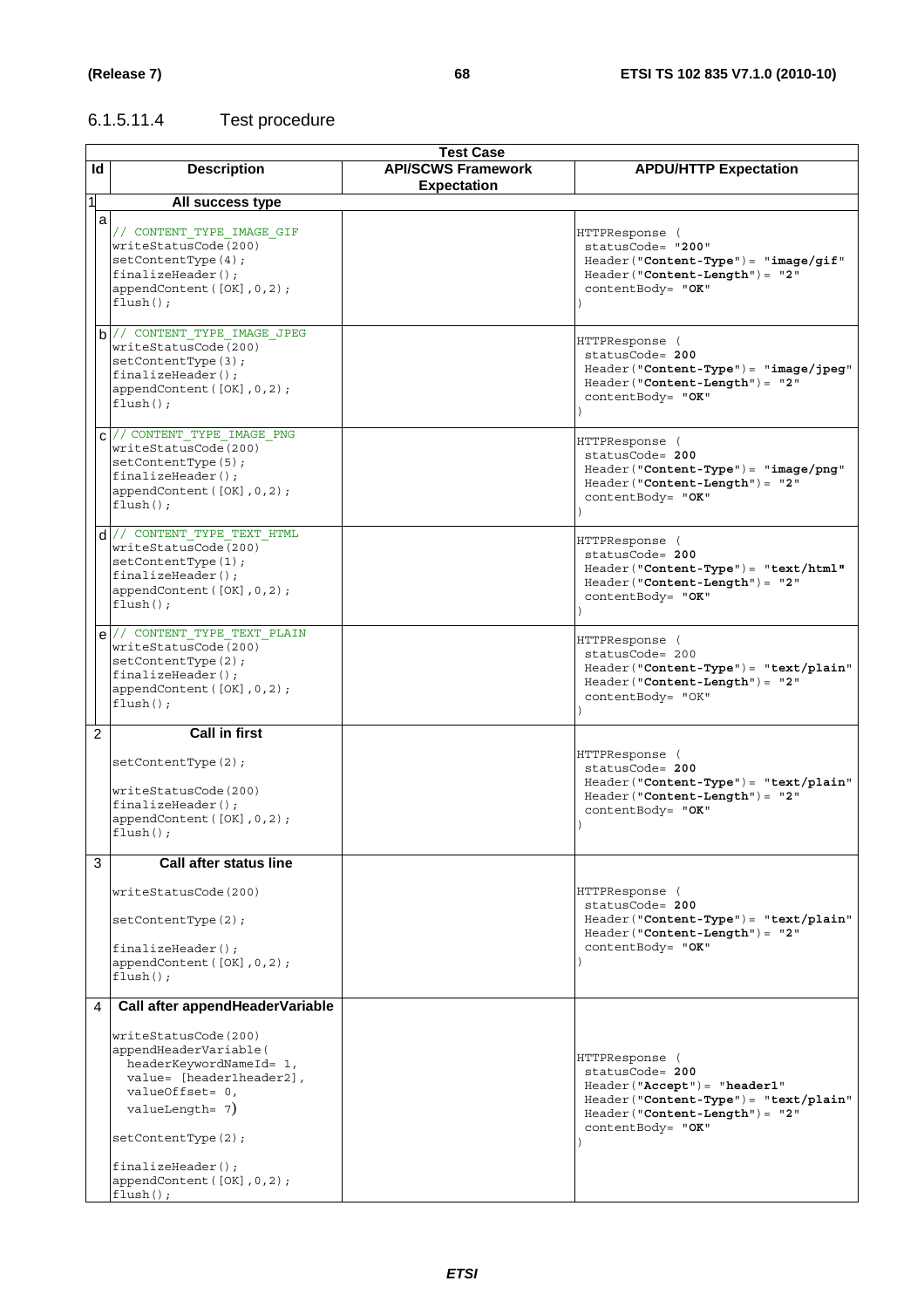|    | <b>Test Case</b>                                                                                           |                                                                                                                                              |                                                                                                                                                     |  |
|----|------------------------------------------------------------------------------------------------------------|----------------------------------------------------------------------------------------------------------------------------------------------|-----------------------------------------------------------------------------------------------------------------------------------------------------|--|
| ld | <b>Description</b>                                                                                         | <b>API/SCWS Framework</b><br><b>Expectation</b>                                                                                              | <b>APDU/HTTP Expectation</b>                                                                                                                        |  |
| 5  | <b>Multiple call</b>                                                                                       |                                                                                                                                              |                                                                                                                                                     |  |
|    | writeStatusCode(200)                                                                                       |                                                                                                                                              |                                                                                                                                                     |  |
|    | setContextType(5);<br>setContextType(4);<br>setContextType(3);<br>setContextType(2);<br>setContentType(1); |                                                                                                                                              | HTTPResponse (<br>statusCode= 200<br>Header("Content-Type")= "text/html"<br>$Header('Content-Length") = "2"$<br>contentBody= "OK"                   |  |
|    | $finalizeHeader()$ ;<br>appendContent([OK], 0, 2);<br>$flush()$ ;                                          |                                                                                                                                              |                                                                                                                                                     |  |
| 6  | UNKNOWN KEYWORD ID                                                                                         |                                                                                                                                              |                                                                                                                                                     |  |
|    | writeStatusCode(200)                                                                                       |                                                                                                                                              |                                                                                                                                                     |  |
|    | setContentType(0);                                                                                         | uicc.scws.ScwsException with<br>reason codes                                                                                                 |                                                                                                                                                     |  |
|    | $setContextType(-1);$                                                                                      | UNKNOWN KEYWORD ID is thrown.<br>uicc.scws.ScwsException with<br>reason codes                                                                |                                                                                                                                                     |  |
|    | setContextType(6);                                                                                         | UNKNOWN KEYWORD ID is thrown.<br>uicc.scws.ScwsException with<br>reason codes                                                                |                                                                                                                                                     |  |
|    | $setContextType(-2);$                                                                                      | UNKNOWN KEYWORD ID is thrown.<br>$\downarrow$ uicc.scws.ScwsException with<br>reason codes<br>UNKNOWN_KEYWORD_ID is thrown.                  | HTTPResponse (<br>statusCode= 200<br>Header("Content-Type")= "text/plain"<br>$\texttt{Header}("\texttt{Content-Length"})= "2"$<br>contentBody= "OK" |  |
|    |                                                                                                            | Catch all exceptions and continue the<br>procedure.                                                                                          |                                                                                                                                                     |  |
|    | setContextType(2);<br>$finalizeHeader()$ ;<br>appendContent ([OK], 0, 2);<br>$flush()$ ;                   |                                                                                                                                              |                                                                                                                                                     |  |
| 7  | finalizeHeader called previously                                                                           |                                                                                                                                              |                                                                                                                                                     |  |
|    | writeStatusCode(200)<br>$finalizeHeader()$ ;                                                               |                                                                                                                                              |                                                                                                                                                     |  |
|    | setContentType(2);                                                                                         | Uicc.scws.ScwsException with<br>reason codes<br>HEADER_ALREADY_FINALIZED is<br>thrown.<br>Catch the exception and continue the<br>procedure. | HTTPResponse (<br>statusCode= 200<br>$Header('Content-Length") = "2"$<br>contentBody= "OK"                                                          |  |
|    | appendContent([OK], 0, 2);<br>$flush()$ ;                                                                  |                                                                                                                                              |                                                                                                                                                     |  |
| 8  | appendContent called previously                                                                            |                                                                                                                                              |                                                                                                                                                     |  |
|    | writeStatusCode(200)<br>finalizeHeader();<br>appendContent ([OK], 0, 2);                                   |                                                                                                                                              | HTTPResponse (                                                                                                                                      |  |
|    | setContextType(2);                                                                                         | UUicc.scws.ScwsException with<br>reason codes<br>HEADER ALREADY FINALIZED IS<br>thrown.<br>Catch the exception and continue the              | statusCode= 200<br>Header("Content-Length")= "2"<br>contentBody= "OK"                                                                               |  |
|    | $flush()$ ;                                                                                                | procedure.                                                                                                                                   |                                                                                                                                                     |  |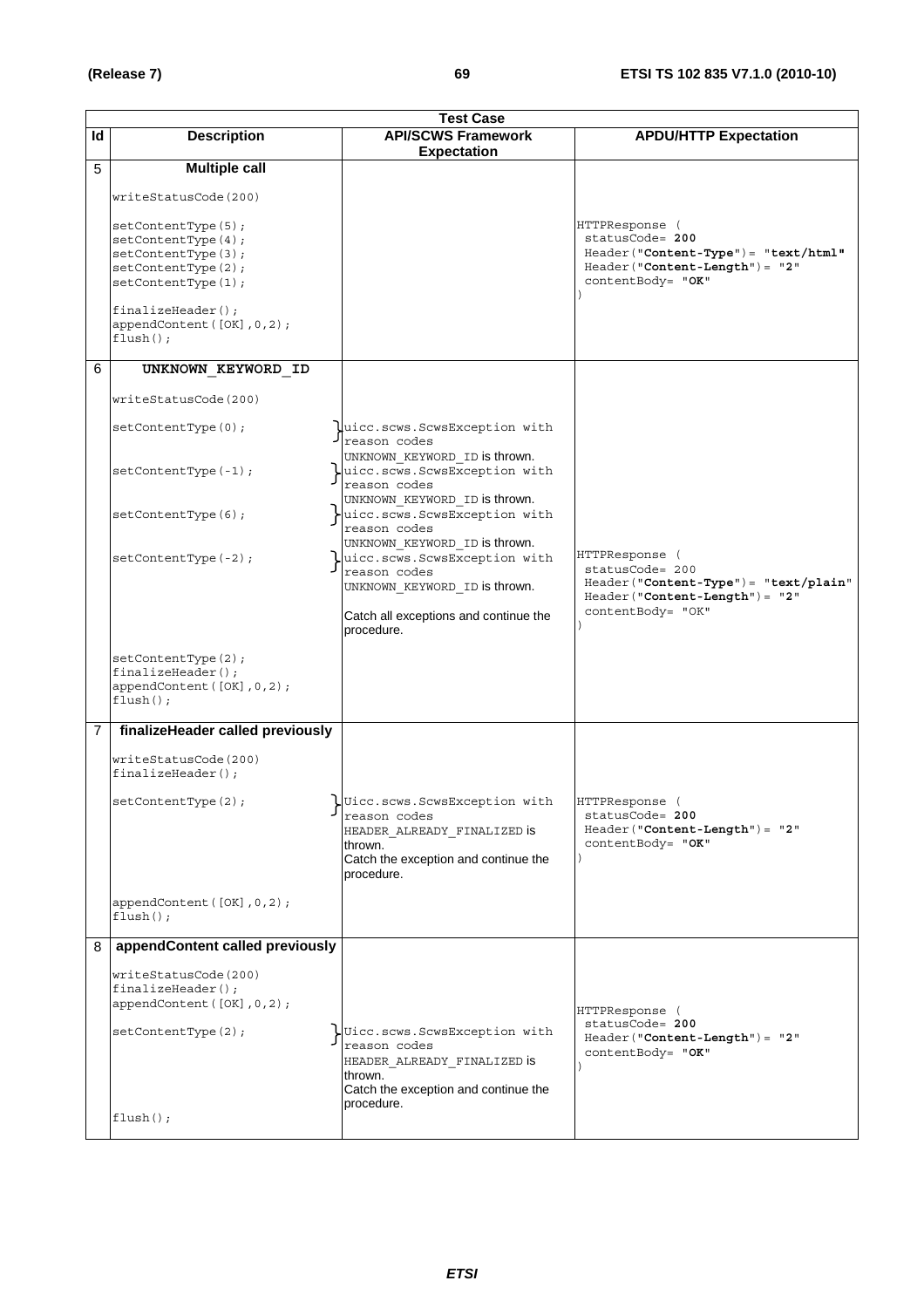|                 | <b>Test Case</b>                                                                                                                          |                                                                                                                                                |                                                                                                                                       |  |
|-----------------|-------------------------------------------------------------------------------------------------------------------------------------------|------------------------------------------------------------------------------------------------------------------------------------------------|---------------------------------------------------------------------------------------------------------------------------------------|--|
| Id              | <b>Description</b>                                                                                                                        | <b>API/SCWS Framework</b><br><b>Expectation</b>                                                                                                | <b>APDU/HTTP Expectation</b>                                                                                                          |  |
| 9               | flush called previously<br>writeStatusCode(200)<br>setContextType(2);<br>appendContent ([OK], 0, 2);<br>$flush()$ ;<br>setContentType(1); | uicc.scws.ScwsException with<br>reason codes<br>HTTP RESPONSE ALREADY SENT IS<br>thrown.<br>Catch the exception and continue the<br>procedure. | HTTPResponse<br>$statusCode = 200$<br>$Header("Content-Type") = "text/plain$<br>$Header('Content-Length") = "2"$<br>contentBody= "OK" |  |
| 10 <sup>°</sup> | sendError called previously<br>sendError (500)<br>setContentType(2);                                                                      | uicc.scws.ScwsException with<br>reason codes<br>HTTP RESPONSE ALREADY SENT IS<br>thrown.<br>Catch the exception and continue the<br>procedure. | HTTPResponse<br>$statusCode = 500$                                                                                                    |  |

# 6.1.5.12 Method writeStatusCode

Test Area Reference: Api\_1\_Hrs\_Wstc.

### 6.1.5.12.1 Conformance Requirement

The method with following header shall be compliant to its definition in the API.

void writeStatusCode(short code) throws ScwsException

#### 6.1.5.12.1.1 Normal execution

• CRRN1: Write an HTTP status code into the outgoing buffer.

#### 6.1.5.12.1.2 Parameter Errors

• CRRP1: if parameter code is unknown with respect to the HTTP 1.1 protocol, a uicc.scws.ScwsException with reason codes HTTP\_CODE\_UNKNOWN is thrown.

#### 6.1.5.12.1.3 Context errors

- CRRC1: if the HTTP header was already finalized, a uicc.scws.ScwsException with reason codes HEADER\_ALREADY\_FINALIZED is thrown.
- CRRC2: if the writeStatusCode has already been invoked, a uicc.scws.ScwsException with reason codes STATUS\_LINE\_ALREADY\_SET is thrown.
- CRRC3: if the appendHeaderVariable has already been invoked, a uicc.scws.ScwsException with reason codes STATUS\_LINE\_ALREADY\_SET is thrown.
- CRRC4: if the flush method was called previously, a uicc.scws.ScwsException with reason codes HTTP\_RESPONSE\_ALREADY\_SENT is thrown.
- \* CRRC5: if the sendError method was called previously, a uicc.scws.ScwsException with reason codes HTTP\_RESPONSE\_ALREADY\_SENT is thrown.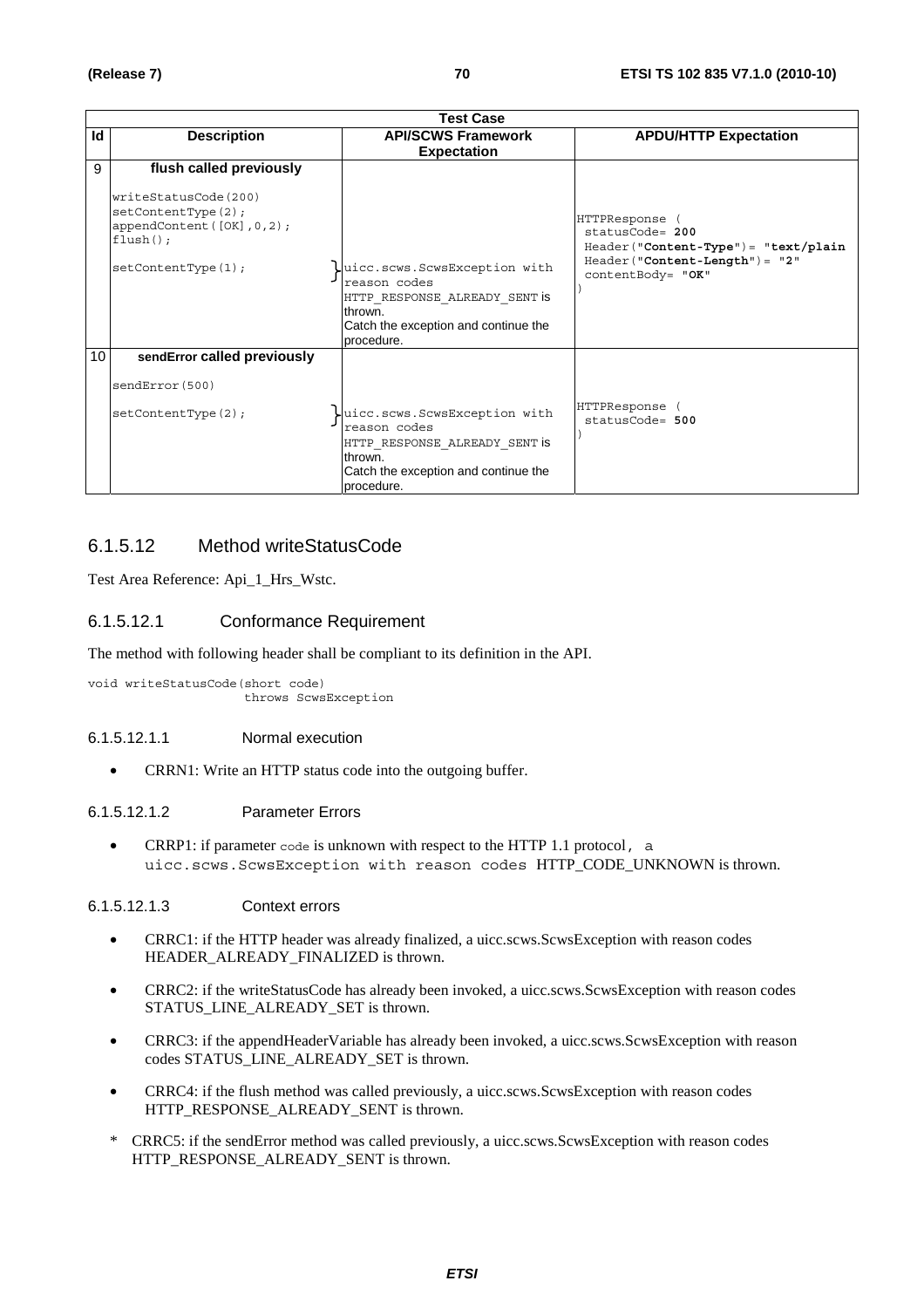$\overline{\phantom{a}}$ 

# 6.1.5.12.2 Test area files

Specific triggering: None:

| Test Source: | Test_Api_1_Hrs_Wstc.java. |
|--------------|---------------------------|
| Test Applet: | Api_1_Hrs_Wstc_1.java.    |
| Cap File:    | Api_1_Hrs_Wstc.cap.       |

# 6.1.5.12.3 Test coverage

| <b>CRR</b> number | Test case number  |  |
|-------------------|-------------------|--|
| N1                | 1, 2, 3, 4, 5, 12 |  |
|                   |                   |  |
| ි1                |                   |  |
| C2                |                   |  |
| C3                |                   |  |
| C4                |                   |  |
| <b>CF</b>         |                   |  |

# 6.1.5.12.4 Test procedure

|                | <b>Test Case</b> |                                                                                                          |                                                 |                                                                                                              |  |  |  |
|----------------|------------------|----------------------------------------------------------------------------------------------------------|-------------------------------------------------|--------------------------------------------------------------------------------------------------------------|--|--|--|
|                | ld               | <b>Description</b>                                                                                       | <b>API/SCWS Framework</b><br><b>Expectation</b> | <b>APDU/HTTP Expectation</b>                                                                                 |  |  |  |
|                |                  | Normal use case: Return a basic page with an Informational status code (1xx)                             |                                                 |                                                                                                              |  |  |  |
|                |                  | $a$ // SC CONTINUE<br>writeStatusCode(100)                                                               |                                                 | Not testable                                                                                                 |  |  |  |
|                |                  | b // SC SWITCHING PROTOCOLS<br>writeStatusCode(101)                                                      |                                                 | Not testable                                                                                                 |  |  |  |
| $\overline{2}$ |                  | Normal use case : Return a basic page with a Successful status code (2xx)                                |                                                 |                                                                                                              |  |  |  |
|                |                  | $a$ // sc $OK$<br>writeStatusCode(200)<br>appendContent ( $[OK], 0, 2$ );<br>$flush()$ ;                 |                                                 | HTTPResponse(<br>statusCode= 200<br>$Header("Content-Length") = 2$<br>contentBody= "OK"                      |  |  |  |
|                |                  | $b$ // SC CREATED<br>writeStatusCode(201)<br>appendContent([OK], 0, 2);<br>$flush()$ ;                   |                                                 | HTTPResponse (<br>statusCode= 201<br>$Header("Content-Length") = 2$<br>contentBody= "OK"                     |  |  |  |
|                | C.               | // SC ACCEPTED<br>writeStatusCode(202)<br>appendContent([OK], 0, 2);<br>$flush()$ ;                      |                                                 | HTTPResponse(<br>statusCode= 202<br>$Header("Content-Length") = 2$<br>contentBody= "OK"                      |  |  |  |
|                | d.               | // SC NON AUTHORITATIVE INFORMATION<br>writeStatusCode(203)<br>appendContent([OK], 0, 2);<br>$flush()$ ; |                                                 | HTTPResponse (<br>statusCode= 203<br>$Header('Content-Length") = 2$<br>contentBody= "OK"                     |  |  |  |
|                |                  | $e$ // SC NO CONTENT<br>writeStatusCode(204)                                                             |                                                 | HTTPResponse (<br>statusCode= 204<br>$Header("Content-Length") =$<br>null // not present in the<br>response. |  |  |  |
|                |                  | f // SC RESET CONTENT<br>writeStatusCode(205)<br>appendContent([OK], 0, 2);<br>$flush()$ ;               |                                                 | HTTPResponse (<br>statusCode= 205<br>$Header('Content-Length") = 2$<br>contentBody= "OK"                     |  |  |  |
|                | a                | // SC PARTIAL CONTENT<br>writeStatusCode(206)<br>appendContent $([OK], 0, 2)$ ;<br>$flush()$ ;           |                                                 | HTTPResponse (<br>statusCode= 206<br>$Header("Content-Length") = 2$<br>contentBody= "OK"                     |  |  |  |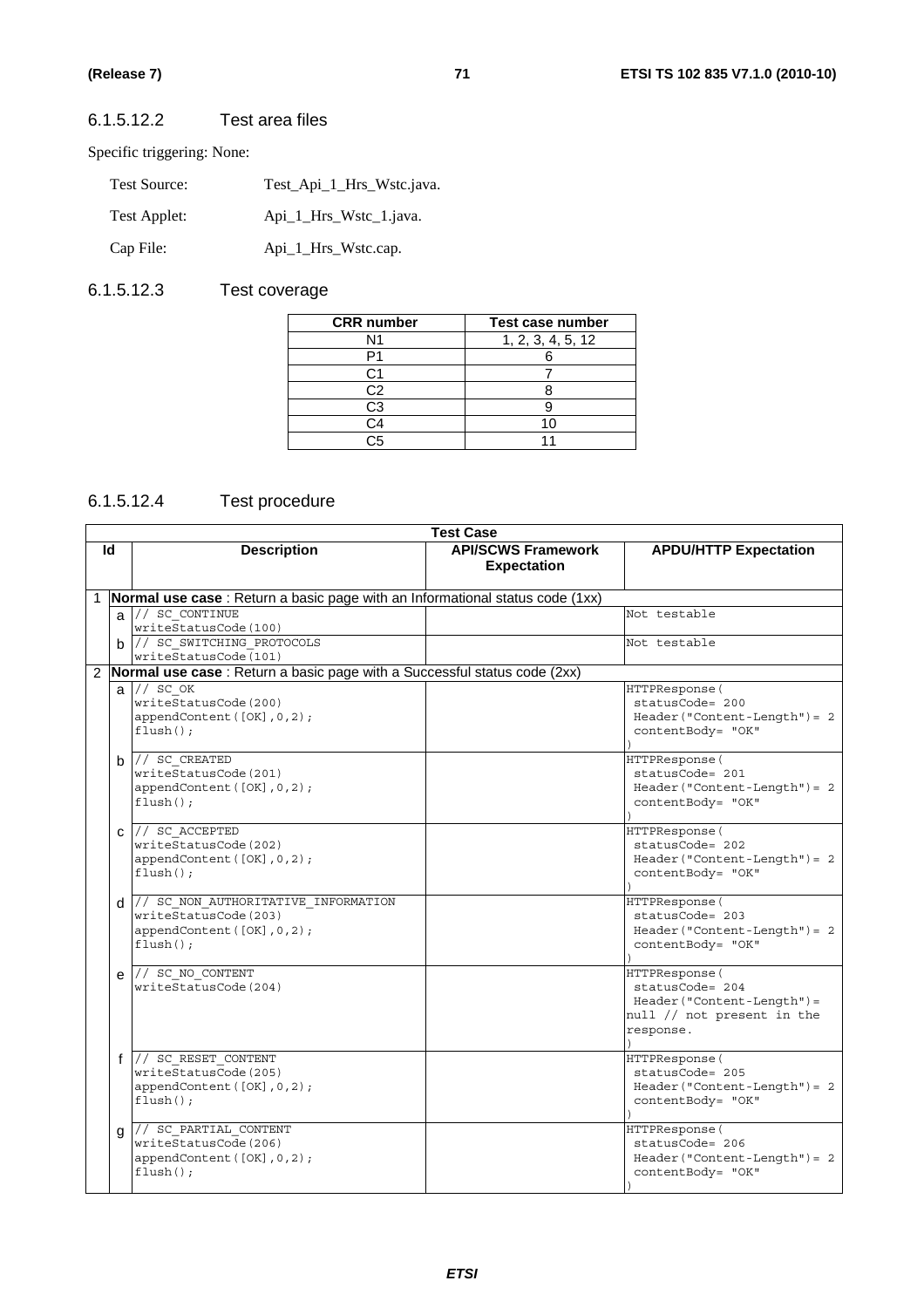|    |                                                                                                  | <b>Test Case</b>                                |                                                                                          |
|----|--------------------------------------------------------------------------------------------------|-------------------------------------------------|------------------------------------------------------------------------------------------|
| ld | <b>Description</b>                                                                               | <b>API/SCWS Framework</b><br><b>Expectation</b> | <b>APDU/HTTP Expectation</b>                                                             |
|    | 3 <b>Normal use case</b> : Return a basic page with a Redirection status code (3xx)              |                                                 |                                                                                          |
|    | a // SC MULTIPLE CHOICES<br>writeStatusCode(300)<br>appendContent ([OK], 0, 2);<br>$flush()$ ;   |                                                 | HTTPResponse(<br>statusCode= 300<br>$Header('Content-Length") = 2$<br>contentBody= "OK"  |
|    | b // SC MOVED PERMANENTLY<br>writeStatusCode(301)<br>appendContent([OK], 0, 2);<br>$flush()$ ;   |                                                 | HTTPResponse (<br>statusCode= 301<br>$Header('Content-Length") = 2$<br>contentBody= "OK" |
|    | $C$ // SC FOUND<br>writeStatusCode(302)<br>appendContent ([OK], 0, 2);<br>$flush()$ ;            |                                                 | HTTPResponse (<br>statusCode= 302<br>Header ("Content-Length") = 2<br>contentBody= "OK"  |
|    | $d$ // SC SEE OTHER<br>writeStatusCode(303)<br>appendContent ([OK], 0, 2);<br>$flush()$ ;        |                                                 | HTTPResponse(<br>statusCode= 303<br>Header ("Content-Length") = 2<br>contentBody= "OK"   |
|    | e // SC_NOT_MODIFIED<br>writeStatusCode(304)                                                     |                                                 | HTTPResponse(<br>statusCode= 304                                                         |
|    | $f$ // SC USE PROXY<br>writeStatusCode(305)<br>appendContent ([OK], 0, 2);<br>$flush()$ ;        |                                                 | HTTPResponse(<br>statusCode= 305<br>Header ("Content-Length") = 2<br>contentBody= "OK"   |
|    | g // SC_TEMPORARY_REDIRECT<br>writeStatusCode(307)<br>appendContent ([OK], 0, 2);<br>$flush()$ ; |                                                 | HTTPResponse(<br>statusCode= 307<br>Header ("Content-Length") = 2<br>contentBody= "OK"   |
|    | 4 <b>Normal use case</b> : Return a basic page with a Client error status code (4xx)             |                                                 |                                                                                          |
|    | a // SC BAD REQUEST<br>writeStatusCode(400)<br>appendContent ([OK], 0, 2);<br>$flush()$ ;        |                                                 | HTTPResponse (<br>statusCode= 400<br>$Header('Content-Length") = 2$<br>contentBody= "OK" |
|    | // SC UNAUTHORIZED<br>b I<br>writeStatusCode(401)<br>appendContent([OK],0,2);<br>$flush()$ ;     |                                                 | HTTPResponse(<br>statusCode= 401<br>Header("Content-Length") = 2<br>contentBody= "OK"    |
|    | $C$ // SC PAYMENT REQUIRED<br>writeStatusCode(402)<br>appendContent([OK], 0, 2);<br>$flush()$ ;  |                                                 | HTTPResponse(<br>statusCode= 402<br>$Header('Content-Length") = 2$<br>contentBody= "OK"  |
|    | $d$ // SC FORBIDDEN<br>writeStatusCode(403)<br>appendContent $([OK], 0, 2)$ ;<br>$flush()$ ;     |                                                 | HTTPResponse (<br>statusCode= 403<br>$Header('Content-Length") = 2$<br>contentBody= "OK" |
|    | e // SC_NOT_FOUND<br>writeStatusCode(404)<br>appendContent $([OK], 0, 2)$ ;<br>$flush()$ ;       |                                                 | HTTPResponse(<br>statusCode= 404<br>$Header('Content-Length") = 2$<br>contentBody= "OK"  |
|    | f // SC METHOD NOT ALLOWED<br>writeStatusCode(405)<br>appendContent ([OK], 0, 2);<br>$flush()$ ; |                                                 | HTTPResponse(<br>statusCode= 405<br>$Header('Content-Length') = 2$<br>contentBody= "OK"  |
|    | g // SC_NOT_ACCEPTABLE<br>writeStatusCode(406)<br>appendContent([OK], 0, 2);<br>$flush()$ ;      |                                                 | HTTPResponse (<br>statusCode= 406<br>$Header('Content-Length") = 2$<br>contentBody= "OK" |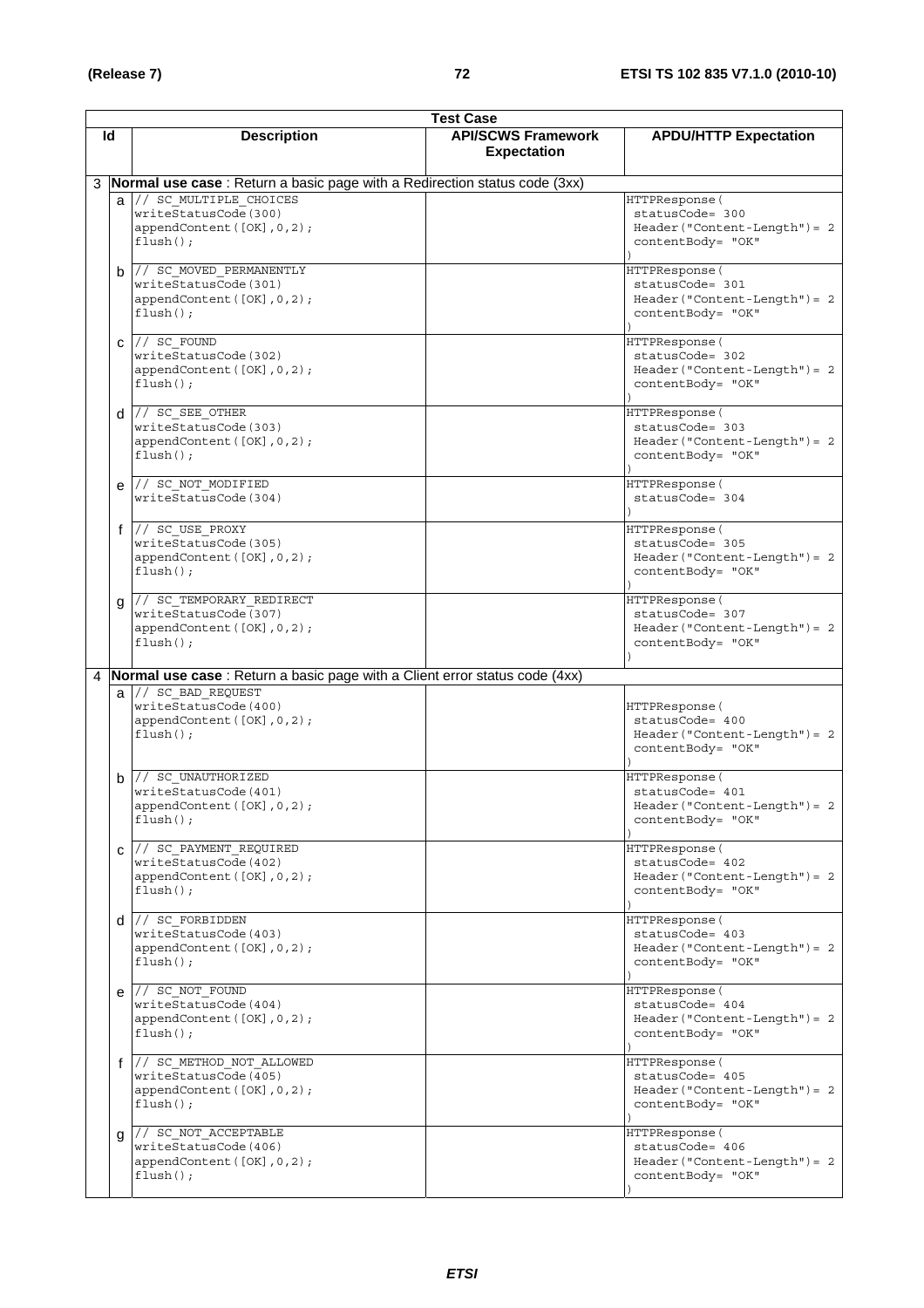|    | <b>Test Case</b> |                                                                                                               |  |                                                                                          |  |
|----|------------------|---------------------------------------------------------------------------------------------------------------|--|------------------------------------------------------------------------------------------|--|
| ld |                  | <b>API/SCWS Framework</b><br><b>Description</b><br><b>Expectation</b>                                         |  | <b>APDU/HTTP Expectation</b>                                                             |  |
|    |                  | $h$ // SC_PROXY_AUTHENTICATION_REQUIRED<br>writeStatusCode(407)<br>appendContent ([OK], 0, 2);<br>$flush()$ ; |  | HTTPResponse (<br>statusCode= 407<br>$Header('Content-Length") = 2$<br>contentBody= "OK" |  |
|    | i.               | // SC REQUEST TIMEOUT<br>writeStatusCode(408)<br>appendContent ([OK], 0, 2);<br>$flush()$ ;                   |  | HTTPResponse (<br>statusCode= 408<br>$Header('Content-Length") = 2$<br>contentBody= "OK" |  |
|    |                  | // SC CONFLICT<br>writeStatusCode(409)<br>appendContent ([OK], 0, 2);<br>$flush()$ ;                          |  | HTTPResponse (<br>statusCode= 409<br>$Header('Content-Length') = 2$<br>contentBody= "OK" |  |
|    |                  | $k$ // $sc$ GONE<br>writeStatusCode(410)<br>appendContent ([OK], 0, 2);<br>$flush()$ ;                        |  | HTTPResponse(<br>statusCode= 410<br>$Header('Content-Length") = 2$<br>contentBody= "OK"  |  |
|    |                  | // SC LENGTH REQUIRED<br>writeStatusCode(411)<br>appendContent ([OK], 0, 2);<br>$flush()$ ;                   |  | HTTPResponse (<br>statusCode= 411<br>$Header('Content-Length") = 2$<br>contentBody= "OK" |  |
|    |                  | m // SC PRECONDITION FAILED<br>writeStatusCode(412)<br>appendContent([OK], 0, 2);<br>$flush()$ ;              |  | HTTPResponse (<br>statusCode= 412<br>$Header('Content-Length') = 2$<br>contentBody= "OK" |  |
|    |                  | n // SC REQUEST ENTITY TOO LARGE<br>writeStatusCode(413)<br>appendContent ([OK], 0, 2);<br>$flush()$ ;        |  | HTTPResponse (<br>statusCode= 413<br>$Header('Content-Length") = 2$<br>contentBody= "OK" |  |
|    |                  | 0 // SC_REQUEST_URI_TOO LONG<br>writeStatusCode(414)<br>appendContent ([OK], 0, 2);<br>$flush()$ ;            |  | HTTPResponse (<br>statusCode= 414<br>$Header('Content-Length") = 2$<br>contentBody= "OK" |  |
|    | p                | // SC UNSUPPORTED MEDIA TYPE<br>writeStatusCode(415)<br>appendContent ([OK], 0, 2);<br>$flush()$ ;            |  | HTTPResponse (<br>statusCode= 415<br>$Header('Content-Length') = 2$<br>contentBody= "OK" |  |
|    |                  | q // SC_REQUESTED_RANGE_NOT_SATISFIABLE<br>writeStatusCode(416)<br>appendContent ([OK], 0, 2);<br>$flush()$ ; |  | HTTPResponse (<br>statusCode= 416<br>$Header('Content-Length") = 2$<br>contentBody= "OK" |  |
|    |                  | r // SC EXPECTATION FAILED<br>writeStatusCode(417)<br>appendContent ([OK], 0, 2);<br>$flush()$ ;              |  | HTTPResponse (<br>statusCode= 417<br>$Header('Content-Length") = 2$<br>contentBody= "OK" |  |
| 5  |                  | Normal use case : Return a basic page with a Server error status code (5xx)                                   |  |                                                                                          |  |
|    |                  | a // SC_INTERNAL_SERVER ERROR<br>writeStatusCode(500)<br>appendContent([OK], 0, 2);<br>$flush()$ ;            |  | HTTPResponse(<br>statusCode= 500<br>$Header('Content-Length") = 2$<br>contentBody= "OK"  |  |
|    |                  | $b$ // SC_NOT_IMPLEMENTED<br>writeStatusCode(501)<br>appendContent ([OK], 0, 2);<br>$flush()$ ;               |  | HTTPResponse (<br>statusCode= 501<br>$Header('Content-Length") = 2$<br>contentBody= "OK" |  |
|    | C                | // SC BAD GATEWAY<br>writeStatusCode(502)<br>appendContent([OK], 0, 2);<br>$flush()$ ;                        |  | HTTPResponse (<br>statusCode= 502<br>$Header('Content-Length") = 2$<br>contentBody= "OK" |  |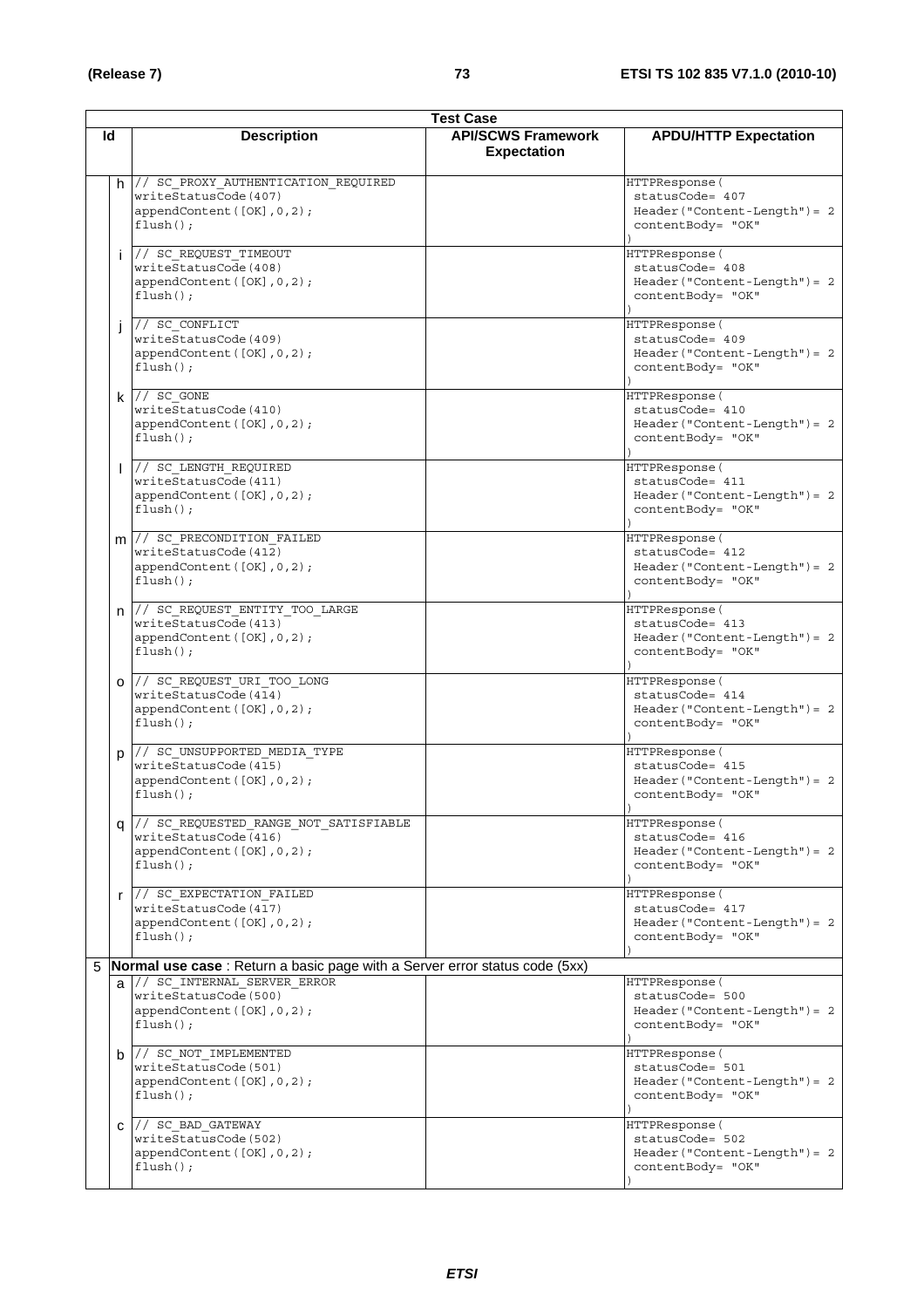|                | <b>Test Case</b> |                                                                                                                                                                                                                                                                                                                                                                                                                                               |                                                                                                                                                          |                                                                                          |  |  |
|----------------|------------------|-----------------------------------------------------------------------------------------------------------------------------------------------------------------------------------------------------------------------------------------------------------------------------------------------------------------------------------------------------------------------------------------------------------------------------------------------|----------------------------------------------------------------------------------------------------------------------------------------------------------|------------------------------------------------------------------------------------------|--|--|
| ld             |                  | <b>Description</b>                                                                                                                                                                                                                                                                                                                                                                                                                            | <b>API/SCWS Framework</b>                                                                                                                                | <b>APDU/HTTP Expectation</b>                                                             |  |  |
|                |                  |                                                                                                                                                                                                                                                                                                                                                                                                                                               | <b>Expectation</b>                                                                                                                                       |                                                                                          |  |  |
|                |                  | d // SC_SERVICE_UNAVAILABLE<br>writeStatusCode(503)<br>appendContent([OK], 0, 2);<br>$flush()$ ;                                                                                                                                                                                                                                                                                                                                              |                                                                                                                                                          | HTTPResponse(<br>statusCode= 503<br>$Header('Content-Length") = 2$<br>contentBody= "OK"  |  |  |
|                |                  | $e$ // SC GATEWAY TIMEOUT<br>writeStatusCode(504)<br>appendContent([OK], 0, 2);<br>$flush()$ :                                                                                                                                                                                                                                                                                                                                                |                                                                                                                                                          | HTTPResponse (<br>statusCode= 504<br>$Header('Content-Length") = 2$<br>contentBody= "OK" |  |  |
|                |                  | f // SC HTTP VERSION NOT SUPPORTED<br>writeStatusCode(505)<br>appendContent([OK], 0, 2);<br>$flush()$ ;                                                                                                                                                                                                                                                                                                                                       |                                                                                                                                                          | HTTPResponse(<br>statusCode= 505<br>$Header('Content-Length") = 2$<br>contentBody= "OK"  |  |  |
| 6              |                  | HTTP_CODE_UNKNOWN                                                                                                                                                                                                                                                                                                                                                                                                                             |                                                                                                                                                          |                                                                                          |  |  |
|                |                  | writeStatusCode(0)<br>writeStatusCode(-1)<br>writeStatusCode(1000)<br>writeStatusCode(99)<br>writeStatusCode(102)<br>writeStatusCode(199)<br>writeStatusCode(207)<br>writeStatusCode(299)<br>writeStatusCode(308)<br>writeStatusCode(399)<br>writeStatusCode(418)<br>writeStatusCode(499)<br>writeStatusCode(506)<br>writeStatusCode(600)<br>writeStatusCode(700)<br>writeStatusCode(800)<br>writeStatusCode(900)<br>header already finalized | uicc.scws.ScwsException<br>with reason codes<br>HTTP CODE UIINKNOW is<br>thrown.<br>Catch ALL exceptions and<br>build a page with status<br>$code = 204$ | HTTPResponse (<br>$statusCode = "204"$                                                   |  |  |
| $\overline{7}$ |                  | writeStatusCode(200)<br>$finalizeHeader()$ ;<br>writeStatusCode(500)<br>appendContent([OK], 0, 2);<br>$flush()$ ;                                                                                                                                                                                                                                                                                                                             | Uicc.scws.ScwsException<br>with reason codes<br>HEADER ALREADY FINALIZED is<br>thrown.<br>Catch the exception and continue<br>the procedure.             | HTTPResponse (<br>statusCode= 200<br>$Header('Content-Length") = 2$<br>contentBody= "OK" |  |  |
| 8              |                  | writeStatusCode already invoked                                                                                                                                                                                                                                                                                                                                                                                                               |                                                                                                                                                          |                                                                                          |  |  |
|                |                  | writeStatusCode(200)<br>writeStatusCode(500)<br>$finalizeHeader()$ ;<br>appendContent([OK], 0, 2);<br>$flush()$ ;                                                                                                                                                                                                                                                                                                                             | Uicc.scws.ScwsException<br>with reason codes<br>STATUS LINE ALREADY SET is<br>thrown.<br>Catch the exception and continue<br>the procedure.              | HTTPResponse(<br>statusCode= 200<br>$Header('Content-Length") = 2$<br>contentBody= "OK"  |  |  |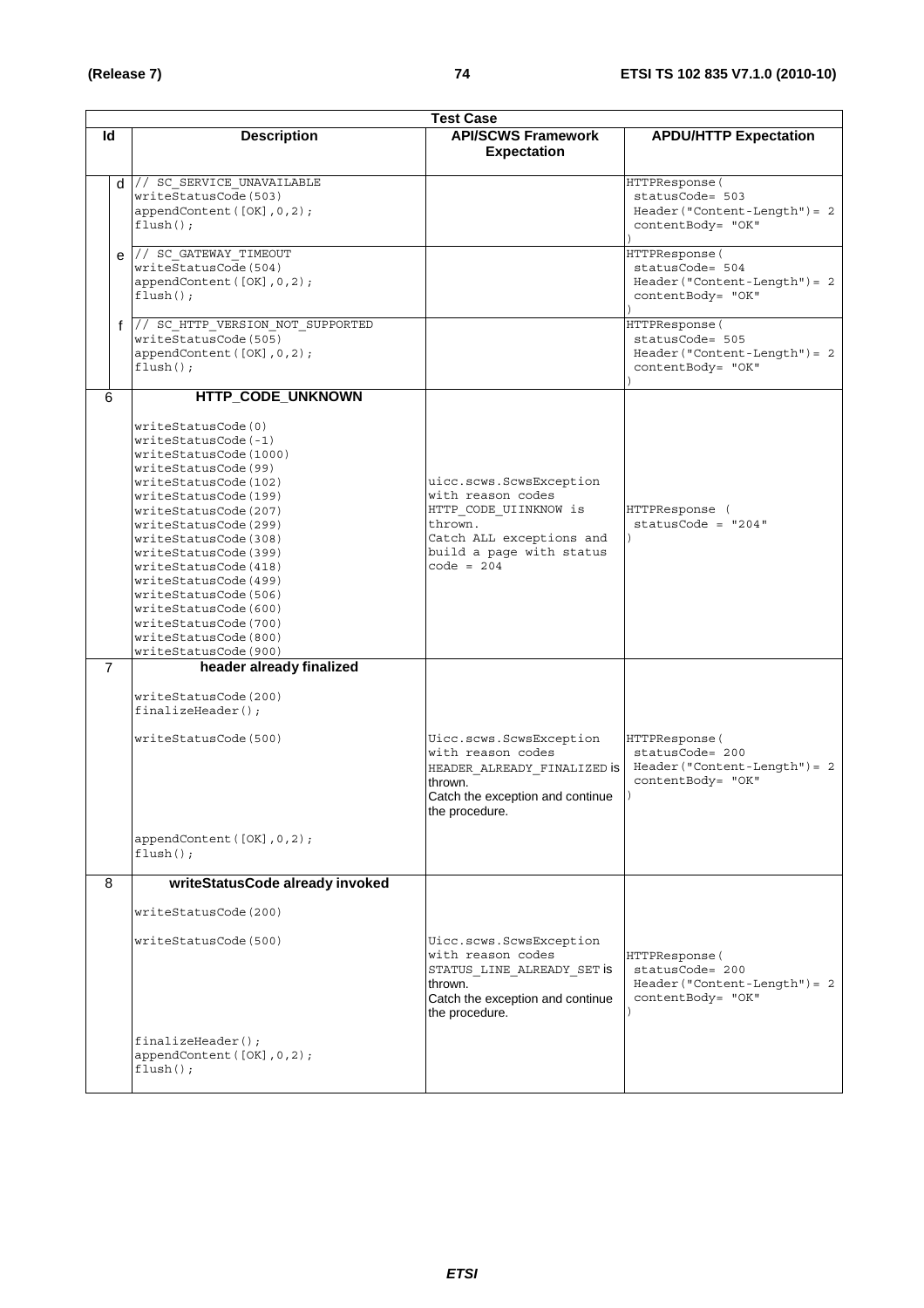|                          | <b>Test Case</b>                                                                                                                                                                                                                                        |                                                                                                                                                  |                                                                                                   |  |  |
|--------------------------|---------------------------------------------------------------------------------------------------------------------------------------------------------------------------------------------------------------------------------------------------------|--------------------------------------------------------------------------------------------------------------------------------------------------|---------------------------------------------------------------------------------------------------|--|--|
| <b>Description</b><br>ld |                                                                                                                                                                                                                                                         | <b>API/SCWS Framework</b>                                                                                                                        | <b>APDU/HTTP Expectation</b>                                                                      |  |  |
|                          |                                                                                                                                                                                                                                                         | <b>Expectation</b>                                                                                                                               |                                                                                                   |  |  |
| 9                        | appendHeaderVariable already invoked<br>writeStatusCode(200)<br>appendHeaderVariable(<br>headerKeywordNameId= 10,<br>value= [test],<br>valueOffset= 0,<br>valueLength= 4<br>writeStatusCode(500)<br>$finalizeHeader()$ ;<br>appendContent ([OK], 0, 2); | Uicc.scws.ScwsException<br>with reason codes<br>STATUS LINE ALREADY SET IS<br>thrown.<br>Catch the exception and continue<br>the procedure.      | HTTPResponse (<br>statusCode= 200<br>Content-Length: 2<br>Content-Type: test<br>contentBody= "OK" |  |  |
|                          | $flush()$ ;                                                                                                                                                                                                                                             |                                                                                                                                                  |                                                                                                   |  |  |
| 10                       | flush called previously<br>writeStatusCode(200)<br>$finalizeHeader()$ ;<br>appendContent ([OK], 0, 2);<br>$flush()$ ;<br>writeStatusCode(500)                                                                                                           | Uicc.scws.ScwsException<br>with reason codes<br>HTTP_RESPONSE_ALREADY_SENT<br>is thrown.<br>Catch the exception and continue<br>the procedure.   | HTTPResponse(<br>statusCode= 200<br>Content-Length: 2<br>contentBody= "OK"                        |  |  |
| 11                       | sendError called previously                                                                                                                                                                                                                             |                                                                                                                                                  |                                                                                                   |  |  |
|                          | sendError(500)<br>writeStatusCode(200)                                                                                                                                                                                                                  | Uicc.scws.ScwsException<br>with reason codes<br>HTTP_RESPONSE_ALREADY_SENT )<br>is thrown.<br>Catch the exception and continue<br>the procedure. | HTTPResponse(<br>statusCode= 500                                                                  |  |  |
| 12                       | writeStatusCode not called                                                                                                                                                                                                                              |                                                                                                                                                  | HTTPResponse (<br>statusCode= 200                                                                 |  |  |
|                          | appendContent([OK], 0, 2);<br>$flush()$ ;                                                                                                                                                                                                               | Default status code is 200.                                                                                                                      | Content-Length: 2<br>contentBody= "OK"                                                            |  |  |

### 6.2 SCWS Runtime Environment

### 6.2.1 Applet state

#### 6.2.1.1 Invokation of applets not in state selectable

Test Area Reference: Api\_2\_Aps\_Ivns.

#### 6.2.1.1.1 Conformance Requirement

The SCWS Framework implementation shall be compliant to the following statement (TS 102 588 [2], clause 4.3):

• Only an Applet that is in selectable state can be invoked by the SCWS.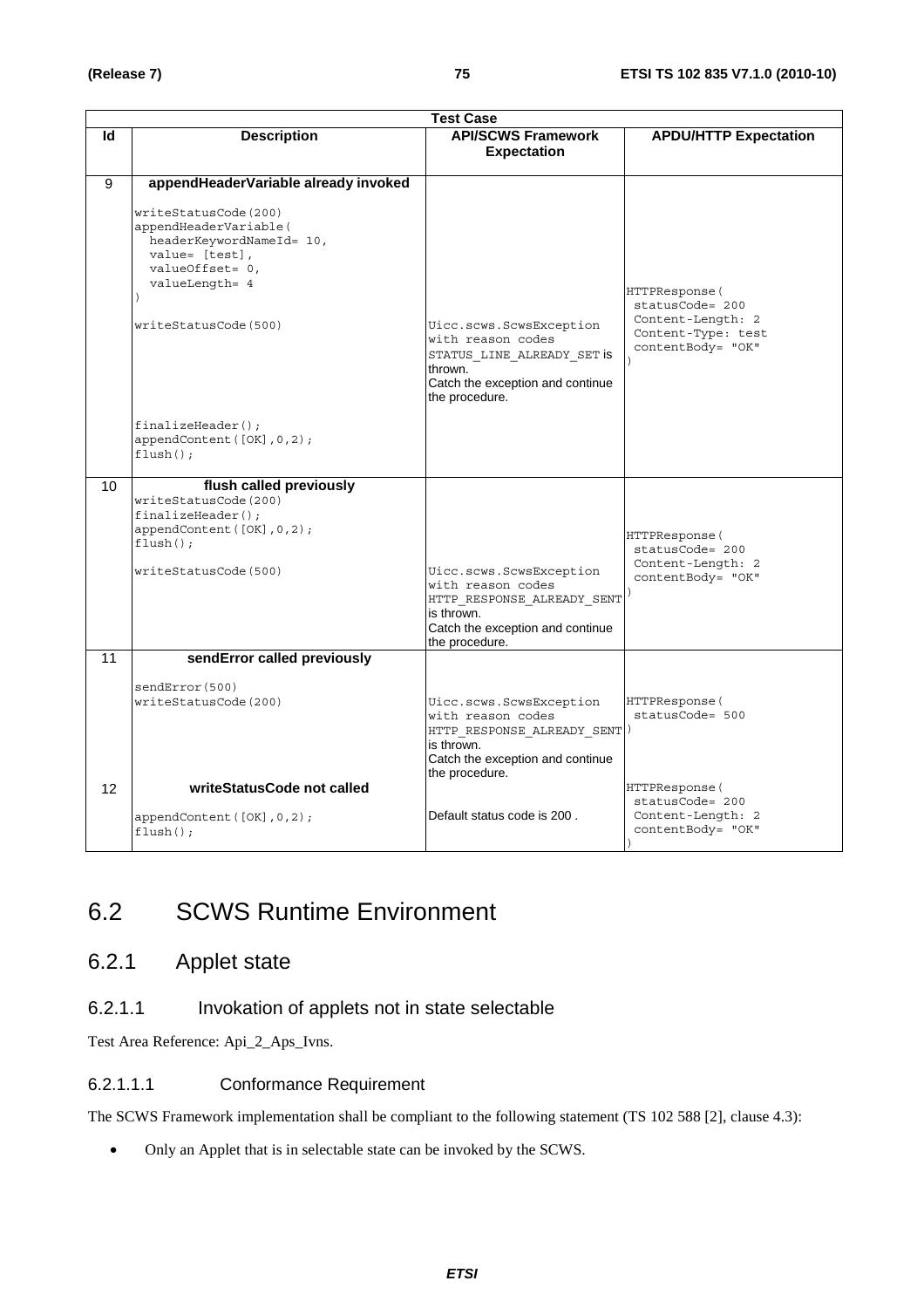#### 6.2.1.1.1.1 Normal execution

- CRRN1 : Only an applet in selectable state can be invoked by the SCWS.
- CRRN2 : If the applet is in non selectable state, then the SCWS does not invoke this one and returns an HTTP response with a error status code = SC\_NOT\_FOUND whatever the HTTP method.

#### 6.2.1.1.1.2 Parameter Errors

- $\bullet$  n/a.
- 6.2.1.1.1.3 Context errors
	- $\bullet$  n/a.

#### 6.2.1.1.2 Test area files

Specific triggering: Unrecognized envelope:

| Test Source: | Test_Api_2_Aps_Ivns.java. |
|--------------|---------------------------|
| Test Applet: | Api_2_Aps_Ivns_1.java.    |
| Cap File:    | Api_2_Aps_Ivns.cap.       |

#### 6.2.1.1.3 Test coverage

| <b>CRR</b> number               | Test case number |
|---------------------------------|------------------|
| N1, N2                          |                  |
| N <sub>1</sub> , N <sub>2</sub> |                  |
| N1, N2                          |                  |
| N <sub>1</sub> , N <sub>2</sub> |                  |
| N <sub>1</sub> , N <sub>2</sub> |                  |
| N <sub>1</sub> , N <sub>2</sub> |                  |
| N1. N2                          |                  |

#### 6.2.1.1.4 Test procedure

|     | <b>Test Case</b>                                             |                                                           |                                                        |  |  |  |
|-----|--------------------------------------------------------------|-----------------------------------------------------------|--------------------------------------------------------|--|--|--|
| lld | <b>Description</b>                                           | <b>API/SCWS</b><br><b>Framework</b><br><b>Expectation</b> | <b>APDU/HTTP</b><br><b>Expectation</b>                 |  |  |  |
|     | 1 Invoke an applet LOCKED / UNLOCKED with HTTP methods: POST |                                                           | Check the HTTP                                         |  |  |  |
|     | 1. Send POST HTTP REQUEST (1) to Api_2_Aps_lvns_1            |                                                           | RESPONSE (1):<br>HTTPResponse                          |  |  |  |
|     | 2. Lock the applet Api 2 Aps Ivns 1 (non selectable state)   |                                                           | $statusCode =$<br>"204"                                |  |  |  |
|     | 3. Send POST HTTP REQUEST (2) to Api_2_Aps_lvns_1            |                                                           |                                                        |  |  |  |
|     | 4. Unlock the applet Api 2 Aps Ivns 1 (selectable state)     |                                                           | RESPONSE (2):<br><b>HTTPResponse</b><br>$statusCode =$ |  |  |  |
|     | 5. Send POST HTTP REQUEST (3) to Api_2_Aps_lvns_1            |                                                           | "404"                                                  |  |  |  |
|     | Applet source code in doPost()                               |                                                           | RESPONSE (3):<br><b>HTTPResponse</b><br>$statusCode =$ |  |  |  |
|     | response.writeStatusCode(ScwsConstants.SC NO CONTENT);       |                                                           | "204"                                                  |  |  |  |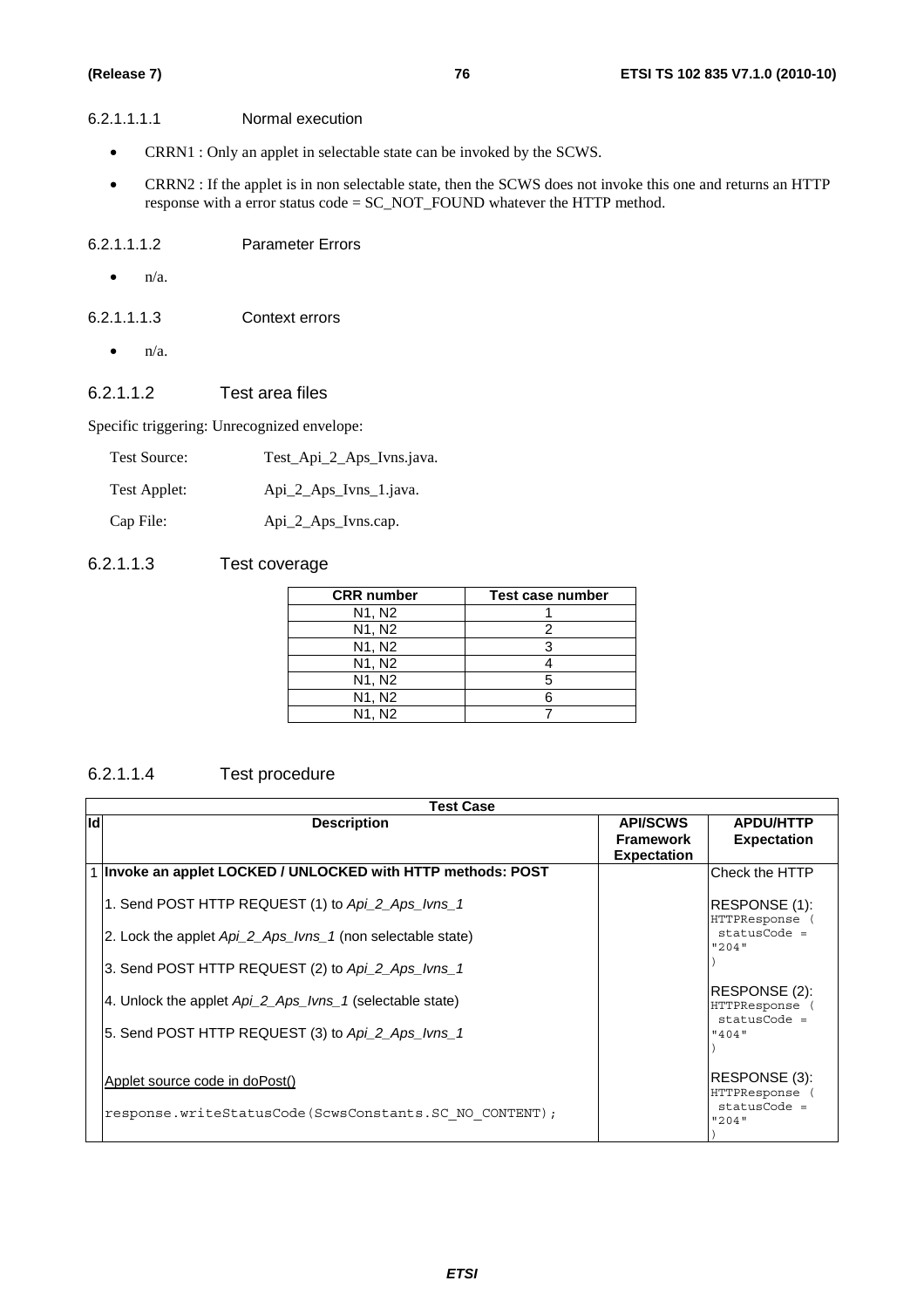|    | <b>Test Case</b>                                                                        |                                                           |                                                          |  |  |  |
|----|-----------------------------------------------------------------------------------------|-----------------------------------------------------------|----------------------------------------------------------|--|--|--|
| ld | <b>Description</b>                                                                      | <b>API/SCWS</b><br><b>Framework</b><br><b>Expectation</b> | <b>APDU/HTTP</b><br><b>Expectation</b>                   |  |  |  |
|    | 2 Invoke an applet LOCKED / UNLOCKED with HTTP methods: GET                             |                                                           | Check the HTTP                                           |  |  |  |
|    | 1. Send GET HTTP REQUEST (1) to Api_2_Aps_lvns_1                                        |                                                           | RESPONSE (1):<br>HTTPResponse (                          |  |  |  |
|    | 2. Lock the applet Api_2_Aps_Ivns_1 (non selectable state)                              |                                                           | statusCode =<br>"204"                                    |  |  |  |
|    | 3. Send GET HTTP REQUEST (2) to Api_2_Aps_lvns_1                                        |                                                           |                                                          |  |  |  |
|    | 4. Unlock the applet Api_2_Aps_Ivns_1 (selectable state)                                |                                                           | RESPONSE (2):<br>HTTPResponse (<br>statusCode =          |  |  |  |
|    | 5. Send GET HTTP REQUEST (3) to Api_2_Aps_lvns_1                                        |                                                           | "404"                                                    |  |  |  |
|    | Applet source code in doGet()<br>response.writeStatusCode(ScwsConstants.SC NO CONTENT); |                                                           | RESPONSE (3):<br>HTTPResponse (<br>statusCode =<br>"204" |  |  |  |
|    |                                                                                         |                                                           |                                                          |  |  |  |
|    | 3 Invoke an applet LOCKED / UNLOCKED with HTTP methods: DELETE                          |                                                           | Check the HTTP                                           |  |  |  |
|    | 1. Send DELETE HTTP REQUEST (1) to Api_2_Aps_lvns_1                                     |                                                           | RESPONSE (1):<br>HTTPResponse (                          |  |  |  |
|    | 2. Lock the applet Api_2_Aps_Ivns_1 (non selectable state)                              |                                                           | statusCode =<br>"204"                                    |  |  |  |
|    | 3. Send DELETE HTTP REQUEST (2) to Api_2_Aps_lvns_1                                     |                                                           |                                                          |  |  |  |
|    | 4. Unlock the applet Api_2_Aps_Ivns_1 (selectable state)                                |                                                           | RESPONSE (2):<br>HTTPResponse (<br>statusCode =          |  |  |  |
|    | 5. Send DELETE HTTP REQUEST (3) to Api_2_Aps_lvns_1                                     |                                                           | "404"                                                    |  |  |  |
|    | Applet source code in doDelete()                                                        |                                                           | RESPONSE (3):<br>HTTPResponse (                          |  |  |  |
|    | response.writeStatusCode(ScwsConstants.SC NO CONTENT);                                  |                                                           | statusCode =<br>"204"                                    |  |  |  |
|    | 4 Invoke an applet LOCKED / UNLOCKED with HTTP methods : HEAD                           |                                                           | Check the HTTP                                           |  |  |  |
|    | 1. Send HEAD HTTP REQUEST (1) to Api_2_Aps_lvns_1                                       |                                                           | RESPONSE (1):<br>HTTPResponse (                          |  |  |  |
|    | 2. Lock the applet Api_2_Aps_Ivns_1 (non selectable state)                              |                                                           | statusCode =<br>"204"                                    |  |  |  |
|    | 3. Send HEAD HTTP REQUEST (2) to Api_2_Aps_lvns_1                                       |                                                           |                                                          |  |  |  |
|    | 4. Unlock the applet Api_2_Aps_Ivns_1 (selectable state)                                |                                                           | RESPONSE (2):<br>HTTPResponse (<br>statusCode =          |  |  |  |
|    | 5. Send HEAD HTTP REQUEST (3) to Api_2_Aps_lvns_1                                       |                                                           | "404"                                                    |  |  |  |
|    | Applet source code in doHead()                                                          |                                                           | RESPONSE (3):<br>HTTPResponse (                          |  |  |  |
|    | response.writeStatusCode(ScwsConstants.SC NO CONTENT);                                  |                                                           | statusCode =<br>"204"                                    |  |  |  |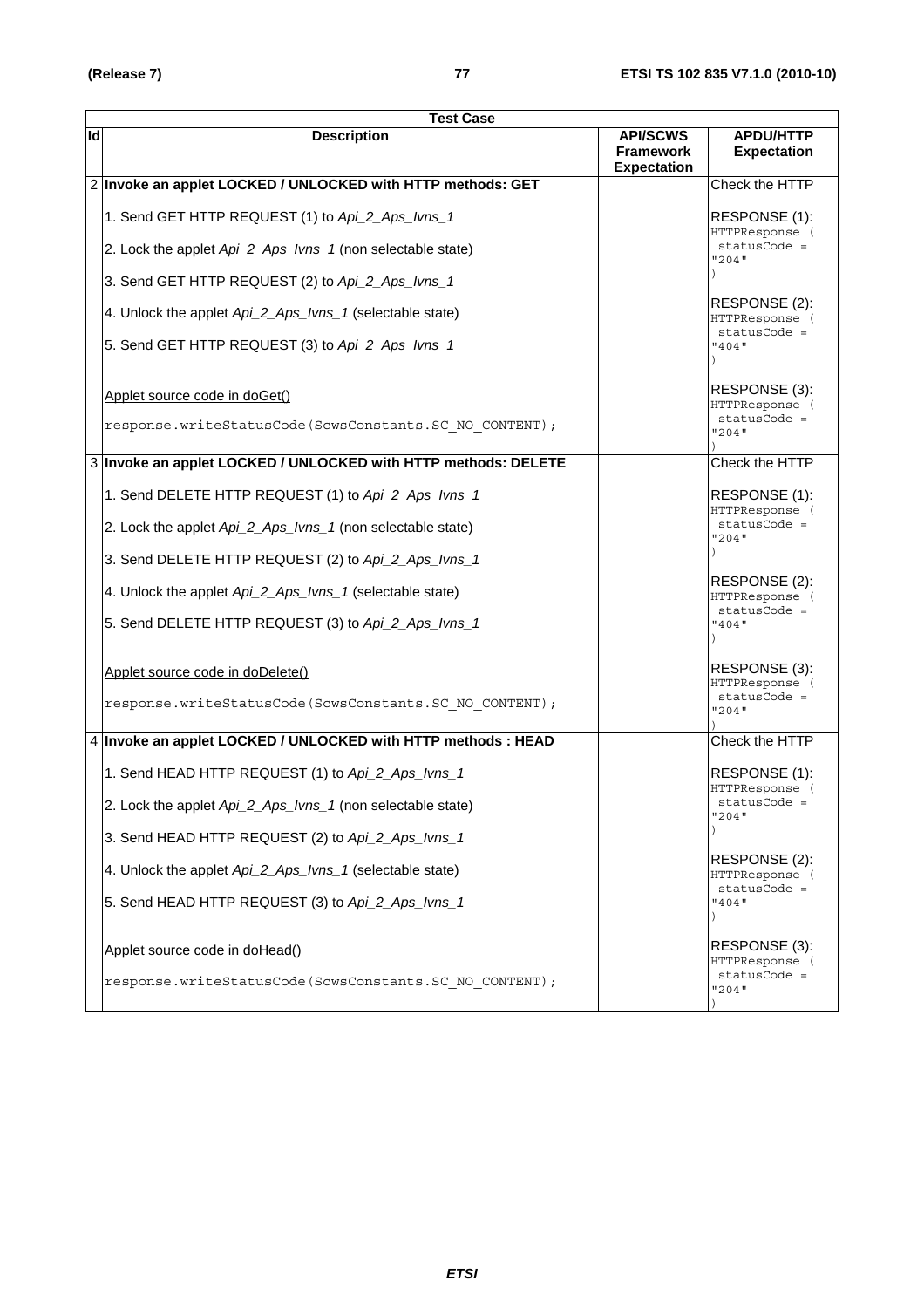|    | <b>Test Case</b>                                                 |                                                           |                                                 |  |  |  |
|----|------------------------------------------------------------------|-----------------------------------------------------------|-------------------------------------------------|--|--|--|
| ld | <b>Description</b>                                               | <b>API/SCWS</b><br><b>Framework</b><br><b>Expectation</b> | <b>APDU/HTTP</b><br><b>Expectation</b>          |  |  |  |
|    | 5 Invoke an applet LOCKED / UNLOCKED with HTTP methods : PUT     |                                                           | Check the HTTP                                  |  |  |  |
|    | 1. Send PUT HTTP REQUEST (1) to Api_2_Aps_lvns_1                 |                                                           | RESPONSE (1):<br>HTTPResponse (                 |  |  |  |
|    | 2. Lock the applet Api_2_Aps_Ivns_1 (non selectable state)       |                                                           | statusCode =<br>"204"                           |  |  |  |
|    | 3. Send PUT HTTP REQUEST (2) to Api_2_Aps_lvns_1                 |                                                           |                                                 |  |  |  |
|    | 4. Unlock the applet Api_2_Aps_Ivns_1 (selectable state)         |                                                           | RESPONSE (2):<br>HTTPResponse (<br>statusCode = |  |  |  |
|    | 5. Send PUT HTTP REQUEST (3) to Api_2_Aps_lvns_1                 |                                                           | "404"                                           |  |  |  |
|    | Applet source code in doPut()                                    |                                                           | RESPONSE (3):<br>HTTPResponse (                 |  |  |  |
|    | response.writeStatusCode(ScwsConstants.SC NO CONTENT);           |                                                           | statusCode =<br>"204"                           |  |  |  |
|    | 6 Invoke an applet LOCKED / UNLOCKED with HTTP methods : OPTIONS |                                                           | <b>Check the HTTP</b>                           |  |  |  |
|    | 1. Send OPTIONS HTTP REQUEST (1) to Api_2_Aps_lvns_1             |                                                           | RESPONSE (1):<br>HTTPResponse (                 |  |  |  |
|    | 2. Lock the applet Api_2_Aps_Ivns_1 (non selectable state)       |                                                           | statusCode =<br>"204"                           |  |  |  |
|    | 3. Send OPTIONS HTTP REQUEST (2) to Api_2_Aps_lvns_1             |                                                           |                                                 |  |  |  |
|    | 4. Unlock the applet Api_2_Aps_Ivns_1 (selectable state)         |                                                           | RESPONSE (2):<br>HTTPResponse (                 |  |  |  |
|    | 5. Send OPTIONS HTTP REQUEST (3) to Api_2_Aps_lvns_1             |                                                           | statusCode =<br>"404"                           |  |  |  |
|    | Applet source code in doOptions()                                |                                                           | RESPONSE (3):<br>HTTPResponse (                 |  |  |  |
|    | response.writeStatusCode(ScwsConstants.SC NO CONTENT);           |                                                           | statusCode =<br>"204"                           |  |  |  |
|    | 7 Invoke an applet LOCKED / UNLOCKED with HTTP methods : TRACE   |                                                           | Check the HTTP                                  |  |  |  |
|    | 1. Send TRACE HTTP REQUEST (1) to Api_2_Aps_lvns_1               |                                                           | RESPONSE (1):<br>HTTPResponse (                 |  |  |  |
|    | 2. Lock the applet Api_2_Aps_Ivns_1 (non selectable state)       |                                                           | statusCode =<br>"204"                           |  |  |  |
|    | 3. Send TRACE HTTP REQUEST (2) to Api_2_Aps_lvns_1               |                                                           |                                                 |  |  |  |
|    | 4. Unlock the applet Api_2_Aps_Ivns_1 (selectable state)         |                                                           | RESPONSE (2):<br>HTTPResponse (<br>statusCode = |  |  |  |
|    | 5. Send TRACE HTTP REQUEST (3) to Api_2_Aps_lvns_1               |                                                           | "404"                                           |  |  |  |
|    | Applet source code in doTrace()                                  |                                                           | RESPONSE (3):<br>HTTPResponse (                 |  |  |  |
|    | response.writeStatusCode(ScwsConstants.SC NO CONTENT);           |                                                           | statusCode =<br>"204"                           |  |  |  |

### 6.2.1.2 Registration remains valid if applet is not in selectable state

Test Area Reference: Api\_2\_Aps\_Regv.

#### 6.2.1.2.1 Conformance Requirement

The SCWS Framework implementation shall be compliant to the following statement (TS 102 588, clause 4.2):

• If the Applet is in a non selectable state, its registration to the SCWS is still valid.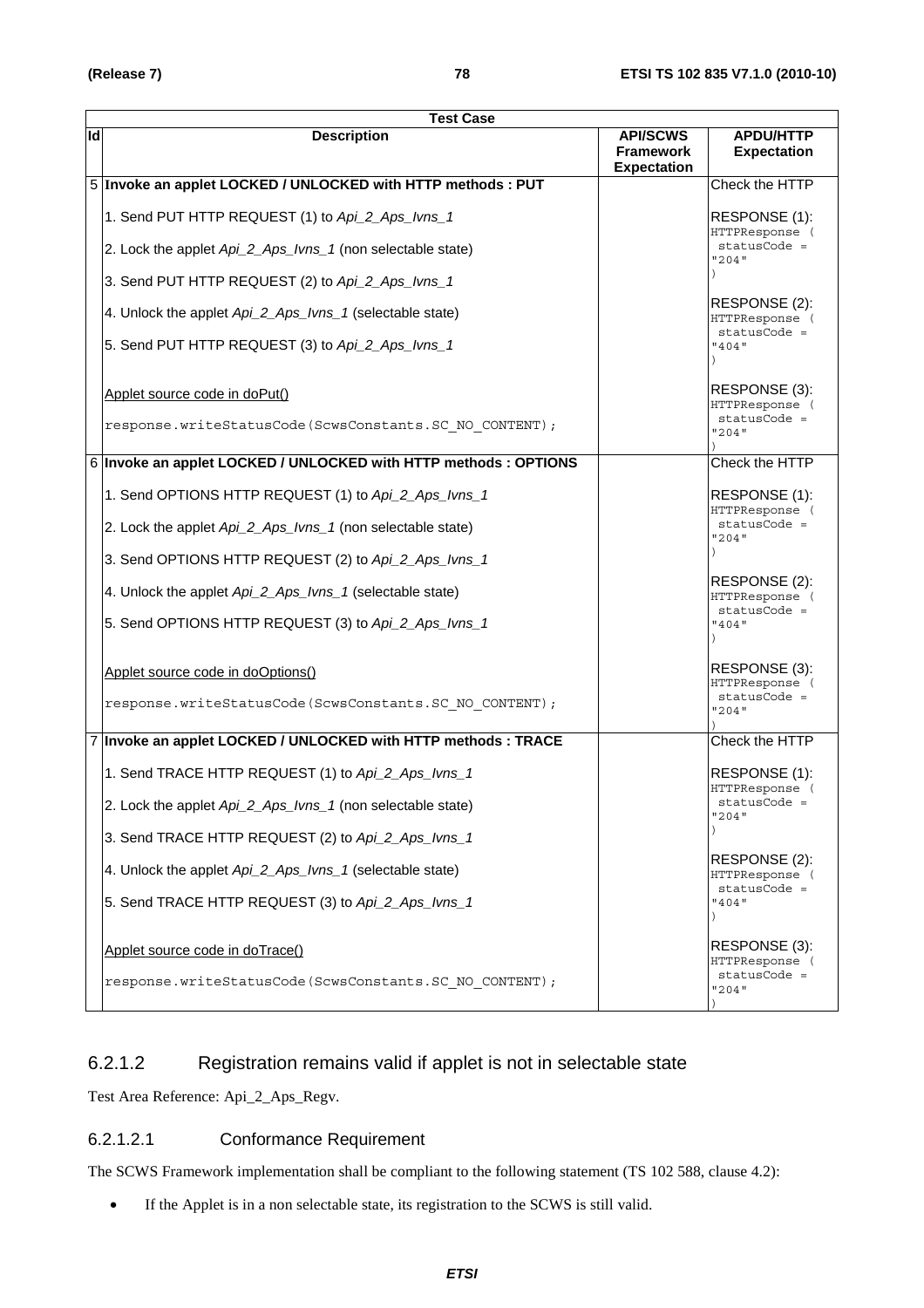| 6.2.1.2.1.1          | Normal execution                                                                                 |
|----------------------|--------------------------------------------------------------------------------------------------|
| $\bullet$            | CRRN1: If the Applet is in a non selectable state, its registrations to the SCWS is still valid. |
| 6.2.1.2.1.2          | <b>Parameter Errors</b>                                                                          |
| $n/a$ .<br>$\bullet$ |                                                                                                  |
| 6.2.1.2.1.3          | Context errors                                                                                   |

 $\bullet$  n/a.

#### 6.2.1.2.2 Test area files

Specific triggering: Unrecognized envelope

| Test Source: | Test_Api_2_Aps_Regv.java. |
|--------------|---------------------------|
|--------------|---------------------------|

Test Applet: Api\_2\_Aps\_Regv\_1.java.

Cap File:  $\text{Api\_2\_Aps\_Regv.cap.}$ 

6.2.1.2.3 Test coverage

| <b>CRR</b> number | Test case number |
|-------------------|------------------|
|                   |                  |

#### 6.2.1.2.4 Test procedure

| <b>Test Case</b>                                                   |                    |                                                                      |                    |  |
|--------------------------------------------------------------------|--------------------|----------------------------------------------------------------------|--------------------|--|
| Id                                                                 | <b>Description</b> | <b>API/SCWS</b>                                                      | <b>APDU/HTTP</b>   |  |
|                                                                    |                    | <b>Framework</b>                                                     | <b>Expectation</b> |  |
|                                                                    |                    | <b>Expectation</b>                                                   |                    |  |
| Map an applet in non selectable state                              |                    |                                                                      |                    |  |
| 1. Register Api_2_Aps_Regv_1 to SCWS                               |                    |                                                                      |                    |  |
| 2. Lock the applet Api_2_Aps_Regv_1 (non selectable state)         |                    | Api_2_Aps_Regv_1<br>mapping success                                  |                    |  |
| 3. Map the $Api 2$ $Aps$ $Regv 1(1)$                               |                    | (1)                                                                  |                    |  |
| 4. Unlock the applet $Api 2 \text{ Aps}$ Regy 1 (selectable state) |                    |                                                                      |                    |  |
| 5. Send a HTTP REQUEST (2) to Api_2_Aps_Regv_1                     |                    | lCheck the HTTP<br>RESPONSE (2):<br>HTTPResponse (<br>$statusCode =$ |                    |  |
| Applet source code in doPost()                                     |                    | "204"                                                                |                    |  |
| response.writeStatusCode(ScwsConstants.SC NO CONTENT);             |                    |                                                                      |                    |  |

### 6.2.2 Response sending

All tests regarding sending of a response are implicitely covered by the test cases in clause 6.1.5.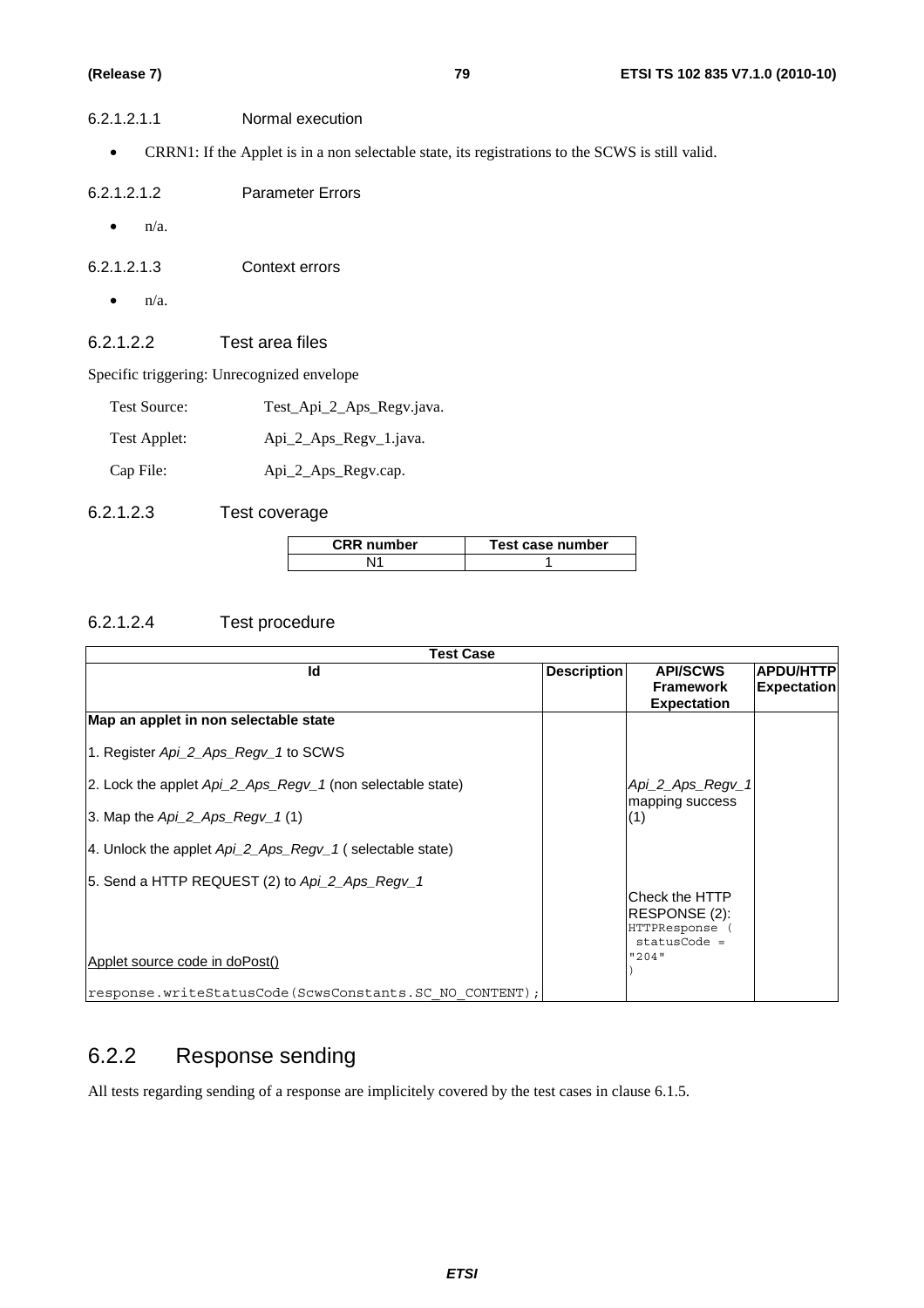### 6.2.3 Exception handling

#### 6.2.3.1 No exception shall be propagated as HTTP error to the terminal

Test Area Reference: Api\_2\_Exh\_Noex.

#### 6.2.3.1.1 Conformance Requirement

The SCWS Framework implementation shall be compliant to the following statement (TS 102 588 [2], clause 4.4):

• Exceptions thrown by the invoked Applet shall not be propagated to the terminal, and the SCWS shall send an error status code according to HTTP 1.1[1]. In case of "chunked mode", some response data could have already been sent by the SCWS. In this case, no error shall be sent by the SCWS. In case of "fixed buffer size mode", the status code is always sent by the SCWS.

#### 6.2.3.1.1.1 Normal execution

- CRRN1: If an exceptions thrown by the invoked Applet the SCWS send an error status code according to HTTP 1.1[1].
- CRRN2: In case of "chunked mode", if an exceptions thrown by the invoked Applet the SCWS and if some response data could have already been sent by the SCWS. Then, no error shall be sent by the SCWS.
- CRRN3: In case of "fixed buffer size mode", if an exceptions thrown by the invoked Applet the SCWS. Then, the status code is always sent by the SCWS.

#### 6.2.3.1.1.2 Parameter Errors

• n/a.

#### 6.2.3.1.1.3 Context errors

• n/a.

#### 6.2.3.1.2 Test area files

Specific triggering: Unrecognized envelope:

| <b>Test Source:</b> | Test_Api_2_Exh_Noex.java. |
|---------------------|---------------------------|
| Test Applet:        | Api 2 Exh Noex 1. java.   |
| Cap File:           | Api_2_Exh_Noex.cap.       |

#### 6.2.3.1.3 Test coverage

| <b>CRR</b> number | Test case number |
|-------------------|------------------|
|                   |                  |
| N۱ว               |                  |
| ାହ                |                  |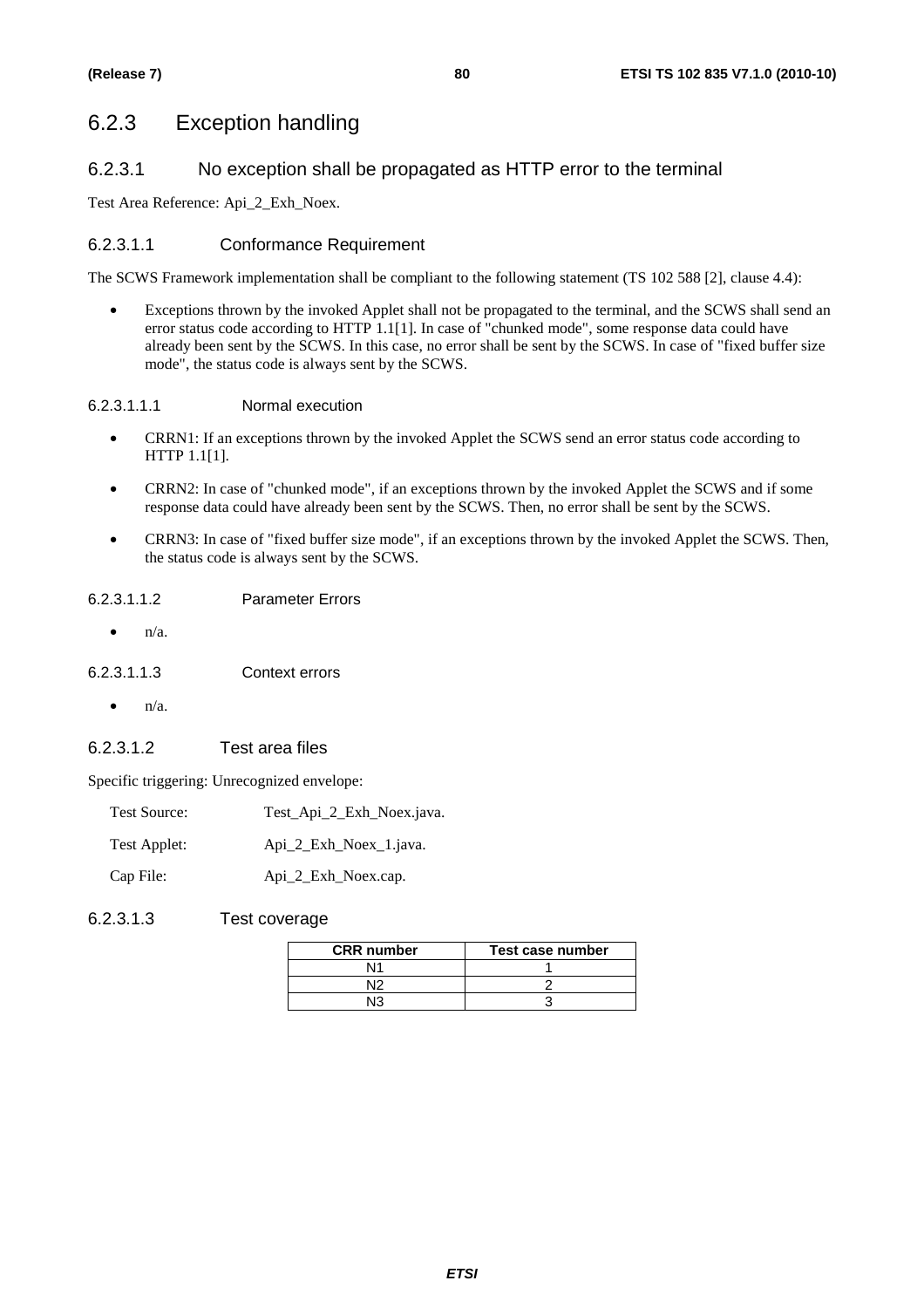### 6.2.3.1.4 Test procedure

|                | <b>Test Case</b>                                                                                                                                                                                                                                    |           |                                                          |                                                                                |  |  |  |  |
|----------------|-----------------------------------------------------------------------------------------------------------------------------------------------------------------------------------------------------------------------------------------------------|-----------|----------------------------------------------------------|--------------------------------------------------------------------------------|--|--|--|--|
| ld             | <b>Description</b>                                                                                                                                                                                                                                  |           | <b>API/SCWS Framework Expectation</b>                    | <b>APDU/HTTP Expectation</b>                                                   |  |  |  |  |
|                | Applet throws an exception                                                                                                                                                                                                                          |           |                                                          |                                                                                |  |  |  |  |
|                | Byte[] $array = new byte[2]$<br>$Array[3] = 0x00;$                                                                                                                                                                                                  | is thrown | java.lang. ArrayIndexOutOfBoundsException HTTPResponse ( | $statusCode = "500"$                                                           |  |  |  |  |
| $\overline{2}$ | In "chunked mode", applet<br>throws an Exception AFTER<br>writeStatusCode()<br>enableChunkMode()<br>writeStatusCode(200)<br>Byte[] $array = new byte[2]$<br>$Array[3] = 0x00;$                                                                      | is thrown | java.lang. ArrayIndexOutOfBoundsException                | HTTPResponse (<br>$statusCode = "500"$                                         |  |  |  |  |
| $\overline{3}$ | In "chunked mode", applet<br>throws an Exception AFTER<br>appendHeaderVariable()<br>enableChunkMode()<br>writeStatusCode(200)<br>appendHeaderVariable("a: B",<br>0, 4)<br>Byte[] $array = new byte[2]$<br>Array [3] = $0x00;$                       | is thrown | java.lang. ArrayIndexOutOfBoundsException                | HTTPResponse (<br>$statusCode = "500"$                                         |  |  |  |  |
| $\overline{4}$ | In "chunked mode", applet<br>throws an Exception AFTER<br>appendContent()<br>enableChunkMode()<br>writeStatusCode(200)<br>appendHeaderVariable("A: B",<br>0, 4)<br>appendContent ("OK", 0, 2)<br>Byte[] $array = new byte[2]$<br>$Array[3] = 0x00;$ | is thrown | java.lang. ArrayIndexOutOfBoundsException)               | HTTPResponse (<br>$statusCode = "200"$<br>Header = $"A: B$<br>Content = $"OK"$ |  |  |  |  |
| $\overline{5}$ | In "fixed buffer size mode",<br>applet throws an Exception<br>AFTER writeStatusCode ()<br>writeStatusCode(200)<br>Byte $[]$ array = new<br>byte [2]<br>$Array[3] = 0x00;$                                                                           | is thrown | java.lang. ArrayIndexOutOfBoundsException)               | HTTPResponse (<br>$statusCode = "500"$                                         |  |  |  |  |
| 6              | In "fixed buffer size mode",<br>applet throws an Exception<br>AFTER appendHeaderVariable<br>()<br>writeStatusCode(200)<br>appendHeaderVariable("a: B",<br>0, 4)<br>Byte[] $array = new byte[2]$<br>$Array[3] = 0x00;$                               | is thrown | java.lang. ArrayIndexOutOfBoundsException)               | HTTPResponse (<br>$statusCode = "500"$                                         |  |  |  |  |
|                | In "fixed buffer size mode".<br>applet throws an Exception<br>AFTER appendContent ()<br>writeStatusCode(200)<br>appendHeaderVariable("A: B",<br>0, 4)<br>appendContent ("OK", 0, 2)<br>Byte[] array = new byte[2]<br>$Array[3] = 0x00;$             | is thrown | java.lang. ArrayIndexOutOfBoundsException                | HTTPResponse (<br>$statusCode = "500"$                                         |  |  |  |  |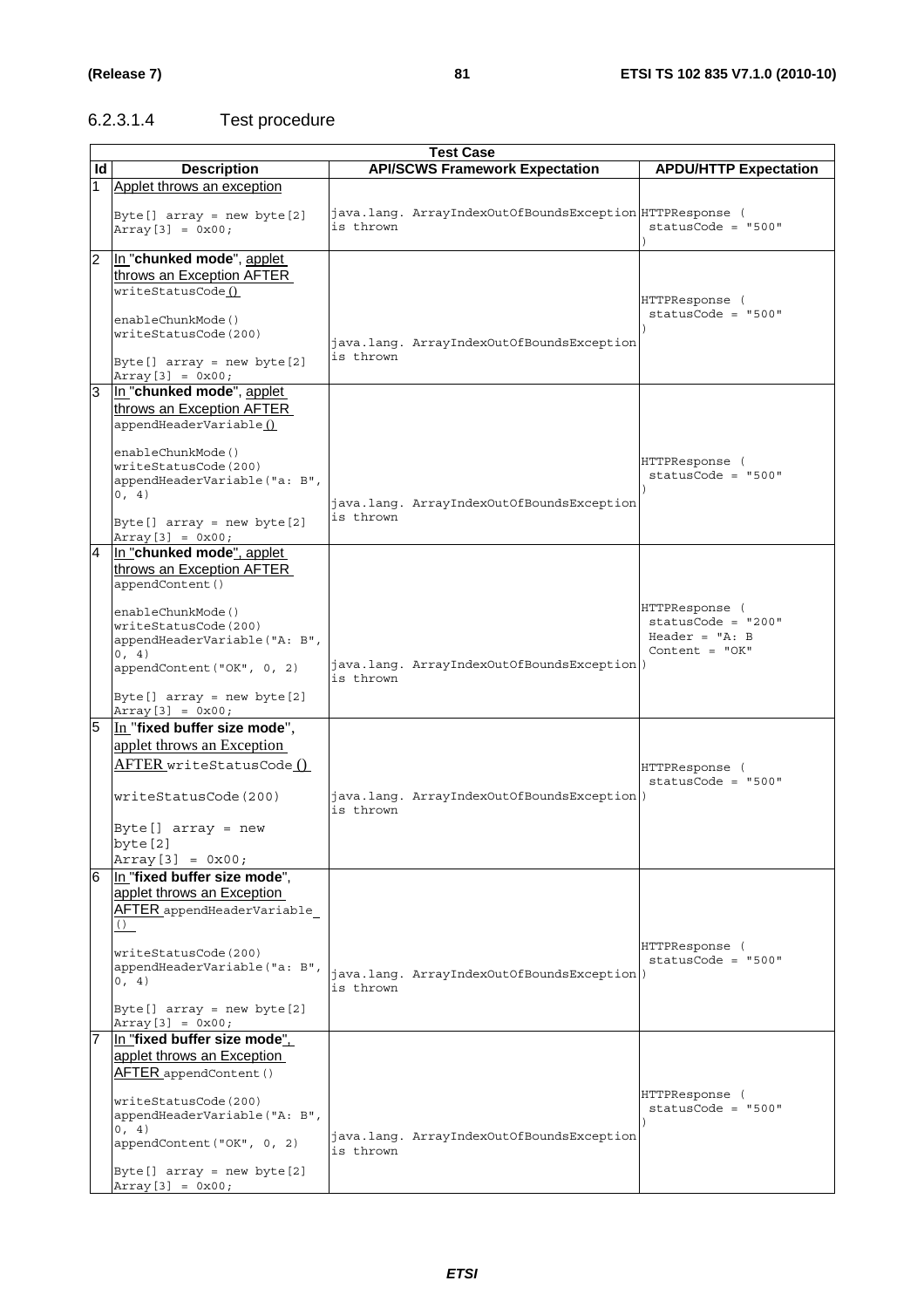## Annex A (normative): Class, methods and SCWSFramework tests acronyms

## A.1 Smart Card Web Server part

| ScwsExtensionReqistry | Ser |
|-----------------------|-----|
| ScwsExtension         | Set |
| ScwsExtensionService  | Ses |
| HttpRequest           | Hro |
| HttpResponse          | Hrs |

### A.1.1 Class ScwsExtensionRegistry

| Method name              | <b>Acronyms</b> |
|--------------------------|-----------------|
| static void deregister() | Drea            |
| static void register()   | Reai            |

### A.1.2 Class ScwsExtensionService

| <b>Method Name</b> | <b>Acronyms</b> |
|--------------------|-----------------|
| void doDelete()    | Ddel            |
| void doGet()       | Dget            |
| void doHead()      | Dhea            |
| void doOption()    | Dopt            |
| void doPost()      | <b>D</b> pos    |
| void doPut()       | Dput            |
| void doTrace()     | Dtra            |

### A.1.3 HttpRequest interface

| <b>Method Name</b>                                   | <b>Acronyms</b> |
|------------------------------------------------------|-----------------|
| short findAndCopyKeywordValue(byte[]                 | Fckw Bss Bss    |
| headerKeywordName, short nameOffs, short nameLength, |                 |
| byte[] buffer, short bufferOffs, short maxLength)    |                 |
| short findAndCopyKeywordValue(short keywordId,       | Fckws Bss       |
| byte[] buffer, short bufferOffs, short maxLength)    |                 |
| int qetContentLength()                               | Gcle            |
| short qetContentType()                               | Gcty            |
| short getRequestHttpVersion()                        | Grhv            |
| short readContent()                                  | Rcon            |
| short readContentType()                              | Rcty            |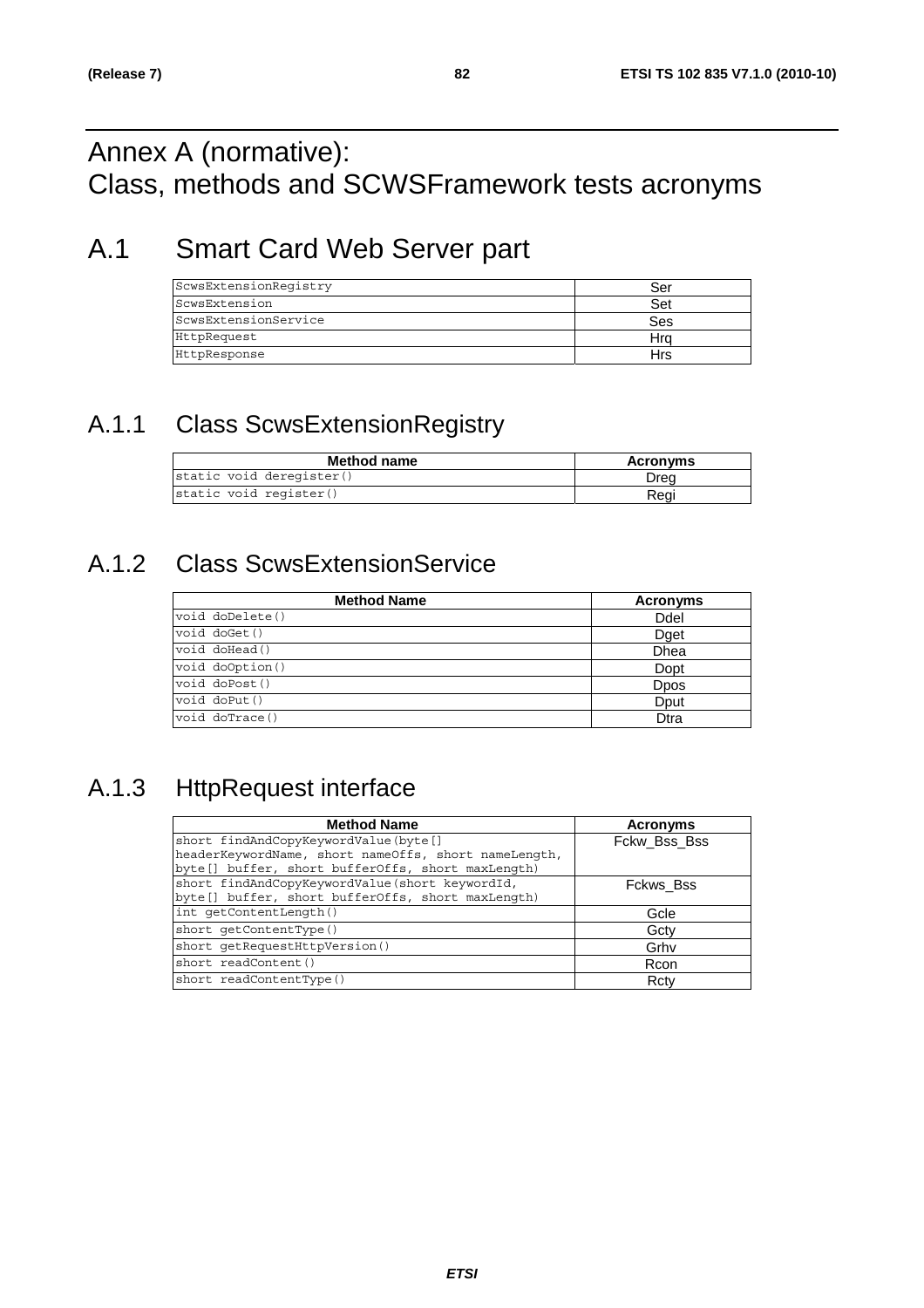## A.1.4 HttpResponse interface

| <b>Method Name</b>                                                                                                                   | <b>Acronyms</b> |
|--------------------------------------------------------------------------------------------------------------------------------------|-----------------|
| void appendContent()                                                                                                                 | Acon            |
| void appendHeaderVariable(byte[] data, short offset,<br>short length)                                                                | Ahva Bss        |
| void appendHeaderVariable(byte[] name, short<br>nameOffset, short nameLength, byte[] value, short<br>valueOffset, short valueLength) | Ahva Bss Bss    |
| void appendHeaderVariable (short headerKeywordNameId,<br>byte[] value, short valueOffset, short valueLength)                         | Ahvas Bss       |
| void enableChunkMode()                                                                                                               | Encm            |
| void finalizeHeader()                                                                                                                | Finh            |
| void flush()                                                                                                                         | <b>Flus</b>     |
| int getRemainingResponseBufferSize()                                                                                                 | Grrs            |
| void reset()                                                                                                                         | Rset            |
| void sendError()                                                                                                                     | Sene            |
| void setContentType()                                                                                                                | Scot            |
| void writeStatusCode()                                                                                                               | Wstc            |

# A.2 Acronyms for SCWS Framework tests

| <b>Method Name</b>        | <b>Acronyms</b> |
|---------------------------|-----------------|
| lApplet state             | Aps             |
| <b>Exception handling</b> | Exh             |

### A.2.1 Applet state

| <b>Test Area within the chapter</b>                             | Acronyms    |
|-----------------------------------------------------------------|-------------|
| Invokation of applets not in state selectable                   | <u>Ivns</u> |
| Registration remains valid if applet is not in selectable state | Regv        |

### A.2.3 Exception handling

| <b>Method Name</b>                                             | <b>Acronyms</b> |
|----------------------------------------------------------------|-----------------|
| No exception shall be propagated as HTTP error to the terminal | Noex            |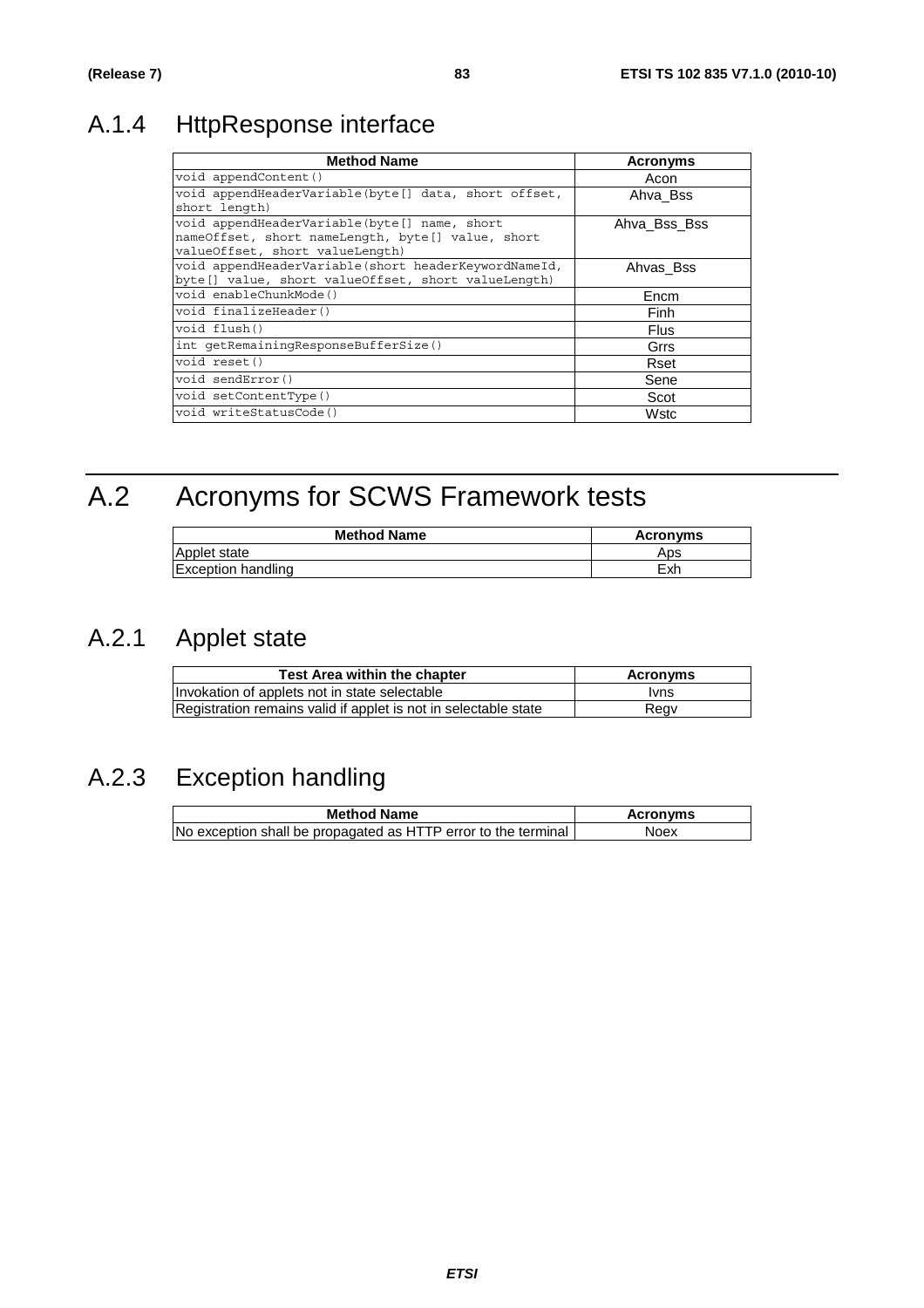## Annex B (normative): Test file description

Every test source is written in JAVA™ and shall use methods defined in Annex C interfaces to communicate with the card.

In order to be more readable, data specified as method string parameters shall be presented in 4 blocks of 4 bytes per line. Every block is separated by a space character. Every string line is appended to previous one and shall be aligned. An example is provided in annex C.

Every test file shall start with a call to reset() method.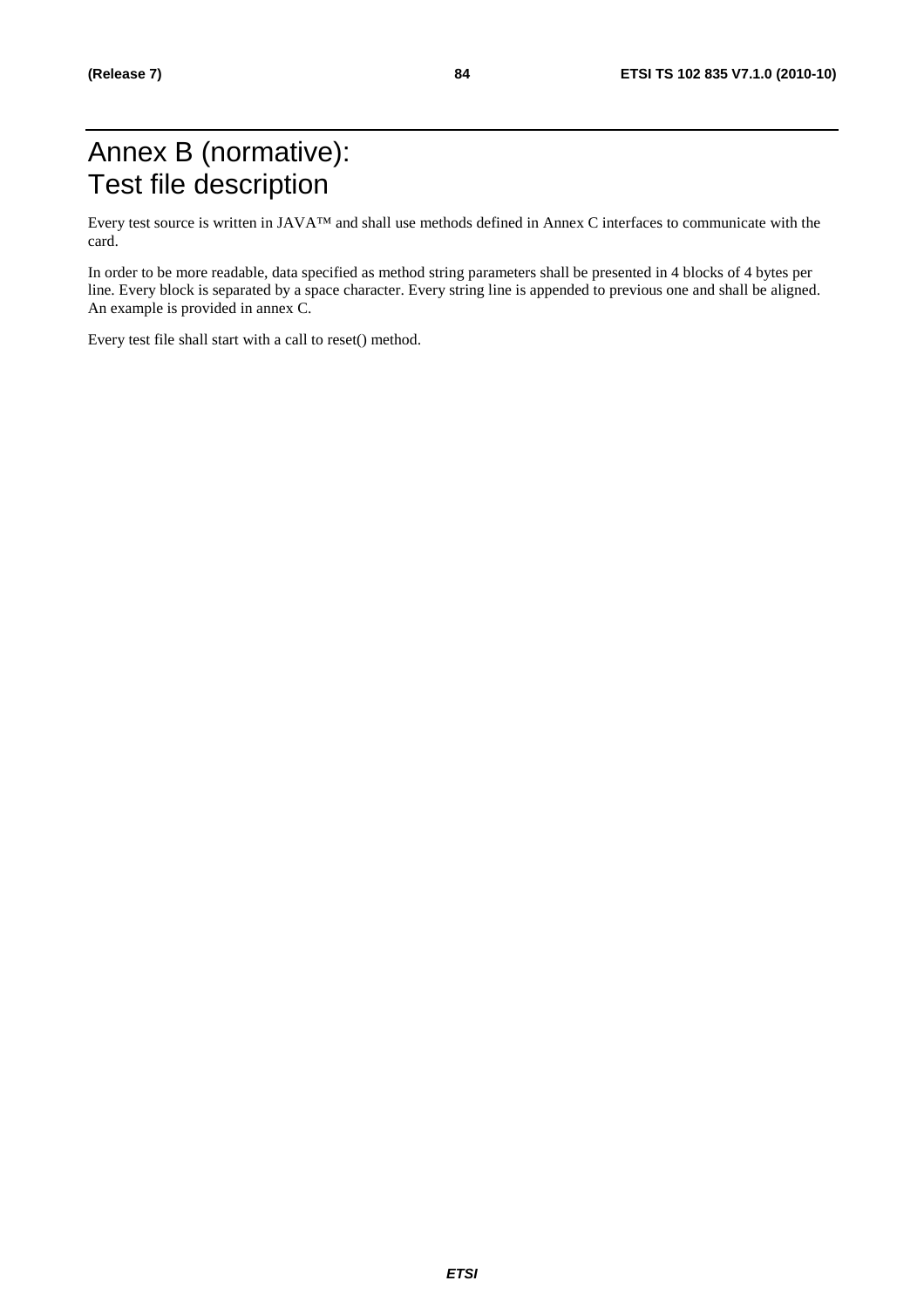## Annex C (normative): uicc.scws.test.util package and interfaces

See attached files:

- Annex\_C\_ScwsTestUtil.zip.
- Annex\_C\_ScwsInterfaces.zip.

NOTE: These files are contained in archive ts\_102835v070100p0.zip which accompanies the present document.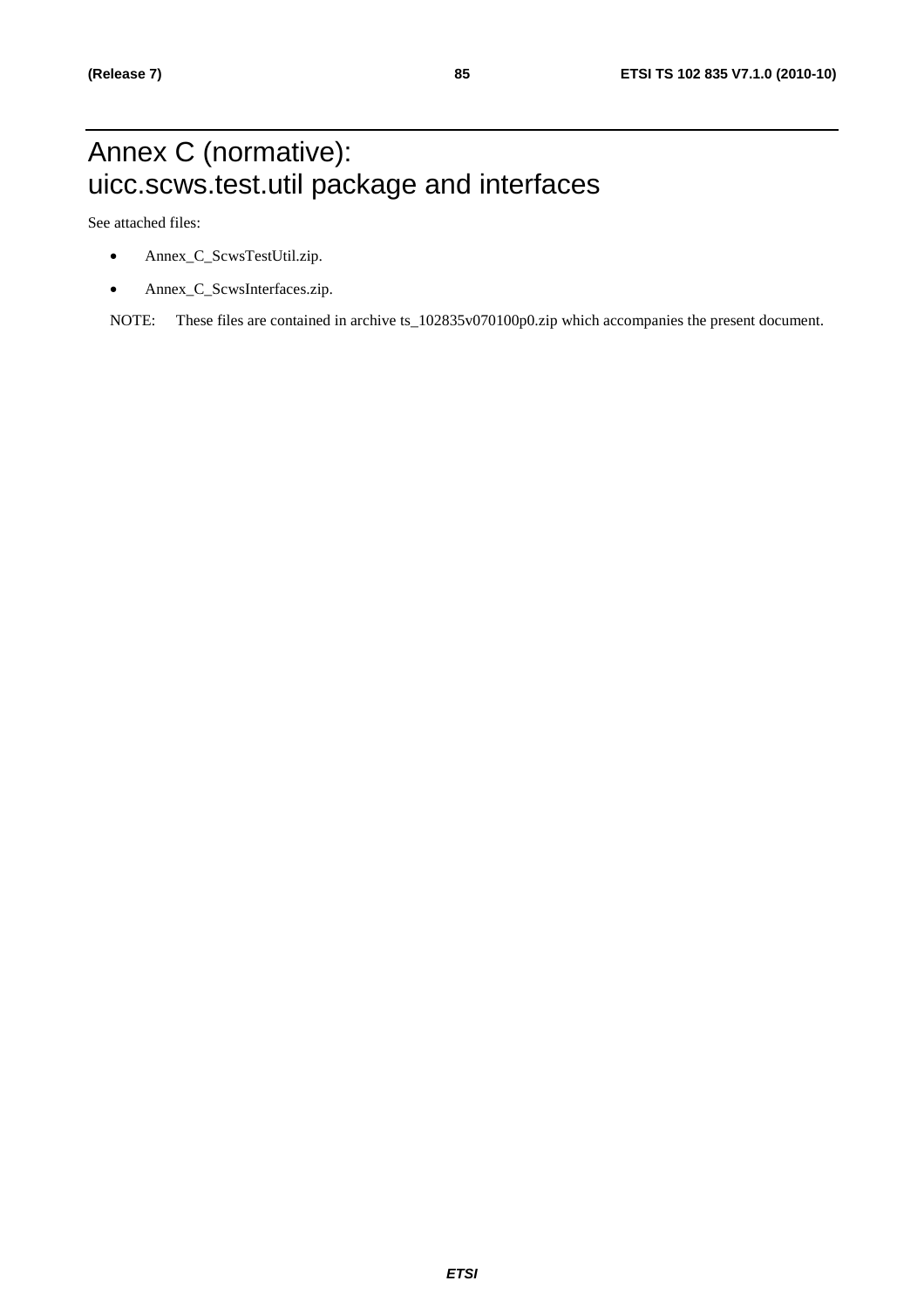### Annex D (normative): Test Area files

See attached file:

- Annex\_D\_SourceCode.zip.
- NOTE: This file is contained in archive ts\_102835v070100p0.zip which accompanies the present document.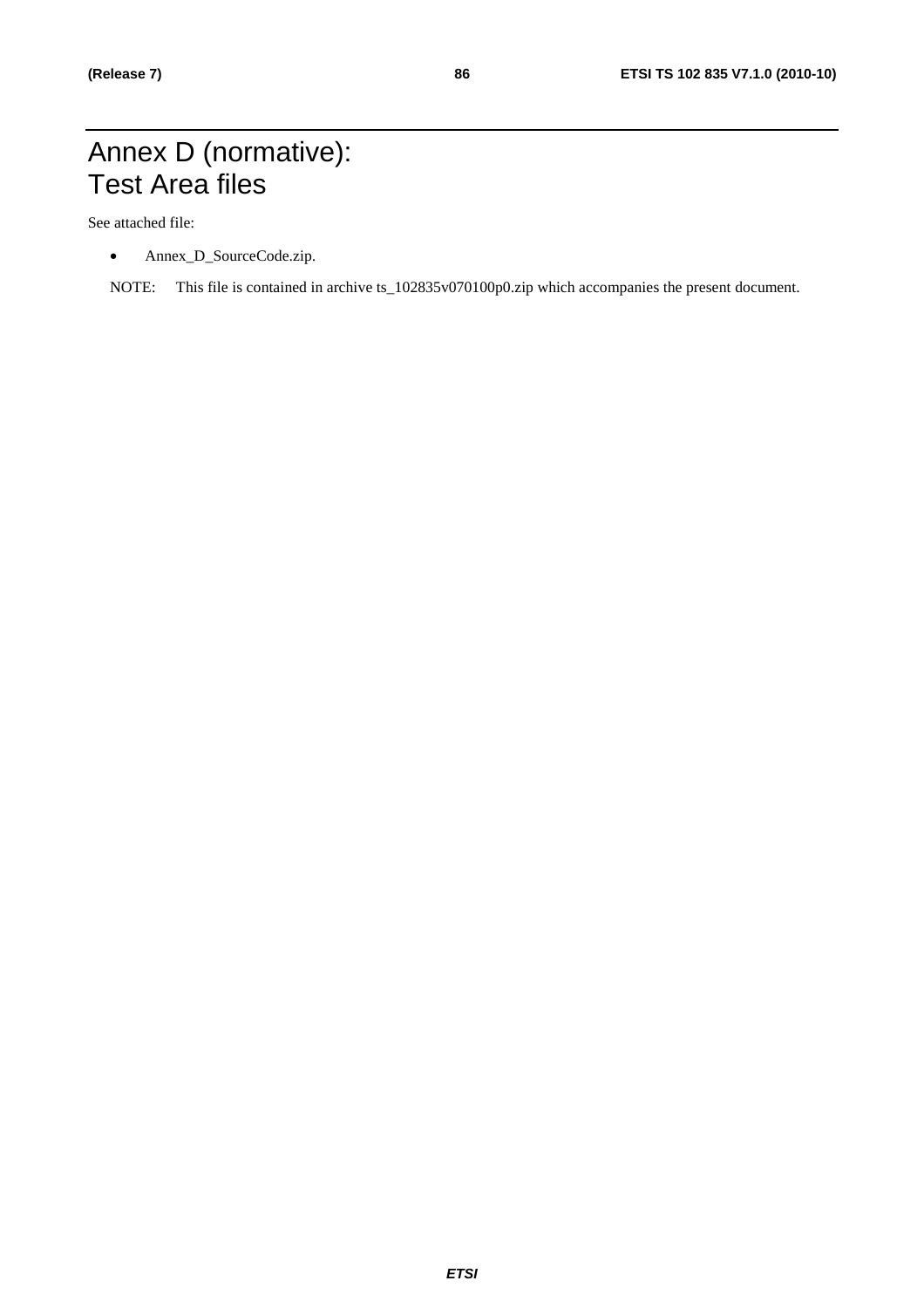## Annex E (informative): HTTP-Request and HTTP-Response handling

The HttpClient V3.1 [i.2] from the Apache Software Foundation is used to handle HTTP requests and HTTP responses.

It is permissible to use another framework for HTTP handling, in this case the interface *ScwsApplicationManagementService* has to be modified accordingly.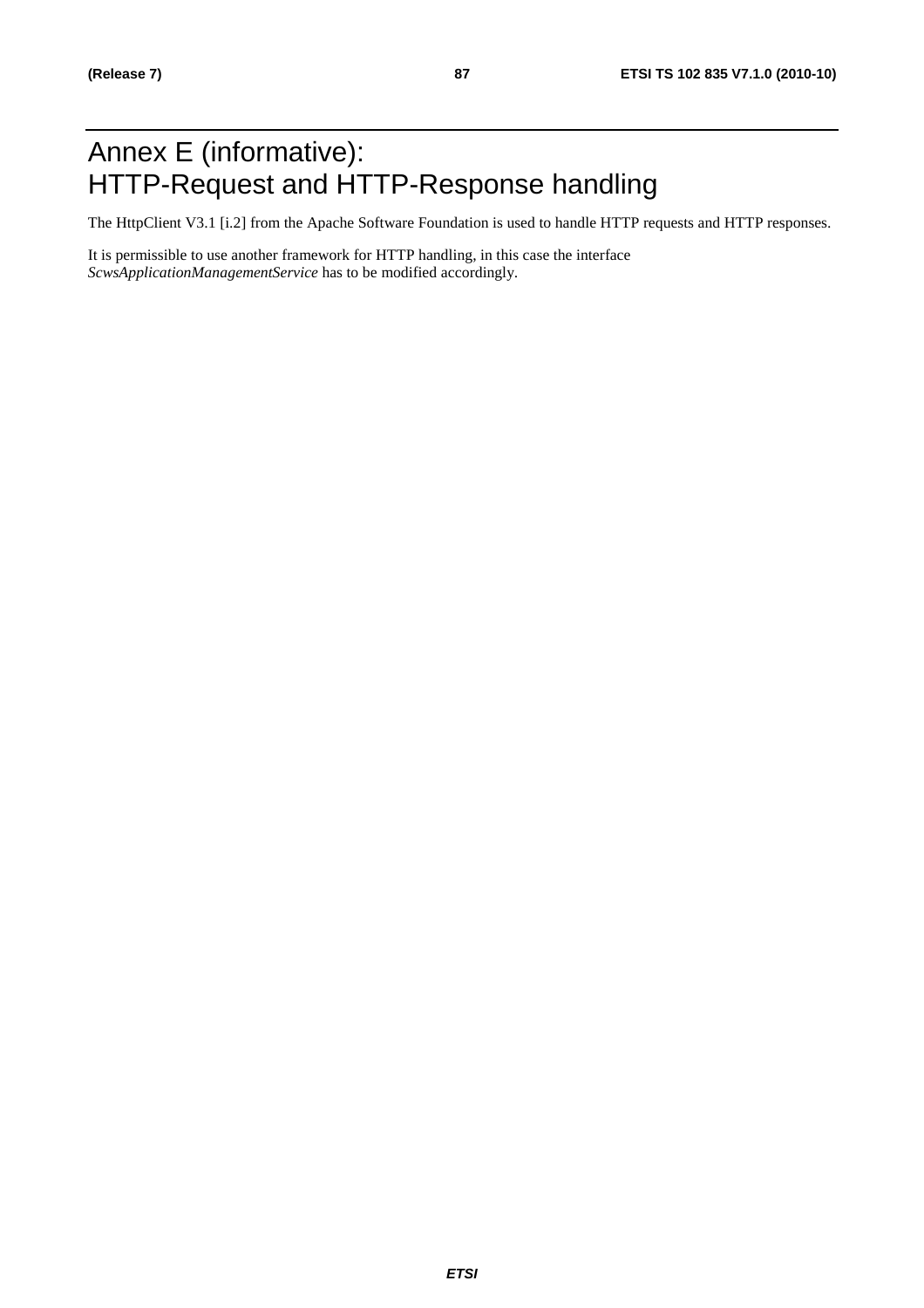## Annex F (informative): Bibliography

• IETF RFC 791: "Internet Protocol".

NOTE: Available at [http://www.ietf.org/rfc/rfc791.txt.](http://www.ietf.org/rfc/rfc791.txt)

• IETF RFC 2616: "Hypertext Transfer Protocol -- HTTP/1.1".

NOTE: Available at [http://www.ietf.org/rfc/rfc2616.txt.](http://www.ietf.org/rfc/rfc2616.txt)

• IETF RFC 793: "Transmission Control Protocol".

NOTE: Available at [http://www.ietf.org/rfc/rfc793.txt.](http://www.ietf.org/rfc/rfc793.txt)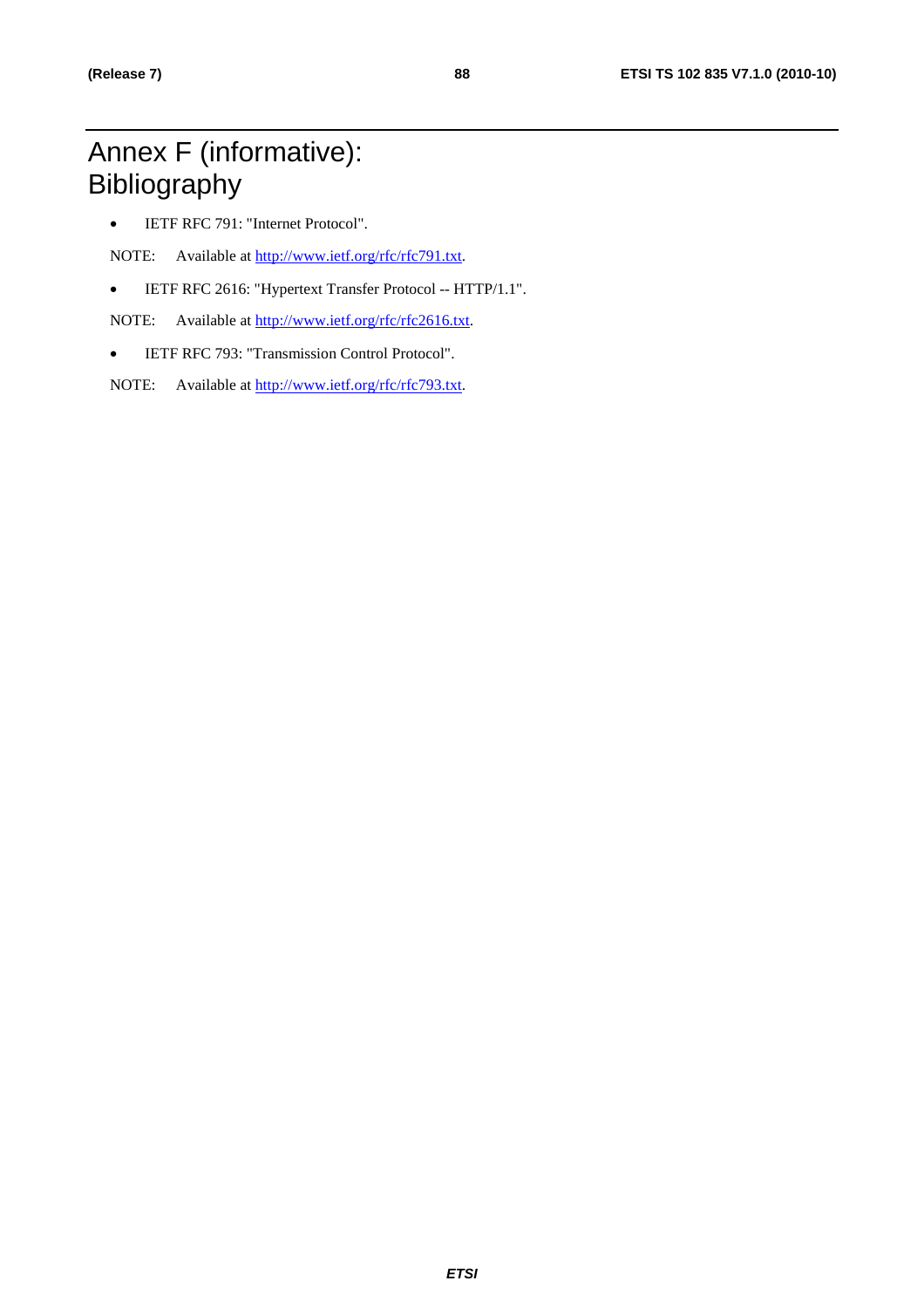# Annex G (informative): Change history

The table below indicates all changes that have been incorporated into the present document since it was placed under change control.

| <b>Change history</b> |                |                    |   |                |    |                                                               |     |                 |
|-----------------------|----------------|--------------------|---|----------------|----|---------------------------------------------------------------|-----|-----------------|
| Date                  | <b>Meeting</b> | <b>Plenary Doc</b> |   | CR Rev Cat     |    | Subject/Comment                                               | Old | <b>New</b>      |
|                       |                |                    |   |                |    | Creation of the specification                                 |     | 7.0.0           |
| 2010-07               | <b>SCP #45</b> | SCP(10)0117        |   |                |    | Test case 6.1.4.4 Method getContentType                       |     | $7.0.0$ 7.1.0   |
| 2010-07               | <b>SCP #45</b> | SCP(10)0117        | 2 |                |    | Test case 6.1.5.4 ID 4 not in line with TS 102 588            |     | $7.0.0$ 7.1.0   |
| 2010-07               | <b>SCP #45</b> | SCP(10)0117        | 3 | $\blacksquare$ | -F | Test case 6.2.1.2 Registration remains valid if applet is not |     | $7.0.0$ $7.1.0$ |
|                       |                |                    |   |                |    | lin selectable state                                          |     |                 |
| 2010-07               | <b>SCP #45</b> | SCP(10)0117        | 4 |                |    | Implementation of test case 6.1.4.3                           |     | $7.0.0$ 7.1.0   |
|                       |                |                    |   |                |    |                                                               |     |                 |
|                       |                |                    |   |                |    |                                                               |     |                 |